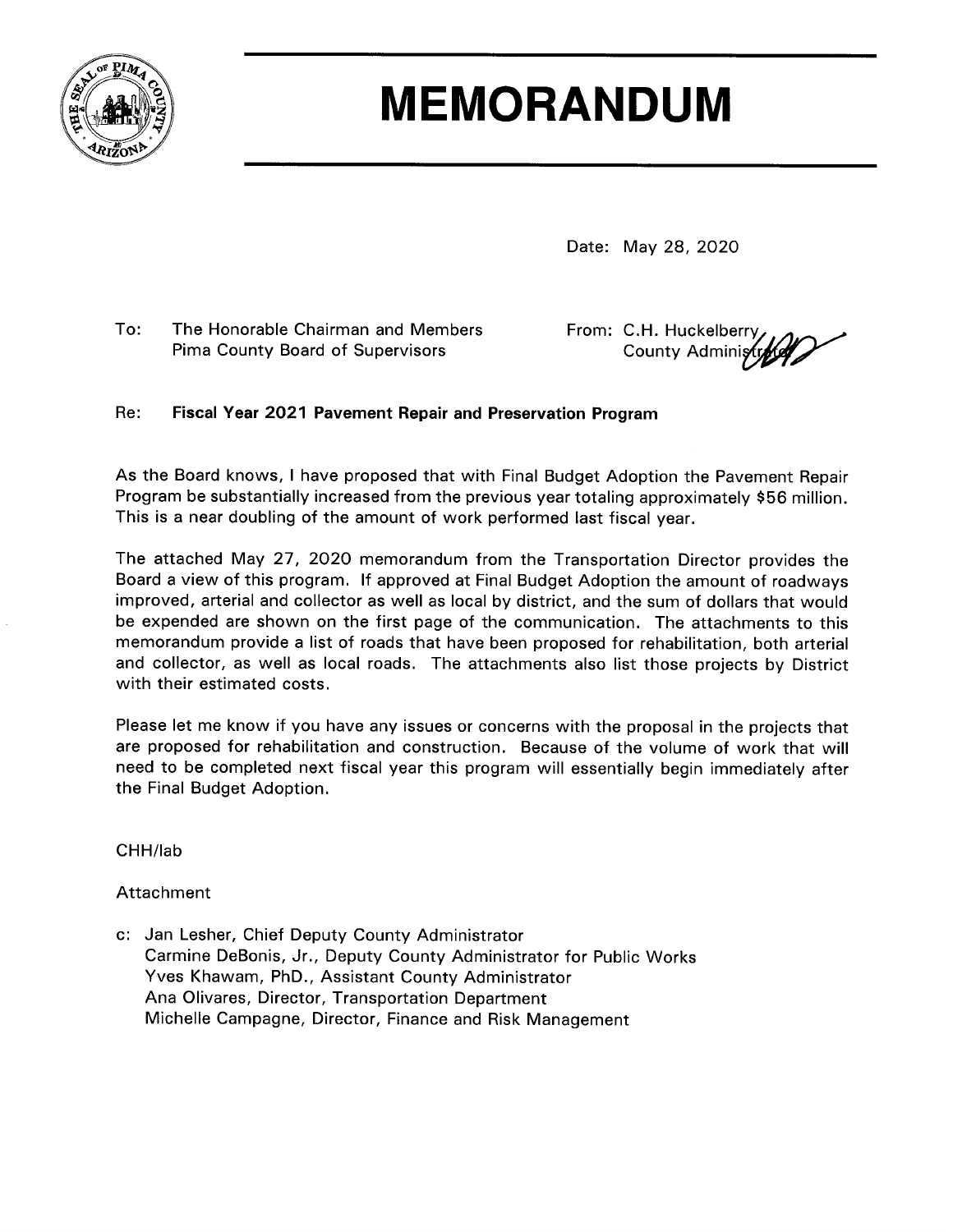**DATE:** May 27, 2020

County Administrator Director

Ang M Olivars **TO:** C. H. Huckelberry **FROM:** Ana M. Olivares, P.E.

#### **SUBJECT: Fiscal Year 2021 Pavement Repair and Preservation Program**

The Department has prepared the road lists for the road repair (mill and fill) portion of fiscal year 2021 Pavement Repair and Preservation Program. This portion of the program totals approximately \$53 million. The road preservation (surface treatments) list is still being finalized and will be shared as soon as it is complete. The preservation portion totals approximately \$2.5 million and is only on Arterial/Collector roads.

This table below summarizes the road repair totals per Board of Supervisor (BOS) District.

| District:                                  |              |            |              |         |              |            |              |            |              |           | Total                  |                             |
|--------------------------------------------|--------------|------------|--------------|---------|--------------|------------|--------------|------------|--------------|-----------|------------------------|-----------------------------|
| <b>Functional</b><br><b>Classification</b> | <b>Miles</b> | Cost       | <b>Miles</b> | Cost    | <b>Miles</b> | Cost       | <b>Miles</b> | Cost       | <b>Miles</b> | Cost      | Sum of<br><b>Miles</b> | <b>Total Sum of</b><br>Cost |
| Arterial/Collector                         | 12.48        | ,285,636   | 0.20         | 90,767  | 22.20        | 4,841,010  | 9.20         | 2,759,522  | . 56         | 497,626   | 45.65                  | 15,474,560                  |
| Local                                      | 51.76        | 15,951,753 | 2.12         | 567,256 | 37.34        | 8,890,258  | 22.49        | ,985,145   | 13.40        | 4,276,797 | 127.10                 | 37,671,209                  |
| <b>Grand Total</b>                         | 64.23        | 23,237,389 | 2.32         | 658,022 | 59.54        | 13,731,267 | 31.69        | 10,744,667 | 14.97        | 4,774,423 | 172.75                 | 53,145,769                  |
|                                            |              |            |              |         |              |            |              |            |              |           |                        |                             |

The road repair lists have been developed for both Arterial/Collector Roads and for Local Roads. The roads were selected using the Pima County Transportation Advisory Committee (PTAC) adopted criteria. For Local Roads, the criteria was to select roads with the worst Pavement Condition Index (PCI) rating and adjacent roads. The Arterial/Collector Roads were selected using the Street Saver Pavement Management Program. These lists have been published on Transportation's website, Roadway Maintenance, 10-Year Plan. The published Local Road list is sorted by PCI rating and the published Arterial/Collector Road list is sorted alphabetically. These lists on the website do not include estimated costs.

For your information, we have also prepared the lists by BOS Districts with estimated costs. The cost per mile varies from District to District for a couple of reasons. One, the width of Arterial/Collector roads varies throughout unincorporated Pima County. For example, an arterial like Sandario Road in District 3 has two lanes with no shoulders compared to La Cañada Drive, an arterial in District 1, which has four lanes with shoulders. The tables in Attachments 3 and 4 have the average width shown for each roadway; however, now that we have the geometric data of the roadways in the system, we do not use average widths to calculate the square yard area for cost estimating. The system uses the polygon of the roadway segment to calculate the area.

Second, the cost for subdivisions with curb ramps is higher than the subdivisions without curb ramps and those subdivisions will have a higher cost per mile.

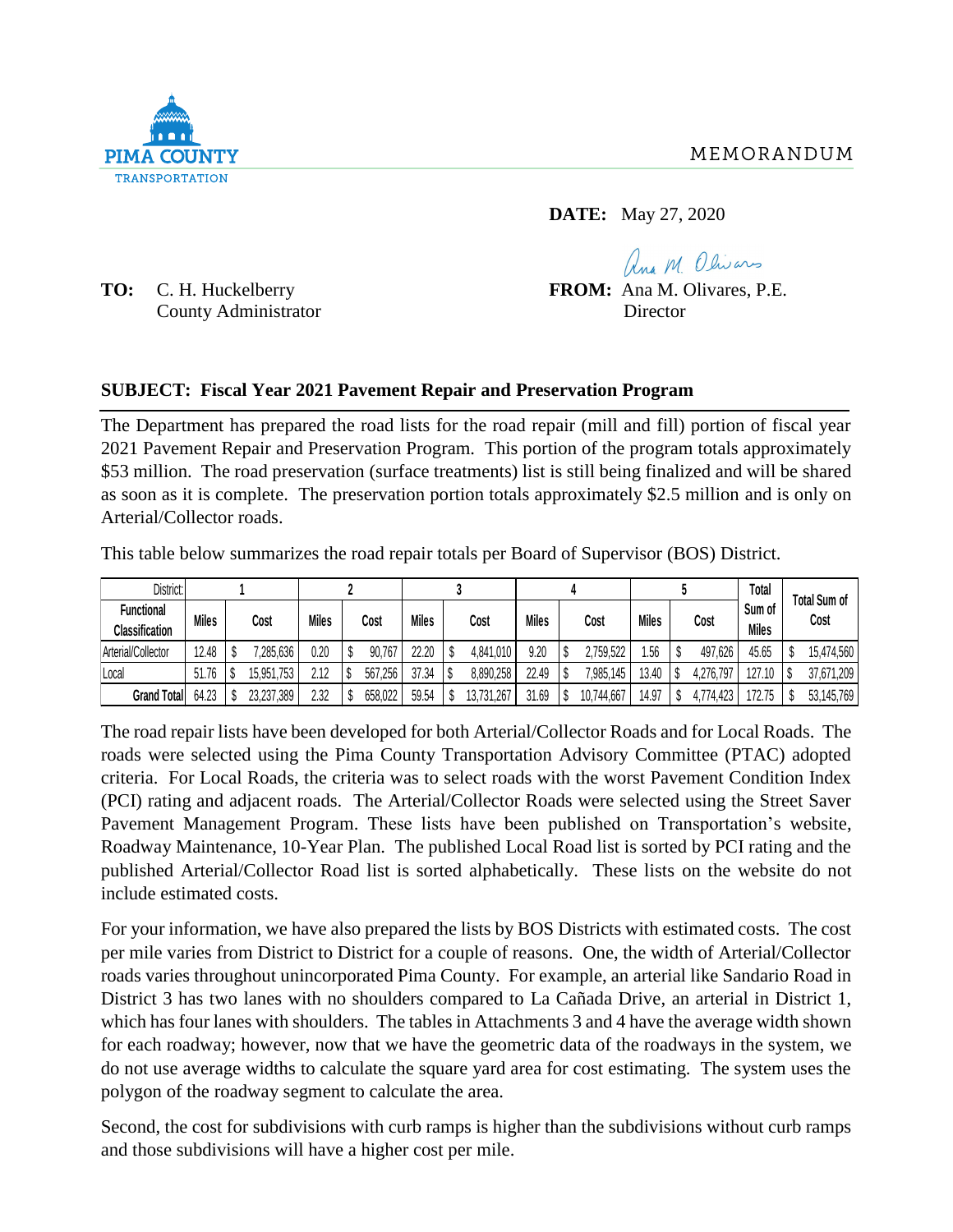C. H. Huckelberry **SUBJECT: Fiscal Year 2021 Pavement Repair and Preservation Program** May 27, 2020 Page 2

The following are attached:

- Local Road Repair List as Published
- Arterial/Collector Repair List as Published
- Added Information to Published FY21 Local Road List
- Added Information to Arterial and Collector Published FY-21 Roadways List

Please let us know if you have any questions.

#### AMO:dg

Attachments: Local Road Repair List as Published – Attachment 1 Arterial/Collector Repair List as Published - Attachment 2 Added Information to Published FY21 Local Road List – Attachment 3 Added Information to Arterial and Collector Published FY‐21 Roadways List – Attachment 4

c: Carmine DeBonis, Jr., Deputy County Administrator Yves Khawam, PhD, Assistant County Administrator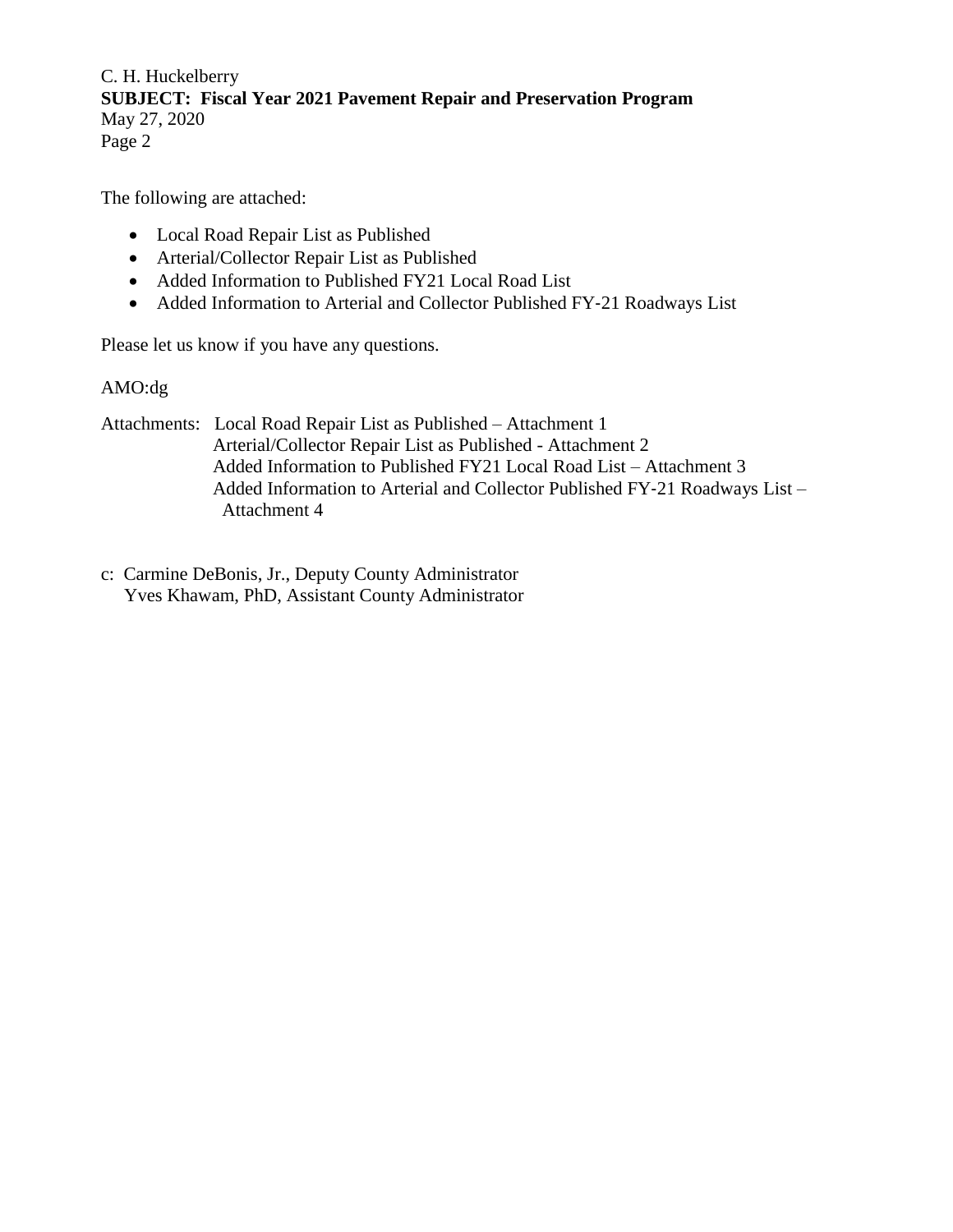# ATTACHMENT 1

 $\mathcal{A}$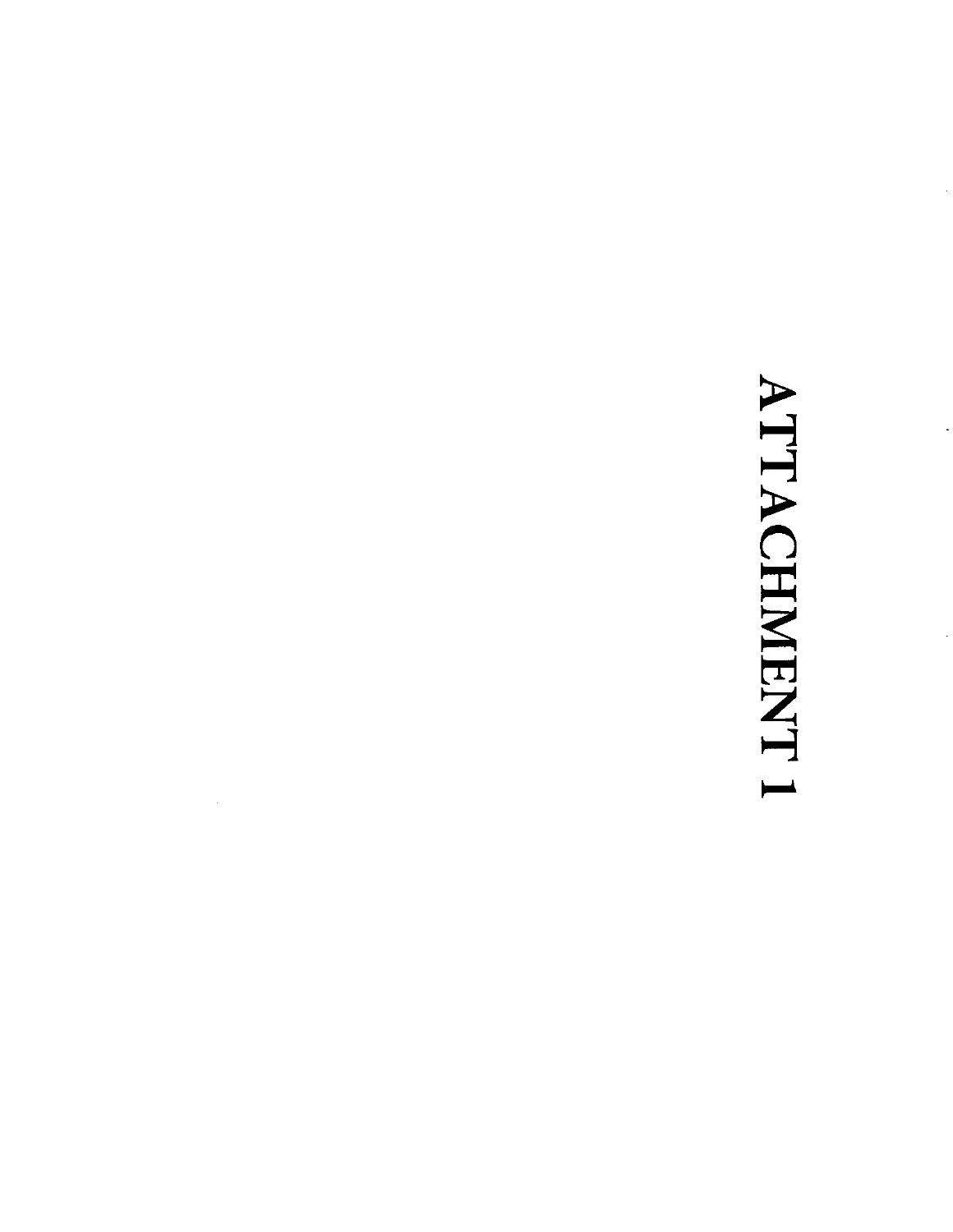

#### **Fiscal Year 20-21 Local Road Repair List Introduction**

Pima County has a 10-year plan to repair all currently failed and poor roads to achieve an average network Pavement Condition Index (PCI) of 80 by 2030.

Pavement Condition Index (PCI) is determined by an objective analysis that uses ASTM D6433- 18 Standard Practice for Roads and Parking Lots Pavement Condition Index Surveys. PCI ranges from zero to 100 with the latter representing new pavement.

#### **Road Selection Process**

In 2019, the Pima County Transportation Advisory Committee (PCTAC) conducted a public survey regarding how to allocate resources for local roads. The overwhelming response was to repair worst roads first. A full discussion on this topic, including budget allocations is available on the [PCTAC](https://webcms.pima.gov/cms/One.aspx?portalId=169&pageId=355530) web page. As such, the PCTAC adopted the following process for selecting local roads for Fiscal Year 2021:

- Ranking was determined by sorting the list of 1,300 miles of local road segments from worst to best by Pavement Condition Index (PCI)
- Roads of the same PCI were additionally ranked by:
	- 1. Presence of school crosswalks
	- 2. Lack of sidewalks
	- 3. Lot density

Roads in a subdivision will typically have different PCI ratings and because it is not practicable or cost effective to repair one road in a subdivision and then move to another subdivision or local road, the PCTAC provided the following criteria for developing the list that would maximize work with the available repair budget:

- 1. Select worst ranked road segment from list (the "trigger" road), then select all road segments in same subdivision or contiguous to the trigger road
- 2. Once all qualifying road segments have been selected, select the next worst road on ranked list
- 3. When the remaining budget is too small to select the next qualifying worst road on the ranked list and associated subdivision/contiguous segments, skip that worst road and select the next worse road on list

#### **Road Repair List Organization**

The road repair list which follows has the "trigger road" (lowest PCI roadway) for each subdivision highlighted in yellow from lowest to highest PCI order. Roadways which are not related to a subdivision are listed as "Local Road No Subdivision". Within the subdivisions, all roads associated with the subdivision are listed in PCI order.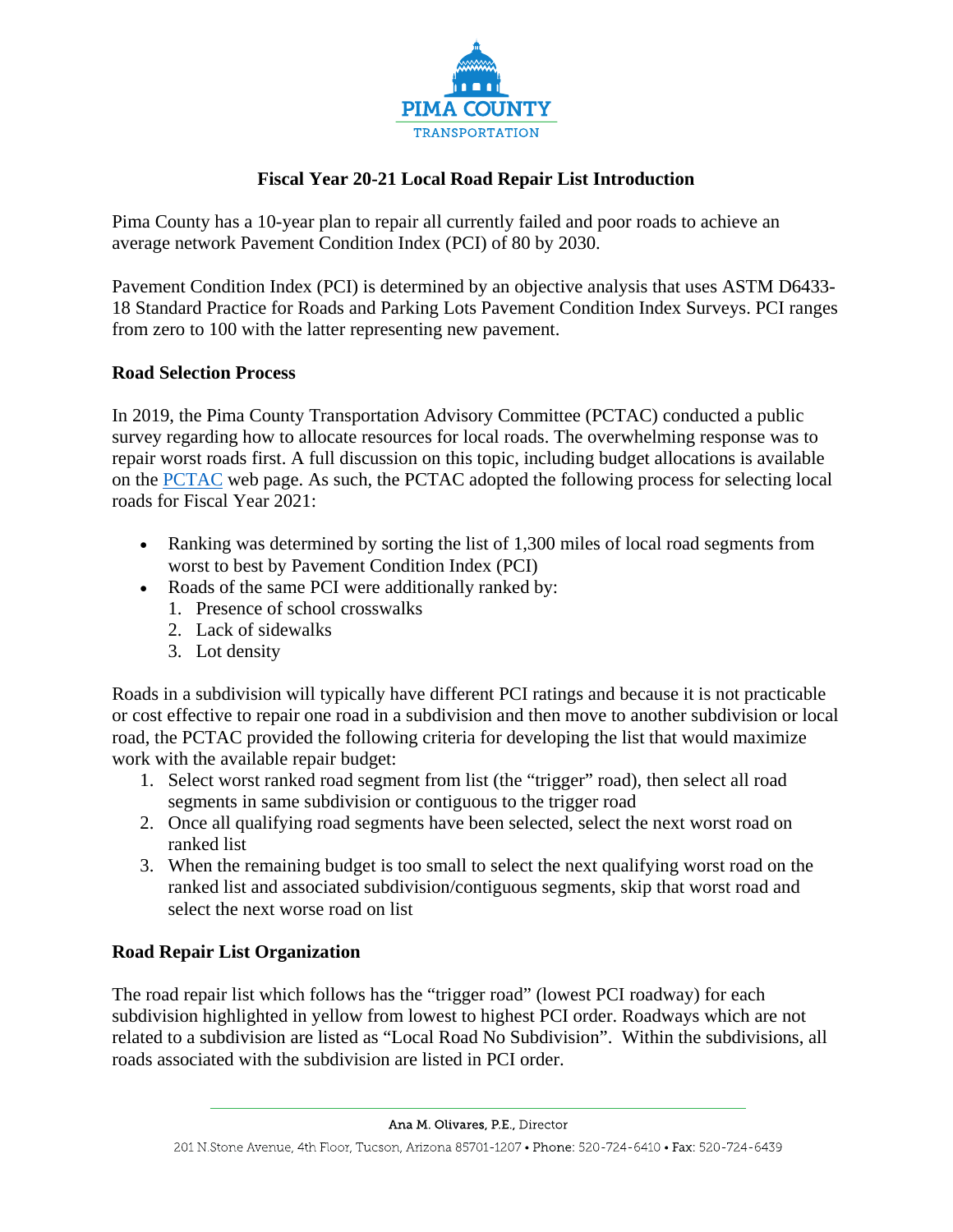| <b>SUBDIVISION NAME</b>                                          | <b>STREET</b>             | <b>FROM</b>              | TO                           | <b>PCI</b> | <b>Miles</b> |
|------------------------------------------------------------------|---------------------------|--------------------------|------------------------------|------------|--------------|
| CASAS DEL OESTE(233-280)                                         | <b>W JUPITER ST</b>       | <b>END OF ROAD</b>       | N CAMINO DE OESTE            | 14         | 0.12         |
| <b>CASAS DEL OESTE(233-280)</b>                                  | W MARGE ST                | <b>END OF ROAD</b>       | N CAMINO DE OESTE            | 36         | 0.10         |
| CASAS DEL OESTE(233-280)                                         | W ANNABELLE ST            | <b>END OF ROAD</b>       | N CAMINO DE OESTE            | 38         | 0.10         |
| <b>SABINO VISTA WEST (1-83)</b>                                  | <b>E CALLE DE AMIGOS</b>  | <mark>E CLOUD RD</mark>  | <b>W RIVER RD</b>            | 15         | 0.44         |
| SABINO VISTA WEST (1-83)                                         | N PLAZA DEL HACIENDAS     | E CLOUD RD               | E CALLE DE AMIGOS            | 26         | 0.23         |
| SABINO VISTA WEST (1-83)                                         | N FIESTA DEL SOL E        | E CALLE DE AMIGOS        | N FIESTA DEL SOL E           | 36         | 0.17         |
| SABINO VISTA WEST (1-83)                                         | N FIESTA DEL SOL W        | E CALLE DE AMIGOS        | N FIESTA DEL SOL E           | 36         | 0.30         |
| SABINO VISTA WEST (1-83)                                         | N AMIGOS PL               | E CALLE DE AMIGOS        | <b>END OF ROAD</b>           | 40         | 0.06         |
| SABINO VISTA WEST (1-83)                                         | E PAZ PL                  | N FIESTA DEL SOL E       | <b>END OF ROAD</b>           | 43         | 0.04         |
| SABINO VISTA WEST (1-83)                                         | N HACIENDA PL             | E CALLE DE AMIGOS        | <b>END OF ROAD</b>           | 45         | 0.05         |
| <b>LOCAL ROAD NO SUBDIVISION</b>                                 | <b>W MARS ST</b>          | <b>N CAMINO DE OESTE</b> | <b>END OF ROAD</b>           | 16         | 0.26         |
| <b>SABINO VISTA HEIGHTS (1-83)</b>                               | <mark>N PANTANO RD</mark> | <b>END OF ROAD</b>       | <b>E CALLE DE LA ESCARPA</b> | 16         | 0.49         |
| SABINO VISTA HEIGHTS (1-83)                                      | N CALLE BARRANCO          | N PANTANO RD             | <b>END OF ROAD</b>           | 19         | 0.37         |
| SABINO VISTA HEIGHTS (1-83)                                      | N PANTANO RD              | E CALLE DE LA ESCARPA    | <b>END OF ROAD</b>           | 33         | 0.19         |
| SABINO VISTA HEIGHTS (1-83)                                      | E CALLE DE LA ESCARPA     | <b>END OF ROAD</b>       | N PANTANO RD                 | 37         | 0.22         |
| SABINO VISTA HEIGHTS (1-83)                                      | N CALLE HONDONADA         | N PANTANO RD             | <b>END OF ROAD</b>           | 37         | 0.27         |
| SABINO VISTA HEIGHTS (1-83)                                      | E ALTEZA VISTA            | N PANTANO RD             | <b>END OF ROAD</b>           | 41         | 0.04         |
| SABINO VISTA HEIGHTS (1-83)                                      | N PLACITA DE LA ESCARPA   | E CALLE DE LA ESCARPA    | <b>END OF ROAD</b>           | 41         | 0.16         |
| SABINO VISTA HEIGHTS (1-83) / SABINO VISTA ESTATES (1-8)         | E CALLE ROSA              | <b>END OF ROAD</b>       | N PANTANO RD                 | 44         | 0.08         |
| SABINO VISTA HEIGHTS (1-83)                                      | E CALLE ROSA              | N PANTANO RD             | <b>END OF ROAD</b>           | 48         | 0.05         |
| SABINO VISTA HEIGHTS (1-83)                                      | N PLACITA HONDONADA       | N CALLE HONDONADA        | <b>END OF ROAD</b>           | 49         | 0.08         |
| SABINO VISTA HEIGHTS (1-83) / SABINO VISTA HEIGHTS RESUB (84-87) | N PANTANO RD C            | N PANTANO RD             | N PANTANO RD                 | 53         | 0.06         |
| TOWN OF AJO / AJO TERRACE UNIT TWO (23-42)                       | N CAMERON AV              | <mark>W MARTIN ST</mark> | W HOOVER ST                  | 18         | 0.05         |
| TOWN OF AJO / HIGHLAND ADDITION                                  | N ROSEDALE AV             | <b>END OF ROAD</b>       | W ROCALLA AV                 | 19         | 0.11         |
| TOWN OF AJO / HIGHLAND ADDITION                                  | S ALLEY RD                | <b>END OF ROAD</b>       | <b>END OF ROAD</b>           | 29         | 0.29         |
| TOWN OF AJO / HIGHLAND ADDITION                                  | N ROSEDALE AV             | <b>W ROCALLA AV</b>      | <b>END OF ROAD</b>           | 36         | 0.05         |
| TOWN OF AJO / AJO HEIGHTS SECOND ADDITION                        | N LYONS AV                | <b>END OF ROAD</b>       | <b>END OF ROAD</b>           | 29         | 0.27         |
| TOWN OF AJO / AJO HEIGHTS SECOND ADDITION                        | N CONNOLLY AV             | <b>END OF ROAD</b>       | <b>W DORSEY ST</b>           | 35         | 0.14         |
| TOWN OF AJO / AJO HEIGHTS SECOND ADDITION                        | N ROSEDALE AV             | <b>W DORSEY ST</b>       | <b>W WELCOME ST</b>          | 35         | 0.15         |
| TOWN OF AJO / LOCAL ROAD NO SUBDIVISION                          | N ALLEY RD                | <b>END OF ROAD</b>       | W ROCALLA AV                 | 35         | 0.10         |
| TOWN OF AJO / AJO HEIGHTS SECOND ADDITION                        | N CONNOLLY AV             | <b>W DORSEY ST</b>       | <b>END OF ROAD</b>           | 49         | 0.11         |
| TOWN OF AJO / AJO HEIGHTS, THIRD ADDITION                        | N THOMPSON AV             | <b>W BRADY ST</b>        | E NORTH ST                   | 37         | 0.45         |
| TOWN OF AJO / AJO HEIGHTS, THIRD ADDITION                        | W NORTH ST                | N AJO GILA BEND HY       | <b>END OF ROAD</b>           | 43         | 0.27         |
| TOWN OF AJO / AJO HEIGHTS, THIRD ADDITION                        | N CAMERON AV              | <b>W BRADY ST</b>        | E NORTH ST                   | 46         | 0.46         |
| TOWN OF AJO / AJO HEIGHTS, THIRD ADDITION                        | N KILBRIGHT AV            | <b>W DORSEY ST</b>       | E NORTH ST                   | 47         | 0.40         |
| TOWN OF AJO / AJO HEIGHTS, THIRD ADDITION                        | W CENTER ST               | N CAMERON AV             | N KILBRIGHT AV               | 48         | 0.18         |
| TOWN OF AJO / AJO HEIGHTS                                        | N SARTILLION AV           | W HOOVER ST              | E NORTH ST                   | 41         | 0.63         |
| TOWN OF AJO / AJO HEIGHTS                                        | W WOLSEY ST               | N CAMERON AV             | N ROSEDALE AV                | 41         | 0.41         |
| TOWN OF AJO / AJO HEIGHTS                                        | N D ARMITT AV             | <b>END OF ROAD</b>       | <b>W CHILDS ST</b>           | 42         | 0.19         |
| TOWN OF AJO / AJO HEIGHTS                                        | W WOLSEY ST               | N 2ND AV                 | N CAMERON AV                 | 47         | 0.06         |
| TOWN OF AJO / AJO HEIGHTS                                        | W CHILDS ST               | N 2ND AV                 | N D ARMITT AV                | 49         | 0.29         |
| TOWN OF AJO / AJO HEIGHTS                                        | W BRADY ST                | N 2ND AV                 | N THOMPSON AV                | 58         | 0.18         |
| TOWN OF AJO / AJO HEIGHTS                                        | N KILBRIGHT AV            | W ROCALLA AV             | <b>W CLYMER ST</b>           | 59         | 0.30         |
| TOWN OF AJO / AJO TERRACE UNIT ONE (1-22)                        | N BRANNAN RD              | <b>END OF ROAD</b>       | W HOOVER ST                  | 39         | 0.07         |
| TOWN OF AJO / AJO TERRACE UNIT ONE (1-22)                        | W HOOVER ST               | E SAHUARO ST             | <b>END OF ROAD</b>           | 49         | 0.38         |
| TOWN OF AJO / AJO TERRACE UNIT ONE (1-22)                        | <b>W CLYMER ST</b>        | N 2ND AV                 | N KILBRIGHT AV               | 55         | 0.23         |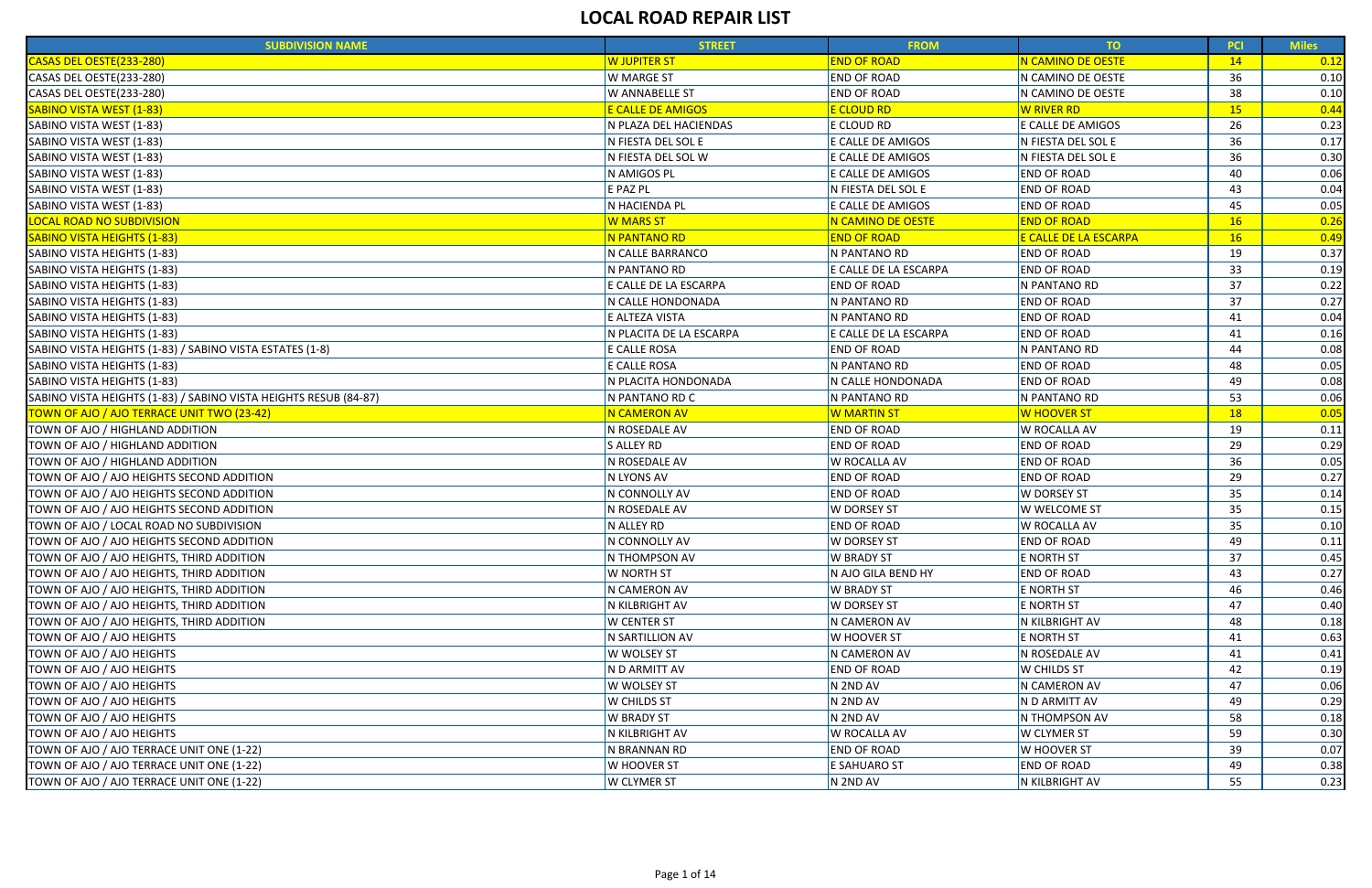| <b>SUBDIVISION NAME</b>                      | <b>STREET</b>               | <b>FROM</b>               | TO:                       | <b>PCI</b>      | <b>Miles</b> |
|----------------------------------------------|-----------------------------|---------------------------|---------------------------|-----------------|--------------|
| WESTVIEW(1-142)                              | <b>W CAMINO SASCO</b>       | <b>END OF ROAD</b>        | N CAMINO DE LA TIERRA     | 18 <sup>°</sup> | 0.05         |
| WESTVIEW(1-142)                              | W CAMINO SALERO             | <b>W CAPISTRANO RD</b>    | N CAMINO DE LA TIERRA     | 19              | 0.12         |
| WESTVIEW(1-142)                              | <b>W CALLE DEL CERRO</b>    | <b>END OF ROAD</b>        | S VISTA DEL OESTE         | 22              | 0.05         |
| WESTVIEW(1-142)                              | W CAMINO BUENO              | <b>S CARDINAL AV</b>      | <b>END OF ROAD</b>        | 28              | 0.17         |
| WESTVIEW(1-142)                              | W CAMINO ORO BLANCO         | <b>S CARDINAL AV</b>      | S HOPDOWN LN              | 31              | 0.20         |
| WESTVIEW(1-142)                              | S HOPDOWN LN                | W CAMINO DE LAS TRILLAS   | W CAMINO ORO BLANCO       | 34              | 0.15         |
| WESTVIEW(1-142)                              | <b>W CAPISTRANO RD</b>      | S CARDINAL AV             | N CAMINO DE LA TIERRA     | 37              | 0.53         |
| WESTVIEW(1-142)                              | S VISTA DEL OESTE           | W CAMINO DE LAS TRILLAS   | <b>END OF ROAD</b>        | 38              | 0.17         |
| <b>PALO VERDE BUSINESS PARK (1-18)</b>       | <b>S OLYMPIA SV</b>         | <b>E IRVINGTON RD</b>     | <b>S ALVERNON WY</b>      | 18              | 0.30         |
| <b>EL SOL ACRES (1-29)</b>                   | <b>SHILDRETH AV</b>         | <mark>E CORONA RD</mark>  | <b>W LOS REALES RD</b>    | 20              | 0.27         |
| EL SOL ACRES (1-29)                          | S WESTOVER AV               | E CORONA RD               | S MEADOWLARK AV           | 34              | 0.10         |
| EL SOL ACRES (1-29)                          | S WESTOVER AV               | S MEADOWLARK AV           | <b>W LOS REALES RD</b>    | 38              | 0.16         |
| EL SOL ACRES (1-29)                          | S MEADOWLARK AV             | S WESTOVER AV             | W LOS REALES RD           | 47              | 0.25         |
| <b>SUNNY HILLS ESTATES(171-185)</b>          | <b>W MARS ST</b>            | N JUNIPER RD              | N SHIRLEY LN              | 21              | 0.06         |
| <b>BRANDING IRON PARK</b>                    | <b>S BRANDING IRON CI C</b> | <b>S BRANDING IRON CI</b> | <b>S BRANDING IRON CI</b> | 21              | 0.02         |
| <b>BRANDING IRON PARK</b>                    | W FLYING W ST               | S BRANDING IRON CI        | <b>END OF ROAD</b>        | 28              | 0.20         |
| <b>BRANDING IRON PARK</b>                    | W WEST ARROW                | S BRANDING IRON CI        | S WADE RD                 | 29              | 0.19         |
| <b>BRANDING IRON PARK</b>                    | <b>S CAROL AV</b>           | <b>W EAST ARROW</b>       | <b>END OF ROAD</b>        | 30              | 0.38         |
| <b>BRANDING IRON PARK</b>                    | <b>S NORTH ARROW</b>        | <b>END OF ROAD</b>        | S BRANDING IRON PL        | 30              | 0.05         |
| <b>BRANDING IRON PARK</b>                    | S BRANDING IRON CI J        | S BRANDING IRON CI        | <b>S BRANDING IRON PL</b> | 33              | 0.03         |
| <b>BRANDING IRON PARK</b>                    | S BRANDING IRON CI D        | <b>S BRANDING IRON CI</b> | S BRANDING IRON CI        | 34              | 0.04         |
| <b>BRANDING IRON PARK</b>                    | S BRANDING IRON CI H        | S CLOVERLEAF              | S SOUTH ARROW             | 34              | 0.03         |
| <b>BRANDING IRON PARK</b>                    | <b>W ROCKING CHAIR</b>      | S BRANDING IRON CI        | <b>END OF ROAD</b>        | 34              | 0.17         |
| <b>BRANDING IRON PARK</b>                    | <b>W WALKING M</b>          | S BRANDING IRON CI        | <b>END OF ROAD</b>        | 35              | 0.20         |
| <b>BRANDING IRON PARK</b>                    | S BRANDING IRON CI F        | S BRANDING IRON CI        | S BRANDING IRON CI        | 36              | 0.03         |
| <b>BRANDING IRON PARK</b>                    | S BRANDING IRON CI B        | S SOUTH ARROW             | S BRANDING IRON CI        | 37              | 0.03         |
| <b>BRANDING IRON PARK</b>                    | W BILBY RD                  | S CAMINO VERDE            | S SOUTH ARROW             | 37              | 0.25         |
| <b>BRANDING IRON PARK</b>                    | <b>W LAZY H</b>             | S SWINGING A              | S BRANDING IRON CI        | 38              | 0.18         |
| <b>BRANDING IRON PARK</b>                    | <b>S SOUTH ARROW</b>        | S BRANDING IRON CI        | <b>END OF ROAD</b>        | 39              | 0.09         |
| <b>BRANDING IRON PARK</b>                    | <b>W TUMBLING T</b>         | S SOUTH ARROW             | <b>END OF ROAD</b>        | 41              | 0.22         |
| <b>BRANDING IRON PARK</b>                    | S CLOVERLEAF                | <b>S BRANDING IRON CI</b> | <b>END OF ROAD</b>        | 42              | 0.11         |
| <b>BRANDING IRON PARK</b>                    | S BRANDING IRON CI K        | <b>S BRANDING IRON PL</b> | S BRANDING IRON CI        | 43              | 0.03         |
| <b>BRANDING IRON PARK</b>                    | <b>W EAST ARROW</b>         | S CAMINO VERDE            | S BRANDING IRON CI        | 44              | 0.20         |
| <b>BRANDING IRON PARK</b>                    | <b>S SWINGING A</b>         | <b>END OF ROAD</b>        | <b>W LIGHTNING L</b>      | 44              | 0.09         |
| BRANDING IRON PARK / BRANDING IRON II (1-10) | S BRANDING IRON PL          | S BRANDING IRON CI        | <b>END OF ROAD</b>        | 44              | 0.04         |
| <b>BRANDING IRON PARK</b>                    | S BRANDING IRON CI I        | S BRANDING IRON CI        | <b>W LIGHTNING L</b>      | 45              | 0.03         |
| <b>BRANDING IRON PARK</b>                    | <b>S SOUTH ARROW</b>        | W BILBY RD                | <b>W SANTA PAULA ST</b>   | 46              | 0.25         |
| <b>BRANDING IRON PARK</b>                    | <b>W LIGHTNING L</b>        | S CAMINO VERDE            | S BRANDING IRON CI        | 46              | 0.21         |
| <b>BRANDING IRON PARK</b>                    | S BRANDING IRON CI A        | W LIGHTNING L             | <b>W EAST ARROW</b>       | 55              | 0.04         |
| <b>BRANDING IRON PARK</b>                    | S BRANDING IRON CI G        | <b>W EAST ARROW</b>       | S CLOVERLEAF              | 56              | 0.02         |
| <b>BRANDING IRON PARK</b>                    | S CLOVERLEAF B              | <b>END OF ROAD</b>        | S CLOVERLEAF              | 58              | 0.04         |
| <b>BRANDING IRON PARK</b>                    | S CLOVERLEAF A              | S CLOVERLEAF              | <b>END OF ROAD</b>        | 59              | 0.04         |
| <b>BRANDING IRON PARK</b>                    | S RAFTER R                  | E DREXEL RD               | <b>W LAZY H</b>           | 59              | 0.15         |
| <b>RINCON TRAILS (1-505)</b>                 | <b>E GARIGANS GULCH</b>     | <b>S RINCON MESA DR</b>   | <b>S FIRST MESA TR</b>    | 21              | 0.25         |
| RINCON TRAILS (1-505)                        | E GARIGANS GULCH            | S AVENIDA MOCHUELO        | S CAMINO LOMA ALTA        | 39              | 0.37         |
| RINCON TRAILS (1-505)                        | <b>E GARIGANS GULCH</b>     | S FIRST MESA TR           | S AVENIDA MOCHUELO        | 31              | 0.37         |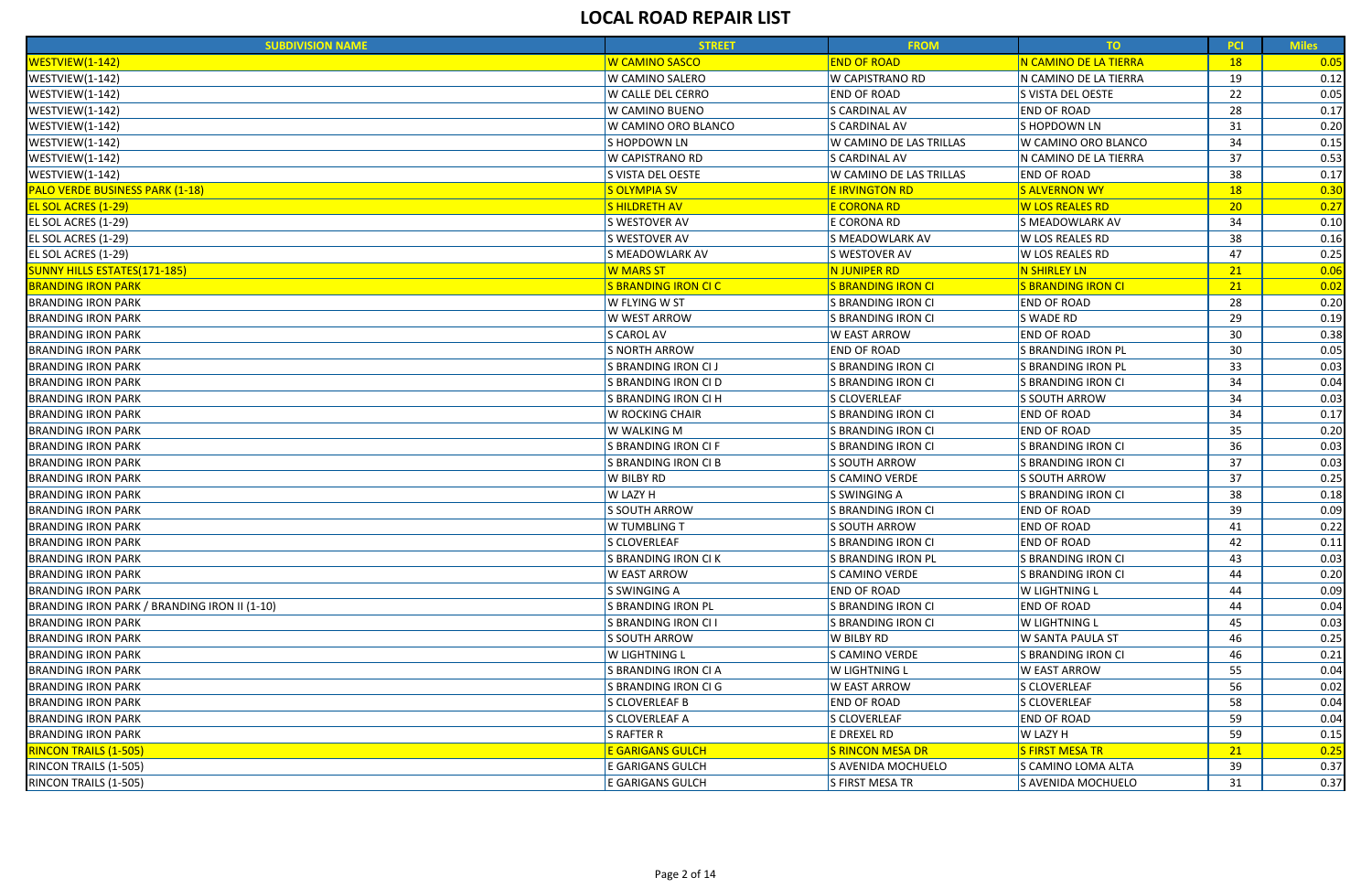| <b>SUBDIVISION NAME</b>                                           | <b>STREET</b>                   | <b>FROM</b>                   | TO                      | <b>PCI</b> | <b>Miles</b> |
|-------------------------------------------------------------------|---------------------------------|-------------------------------|-------------------------|------------|--------------|
| CASAS ADOBES ESTATES (541-618)                                    | W POSITANO WY                   | N MEDICI DR                   | N SHANNON RD            | 21         | 0.47         |
| CASAS ADOBES ESTATES (541-618)                                    | N MEDICI DR                     | N POSITANO WY                 | <b>W PRATO WY</b>       | 24         | 0.09         |
| CASAS ADOBES ESTATES (541-618)                                    | W RAPALLO WY                    | N MONA LISA RD                | N PERUGIA WY            | 34         | 0.36         |
| CASAS ADOBES ESTATES (541-618)                                    | N PERUGIA WY                    | N POSITANO WY                 | W INA RD                | 44         | 0.57         |
| CASAS ADOBES ESTATES (541-618)                                    | N TIVOLI PL                     | N PERUGIA WY                  | <b>END OF ROAD</b>      | 45         | 0.06         |
| CASAS ADOBES ESTATES (541-618)                                    | <b>W DANTE WY</b>               | N MONA LISA RD                | N PERUGIA WY            | 53         | 0.35         |
| CASAS ADOBES ESTATES (541-618)                                    | W PRATO WY                      | N MONA LISA RD                | N PERUGIA WY            | 57         | 0.38         |
| <b>CORONA DE TUCSON UNIT NO. 14 (1-65)</b>                        | W CAMINO REGIO                  | N AVENIDA DEL CABALLERO       | N PLACITA DUQUESA       | 21         | 0.24         |
| CORONA DE TUCSON UNIT NO. 14 (1-65)                               | W CAMINO DEL EMPERADOR          | N CALLE PRINCESA              | N AVENIDA DEL CABALLERO | 26         | 0.23         |
| CORONA DE TUCSON UNIT NO. 14 (1-65)                               | N PLACITA SOBERANIA             | W CAMINO DE LA REINA          | <b>END OF ROAD</b>      | 27         | 0.11         |
| CORONA DE TUCSON UNIT NO. 14 (1-65)                               | W CAMINO DE LA REINA            | W CAMINO DEL EMPERADOR        | N AVENIDA DEL CABALLERO | 28         | 0.69         |
| CORONA DE TUCSON UNIT NO. 14 (1-65)                               | N PLACITA DUQUESA               | <b>END OF ROAD</b>            | <b>W CAMINO REGIO</b>   | 29         | 0.15         |
| CORONA DE TUCSON UNIT NO. 14 (1-65)                               | N AVENIDA DEL CABALLERO         | W CAMINO DE LA REINA          | W CAMINO DEL EMPERADOR  | 33         | 0.25         |
| CORONA DE TUCSON UNIT NO. 14 (1-65)                               | W CAMINO DEL EMPERADOR          | N HOUGHTON RD                 | N CALLE PRINCESA        | 33         | 0.57         |
| CORONA DE TUCSON UNIT NO. 14 (1-65)                               | N CALLE PRINCESA                | W CAMINO DE LA REINA          | W CAMINO DEL EMPERADOR  | 34         | 0.27         |
| CORONA DE TUCSON UNIT NO. 14 (1-65)                               | N PLACITA REALIZA               | <b>END OF ROAD</b>            | W CAMINO DEL EMPERADOR  | 50         | 0.09         |
| STAR VALLEY BLOCK 4, LOTS1-572 & BLOCKS 1-3                       | <b>S VICTOR DR</b>              | W ZORRO RD                    | W HERMANS RD            | 21         | 0.25         |
| STAR VALLEY BLOCK 4, LOTS1-572 & BLOCKS 1-3                       | W HERMANS RD                    | S VICTOR DR                   | S VAHALLA RD            | 33         | 0.51         |
| STAR VALLEY BLOCK 4, LOTS1-572 & BLOCKS 1-3                       | W ZORRO RD                      | S VAHALLA RD                  | S VICTOR DR             | 33         | 0.51         |
| <b>COLONIA DE LOS ALAMOS BLOCKS 1 THRU 45</b>                     | <mark>W RIO SANTA CRUZ C</mark> | <mark>W RIO SANTA CRUZ</mark> | <b>END OF ROAD</b>      | 21         | 0.03         |
| COLONIA DE LOS ALAMOS BLOCKS 1 THRU 45                            | N RIO SANTA CRUZ D              | W RIO SANTA CRUZ              | <b>END OF ROAD</b>      | 22         | 0.03         |
| COLONIA DE LOS ALAMOS BLOCKS 1 THRU 45                            | N VIA VICAM                     | <b>END OF ROAD</b>            | W RIO ALTAR             | 27         | 0.05         |
| COLONIA DE LOS ALAMOS BLOCKS 1 THRU 45                            | W RIO MOCTEZUMA A               | W RIO MOCTEZUMA               | <b>END OF ROAD</b>      | 31         | 0.02         |
| COLONIA DE LOS ALAMOS BLOCKS 1 THRU 45                            | W VIA SAN MATEO                 | W RIO SAN PEDRO               | W RIO SAN PEDRO         | 35         | 0.13         |
| COLONIA DE LOS ALAMOS BLOCKS 1 THRU 45                            | W VIA SAN MATEO A               | <b>END OF ROAD</b>            | W VIA SAN MATEO         | 35         | 0.02         |
| COLONIA DE LOS ALAMOS BLOCKS 1 THRU 45                            | W RIO MOCTEZUMA B               | W RIO MOCTEZUMA               | <b>END OF ROAD</b>      | 35         | 0.02         |
| COLONIA DE LOS ALAMOS BLOCKS 1 THRU 45                            | N RIO MAYO                      | N VIA SANTA ROSA              | N RIO YAQUI             | 36         | 0.43         |
| COLONIA DE LOS ALAMOS BLOCKS 1 THRU 45                            | W VIA ALAMOS                    | N LA CANADA DR                | <b>W RIO ALTAR</b>      | 36         | 0.80         |
| COLONIA DE LOS ALAMOS BLOCKS 1 THRU 45                            | W VIA ROSALDO                   | N VIA SANTA ROSA              | W VIA ALAMOS            | 37         | 0.25         |
| COLONIA DE LOS ALAMOS BLOCKS 1 THRU 45                            | N RIO AROS A                    | <b>END OF ROAD</b>            | N RIO AROS              | 38         | 0.03         |
| COLONIA DE LOS ALAMOS BLOCKS 1 THRU 45                            | W RIO SANTA CRUZ A              | <b>W RIO SANTA CRUZ</b>       | <b>END OF ROAD</b>      | 38         | 0.02         |
| COLONIA DE LOS ALAMOS BLOCKS 1 THRU 45                            | W VIA BACANORA                  | W RIO SANTA CRUZ              | <b>W RIO ALTAR</b>      | -39        | 0.11         |
| COLONIA DE LOS ALAMOS BLOCKS 1 THRU 45                            | W RIO SANTA CRUZ B              | <b>END OF ROAD</b>            | W RIO SANTA CRUZ        | 39         | 0.02         |
| COLONIA DE LOS ALAMOS BLOCKS 1 THRU 45                            | N RIO SANTA CRUZ                | <b>W VIA BACANORA</b>         | <b>W SAN IGNACIO</b>    | 41         | 0.17         |
| COLONIA DE LOS ALAMOS BLOCKS 1 THRU 45                            | N RIO YAQUI                     | <b>W VIA ALAMOS</b>           | W RIO SINALOA           | 42         | 0.34         |
| COLONIA DE LOS ALAMOS BLOCKS 1 THRU 45                            | N RIO SONORA                    | <b>W RIO ALTAR</b>            | N VIA ARIZPE            | 42         | 0.19         |
| COLONIA DE LOS ALAMOS BLOCKS 1 THRU 45                            | W RIO SANTA CRUZ                | W VIA BACANORA                | W RIO ALTAR             | 42         | 0.22         |
| COLONIA DE LOS ALAMOS BLOCKS 1 THRU 45 / GREEN VALLEY VISTA(1-74) | W SAN IGNACIO                   | <b>W LA CANOA</b>             | <b>W RIO ALTAR</b>      | 42         | 0.80         |
| COLONIA DE LOS ALAMOS BLOCKS 1 THRU 45                            | W VIA PITIC                     | N RIO SONORA                  | <b>END OF ROAD</b>      | 45         | 0.05         |
| COLONIA DE LOS ALAMOS BLOCKS 1 THRU 45                            | W RIO SAN PEDRO                 | <b>W RIO ALTAR</b>            | W RIO ALTAR             | 47         | 0.42         |
| COLONIA DE LOS ALAMOS BLOCKS 1 THRU 45                            | W RIO MOCTEZUMA                 | <b>W RIO ALTAR</b>            | <b>W RIO ALTAR</b>      | 50         | 0.28         |
| COLONIA DE LOS ALAMOS BLOCKS 1 THRU 45                            | N RIO AROS                      | W SAN IGNACIO                 | <b>W SAN IGNACIO</b>    | 51         | 0.14         |
| COLONIA DE LOS ALAMOS BLOCKS 1 THRU 45                            | N VIA TUBERTAMA                 | W VIA ROSALDO                 | <b>END OF ROAD</b>      | 56         | 0.04         |
| COLONIA DE LOS ALAMOS BLOCKS 1 THRU 45                            | N RIO TRINIDAD                  | W VIA ALAMOS                  | W RIO FLOJO             | -57        | 0.13         |
| COLONIA DE LOS ALAMOS BLOCKS 1 THRU 45                            | N RIO BONITO                    | W VIA ROSALDO                 | W RIO TERAS             | 58         | 0.09         |
| COLONIA DE LOS ALAMOS BLOCKS 1 THRU 45                            | N VIA CARRIZAL                  | N RIO MAYO                    | <b>END OF ROAD</b>      | 60         | 0.05         |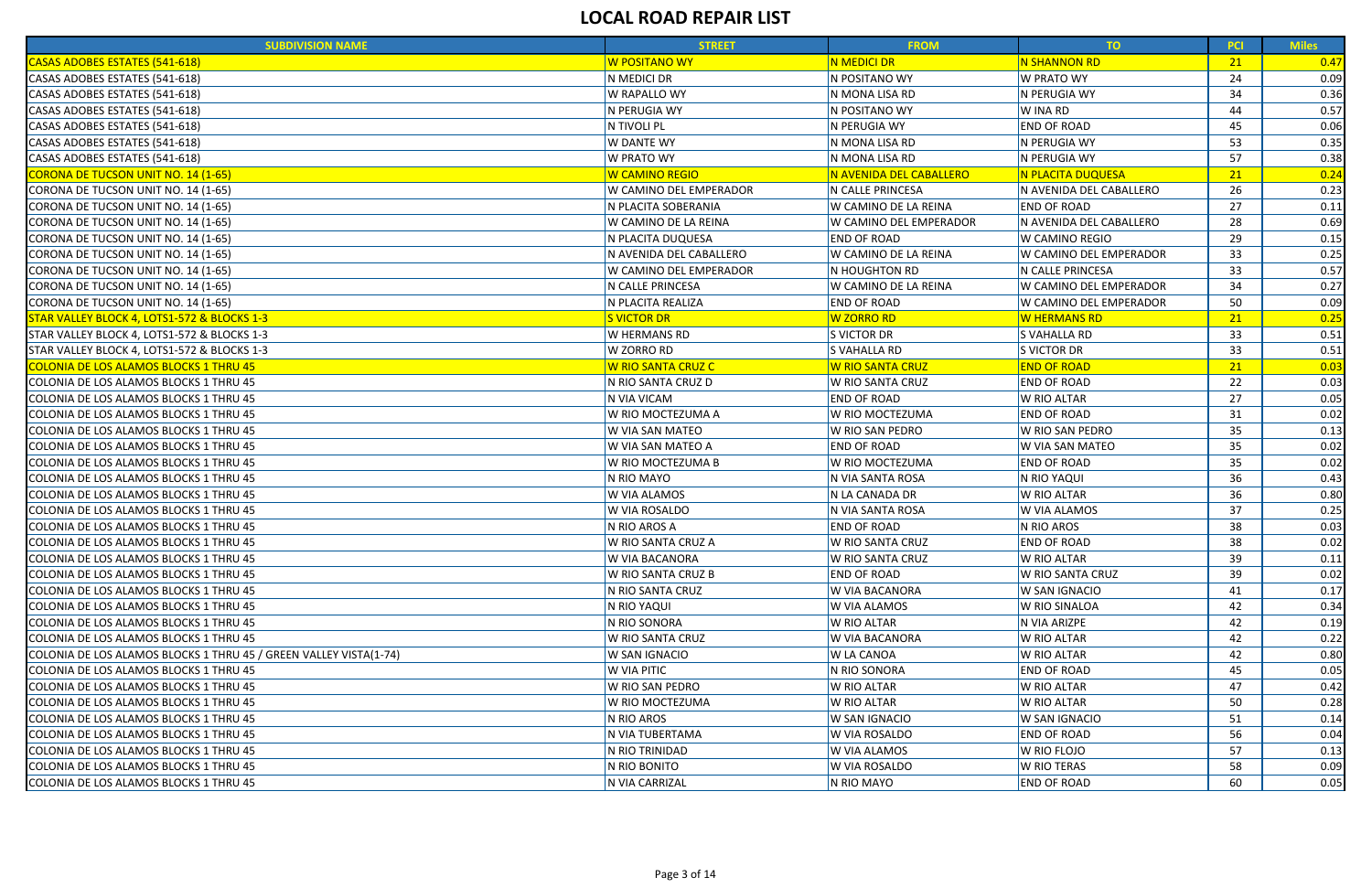| <b>SUBDIVISION NAME</b>                              | <b>STREET</b>           | <b>FROM</b>           | TO                    | <b>PCI</b> | <b>Miles</b> |
|------------------------------------------------------|-------------------------|-----------------------|-----------------------|------------|--------------|
| <b>GARDEN CITY SUBDIVISION</b>                       | <b>W CANADA ST</b>      | <b>S MISSION RD</b>   | <b>SHILDRETH AV</b>   | 22         | 0.82         |
| SANTA RITA BEL AIR ESTATES (1-125                    | <b>S CHARLESTON AV</b>  | W SAHUARITA RD        | <b>S NASHVILLE PL</b> | 22         | 0.10         |
| <b>CATALINA FOOTHILLS ESTATES</b>                    | <b>E VIA ALCALDE</b>    | <b>N CAMINO REAL</b>  | E VIA CELESTE         | 22         | 0.17         |
| <b>CATALINA FOOTHILLS ESTATES</b>                    | E CAMINO MIRAVAL        | N CALLE LA CIMA       | S CAMPBELL AV         | 30         | 0.39         |
| <b>SUNKIST ACRES NO.4(26-97)</b>                     | W TUMBLEWEED DR A       | W TUMBLEWEED DR       | <b>END OF ROAD</b>    | 22         | 0.02         |
| SUNKIST ACRES NO.4(26-97)                            | S HEDGEHOG DR           | <b>END OF ROAD</b>    | <b>W CENTURY DR</b>   | 27         | 0.07         |
| SUNKIST ACRES NO.4(26-97)                            | S HEDGEHOG DR           | <b>W CENTURY DR</b>   | <b>END OF ROAD</b>    | 30         | 0.05         |
| SUNKIST ACRES NO.4(26-97)                            | <b>W CENTURY DR B</b>   | <b>W CENTURY DR</b>   | <b>END OF ROAD</b>    | 33         | 0.02         |
| SUNKIST ACRES NO.4(26-97)                            | W TUMBLEWEED DR         | <b>W CENTURY DR</b>   | N CAMINO DE LA TIERRA | 34         | 0.26         |
| SUNKIST ACRES NO.4(26-97)                            | <b>W CENTURY DR A</b>   | <b>W CENTURY DR</b>   | <b>END OF ROAD</b>    | 37         | 0.02         |
| SUNKIST ACRES NO.4(26-97)                            | <b>W CENTURY DR</b>     | <b>END OF ROAD</b>    | W TUMBLEWEED DR       | 39         | 0.06         |
| SUNKIST ACRES NO.4(26-97)                            | <b>W CENTURY DR</b>     | <b>W CENTURY DR A</b> | <b>W CENTURY DR B</b> | 45         | 0.16         |
| SUNKIST ACRES NO.4(26-97)                            | W TUMBLEWEED DR B       | W TUMBLEWEED DR       | <b>END OF ROAD</b>    | 66         | 0.02         |
| SUNKIST ACRES NO.4(26-97) / SUNKIST ACRES NO.3(1-25) | <b>W PEYOTE PL</b>      | <b>END OF ROAD</b>    | <b>W CENTURY DR</b>   | 35         | 0.03         |
| SUNKIST ACRES NO.4(26-97) / SUNKIST ACRES NO.3(1-25) | W ORGAN PIPE PL         | <b>END OF ROAD</b>    | <b>W CENTURY DR</b>   | 39         | 0.03         |
| SUNKIST ACRES NO.4(26-97) / SUNKIST ACRES NO.3(1-25) | <b>W CENTURY DR</b>     | <b>S CARDINAL AV</b>  | <b>W CENTURY DR A</b> | 43         | 0.30         |
| <b>STAR VALLEY VILLAGE (1-152)</b>                   | <u>W TURTLECREEK PL</u> | <b>SIRONSTONE DR</b>  | <b>END OF ROAD</b>    | 22         | 0.20         |
| STAR VALLEY VILLAGE (1-152)                          | <b>W CHERRY TREE PL</b> | S WADE RD             | <b>END OF ROAD</b>    | 37         | 0.21         |
| STAR VALLEY VILLAGE (1-152)                          | <b>W ADAMSGATE PL</b>   | S WADE RD             | <b>END OF ROAD</b>    | 39         | 0.20         |
| STAR VALLEY VILLAGE (1-152)                          | <b>W BRIGHTWATER WY</b> | S WADE RD             | <b>END OF ROAD</b>    | 40         | 0.46         |
| STAR VALLEY VILLAGE (1-152)                          | <b>W RESTHAVEN PL</b>   | S WADE RD             | <b>END OF ROAD</b>    | 40         | 0.22         |
| STAR VALLEY VILLAGE (1-152)                          | W MOONMIST PL           | S IRONSTONE DR        | <b>END OF ROAD</b>    | 41         | 0.20         |
| STAR VALLEY VILLAGE (1-152)                          | <b>W TIMBERLEAF DR</b>  | S IRONSTONE DR        | S VICTOR DR           | 42         | 0.23         |
| STAR VALLEY VILLAGE (1-152)                          | S IRONSTONE DR          | W BRIGHTWATER WY      | W LOS REALES RD       | 43         | 0.44         |
| <b>EMPIRE ACRES</b>                                  | <b>E BENSON HY</b>      | <b>SEMPIRE RD</b>     | <b>END OF ROAD</b>    | 22         | 0.48         |
| <b>WESTWAY HOMESITES</b>                             | <b>W ETHEL ST</b>       | <b>S VALERIE DR</b>   | <b>SVANDR</b>         | 22         | 0.24         |
| <b>WESTWAY HOMESITES</b>                             | S CAROL DR              | <b>W DOYLE ST</b>     | <b>W ETHEL ST</b>     | 23         | 0.26         |
| <b>WESTWAY HOMESITES</b>                             | S PATRICIA DR           | <b>W DOYLE ST</b>     | S VALERIE DR          | 25         | 0.14         |
| <b>WESTWAY HOMESITES</b>                             | S VALERIE DR            | W DOYLE ST            | <b>W ETHEL ST</b>     | 26         | 0.24         |
| <b>WESTWAY HOMESITES</b>                             | S ROXANNE DR            | <b>S CAROL DR</b>     | <b>W ETHEL ST</b>     | 29         | 0.15         |
| <b>WESTWAY HOMESITES</b>                             | <b>S VICKI DR</b>       | <b>W DOYLE ST</b>     | <b>W ETHEL ST</b>     | 35         | 0.24         |
| <b>WESTWAY HOMESITES</b>                             | <b>W DOYLE ST</b>       | <b>S VALERIE DR</b>   | <b>SVANDR</b>         | 35         | 0.24         |
| <b>WESTWAY HOMESITES</b>                             | S VAN DR                | <b>W DOYLE ST</b>     | <b>W ETHEL ST</b>     | 39         | 0.23         |
| <b>WESTWAY HOMESITES</b>                             | <b>W DOYLE ST</b>       | S VAN DR              | <b>W AJO HY</b>       | 39         | 0.17         |
| <b>LOCAL ROAD NO SUBDIVISION</b>                     | W I10 FRONTAGE RD BR    | E I10 FRONTAGE RD     | <b>END OF ROAD</b>    | 22         | 0.41         |
| <b>GREEN VALLEY DESERT MEADOWS NO.3(1-223)</b>       | <b>SABREGO DR H</b>     | <b>S ABREGO DR</b>    | <b>S ABREGO DR</b>    | 22         | 0.04         |
| GREEN VALLEY DESERT MEADOWS NO.3(1-223)              | S ABREGO DR I           | S ABREGO DR           | S ABREGO DR           | 22         | 0.05         |
| GREEN VALLEY DESERT MEADOWS NO.3(1-223)              | S ABREGO DR G           | S ABREGO DR           | S ABREGO DR           | 22         | 0.04         |
| GREEN VALLEY DESERT MEADOWS NO.3(1-223)              | E SANTA REBECCA DR A    | E SANTA REBECCA DR    | E SANTA REBECCA DR    | 23         | 0.04         |
| GREEN VALLEY DESERT MEADOWS NO.3(1-223)              | S SAN VINCENT DR A      | E SAN VINCENT DR      | E SAN VINCENT DR      | 24         | 0.02         |
| GREEN VALLEY DESERT MEADOWS NO.3(1-223)              | S SANTA CARLA DR        | E SAN VINCENT DR      | E SANTA REBECCA DR    | 35         | 0.36         |
| GREEN VALLEY DESERT MEADOWS NO.3(1-223)              | S SAN RAY               | E SAN VINCENT DR      | E SANTA REBECCA DR    | 37         | 0.39         |
| GREEN VALLEY DESERT MEADOWS NO.3(1-223)              | <b>S SAN VINCENT DR</b> | <b>END OF ROAD</b>    | E SANTA REBECCA DR    | 39         | 0.41         |
| GREEN VALLEY DESERT MEADOWS NO.3(1-223)              | E SANTA CHALICE DR      | S SAN RAY             | S ABREGO DR           | 43         | 0.16         |
| GREEN VALLEY DESERT MEADOWS NO.3(1-223)              | E SAN VINCENT DR        | <b>END OF ROAD</b>    | S ABREGO DR           | 43         | 0.19         |
| GREEN VALLEY DESERT MEADOWS NO.3(1-223)              | E SANTA NORMA DR        | E SAN VINCENT DR      | <b>S SAN RAY</b>      | 47         | 0.05         |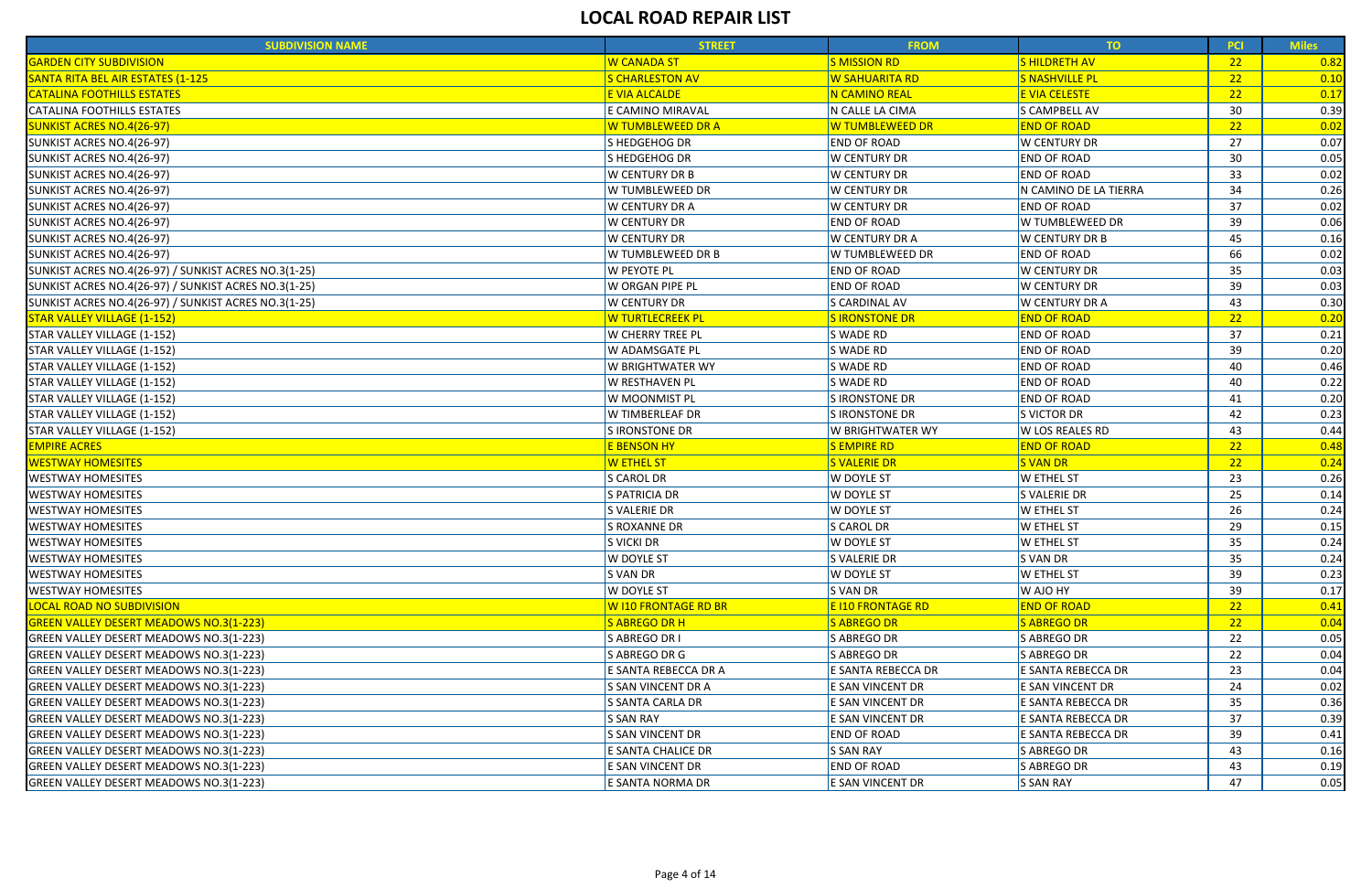| <b>SUBDIVISION NAME</b>                                    | <b>STREET</b>                                  | <b>FROM</b>              | TO <sub>1</sub>           | <b>PCI</b>      | <b>Miles</b>       |
|------------------------------------------------------------|------------------------------------------------|--------------------------|---------------------------|-----------------|--------------------|
| <b>GATEWOOD RANCH(1-71,73-91)</b>                          | N ROCKWOOD DR                                  | <b>W BARQUE DR</b>       | W MEGGAN PL               | 22              | $\vert 0.03 \vert$ |
| GATEWOOD RANCH(1-71,73-91)                                 | W BARQUE DR                                    | N OLDFATHER DR           | N CAMINO DE OESTE         | 29              | 0.60               |
| GATEWOOD RANCH(1-71,73-91)                                 | N BARQUE PL                                    | <b>END OF ROAD</b>       | <b>END OF ROAD</b>        | 40              | 0.11               |
| GATEWOOD RANCH(1-71,73-91)                                 | W MEGGAN PL                                    | <b>END OF ROAD</b>       | <b>END OF ROAD</b>        | 43              | 0.14               |
| GATEWOOD RANCH(1-71,73-91)                                 | W DUNN PL                                      | <b>W BARQUE DR</b>       | <b>END OF ROAD</b>        | 49              | 0.10               |
| GATEWOOD RANCH(1-71,73-91)                                 | N GATEWOOD PL                                  | <b>W BARQUE DR</b>       | <b>END OF ROAD</b>        | 55              | 0.05               |
| GATEWOOD RANCH(1-71,73-91)                                 | W VANDER BIE LN                                | W BARQUE DR              | <b>END OF ROAD</b>        | 57              | 0.12               |
| <b>MISSION VALLEY (1-115)</b>                              | <b>S MEADOWLARK AV</b>                         | <b>W PELSTON ST</b>      | <b>S WESTOVER AV</b>      | 23              | 0.28               |
| MISSION VALLEY (1-115)                                     | W PELSTON ST                                   | S WESTOVER AV            | <b>S CARDINAL AV</b>      | 23              | 0.44               |
| MISSION VALLEY (1-115)                                     | W PARTRIDGE ST                                 | S WESTOVER AV            | S CARDINAL AV             | 37              | 0.38               |
| MISSION VALLEY (1-115)                                     | W CRANBROOK ST                                 | S WESTOVER AV            | S CARDINAL AV             | 39              | 0.44               |
| MISSION VALLEY (1-115)                                     | S WESTOVER AV                                  | W LOS REALES RD          | <b>W PARTRIDGE ST</b>     | 42              | 0.43               |
| <b>SUNKIST ACRES NO.2(20-40)</b>                           | <b>S SUNKIST PL</b>                            | <b>END OF ROAD</b>       | <b>S SUNKIST DR</b>       | 23              | 0.04               |
| SUNKIST ACRES NO.2(20-40)                                  | <b>S SUNKIST DR</b>                            | <b>END OF ROAD</b>       | E WYOMING ST              | 29              | 0.32               |
| SUNKIST ACRES NO.2(20-40) / SUNKIST ACRES (1-17)           | W WYOMING ST                                   | S JAMAICA WY             | S SUNKIST DR              | 43              | 0.13               |
| SKYLINE BEL AIR ESTATES (154-221)                          | N PLACITA ESQUINA                              | N CAMINO ESQUINA         | <b>END OF ROAD</b>        | 23              | 0.05               |
| SKYLINE BEL AIR ESTATES (154-221)                          | N CAMINO ESQUINA                               | E CAMINO ALISA           | E CAMINO APOLENA          | 25              | 0.59               |
| SKYLINE BEL AIR ESTATES (154-221)                          | E CAMINO APOLENA                               | N CAMINO DE SANTA VALERA | N CAMINO ARCO             | 29              | 0.31               |
| SKYLINE BEL AIR ESTATES (154-221)                          | E CAMINO ALISA                                 | E CAMINO LA BRINCA       | <b>END OF ROAD</b>        | 34              | 0.29               |
| <b>LOCAL ROAD NO SUBDIVISION</b>                           | <mark>S VALLEY INDIAN AGENCY CONNECT RD</mark> | <b>END OF ROAD</b>       | <b>END OF ROAD</b>        | 23              | 0.56               |
| ORANGEWOOD NORTH (1-169)                                   | N FIRETHORN AV                                 | <mark>W MAGEE RD</mark>  | W FIRETHORN ST            | 23              | 0.16               |
| ORANGEWOOD NORTH (1-169)                                   | N SUWANNEE DR                                  | W MAGEE RD               | N FIRETHORN AV            | 24              | 0.43               |
| ORANGEWOOD NORTH (1-169)                                   | W FIRETHORN ST                                 | N FIRETHORN AV           | <b>END OF ROAD</b>        | 25              | 0.30               |
| ORANGEWOOD NORTH (1-169)                                   | N BAYOU DR                                     | N OLDFATHER DR           | <b>W FIRETHORN ST</b>     | 32              | 0.14               |
| ORANGEWOOD NORTH (1-169)                                   | N BOUNTY PL                                    | W MAGEE RD               | <b>END OF ROAD</b>        | 39              | 0.08               |
| ORANGEWOOD NORTH (1-169)                                   | W AZALEA ST                                    | N BAYOU DR               | N OLDFATHER DR            | 39              | 0.10               |
| ORANGEWOOD NORTH (1-169)                                   | W PLANTATION ST                                | <b>END OF ROAD</b>       | N SUWANNEE DR             | 39              | 0.09               |
| ORANGEWOOD NORTH (1-169)                                   | W AZALEA ST                                    | <b>END OF ROAD</b>       | N SUWANNEE DR             | 43              | 0.08               |
| ORANGEWOOD NORTH (1-169)                                   | W TOBIRA ST                                    | N FIRETHORN AV           | N SUWANNEE DR             | 43              | 0.11               |
| ORANGEWOOD NORTH (1-169) / BRIDLEWOOD RANCH ESTATES(1-132) | W PLANTATION ST                                | N BAYOU DR               | N CAMINO DE OESTE         | 48              | 0.57               |
| <b>ORANGEWOOD NORTH (170-287)</b>                          | <b>N BAYOU DR</b>                              | <b>W PLANTATION ST</b>   | <b>W CORTARO FARMS RD</b> | 23 <sub>2</sub> | 0.30               |
| ORANGEWOOD NORTH (170-287)                                 | N DELTA AV                                     | <b>W SUGARCANE ST</b>    | <b>W DELTA ST</b>         | 26              | 0.09               |
| ORANGEWOOD NORTH (170-287)                                 | W SUGARCANE ST                                 | N BAYOU DR               | N OLDFATHER DR            | 31              | 0.13               |
| ORANGEWOOD NORTH (170-287)                                 | N FIRETHORN AV                                 | W JULEP ST               | <b>W DELTA ST</b>         | 36              | 0.15               |
| ORANGEWOOD NORTH (170-287)                                 | W ORLEANS ST                                   | N BAYOU DR               | N DELTA AV                | 37              | 0.11               |
| ORANGEWOOD NORTH (170-287)                                 | N DELTA WY                                     | <b>W DELTA ST</b>        | <b>W CORTARO FARMS RD</b> | 38              | 0.04               |
| ORANGEWOOD NORTH (170-287)                                 | W JULEP ST                                     | N FIRETHORN AV           | N SUWANNEE DR             | 38              | 0.06               |
| ORANGEWOOD NORTH (170-287)                                 | W DELTA ST                                     | N FIRETHORN AV           | N DELTA AV                | 40              | 0.19               |
| ORANGEWOOD NORTH (170-287)                                 | W JULEP ST                                     | N BAYOU DR               | N OLDFATHER DR            | 41              | 0.11               |
| <b>CATALINA FOOTHILLS ESTATES NO. 3</b>                    | N VIA ALCALDE                                  | <b>E VIA CELESTE</b>     | N VIA ELENA               | 24              | 0.52               |
| CATALINA FOOTHILLS ESTATES NO. 3                           | N VIA ELENA                                    | E VIA ALCALDE            | <b>END OF ROAD</b>        | 30              | 0.33               |
| CATALINA FOOTHILLS ESTATES NO. 3                           | E VIA ALCALDE                                  | N VIA ELENA              | <b>END OF ROAD</b>        | 35              | 0.07               |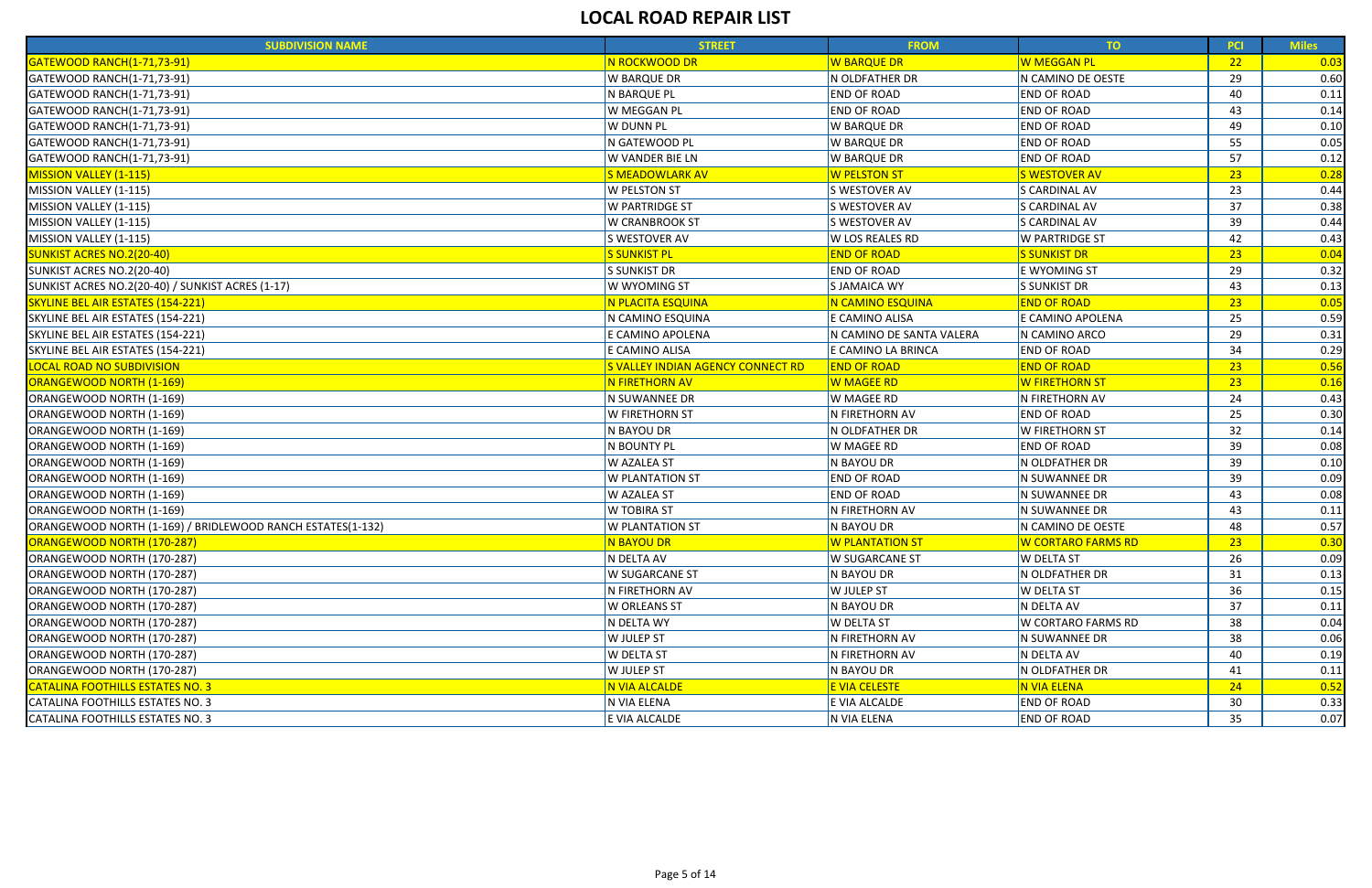| CASAS ADOBES ESTATES (650-760)<br><b>W MEDICI DR</b><br>N POSITANO WY<br>N SHANNON RD<br>24<br>$\vert 0.51 \vert$<br>N POSITANO WY<br>39<br>CASAS ADOBES ESTATES (650-760)<br>N PLACITA ARIEL<br><b>END OF ROAD</b><br>0.06<br>39<br>CASAS ADOBES ESTATES (650-760) / CASAS ADOBES WEST NO. 2 (284-438)<br>W BOVINO WY<br>N MONTROSE DR<br><b>END OF ROAD</b><br>0.28<br>CASAS ADOBES ESTATES (650-760)<br>N PLACITA DE ONA<br>W ORANGE GROVE RD<br><b>END OF ROAD</b><br>42<br>0.13<br><b>END OF ROAD</b><br>42<br>N PASEO DE GABRIEL<br>N MEDICI DR<br>0.18<br>N MEDICI DR<br>46<br>0.04<br>W MEDICI DR A<br>N MEDICI DR<br>47<br>N PASEO DE ANGEL<br><b>END OF ROAD</b><br>N POSITANO WY<br>0.14<br><b>END OF ROAD</b><br>0.06<br>N SHANNON RD F<br>N SHANNON RD<br>47<br>55<br>N PASEO DE ANGEL A<br>N PASEO DE ANGEL<br>N PASEO DE ANGEL<br>0.06<br>24<br>W KATHIE ANN PL<br><b>S KATHIE ANN DR</b><br><b>END OF ROAD</b><br>0.04<br>31<br>S KATHIE ANN DR<br><b>END OF ROAD</b><br><b>W VALENCIA RD</b><br>0.25<br>W KRISTINA LN<br>N CAMINO ALTAR<br><b>END OF ROAD</b><br>31<br>0.11<br>W CARRY LN<br>34<br>0.07<br>S KATHIE ANN DR<br><b>END OF ROAD</b><br>39<br>S CAMINO ALTAR<br><b>END OF ROAD</b><br><b>W VALENCIA RD</b><br>0.26<br><b>END OF ROAD</b><br>40<br>0.06<br>W SANDARIO PL<br>S SANDARIO RD<br>N CAMINO ALTAR<br>W CATHERINE LN<br><b>END OF ROAD</b><br>0.10<br>41<br><mark>N SHIRLEY PL</mark><br>W MASSINGALE RD<br><b>END OF ROAD</b><br>24<br>0.05<br>N SHIRLEY CT<br>W MASSINGALE RD<br><b>END OF ROAD</b><br>28<br>0.05<br>W BILBO PL<br>29<br><b>END OF ROAD</b><br>N OLDFATHER DR<br>0.04<br>32<br>N DIDO PL<br>W MASSINGALE RD<br><b>END OF ROAD</b><br>0.05<br>W ORANGEWOOD DR<br>32<br>0.39<br>W MANDARIN CI<br>N OLDFATHER DR<br>37<br><b>END OF ROAD</b><br>N OLDFATHER DR<br>0.05<br>W OLDFATHER PL<br>38<br>0.20<br>N RED WING CI<br>W RED WING ST<br>W ORANGEWOOD DR<br>39<br>W RED WING ST<br>N SOLEDAD AV<br>W ORANGEWOOD DR<br>0.24<br>24<br><mark>W ORANGEWOOD DR</mark><br>W ORANGEWOOD DR<br>0.03<br><mark>W ORANGEWOOD DR D</mark><br>N ORANGEWOOD PL<br>W ORANGEWOOD DR<br><b>END OF ROAD</b><br>35<br>0.04<br>36<br>0.37<br>N SOLEDAD AV<br>W ORANGEWOOD DR<br><b>END OF ROAD</b><br>25<br><b>S SAN JOAQUIN AV</b><br><b>END OF ROAD</b><br>W IRVINGTON PL<br>0.55<br><b>IERRA BONITA (1-76)</b><br>S TUCSON ESTATES PW<br><b>FRED AV</b><br>25<br>W MICHIGAN ST<br>0.25<br>W BOPP RD<br>W MICHIGAN ST<br>31<br>0.53<br>S DONALD AV<br>S TUCSON ESTATES PW B<br>S TUCSON ESTATES PW<br><b>END OF ROAD</b><br>35<br>0.06<br>36<br>W HUXLEY DR<br><b>S TUCSON ESTATES PW</b><br>S DONALD AV<br>0.20<br>37<br>W DONALD PL<br>S DONALD AV<br>0.07<br><b>END OF ROAD</b><br>W HELTON PL<br><b>S TUCSON ESTATES PW</b><br><b>END OF ROAD</b><br>37<br>0.08<br>S TUCSON ESTATES PW A<br>S TUCSON ESTATES PW<br>38<br>0.05<br>S TUCSON ESTATES PW<br>W HUXLEY PL<br><b>END OF ROAD</b><br>S DONALD AV<br>-40<br>0.08<br>S FRIEDA PL<br><b>END OF ROAD</b><br>W BOPP RD<br>0.10<br>41<br>49<br>W MICHIGAN ST<br>S FRED AV<br>S CAMINO VERDE<br>0.25<br><b>S STARLIGHT AV</b><br><b>END OF ROAD</b><br><b>S OLD NOGALES HY</b><br>25<br>0.41<br>S OLD NOGALES HY<br>S NOGALES HY<br><b>E SUMMIT ST</b><br>-49<br>0.73<br><b>S OLD NOGALES HY</b><br>S STARLIGHT AV<br>51<br>E SUMMIT ST<br>0.12<br><b>S CALLE MONTANOSA</b><br>W MISSION TWIN BUTTES RD<br><b>W CALLE LECHO</b><br>25<br>0.36<br>W CALLE LECHO<br>N LA CANADA DR<br>N LA CANADA DR<br>31<br>0.55 | <b>SUBDIVISION NAME</b>        | <b>STREET</b> | <b>FROM</b> | TO | <b>PCI</b> | <b>Miles</b> |
|------------------------------------------------------------------------------------------------------------------------------------------------------------------------------------------------------------------------------------------------------------------------------------------------------------------------------------------------------------------------------------------------------------------------------------------------------------------------------------------------------------------------------------------------------------------------------------------------------------------------------------------------------------------------------------------------------------------------------------------------------------------------------------------------------------------------------------------------------------------------------------------------------------------------------------------------------------------------------------------------------------------------------------------------------------------------------------------------------------------------------------------------------------------------------------------------------------------------------------------------------------------------------------------------------------------------------------------------------------------------------------------------------------------------------------------------------------------------------------------------------------------------------------------------------------------------------------------------------------------------------------------------------------------------------------------------------------------------------------------------------------------------------------------------------------------------------------------------------------------------------------------------------------------------------------------------------------------------------------------------------------------------------------------------------------------------------------------------------------------------------------------------------------------------------------------------------------------------------------------------------------------------------------------------------------------------------------------------------------------------------------------------------------------------------------------------------------------------------------------------------------------------------------------------------------------------------------------------------------------------------------------------------------------------------------------------------------------------------------------------------------------------------------------------------------------------------------------------------------------------------------------------------------------------------------------------------------------------------------------------------------------------------------------------------------------------------------------------------------------------------------------------------------------------------------------------------------------------------------------------------------------------------------------------------------------------------------------------------------------------------------------------------------------------------------------------------------------------------------------------------------|--------------------------------|---------------|-------------|----|------------|--------------|
|                                                                                                                                                                                                                                                                                                                                                                                                                                                                                                                                                                                                                                                                                                                                                                                                                                                                                                                                                                                                                                                                                                                                                                                                                                                                                                                                                                                                                                                                                                                                                                                                                                                                                                                                                                                                                                                                                                                                                                                                                                                                                                                                                                                                                                                                                                                                                                                                                                                                                                                                                                                                                                                                                                                                                                                                                                                                                                                                                                                                                                                                                                                                                                                                                                                                                                                                                                                                                                                                                                            |                                |               |             |    |            |              |
|                                                                                                                                                                                                                                                                                                                                                                                                                                                                                                                                                                                                                                                                                                                                                                                                                                                                                                                                                                                                                                                                                                                                                                                                                                                                                                                                                                                                                                                                                                                                                                                                                                                                                                                                                                                                                                                                                                                                                                                                                                                                                                                                                                                                                                                                                                                                                                                                                                                                                                                                                                                                                                                                                                                                                                                                                                                                                                                                                                                                                                                                                                                                                                                                                                                                                                                                                                                                                                                                                                            |                                |               |             |    |            |              |
|                                                                                                                                                                                                                                                                                                                                                                                                                                                                                                                                                                                                                                                                                                                                                                                                                                                                                                                                                                                                                                                                                                                                                                                                                                                                                                                                                                                                                                                                                                                                                                                                                                                                                                                                                                                                                                                                                                                                                                                                                                                                                                                                                                                                                                                                                                                                                                                                                                                                                                                                                                                                                                                                                                                                                                                                                                                                                                                                                                                                                                                                                                                                                                                                                                                                                                                                                                                                                                                                                                            |                                |               |             |    |            |              |
|                                                                                                                                                                                                                                                                                                                                                                                                                                                                                                                                                                                                                                                                                                                                                                                                                                                                                                                                                                                                                                                                                                                                                                                                                                                                                                                                                                                                                                                                                                                                                                                                                                                                                                                                                                                                                                                                                                                                                                                                                                                                                                                                                                                                                                                                                                                                                                                                                                                                                                                                                                                                                                                                                                                                                                                                                                                                                                                                                                                                                                                                                                                                                                                                                                                                                                                                                                                                                                                                                                            |                                |               |             |    |            |              |
| CASAS ADOBES ESTATES (650-760)<br>CASAS ADOBES ESTATES (650-760)<br>CASAS ADOBES ESTATES (650-760)<br>CASAS ADOBES ESTATES (650-760)<br><b>TUCSON WEST RANCHETTES (1-49)</b><br>TUCSON WEST RANCHETTES (1-49)<br>TUCSON WEST RANCHETTES (1-49)<br>TUCSON WEST RANCHETTES (1-49)<br><b>TUCSON WEST RANCHETTES (1-49)</b><br>TUCSON WEST RANCHETTES (1-49)<br>TUCSON WEST RANCHETTES (1-49)<br>ORANGEWOOD ESTATES(110-212)<br>ORANGEWOOD ESTATES(110-212)<br>ORANGEWOOD ESTATES(110-212)<br>ORANGEWOOD ESTATES(110-212)                                                                                                                                                                                                                                                                                                                                                                                                                                                                                                                                                                                                                                                                                                                                                                                                                                                                                                                                                                                                                                                                                                                                                                                                                                                                                                                                                                                                                                                                                                                                                                                                                                                                                                                                                                                                                                                                                                                                                                                                                                                                                                                                                                                                                                                                                                                                                                                                                                                                                                                                                                                                                                                                                                                                                                                                                                                                                                                                                                                      | CASAS ADOBES ESTATES (650-760) |               |             |    |            |              |
|                                                                                                                                                                                                                                                                                                                                                                                                                                                                                                                                                                                                                                                                                                                                                                                                                                                                                                                                                                                                                                                                                                                                                                                                                                                                                                                                                                                                                                                                                                                                                                                                                                                                                                                                                                                                                                                                                                                                                                                                                                                                                                                                                                                                                                                                                                                                                                                                                                                                                                                                                                                                                                                                                                                                                                                                                                                                                                                                                                                                                                                                                                                                                                                                                                                                                                                                                                                                                                                                                                            |                                |               |             |    |            |              |
|                                                                                                                                                                                                                                                                                                                                                                                                                                                                                                                                                                                                                                                                                                                                                                                                                                                                                                                                                                                                                                                                                                                                                                                                                                                                                                                                                                                                                                                                                                                                                                                                                                                                                                                                                                                                                                                                                                                                                                                                                                                                                                                                                                                                                                                                                                                                                                                                                                                                                                                                                                                                                                                                                                                                                                                                                                                                                                                                                                                                                                                                                                                                                                                                                                                                                                                                                                                                                                                                                                            |                                |               |             |    |            |              |
|                                                                                                                                                                                                                                                                                                                                                                                                                                                                                                                                                                                                                                                                                                                                                                                                                                                                                                                                                                                                                                                                                                                                                                                                                                                                                                                                                                                                                                                                                                                                                                                                                                                                                                                                                                                                                                                                                                                                                                                                                                                                                                                                                                                                                                                                                                                                                                                                                                                                                                                                                                                                                                                                                                                                                                                                                                                                                                                                                                                                                                                                                                                                                                                                                                                                                                                                                                                                                                                                                                            |                                |               |             |    |            |              |
|                                                                                                                                                                                                                                                                                                                                                                                                                                                                                                                                                                                                                                                                                                                                                                                                                                                                                                                                                                                                                                                                                                                                                                                                                                                                                                                                                                                                                                                                                                                                                                                                                                                                                                                                                                                                                                                                                                                                                                                                                                                                                                                                                                                                                                                                                                                                                                                                                                                                                                                                                                                                                                                                                                                                                                                                                                                                                                                                                                                                                                                                                                                                                                                                                                                                                                                                                                                                                                                                                                            |                                |               |             |    |            |              |
|                                                                                                                                                                                                                                                                                                                                                                                                                                                                                                                                                                                                                                                                                                                                                                                                                                                                                                                                                                                                                                                                                                                                                                                                                                                                                                                                                                                                                                                                                                                                                                                                                                                                                                                                                                                                                                                                                                                                                                                                                                                                                                                                                                                                                                                                                                                                                                                                                                                                                                                                                                                                                                                                                                                                                                                                                                                                                                                                                                                                                                                                                                                                                                                                                                                                                                                                                                                                                                                                                                            |                                |               |             |    |            |              |
|                                                                                                                                                                                                                                                                                                                                                                                                                                                                                                                                                                                                                                                                                                                                                                                                                                                                                                                                                                                                                                                                                                                                                                                                                                                                                                                                                                                                                                                                                                                                                                                                                                                                                                                                                                                                                                                                                                                                                                                                                                                                                                                                                                                                                                                                                                                                                                                                                                                                                                                                                                                                                                                                                                                                                                                                                                                                                                                                                                                                                                                                                                                                                                                                                                                                                                                                                                                                                                                                                                            |                                |               |             |    |            |              |
|                                                                                                                                                                                                                                                                                                                                                                                                                                                                                                                                                                                                                                                                                                                                                                                                                                                                                                                                                                                                                                                                                                                                                                                                                                                                                                                                                                                                                                                                                                                                                                                                                                                                                                                                                                                                                                                                                                                                                                                                                                                                                                                                                                                                                                                                                                                                                                                                                                                                                                                                                                                                                                                                                                                                                                                                                                                                                                                                                                                                                                                                                                                                                                                                                                                                                                                                                                                                                                                                                                            |                                |               |             |    |            |              |
|                                                                                                                                                                                                                                                                                                                                                                                                                                                                                                                                                                                                                                                                                                                                                                                                                                                                                                                                                                                                                                                                                                                                                                                                                                                                                                                                                                                                                                                                                                                                                                                                                                                                                                                                                                                                                                                                                                                                                                                                                                                                                                                                                                                                                                                                                                                                                                                                                                                                                                                                                                                                                                                                                                                                                                                                                                                                                                                                                                                                                                                                                                                                                                                                                                                                                                                                                                                                                                                                                                            |                                |               |             |    |            |              |
|                                                                                                                                                                                                                                                                                                                                                                                                                                                                                                                                                                                                                                                                                                                                                                                                                                                                                                                                                                                                                                                                                                                                                                                                                                                                                                                                                                                                                                                                                                                                                                                                                                                                                                                                                                                                                                                                                                                                                                                                                                                                                                                                                                                                                                                                                                                                                                                                                                                                                                                                                                                                                                                                                                                                                                                                                                                                                                                                                                                                                                                                                                                                                                                                                                                                                                                                                                                                                                                                                                            |                                |               |             |    |            |              |
|                                                                                                                                                                                                                                                                                                                                                                                                                                                                                                                                                                                                                                                                                                                                                                                                                                                                                                                                                                                                                                                                                                                                                                                                                                                                                                                                                                                                                                                                                                                                                                                                                                                                                                                                                                                                                                                                                                                                                                                                                                                                                                                                                                                                                                                                                                                                                                                                                                                                                                                                                                                                                                                                                                                                                                                                                                                                                                                                                                                                                                                                                                                                                                                                                                                                                                                                                                                                                                                                                                            |                                |               |             |    |            |              |
|                                                                                                                                                                                                                                                                                                                                                                                                                                                                                                                                                                                                                                                                                                                                                                                                                                                                                                                                                                                                                                                                                                                                                                                                                                                                                                                                                                                                                                                                                                                                                                                                                                                                                                                                                                                                                                                                                                                                                                                                                                                                                                                                                                                                                                                                                                                                                                                                                                                                                                                                                                                                                                                                                                                                                                                                                                                                                                                                                                                                                                                                                                                                                                                                                                                                                                                                                                                                                                                                                                            |                                |               |             |    |            |              |
|                                                                                                                                                                                                                                                                                                                                                                                                                                                                                                                                                                                                                                                                                                                                                                                                                                                                                                                                                                                                                                                                                                                                                                                                                                                                                                                                                                                                                                                                                                                                                                                                                                                                                                                                                                                                                                                                                                                                                                                                                                                                                                                                                                                                                                                                                                                                                                                                                                                                                                                                                                                                                                                                                                                                                                                                                                                                                                                                                                                                                                                                                                                                                                                                                                                                                                                                                                                                                                                                                                            |                                |               |             |    |            |              |
|                                                                                                                                                                                                                                                                                                                                                                                                                                                                                                                                                                                                                                                                                                                                                                                                                                                                                                                                                                                                                                                                                                                                                                                                                                                                                                                                                                                                                                                                                                                                                                                                                                                                                                                                                                                                                                                                                                                                                                                                                                                                                                                                                                                                                                                                                                                                                                                                                                                                                                                                                                                                                                                                                                                                                                                                                                                                                                                                                                                                                                                                                                                                                                                                                                                                                                                                                                                                                                                                                                            |                                |               |             |    |            |              |
|                                                                                                                                                                                                                                                                                                                                                                                                                                                                                                                                                                                                                                                                                                                                                                                                                                                                                                                                                                                                                                                                                                                                                                                                                                                                                                                                                                                                                                                                                                                                                                                                                                                                                                                                                                                                                                                                                                                                                                                                                                                                                                                                                                                                                                                                                                                                                                                                                                                                                                                                                                                                                                                                                                                                                                                                                                                                                                                                                                                                                                                                                                                                                                                                                                                                                                                                                                                                                                                                                                            |                                |               |             |    |            |              |
| ORANGEWOOD ESTATES(110-212)<br>ORANGEWOOD ESTATES(110-212)<br>ORANGEWOOD ESTATES(110-212)<br>ORANGEWOOD ESTATES(110-212)<br>ORANGEWOOD ESTATES(213-290)<br>ORANGEWOOD ESTATES(213-290)<br>ORANGEWOOD ESTATES(213-290)<br><b>LOMAS SAENZ NO. 2 (1-14)</b><br>TIERRA BONITA (1-76)<br>TIERRA BONITA (1-76)<br>TIERRA BONITA (1-76)<br>TIERRA BONITA (1-76)<br>TIERRA BONITA (1-76)<br>TIERRA BONITA (1-76)<br>TIERRA BONITA (1-76)<br>TIERRA BONITA (1-76)<br>TIERRA BONITA (1-76)<br><b>LOCAL ROAD NO SUBDIVISION</b><br>LOCAL ROAD NO SUBDIVISION<br>LOCAL ROAD NO SUBDIVISION<br><b>GREEN VALLEY FOOTHILLS(1-16)</b>                                                                                                                                                                                                                                                                                                                                                                                                                                                                                                                                                                                                                                                                                                                                                                                                                                                                                                                                                                                                                                                                                                                                                                                                                                                                                                                                                                                                                                                                                                                                                                                                                                                                                                                                                                                                                                                                                                                                                                                                                                                                                                                                                                                                                                                                                                                                                                                                                                                                                                                                                                                                                                                                                                                                                                                                                                                                                      |                                |               |             |    |            |              |
|                                                                                                                                                                                                                                                                                                                                                                                                                                                                                                                                                                                                                                                                                                                                                                                                                                                                                                                                                                                                                                                                                                                                                                                                                                                                                                                                                                                                                                                                                                                                                                                                                                                                                                                                                                                                                                                                                                                                                                                                                                                                                                                                                                                                                                                                                                                                                                                                                                                                                                                                                                                                                                                                                                                                                                                                                                                                                                                                                                                                                                                                                                                                                                                                                                                                                                                                                                                                                                                                                                            |                                |               |             |    |            |              |
|                                                                                                                                                                                                                                                                                                                                                                                                                                                                                                                                                                                                                                                                                                                                                                                                                                                                                                                                                                                                                                                                                                                                                                                                                                                                                                                                                                                                                                                                                                                                                                                                                                                                                                                                                                                                                                                                                                                                                                                                                                                                                                                                                                                                                                                                                                                                                                                                                                                                                                                                                                                                                                                                                                                                                                                                                                                                                                                                                                                                                                                                                                                                                                                                                                                                                                                                                                                                                                                                                                            |                                |               |             |    |            |              |
|                                                                                                                                                                                                                                                                                                                                                                                                                                                                                                                                                                                                                                                                                                                                                                                                                                                                                                                                                                                                                                                                                                                                                                                                                                                                                                                                                                                                                                                                                                                                                                                                                                                                                                                                                                                                                                                                                                                                                                                                                                                                                                                                                                                                                                                                                                                                                                                                                                                                                                                                                                                                                                                                                                                                                                                                                                                                                                                                                                                                                                                                                                                                                                                                                                                                                                                                                                                                                                                                                                            |                                |               |             |    |            |              |
|                                                                                                                                                                                                                                                                                                                                                                                                                                                                                                                                                                                                                                                                                                                                                                                                                                                                                                                                                                                                                                                                                                                                                                                                                                                                                                                                                                                                                                                                                                                                                                                                                                                                                                                                                                                                                                                                                                                                                                                                                                                                                                                                                                                                                                                                                                                                                                                                                                                                                                                                                                                                                                                                                                                                                                                                                                                                                                                                                                                                                                                                                                                                                                                                                                                                                                                                                                                                                                                                                                            |                                |               |             |    |            |              |
|                                                                                                                                                                                                                                                                                                                                                                                                                                                                                                                                                                                                                                                                                                                                                                                                                                                                                                                                                                                                                                                                                                                                                                                                                                                                                                                                                                                                                                                                                                                                                                                                                                                                                                                                                                                                                                                                                                                                                                                                                                                                                                                                                                                                                                                                                                                                                                                                                                                                                                                                                                                                                                                                                                                                                                                                                                                                                                                                                                                                                                                                                                                                                                                                                                                                                                                                                                                                                                                                                                            |                                |               |             |    |            |              |
|                                                                                                                                                                                                                                                                                                                                                                                                                                                                                                                                                                                                                                                                                                                                                                                                                                                                                                                                                                                                                                                                                                                                                                                                                                                                                                                                                                                                                                                                                                                                                                                                                                                                                                                                                                                                                                                                                                                                                                                                                                                                                                                                                                                                                                                                                                                                                                                                                                                                                                                                                                                                                                                                                                                                                                                                                                                                                                                                                                                                                                                                                                                                                                                                                                                                                                                                                                                                                                                                                                            |                                |               |             |    |            |              |
|                                                                                                                                                                                                                                                                                                                                                                                                                                                                                                                                                                                                                                                                                                                                                                                                                                                                                                                                                                                                                                                                                                                                                                                                                                                                                                                                                                                                                                                                                                                                                                                                                                                                                                                                                                                                                                                                                                                                                                                                                                                                                                                                                                                                                                                                                                                                                                                                                                                                                                                                                                                                                                                                                                                                                                                                                                                                                                                                                                                                                                                                                                                                                                                                                                                                                                                                                                                                                                                                                                            |                                |               |             |    |            |              |
|                                                                                                                                                                                                                                                                                                                                                                                                                                                                                                                                                                                                                                                                                                                                                                                                                                                                                                                                                                                                                                                                                                                                                                                                                                                                                                                                                                                                                                                                                                                                                                                                                                                                                                                                                                                                                                                                                                                                                                                                                                                                                                                                                                                                                                                                                                                                                                                                                                                                                                                                                                                                                                                                                                                                                                                                                                                                                                                                                                                                                                                                                                                                                                                                                                                                                                                                                                                                                                                                                                            |                                |               |             |    |            |              |
|                                                                                                                                                                                                                                                                                                                                                                                                                                                                                                                                                                                                                                                                                                                                                                                                                                                                                                                                                                                                                                                                                                                                                                                                                                                                                                                                                                                                                                                                                                                                                                                                                                                                                                                                                                                                                                                                                                                                                                                                                                                                                                                                                                                                                                                                                                                                                                                                                                                                                                                                                                                                                                                                                                                                                                                                                                                                                                                                                                                                                                                                                                                                                                                                                                                                                                                                                                                                                                                                                                            |                                |               |             |    |            |              |
|                                                                                                                                                                                                                                                                                                                                                                                                                                                                                                                                                                                                                                                                                                                                                                                                                                                                                                                                                                                                                                                                                                                                                                                                                                                                                                                                                                                                                                                                                                                                                                                                                                                                                                                                                                                                                                                                                                                                                                                                                                                                                                                                                                                                                                                                                                                                                                                                                                                                                                                                                                                                                                                                                                                                                                                                                                                                                                                                                                                                                                                                                                                                                                                                                                                                                                                                                                                                                                                                                                            |                                |               |             |    |            |              |
|                                                                                                                                                                                                                                                                                                                                                                                                                                                                                                                                                                                                                                                                                                                                                                                                                                                                                                                                                                                                                                                                                                                                                                                                                                                                                                                                                                                                                                                                                                                                                                                                                                                                                                                                                                                                                                                                                                                                                                                                                                                                                                                                                                                                                                                                                                                                                                                                                                                                                                                                                                                                                                                                                                                                                                                                                                                                                                                                                                                                                                                                                                                                                                                                                                                                                                                                                                                                                                                                                                            |                                |               |             |    |            |              |
|                                                                                                                                                                                                                                                                                                                                                                                                                                                                                                                                                                                                                                                                                                                                                                                                                                                                                                                                                                                                                                                                                                                                                                                                                                                                                                                                                                                                                                                                                                                                                                                                                                                                                                                                                                                                                                                                                                                                                                                                                                                                                                                                                                                                                                                                                                                                                                                                                                                                                                                                                                                                                                                                                                                                                                                                                                                                                                                                                                                                                                                                                                                                                                                                                                                                                                                                                                                                                                                                                                            |                                |               |             |    |            |              |
|                                                                                                                                                                                                                                                                                                                                                                                                                                                                                                                                                                                                                                                                                                                                                                                                                                                                                                                                                                                                                                                                                                                                                                                                                                                                                                                                                                                                                                                                                                                                                                                                                                                                                                                                                                                                                                                                                                                                                                                                                                                                                                                                                                                                                                                                                                                                                                                                                                                                                                                                                                                                                                                                                                                                                                                                                                                                                                                                                                                                                                                                                                                                                                                                                                                                                                                                                                                                                                                                                                            |                                |               |             |    |            |              |
|                                                                                                                                                                                                                                                                                                                                                                                                                                                                                                                                                                                                                                                                                                                                                                                                                                                                                                                                                                                                                                                                                                                                                                                                                                                                                                                                                                                                                                                                                                                                                                                                                                                                                                                                                                                                                                                                                                                                                                                                                                                                                                                                                                                                                                                                                                                                                                                                                                                                                                                                                                                                                                                                                                                                                                                                                                                                                                                                                                                                                                                                                                                                                                                                                                                                                                                                                                                                                                                                                                            |                                |               |             |    |            |              |
|                                                                                                                                                                                                                                                                                                                                                                                                                                                                                                                                                                                                                                                                                                                                                                                                                                                                                                                                                                                                                                                                                                                                                                                                                                                                                                                                                                                                                                                                                                                                                                                                                                                                                                                                                                                                                                                                                                                                                                                                                                                                                                                                                                                                                                                                                                                                                                                                                                                                                                                                                                                                                                                                                                                                                                                                                                                                                                                                                                                                                                                                                                                                                                                                                                                                                                                                                                                                                                                                                                            |                                |               |             |    |            |              |
|                                                                                                                                                                                                                                                                                                                                                                                                                                                                                                                                                                                                                                                                                                                                                                                                                                                                                                                                                                                                                                                                                                                                                                                                                                                                                                                                                                                                                                                                                                                                                                                                                                                                                                                                                                                                                                                                                                                                                                                                                                                                                                                                                                                                                                                                                                                                                                                                                                                                                                                                                                                                                                                                                                                                                                                                                                                                                                                                                                                                                                                                                                                                                                                                                                                                                                                                                                                                                                                                                                            |                                |               |             |    |            |              |
|                                                                                                                                                                                                                                                                                                                                                                                                                                                                                                                                                                                                                                                                                                                                                                                                                                                                                                                                                                                                                                                                                                                                                                                                                                                                                                                                                                                                                                                                                                                                                                                                                                                                                                                                                                                                                                                                                                                                                                                                                                                                                                                                                                                                                                                                                                                                                                                                                                                                                                                                                                                                                                                                                                                                                                                                                                                                                                                                                                                                                                                                                                                                                                                                                                                                                                                                                                                                                                                                                                            |                                |               |             |    |            |              |
|                                                                                                                                                                                                                                                                                                                                                                                                                                                                                                                                                                                                                                                                                                                                                                                                                                                                                                                                                                                                                                                                                                                                                                                                                                                                                                                                                                                                                                                                                                                                                                                                                                                                                                                                                                                                                                                                                                                                                                                                                                                                                                                                                                                                                                                                                                                                                                                                                                                                                                                                                                                                                                                                                                                                                                                                                                                                                                                                                                                                                                                                                                                                                                                                                                                                                                                                                                                                                                                                                                            |                                |               |             |    |            |              |
|                                                                                                                                                                                                                                                                                                                                                                                                                                                                                                                                                                                                                                                                                                                                                                                                                                                                                                                                                                                                                                                                                                                                                                                                                                                                                                                                                                                                                                                                                                                                                                                                                                                                                                                                                                                                                                                                                                                                                                                                                                                                                                                                                                                                                                                                                                                                                                                                                                                                                                                                                                                                                                                                                                                                                                                                                                                                                                                                                                                                                                                                                                                                                                                                                                                                                                                                                                                                                                                                                                            |                                |               |             |    |            |              |
|                                                                                                                                                                                                                                                                                                                                                                                                                                                                                                                                                                                                                                                                                                                                                                                                                                                                                                                                                                                                                                                                                                                                                                                                                                                                                                                                                                                                                                                                                                                                                                                                                                                                                                                                                                                                                                                                                                                                                                                                                                                                                                                                                                                                                                                                                                                                                                                                                                                                                                                                                                                                                                                                                                                                                                                                                                                                                                                                                                                                                                                                                                                                                                                                                                                                                                                                                                                                                                                                                                            |                                |               |             |    |            |              |
|                                                                                                                                                                                                                                                                                                                                                                                                                                                                                                                                                                                                                                                                                                                                                                                                                                                                                                                                                                                                                                                                                                                                                                                                                                                                                                                                                                                                                                                                                                                                                                                                                                                                                                                                                                                                                                                                                                                                                                                                                                                                                                                                                                                                                                                                                                                                                                                                                                                                                                                                                                                                                                                                                                                                                                                                                                                                                                                                                                                                                                                                                                                                                                                                                                                                                                                                                                                                                                                                                                            |                                |               |             |    |            |              |
| <b>GREEN VALLEY FOOTHILLS(1-16)</b>                                                                                                                                                                                                                                                                                                                                                                                                                                                                                                                                                                                                                                                                                                                                                                                                                                                                                                                                                                                                                                                                                                                                                                                                                                                                                                                                                                                                                                                                                                                                                                                                                                                                                                                                                                                                                                                                                                                                                                                                                                                                                                                                                                                                                                                                                                                                                                                                                                                                                                                                                                                                                                                                                                                                                                                                                                                                                                                                                                                                                                                                                                                                                                                                                                                                                                                                                                                                                                                                        |                                |               |             |    |            |              |
|                                                                                                                                                                                                                                                                                                                                                                                                                                                                                                                                                                                                                                                                                                                                                                                                                                                                                                                                                                                                                                                                                                                                                                                                                                                                                                                                                                                                                                                                                                                                                                                                                                                                                                                                                                                                                                                                                                                                                                                                                                                                                                                                                                                                                                                                                                                                                                                                                                                                                                                                                                                                                                                                                                                                                                                                                                                                                                                                                                                                                                                                                                                                                                                                                                                                                                                                                                                                                                                                                                            |                                |               |             |    |            |              |
| W CALLE LECHO<br>GREEN VALLEY FOOTHILLS(1-16) / GREEN VALLEY ACRES(1-23)<br>W CALLE LECHO A<br><b>W CALLE LECHO</b><br>52<br>0.05                                                                                                                                                                                                                                                                                                                                                                                                                                                                                                                                                                                                                                                                                                                                                                                                                                                                                                                                                                                                                                                                                                                                                                                                                                                                                                                                                                                                                                                                                                                                                                                                                                                                                                                                                                                                                                                                                                                                                                                                                                                                                                                                                                                                                                                                                                                                                                                                                                                                                                                                                                                                                                                                                                                                                                                                                                                                                                                                                                                                                                                                                                                                                                                                                                                                                                                                                                          |                                |               |             |    |            |              |
| LOCAL ROAD NO SUBDIVISION<br><b>W MAGEE RD</b><br><b>S SANDARIO RD</b><br>N SANDERS RD<br>25<br>1.00                                                                                                                                                                                                                                                                                                                                                                                                                                                                                                                                                                                                                                                                                                                                                                                                                                                                                                                                                                                                                                                                                                                                                                                                                                                                                                                                                                                                                                                                                                                                                                                                                                                                                                                                                                                                                                                                                                                                                                                                                                                                                                                                                                                                                                                                                                                                                                                                                                                                                                                                                                                                                                                                                                                                                                                                                                                                                                                                                                                                                                                                                                                                                                                                                                                                                                                                                                                                       |                                |               |             |    |            |              |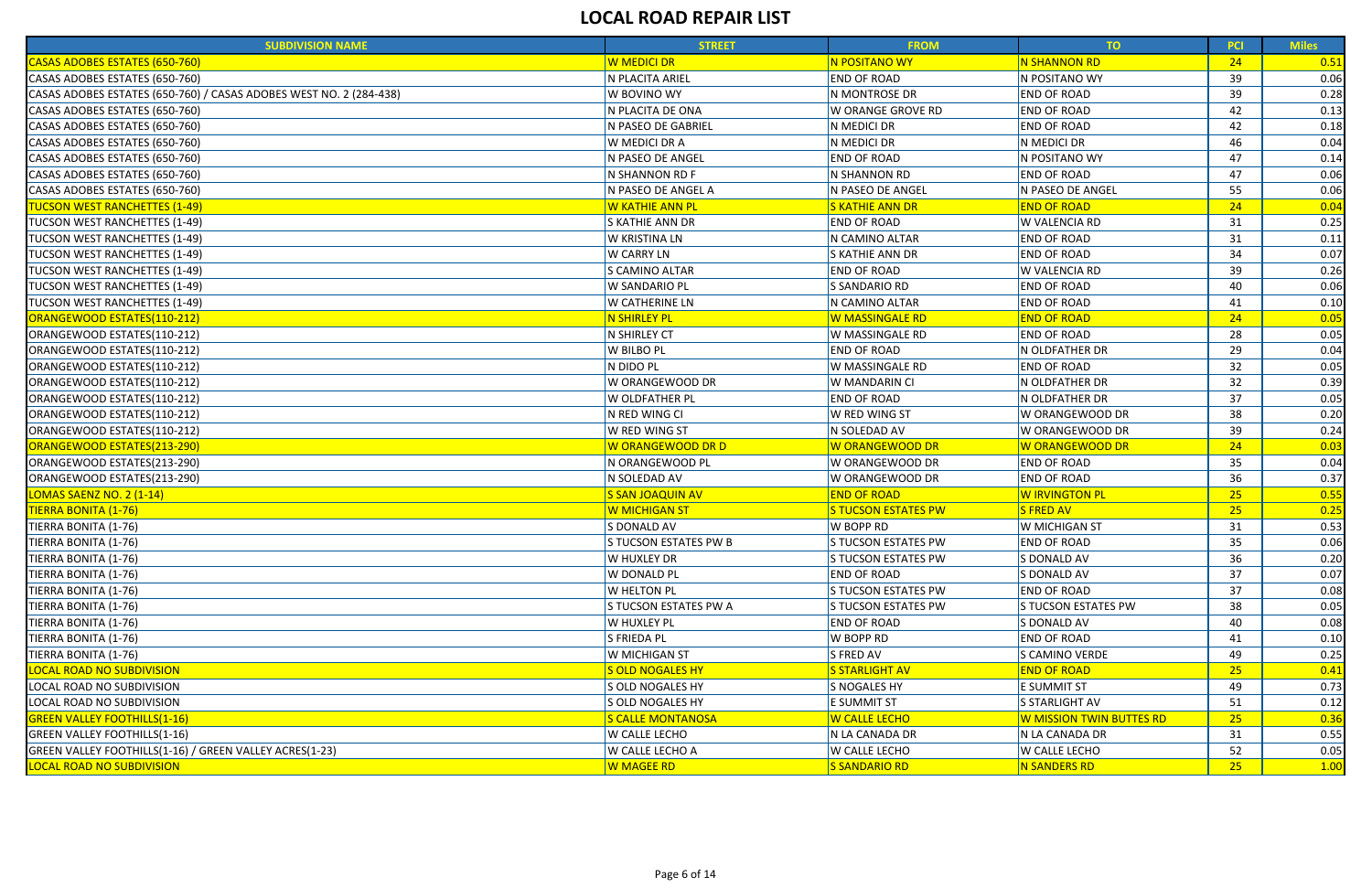| <b>SUBDIVISION NAME</b>                                              | <b>STREET</b>                        | <b>FROM</b>                        | TO                         | <b>PCI</b> | <b>Miles</b> |
|----------------------------------------------------------------------|--------------------------------------|------------------------------------|----------------------------|------------|--------------|
| ORANGEWOOD ESTATES(1-109)                                            | <b>N MASSINGALE PL</b>               | W MASSINGALE RD                    | <b>END OF ROAD</b>         | 25         | 0.07         |
| ORANGEWOOD ESTATES(1-109)                                            | W RED WING ST                        | N THORNYDALE RD                    | W NORTH AIRE AV            | 27         | 0.13         |
| ORANGEWOOD ESTATES(1-109)                                            | W SOUTH AIRE PL                      | <b>END OF ROAD</b>                 | W NORTH AIRE AV            | 29         | 0.10         |
| ORANGEWOOD ESTATES(1-109)                                            | N MASSINGALE CT                      | W MASSINGALE RD                    | <b>END OF ROAD</b>         | 30         | 0.07         |
| ORANGEWOOD ESTATES(1-109)                                            | W RED WING ST                        | W NORTH AIRE AV                    | N SOLEDAD AV               | 32         | 0.11         |
| ORANGEWOOD ESTATES(1-109)                                            | N NORTH AIRE AV                      | W WILD HORSE PL                    | W ORANGEWOOD DR            | 38         | 0.56         |
| ORANGEWOOD ESTATES(1-109)                                            | N RED WING PL                        | <b>END OF ROAD</b>                 | <b>END OF ROAD</b>         | 40         | 0.10         |
| ORANGEWOOD ESTATES(1-109)                                            | W NORTH AIRE PL                      | <b>END OF ROAD</b>                 | W NORTH AIRE AV            | 44         | 0.10         |
| ORANGEWOOD ESTATES(1-109)                                            | N SOLEDAD AV                         | W MASSINGALE RD                    | W ORANGEWOOD DR            | 47         | 0.26         |
| <b>QUAIL CANYON (1-57)</b>                                           | E RAINBOW CANYON DR                  | <mark>N KOLB RD</mark>             | <b>END OF ROAD</b>         | 26         | 0.23         |
| <b>QUAIL CANYON (1-57)</b>                                           | N ROCKY RIDGE PL                     | E ROCKY RIDGE DR                   | <b>END OF ROAD</b>         | 35         | 0.22         |
| <b>QUAIL CANYON (1-57)</b>                                           | E ROCKY RIDGE DR                     | N KOLB RD                          | <b>END OF ROAD</b>         | 47         | 0.20         |
| RANCHO DEL SOL LINDO (1-122)                                         | <b>W CALLE GRAVILLA</b>              | N ANWAY RD                         | N DERRINGER RD             | 26         | 0.54         |
| RANCHO DEL SOL LINDO (1-122)                                         | W PLACITA NINOS                      | <b>END OF ROAD</b>                 | N CALLE DE LA SOLANA       | 44         | 0.22         |
| RANCHO DEL SOL LINDO (1-122)                                         | N CALLE DE AYER                      | W CALLE GRAVILLA                   | W EL TIRO RD               | 48         | 0.22         |
| RANCHO DEL SOL LINDO (1-122)                                         | W PLACITA LA JUNTA                   | <b>END OF ROAD</b>                 | N CALLE DE AYER            | 49         | 0.08         |
| RANCHO DEL SOL LINDO (1-122)                                         | N PLACITA DE AYER                    | <b>END OF ROAD</b>                 | <b>W CALLE GRAVILLA</b>    | 58         | 0.08         |
| RANCHO DEL SOL LINDO (1-122)                                         | N CALLE DE LA SOLANA                 | W EL CAMINO DE TRES ARROYOS        | W EL TIRO RD               | 70         | 0.56         |
| RANCHO DEL SOL LINDO (1-122)                                         | W PLACITA MANANA                     | <b>END OF ROAD</b>                 | <b>END OF ROAD</b>         | 71         | 0.17         |
| RANCHO DEL SOL LINDO (1-122)                                         | N PLACITA GRAVILLA                   | <b>END OF ROAD</b>                 | <b>W CALLE GRAVILLA</b>    | 80         | 0.13         |
| <b>LOCAL ROAD NO SUBDIVISION</b>                                     | <b>W TUCKER RD</b>                   | N ANWAY RD                         | <b>END OF ROAD</b>         | 26         | 1.06         |
| GATEWOOD POINTE TOWNHOMES(1-138)BK.(1)                               | N JACQUELINE PL                      | W PYRACANTHA DR                    | <b>END OF ROAD</b>         | 26         | 0.04         |
| GATEWOOD POINTE TOWNHOMES(1-138)BK.(1)                               | N MAGEE WY                           | W PYRACANTHA DR                    | W MAGEE RD                 | 29         | 0.05         |
| GATEWOOD POINTE TOWNHOMES(1-138)BK.(1)                               | W PYRACANTHA DR                      | N OLDFATHER DR                     | <b>END OF ROAD</b>         | 31         | 0.42         |
| MANZANITA TERRACE(350-537)                                           | W WYOMING ST                         | <mark>N CAMINO DE LA TIERRA</mark> | <b>END OF ROAD</b>         | 26         | 0.16         |
| MANZANITA TERRACE(350-537)                                           | S SAINT PAUL PL                      | E WYOMING ST                       | <b>END OF ROAD</b>         | 28         | 0.04         |
| MANZANITA TERRACE(350-537)                                           | W IDAHO ST                           | E WYOMING ST                       | N CAMINO DE LA TIERRA      | 39         | 0.24         |
| MANZANITA TERRACE(350-537)                                           | W MONTANA ST                         | E WYOMING ST                       | <b>END OF ROAD</b>         | 40         | 0.28         |
| MANZANITA TERRACE(350-537)                                           | S DES MOINES PL                      | E WYOMING ST                       | <b>END OF ROAD</b>         | 42         | 0.04         |
| MANZANITA TERRACE(350-537)                                           | S CAMINO DE LA TIERRA                | <b>END OF ROAD</b>                 | <b>W NEBRASKA ST</b>       | 45         | 0.35         |
| MANZANITA TERRACE(350-537)                                           | W UTAH ST                            | <b>E WYOMING ST</b>                | <b>END OF ROAD</b>         | 48         | 0.30         |
| MANZANITA TERRACE(350-537)                                           | W WYOMING ST                         | <b>W IDAHO ST</b>                  | N CAMINO DE LA TIERRA      | 49         | 0.21         |
| MANZANITA TERRACE(350-537)                                           | W WYOMING ST                         | S CARDINAL AV                      | <b>W IDAHO ST</b>          | 51         | 0.14         |
| <b>CASAS ADOBES PARK (1-93)</b>                                      | <b>W CALLE DEL SANTO</b>             | <b>END OF ROAD</b>                 | N ORACLE JAYNES STATION RD | 27         | 0.13         |
| CASAS ADOBES PARK (1-93)                                             | N ORACLE JAYNES STATION RD           | <b>W PLACITA DEL SANTO</b>         | N SHANNON RD               | -40        | 0.20         |
| CASAS ADOBES PARK (1-93)                                             | N CARAPAN PL                         | <b>END OF ROAD</b>                 | N ORACLE JAYNES STATION RD | -40        | 0.08         |
| CASAS ADOBES PARK (1-93)                                             | N PAPAYA PL                          | N CALLE DEL SANTO                  | <b>END OF ROAD</b>         | 41         | 0.09         |
| CASAS ADOBES PARK (1-93)                                             | N CARAPAN PL                         | N ORACLE JAYNES STATION RD         | <b>END OF ROAD</b>         | 43         | 0.09         |
| CASAS ADOBES PARK (1-93)                                             | W PLACITA DEL SANTO                  | <b>END OF ROAD</b>                 | N ORACLE JAYNES STATION RD | 60         | 0.07         |
| <b>TRES NOGALES</b>                                                  | <b>W TRES NOGALES RD</b>             | N CAMINO DE LA TIERRA              | <b>END OF ROAD</b>         | 27         | 0.19         |
| MANZANITA MANOR BK(1,2,3,4)                                          | <u>W DREXEL N FRONTAGE RD TED RD</u> | <b>SORIOLE AV</b>                  | <b>SHILDRETH AV</b>        | 27         | 0.22         |
| MANZANITA MANOR BK(1,2,3,4)                                          | S MEADOWLARK AV                      | <b>W CANADA ST</b>                 | E VIRGINIA ST              | 28         | 0.19         |
| MANZANITA MANOR BK(1,2,3,4)                                          | S HILDRETH AV                        | <b>W NEBRASKA ST</b>               | E DREXEL RD                | 32         | 0.51         |
| MANZANITA MANOR BK(1,2,3,4)                                          | W VIRGINIA ST                        | S ORIOLE AV                        | S HILDRETH AV              | 33         | 0.22         |
| MANZANITA MANOR BK(1,2,3,4)                                          | <b>S ROBIN AV</b>                    | E OREGON ST                        | E VIRGINIA ST              | 35         | 0.29         |
| MANZANITA MANOR BK $(1,2,3,4)$ / MANZANITA MANOR NO.2 BK $(5,6,7,8)$ | S ORIOLE AV                          | <b>W NEBRASKA ST</b>               | E DREXEL RD                | 36         | 0.50         |
| <b>TUCSON GREEN VALLEY UNIT NO.2 BLOCK 14</b>                        | <b>W CALLE DE ALEGRIA</b>            | N LA CANADA DR                     | <b>END OF ROAD</b>         | 27         | 0.11         |
| <b>LOCAL ROAD NO SUBDIVISION</b>                                     | <b>W LINCOLN ST</b>                  | <b>END OF ROAD</b>                 | <b>S BILBRAY AV</b>        | 27         | 0.48         |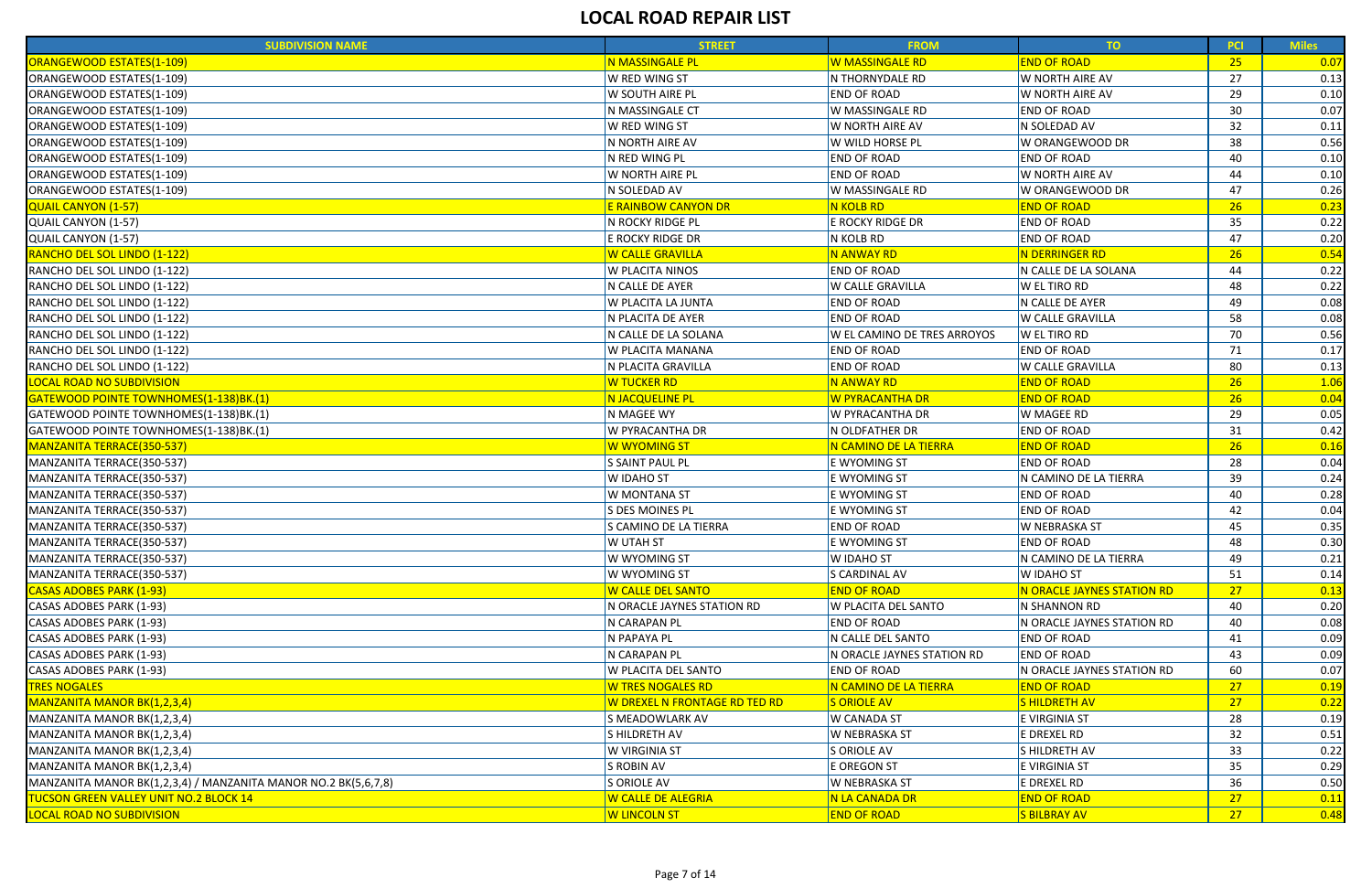| <b>E CORONADO RD</b><br><b>N SABINO CANYON RD</b><br>N WEBSTER ST<br><b>SABINO TOWN AND COUNTRY ESTATES (1-77)</b><br>28<br>N WEBSTER ST<br>E OCOTILLO DR<br>E MAGUEY DR<br>30<br>36<br>E MAGUEY DR<br>N WEBSTER ST<br>N STONEHOUSE PL<br><b>END OF ROAD</b><br>N STONEHOUSE PL<br>E OCOTILLO DR<br>41<br>E OCOTILLO DR<br>N SABINO CANYON RD<br>N SABINO FOOTHILLS DR<br>43<br>46<br>N CORONADO PL<br><b>END OF ROAD</b><br>E CORONADO RD<br><b>END OF ROAD</b><br>47<br>N STONEHOUSE PL<br>E CORONADO RD<br>E CHOLLA DR<br><b>END OF ROAD</b><br>E SABINO DR<br>48<br><b>END OF ROAD</b><br>E CORONADO RD<br>N WEBSTER ST<br>48<br>N AIRWAY DR<br>N BUCKHORN DR<br><b>END OF ROAD</b><br>48<br>E SABINO DR<br><b>END OF ROAD</b><br>N WEBSTER ST<br>49<br>50<br>N BUCKHORN DR<br>E SABINO DR<br><b>END OF ROAD</b><br>N SABINO DR<br>E OCOTILLO DR<br><b>END OF ROAD</b><br>53<br>55<br>E OCOTILLO DR A<br>E OCOTILLO DR<br>E OCOTILLO DR<br>58<br>N MAGUEY PL<br>E MAGUEY DR<br><b>END OF ROAD</b><br><b>W CREDA DR</b><br><b>S CAMINO VERDE</b><br>28<br><b>S KAY DR</b><br>S CAMINO VERDE<br><b>S DEAVER RD</b><br><b>W KAY LYNN DR</b><br>41<br>W BOPP RD<br><b>W KAY LYNN DR</b><br><b>S FRANK DR</b><br>41<br>42<br>W JANICE DR<br>S CAMINO VERDE<br><b>S FRANK DR</b><br>52<br>S JAMIE DR<br>W BOPP RD<br>W KAY LYNN DR<br><b>ALVERNON RAIL CENTER (1-24)</b><br><b>S CONTRACTORS WY</b><br><b>END OF ROAD</b><br>W AJO WY<br>28<br><b>GREEN VALLEY COUNTRY CLUB VISTAS(230-482)</b><br>N PLACITA MARTINA<br><b>W CALLE MARTINA</b><br><b>END OF ROAD</b><br>28<br>GREEN VALLEY COUNTRY CLUB VISTAS(230-482)<br><b>W LA CANOA</b><br><b>END OF ROAD</b><br>N DESERT BELL DR<br>34<br>38<br><b>GREEN VALLEY COUNTRY CLUB VISTAS(230-482)</b><br>0.02<br>N AVENIDA TORTUGA A<br><b>END OF ROAD</b><br>N AVENIDA TORTUGA<br><b>W CALLE MARTINA</b><br><b>W CALLE ESCUDILLA</b><br>GREEN VALLEY COUNTRY CLUB VISTAS(230-482)<br><b>W LA CANOA</b><br>40<br>0.26<br>GREEN VALLEY COUNTRY CLUB VISTAS(230-482)<br>N CALLE CANELA<br><b>W LA CANOA</b><br><b>END OF ROAD</b><br>42<br>0.09<br>GREEN VALLEY COUNTRY CLUB VISTAS(230-482)<br>N AVENIDA CIPRES<br><b>W PASEO RECORTADO</b><br><b>W LA CANOA</b><br>46<br>0.17<br>GREEN VALLEY COUNTRY CLUB VISTAS(230-482)<br><b>W CALLE FRAMBUESA</b><br>46<br>0.28<br><b>END OF ROAD</b><br>N AVENIDA CIPRES<br><b>GREEN VALLEY COUNTRY CLUB VISTAS(230-482)</b><br><b>W CALLE ESCUDILLA</b><br><b>W LA CANOA</b><br>N CALLE CANELA<br>46<br>0.24<br>47<br>0.27<br>GREEN VALLEY COUNTRY CLUB VISTAS(230-482)<br><b>W CALLE NOGAL</b><br><b>END OF ROAD</b><br>N AVENIDA CIPRES<br>GREEN VALLEY COUNTRY CLUB VISTAS(230-482)<br>N AVENIDA TORTUGA<br><b>W PASEO RECORTADO</b><br><b>W LA CANOA</b><br>48<br>0.29<br><b>W LA CANOA</b><br><b>END OF ROAD</b><br>48<br>0.04<br>N PLACITA DE LA CANOA<br>W PASEO RECORTADO<br>N AVENIDA TORTUGA<br>N AVENIDA CIPRES<br>GREEN VALLEY COUNTRY CLUB VISTAS(230-482)<br>49<br>0.22<br>GREEN VALLEY COUNTRY CLUB VISTAS(230-482)<br><b>W PASEO ADOBE</b><br>N AVENIDA TORTUGA<br><b>W PASEO RECORTADO</b><br>50<br>0.20<br>N PASEO RICO<br>54<br>GREEN VALLEY COUNTRY CLUB VISTAS(230-482)<br><b>W PASEO RECORTADO</b><br><b>W PASEO ADOBE</b><br>0.10<br><b>FLECHA CAIDA RANCH ESTATES #7</b><br>N ALVERNON WY<br>E SAN SIMEON DR<br><b>E LA ESPALDA</b><br>29<br>0.73<br>FLECHA CAIDA RANCH ESTATES #7<br>N ALVERNON WY<br>W RIVER RD<br>E SAN SIMEON DR<br>40<br>0.34<br><b>END OF ROAD</b><br>0.19<br><b>FLECHA CAIDA RANCH ESTATES #7</b><br>E CAMINO DE LA BAJADA<br><b>S ALVERNON WY</b><br>44<br>E CAMINO LLANOSO<br>S ALVERNON WY<br><b>END OF ROAD</b><br>0.09<br><b>FLECHA CAIDA RANCH ESTATES #7</b><br>50<br>N WEBSTER RD<br>E CALLE POTRERO<br><mark>E CLOUD RD</mark><br>29<br><b>SABINO VISTA EAST (1-38)</b><br>0.21<br>E CALLE POTRERO<br>SABINO VISTA EAST (1-38) / RIVERVIEW ESTATES<br>N WEBSTER RD<br>E ALVIN RD<br>38<br>0.28<br>DODGE INDUSTRIAL SITES<br>E 47TH ST<br>N RICHEY BL<br>S DODGE BL<br>29<br>0.19<br>S DODGE BL<br>DODGE INDUSTRIAL SITES<br>E REFINERY WY<br><b>END OF ROAD</b><br>44<br>0.10<br>E REFINERY WY<br>55<br><b>S CHRYSLER AV</b><br>E 47TH ST<br>0.12<br><b>S DONALD AV</b><br>W BOPP RD<br><b>S KINNEY RD</b><br>29<br>W BOPP RD<br>30<br>MILLSTONE MANOR NO. 3<br>S JAMIE AV<br>W NAOMI RD<br>W NAOMI RD<br><b>END OF ROAD</b><br>S SHIELA AV<br>30<br>1.05<br>MILLSTONE MANOR NO. 3<br>S CAROL AV<br>W NAOMI RD<br>W BOPP RD<br>31<br>W NAOMI RD<br>37<br>MILLSTONE MANOR NO. 3 / MILLSTONE MANOR NO. 2<br>S KINNEY RD<br>S JAMIE AV<br>0.67 | <b>SUBDIVISION NAME</b>                                                | <b>STREET</b> | <b>FROM</b> | TO <sub>1</sub> | <b>PCI</b> | <b>Miles</b> |
|-------------------------------------------------------------------------------------------------------------------------------------------------------------------------------------------------------------------------------------------------------------------------------------------------------------------------------------------------------------------------------------------------------------------------------------------------------------------------------------------------------------------------------------------------------------------------------------------------------------------------------------------------------------------------------------------------------------------------------------------------------------------------------------------------------------------------------------------------------------------------------------------------------------------------------------------------------------------------------------------------------------------------------------------------------------------------------------------------------------------------------------------------------------------------------------------------------------------------------------------------------------------------------------------------------------------------------------------------------------------------------------------------------------------------------------------------------------------------------------------------------------------------------------------------------------------------------------------------------------------------------------------------------------------------------------------------------------------------------------------------------------------------------------------------------------------------------------------------------------------------------------------------------------------------------------------------------------------------------------------------------------------------------------------------------------------------------------------------------------------------------------------------------------------------------------------------------------------------------------------------------------------------------------------------------------------------------------------------------------------------------------------------------------------------------------------------------------------------------------------------------------------------------------------------------------------------------------------------------------------------------------------------------------------------------------------------------------------------------------------------------------------------------------------------------------------------------------------------------------------------------------------------------------------------------------------------------------------------------------------------------------------------------------------------------------------------------------------------------------------------------------------------------------------------------------------------------------------------------------------------------------------------------------------------------------------------------------------------------------------------------------------------------------------------------------------------------------------------------------------------------------------------------------------------------------------------------------------------------------------------------------------------------------------------------------------------------------------------------------------------------------------------------------------------------------------------------------------------------------------------------------------------------------------------------------------------------------------------------------------------------------------------------------------------------------------------------------------------------------------------------------------------------------------------------------------------------------------------------------------------------------------------------------------------------------------------------------------------------------------------------------------------------------------------------------------------------------------------------------------------------------------------------------------------------------------------------------------|------------------------------------------------------------------------|---------------|-------------|-----------------|------------|--------------|
|                                                                                                                                                                                                                                                                                                                                                                                                                                                                                                                                                                                                                                                                                                                                                                                                                                                                                                                                                                                                                                                                                                                                                                                                                                                                                                                                                                                                                                                                                                                                                                                                                                                                                                                                                                                                                                                                                                                                                                                                                                                                                                                                                                                                                                                                                                                                                                                                                                                                                                                                                                                                                                                                                                                                                                                                                                                                                                                                                                                                                                                                                                                                                                                                                                                                                                                                                                                                                                                                                                                                                                                                                                                                                                                                                                                                                                                                                                                                                                                                                                                                                                                                                                                                                                                                                                                                                                                                                                                                                                                                                                                           |                                                                        |               |             |                 |            | 0.30         |
|                                                                                                                                                                                                                                                                                                                                                                                                                                                                                                                                                                                                                                                                                                                                                                                                                                                                                                                                                                                                                                                                                                                                                                                                                                                                                                                                                                                                                                                                                                                                                                                                                                                                                                                                                                                                                                                                                                                                                                                                                                                                                                                                                                                                                                                                                                                                                                                                                                                                                                                                                                                                                                                                                                                                                                                                                                                                                                                                                                                                                                                                                                                                                                                                                                                                                                                                                                                                                                                                                                                                                                                                                                                                                                                                                                                                                                                                                                                                                                                                                                                                                                                                                                                                                                                                                                                                                                                                                                                                                                                                                                                           | SABINO TOWN AND COUNTRY ESTATES (1-77)                                 |               |             |                 |            | 0.25         |
|                                                                                                                                                                                                                                                                                                                                                                                                                                                                                                                                                                                                                                                                                                                                                                                                                                                                                                                                                                                                                                                                                                                                                                                                                                                                                                                                                                                                                                                                                                                                                                                                                                                                                                                                                                                                                                                                                                                                                                                                                                                                                                                                                                                                                                                                                                                                                                                                                                                                                                                                                                                                                                                                                                                                                                                                                                                                                                                                                                                                                                                                                                                                                                                                                                                                                                                                                                                                                                                                                                                                                                                                                                                                                                                                                                                                                                                                                                                                                                                                                                                                                                                                                                                                                                                                                                                                                                                                                                                                                                                                                                                           | SABINO TOWN AND COUNTRY ESTATES (1-77)                                 |               |             |                 |            | 0.19         |
|                                                                                                                                                                                                                                                                                                                                                                                                                                                                                                                                                                                                                                                                                                                                                                                                                                                                                                                                                                                                                                                                                                                                                                                                                                                                                                                                                                                                                                                                                                                                                                                                                                                                                                                                                                                                                                                                                                                                                                                                                                                                                                                                                                                                                                                                                                                                                                                                                                                                                                                                                                                                                                                                                                                                                                                                                                                                                                                                                                                                                                                                                                                                                                                                                                                                                                                                                                                                                                                                                                                                                                                                                                                                                                                                                                                                                                                                                                                                                                                                                                                                                                                                                                                                                                                                                                                                                                                                                                                                                                                                                                                           | SABINO TOWN AND COUNTRY ESTATES (1-77)                                 |               |             |                 |            | 0.14         |
|                                                                                                                                                                                                                                                                                                                                                                                                                                                                                                                                                                                                                                                                                                                                                                                                                                                                                                                                                                                                                                                                                                                                                                                                                                                                                                                                                                                                                                                                                                                                                                                                                                                                                                                                                                                                                                                                                                                                                                                                                                                                                                                                                                                                                                                                                                                                                                                                                                                                                                                                                                                                                                                                                                                                                                                                                                                                                                                                                                                                                                                                                                                                                                                                                                                                                                                                                                                                                                                                                                                                                                                                                                                                                                                                                                                                                                                                                                                                                                                                                                                                                                                                                                                                                                                                                                                                                                                                                                                                                                                                                                                           | SABINO TOWN AND COUNTRY ESTATES (1-77)                                 |               |             |                 |            | 0.18         |
|                                                                                                                                                                                                                                                                                                                                                                                                                                                                                                                                                                                                                                                                                                                                                                                                                                                                                                                                                                                                                                                                                                                                                                                                                                                                                                                                                                                                                                                                                                                                                                                                                                                                                                                                                                                                                                                                                                                                                                                                                                                                                                                                                                                                                                                                                                                                                                                                                                                                                                                                                                                                                                                                                                                                                                                                                                                                                                                                                                                                                                                                                                                                                                                                                                                                                                                                                                                                                                                                                                                                                                                                                                                                                                                                                                                                                                                                                                                                                                                                                                                                                                                                                                                                                                                                                                                                                                                                                                                                                                                                                                                           | SABINO TOWN AND COUNTRY ESTATES (1-77)                                 |               |             |                 |            | 0.06         |
|                                                                                                                                                                                                                                                                                                                                                                                                                                                                                                                                                                                                                                                                                                                                                                                                                                                                                                                                                                                                                                                                                                                                                                                                                                                                                                                                                                                                                                                                                                                                                                                                                                                                                                                                                                                                                                                                                                                                                                                                                                                                                                                                                                                                                                                                                                                                                                                                                                                                                                                                                                                                                                                                                                                                                                                                                                                                                                                                                                                                                                                                                                                                                                                                                                                                                                                                                                                                                                                                                                                                                                                                                                                                                                                                                                                                                                                                                                                                                                                                                                                                                                                                                                                                                                                                                                                                                                                                                                                                                                                                                                                           | SABINO TOWN AND COUNTRY ESTATES (1-77)                                 |               |             |                 |            | 0.19         |
|                                                                                                                                                                                                                                                                                                                                                                                                                                                                                                                                                                                                                                                                                                                                                                                                                                                                                                                                                                                                                                                                                                                                                                                                                                                                                                                                                                                                                                                                                                                                                                                                                                                                                                                                                                                                                                                                                                                                                                                                                                                                                                                                                                                                                                                                                                                                                                                                                                                                                                                                                                                                                                                                                                                                                                                                                                                                                                                                                                                                                                                                                                                                                                                                                                                                                                                                                                                                                                                                                                                                                                                                                                                                                                                                                                                                                                                                                                                                                                                                                                                                                                                                                                                                                                                                                                                                                                                                                                                                                                                                                                                           | SABINO TOWN AND COUNTRY ESTATES (1-77) / SABINO CANYON CLUSTERS (1-56) |               |             |                 |            | 0.07         |
|                                                                                                                                                                                                                                                                                                                                                                                                                                                                                                                                                                                                                                                                                                                                                                                                                                                                                                                                                                                                                                                                                                                                                                                                                                                                                                                                                                                                                                                                                                                                                                                                                                                                                                                                                                                                                                                                                                                                                                                                                                                                                                                                                                                                                                                                                                                                                                                                                                                                                                                                                                                                                                                                                                                                                                                                                                                                                                                                                                                                                                                                                                                                                                                                                                                                                                                                                                                                                                                                                                                                                                                                                                                                                                                                                                                                                                                                                                                                                                                                                                                                                                                                                                                                                                                                                                                                                                                                                                                                                                                                                                                           | SABINO TOWN AND COUNTRY ESTATES (1-77) / SABINO CANYON CLUSTERS (1-56) |               |             |                 |            | 0.11         |
|                                                                                                                                                                                                                                                                                                                                                                                                                                                                                                                                                                                                                                                                                                                                                                                                                                                                                                                                                                                                                                                                                                                                                                                                                                                                                                                                                                                                                                                                                                                                                                                                                                                                                                                                                                                                                                                                                                                                                                                                                                                                                                                                                                                                                                                                                                                                                                                                                                                                                                                                                                                                                                                                                                                                                                                                                                                                                                                                                                                                                                                                                                                                                                                                                                                                                                                                                                                                                                                                                                                                                                                                                                                                                                                                                                                                                                                                                                                                                                                                                                                                                                                                                                                                                                                                                                                                                                                                                                                                                                                                                                                           | SABINO TOWN AND COUNTRY ESTATES (1-77) / SABINO CANYON CLUSTERS (1-56) |               |             |                 |            | 0.13         |
|                                                                                                                                                                                                                                                                                                                                                                                                                                                                                                                                                                                                                                                                                                                                                                                                                                                                                                                                                                                                                                                                                                                                                                                                                                                                                                                                                                                                                                                                                                                                                                                                                                                                                                                                                                                                                                                                                                                                                                                                                                                                                                                                                                                                                                                                                                                                                                                                                                                                                                                                                                                                                                                                                                                                                                                                                                                                                                                                                                                                                                                                                                                                                                                                                                                                                                                                                                                                                                                                                                                                                                                                                                                                                                                                                                                                                                                                                                                                                                                                                                                                                                                                                                                                                                                                                                                                                                                                                                                                                                                                                                                           | SABINO TOWN AND COUNTRY ESTATES (1-77) / SABINO CANYON CLUSTERS (1-56) |               |             |                 |            | 0.22         |
|                                                                                                                                                                                                                                                                                                                                                                                                                                                                                                                                                                                                                                                                                                                                                                                                                                                                                                                                                                                                                                                                                                                                                                                                                                                                                                                                                                                                                                                                                                                                                                                                                                                                                                                                                                                                                                                                                                                                                                                                                                                                                                                                                                                                                                                                                                                                                                                                                                                                                                                                                                                                                                                                                                                                                                                                                                                                                                                                                                                                                                                                                                                                                                                                                                                                                                                                                                                                                                                                                                                                                                                                                                                                                                                                                                                                                                                                                                                                                                                                                                                                                                                                                                                                                                                                                                                                                                                                                                                                                                                                                                                           | SABINO TOWN AND COUNTRY ESTATES (1-77) / SABINO CANYON CLUSTERS (1-56) |               |             |                 |            | 0.16         |
|                                                                                                                                                                                                                                                                                                                                                                                                                                                                                                                                                                                                                                                                                                                                                                                                                                                                                                                                                                                                                                                                                                                                                                                                                                                                                                                                                                                                                                                                                                                                                                                                                                                                                                                                                                                                                                                                                                                                                                                                                                                                                                                                                                                                                                                                                                                                                                                                                                                                                                                                                                                                                                                                                                                                                                                                                                                                                                                                                                                                                                                                                                                                                                                                                                                                                                                                                                                                                                                                                                                                                                                                                                                                                                                                                                                                                                                                                                                                                                                                                                                                                                                                                                                                                                                                                                                                                                                                                                                                                                                                                                                           | SABINO TOWN AND COUNTRY ESTATES (1-77) / SABINO CANYON CLUSTERS (1-56) |               |             |                 |            | 0.15         |
|                                                                                                                                                                                                                                                                                                                                                                                                                                                                                                                                                                                                                                                                                                                                                                                                                                                                                                                                                                                                                                                                                                                                                                                                                                                                                                                                                                                                                                                                                                                                                                                                                                                                                                                                                                                                                                                                                                                                                                                                                                                                                                                                                                                                                                                                                                                                                                                                                                                                                                                                                                                                                                                                                                                                                                                                                                                                                                                                                                                                                                                                                                                                                                                                                                                                                                                                                                                                                                                                                                                                                                                                                                                                                                                                                                                                                                                                                                                                                                                                                                                                                                                                                                                                                                                                                                                                                                                                                                                                                                                                                                                           | SABINO TOWN AND COUNTRY ESTATES (1-77)                                 |               |             |                 |            | 0.02         |
|                                                                                                                                                                                                                                                                                                                                                                                                                                                                                                                                                                                                                                                                                                                                                                                                                                                                                                                                                                                                                                                                                                                                                                                                                                                                                                                                                                                                                                                                                                                                                                                                                                                                                                                                                                                                                                                                                                                                                                                                                                                                                                                                                                                                                                                                                                                                                                                                                                                                                                                                                                                                                                                                                                                                                                                                                                                                                                                                                                                                                                                                                                                                                                                                                                                                                                                                                                                                                                                                                                                                                                                                                                                                                                                                                                                                                                                                                                                                                                                                                                                                                                                                                                                                                                                                                                                                                                                                                                                                                                                                                                                           | SABINO TOWN AND COUNTRY ESTATES (1-77)                                 |               |             |                 |            | 0.18         |
|                                                                                                                                                                                                                                                                                                                                                                                                                                                                                                                                                                                                                                                                                                                                                                                                                                                                                                                                                                                                                                                                                                                                                                                                                                                                                                                                                                                                                                                                                                                                                                                                                                                                                                                                                                                                                                                                                                                                                                                                                                                                                                                                                                                                                                                                                                                                                                                                                                                                                                                                                                                                                                                                                                                                                                                                                                                                                                                                                                                                                                                                                                                                                                                                                                                                                                                                                                                                                                                                                                                                                                                                                                                                                                                                                                                                                                                                                                                                                                                                                                                                                                                                                                                                                                                                                                                                                                                                                                                                                                                                                                                           | <b>GOLDEN GATE SUBDIVISION</b>                                         |               |             |                 |            | 0.37         |
|                                                                                                                                                                                                                                                                                                                                                                                                                                                                                                                                                                                                                                                                                                                                                                                                                                                                                                                                                                                                                                                                                                                                                                                                                                                                                                                                                                                                                                                                                                                                                                                                                                                                                                                                                                                                                                                                                                                                                                                                                                                                                                                                                                                                                                                                                                                                                                                                                                                                                                                                                                                                                                                                                                                                                                                                                                                                                                                                                                                                                                                                                                                                                                                                                                                                                                                                                                                                                                                                                                                                                                                                                                                                                                                                                                                                                                                                                                                                                                                                                                                                                                                                                                                                                                                                                                                                                                                                                                                                                                                                                                                           | <b>GOLDEN GATE SUBDIVISION</b>                                         |               |             |                 |            | 0.49         |
|                                                                                                                                                                                                                                                                                                                                                                                                                                                                                                                                                                                                                                                                                                                                                                                                                                                                                                                                                                                                                                                                                                                                                                                                                                                                                                                                                                                                                                                                                                                                                                                                                                                                                                                                                                                                                                                                                                                                                                                                                                                                                                                                                                                                                                                                                                                                                                                                                                                                                                                                                                                                                                                                                                                                                                                                                                                                                                                                                                                                                                                                                                                                                                                                                                                                                                                                                                                                                                                                                                                                                                                                                                                                                                                                                                                                                                                                                                                                                                                                                                                                                                                                                                                                                                                                                                                                                                                                                                                                                                                                                                                           | <b>GOLDEN GATE SUBDIVISION</b>                                         |               |             |                 |            | 0.44         |
|                                                                                                                                                                                                                                                                                                                                                                                                                                                                                                                                                                                                                                                                                                                                                                                                                                                                                                                                                                                                                                                                                                                                                                                                                                                                                                                                                                                                                                                                                                                                                                                                                                                                                                                                                                                                                                                                                                                                                                                                                                                                                                                                                                                                                                                                                                                                                                                                                                                                                                                                                                                                                                                                                                                                                                                                                                                                                                                                                                                                                                                                                                                                                                                                                                                                                                                                                                                                                                                                                                                                                                                                                                                                                                                                                                                                                                                                                                                                                                                                                                                                                                                                                                                                                                                                                                                                                                                                                                                                                                                                                                                           | <b>GOLDEN GATE SUBDIVISION</b>                                         |               |             |                 |            | 0.10         |
|                                                                                                                                                                                                                                                                                                                                                                                                                                                                                                                                                                                                                                                                                                                                                                                                                                                                                                                                                                                                                                                                                                                                                                                                                                                                                                                                                                                                                                                                                                                                                                                                                                                                                                                                                                                                                                                                                                                                                                                                                                                                                                                                                                                                                                                                                                                                                                                                                                                                                                                                                                                                                                                                                                                                                                                                                                                                                                                                                                                                                                                                                                                                                                                                                                                                                                                                                                                                                                                                                                                                                                                                                                                                                                                                                                                                                                                                                                                                                                                                                                                                                                                                                                                                                                                                                                                                                                                                                                                                                                                                                                                           | <b>GOLDEN GATE SUBDIVISION</b>                                         |               |             |                 |            | 0.46         |
|                                                                                                                                                                                                                                                                                                                                                                                                                                                                                                                                                                                                                                                                                                                                                                                                                                                                                                                                                                                                                                                                                                                                                                                                                                                                                                                                                                                                                                                                                                                                                                                                                                                                                                                                                                                                                                                                                                                                                                                                                                                                                                                                                                                                                                                                                                                                                                                                                                                                                                                                                                                                                                                                                                                                                                                                                                                                                                                                                                                                                                                                                                                                                                                                                                                                                                                                                                                                                                                                                                                                                                                                                                                                                                                                                                                                                                                                                                                                                                                                                                                                                                                                                                                                                                                                                                                                                                                                                                                                                                                                                                                           |                                                                        |               |             |                 |            | 0.06         |
|                                                                                                                                                                                                                                                                                                                                                                                                                                                                                                                                                                                                                                                                                                                                                                                                                                                                                                                                                                                                                                                                                                                                                                                                                                                                                                                                                                                                                                                                                                                                                                                                                                                                                                                                                                                                                                                                                                                                                                                                                                                                                                                                                                                                                                                                                                                                                                                                                                                                                                                                                                                                                                                                                                                                                                                                                                                                                                                                                                                                                                                                                                                                                                                                                                                                                                                                                                                                                                                                                                                                                                                                                                                                                                                                                                                                                                                                                                                                                                                                                                                                                                                                                                                                                                                                                                                                                                                                                                                                                                                                                                                           |                                                                        |               |             |                 |            | 0.04         |
|                                                                                                                                                                                                                                                                                                                                                                                                                                                                                                                                                                                                                                                                                                                                                                                                                                                                                                                                                                                                                                                                                                                                                                                                                                                                                                                                                                                                                                                                                                                                                                                                                                                                                                                                                                                                                                                                                                                                                                                                                                                                                                                                                                                                                                                                                                                                                                                                                                                                                                                                                                                                                                                                                                                                                                                                                                                                                                                                                                                                                                                                                                                                                                                                                                                                                                                                                                                                                                                                                                                                                                                                                                                                                                                                                                                                                                                                                                                                                                                                                                                                                                                                                                                                                                                                                                                                                                                                                                                                                                                                                                                           |                                                                        |               |             |                 |            | 0.37         |
|                                                                                                                                                                                                                                                                                                                                                                                                                                                                                                                                                                                                                                                                                                                                                                                                                                                                                                                                                                                                                                                                                                                                                                                                                                                                                                                                                                                                                                                                                                                                                                                                                                                                                                                                                                                                                                                                                                                                                                                                                                                                                                                                                                                                                                                                                                                                                                                                                                                                                                                                                                                                                                                                                                                                                                                                                                                                                                                                                                                                                                                                                                                                                                                                                                                                                                                                                                                                                                                                                                                                                                                                                                                                                                                                                                                                                                                                                                                                                                                                                                                                                                                                                                                                                                                                                                                                                                                                                                                                                                                                                                                           |                                                                        |               |             |                 |            |              |
|                                                                                                                                                                                                                                                                                                                                                                                                                                                                                                                                                                                                                                                                                                                                                                                                                                                                                                                                                                                                                                                                                                                                                                                                                                                                                                                                                                                                                                                                                                                                                                                                                                                                                                                                                                                                                                                                                                                                                                                                                                                                                                                                                                                                                                                                                                                                                                                                                                                                                                                                                                                                                                                                                                                                                                                                                                                                                                                                                                                                                                                                                                                                                                                                                                                                                                                                                                                                                                                                                                                                                                                                                                                                                                                                                                                                                                                                                                                                                                                                                                                                                                                                                                                                                                                                                                                                                                                                                                                                                                                                                                                           |                                                                        |               |             |                 |            |              |
|                                                                                                                                                                                                                                                                                                                                                                                                                                                                                                                                                                                                                                                                                                                                                                                                                                                                                                                                                                                                                                                                                                                                                                                                                                                                                                                                                                                                                                                                                                                                                                                                                                                                                                                                                                                                                                                                                                                                                                                                                                                                                                                                                                                                                                                                                                                                                                                                                                                                                                                                                                                                                                                                                                                                                                                                                                                                                                                                                                                                                                                                                                                                                                                                                                                                                                                                                                                                                                                                                                                                                                                                                                                                                                                                                                                                                                                                                                                                                                                                                                                                                                                                                                                                                                                                                                                                                                                                                                                                                                                                                                                           |                                                                        |               |             |                 |            |              |
|                                                                                                                                                                                                                                                                                                                                                                                                                                                                                                                                                                                                                                                                                                                                                                                                                                                                                                                                                                                                                                                                                                                                                                                                                                                                                                                                                                                                                                                                                                                                                                                                                                                                                                                                                                                                                                                                                                                                                                                                                                                                                                                                                                                                                                                                                                                                                                                                                                                                                                                                                                                                                                                                                                                                                                                                                                                                                                                                                                                                                                                                                                                                                                                                                                                                                                                                                                                                                                                                                                                                                                                                                                                                                                                                                                                                                                                                                                                                                                                                                                                                                                                                                                                                                                                                                                                                                                                                                                                                                                                                                                                           |                                                                        |               |             |                 |            |              |
|                                                                                                                                                                                                                                                                                                                                                                                                                                                                                                                                                                                                                                                                                                                                                                                                                                                                                                                                                                                                                                                                                                                                                                                                                                                                                                                                                                                                                                                                                                                                                                                                                                                                                                                                                                                                                                                                                                                                                                                                                                                                                                                                                                                                                                                                                                                                                                                                                                                                                                                                                                                                                                                                                                                                                                                                                                                                                                                                                                                                                                                                                                                                                                                                                                                                                                                                                                                                                                                                                                                                                                                                                                                                                                                                                                                                                                                                                                                                                                                                                                                                                                                                                                                                                                                                                                                                                                                                                                                                                                                                                                                           |                                                                        |               |             |                 |            |              |
|                                                                                                                                                                                                                                                                                                                                                                                                                                                                                                                                                                                                                                                                                                                                                                                                                                                                                                                                                                                                                                                                                                                                                                                                                                                                                                                                                                                                                                                                                                                                                                                                                                                                                                                                                                                                                                                                                                                                                                                                                                                                                                                                                                                                                                                                                                                                                                                                                                                                                                                                                                                                                                                                                                                                                                                                                                                                                                                                                                                                                                                                                                                                                                                                                                                                                                                                                                                                                                                                                                                                                                                                                                                                                                                                                                                                                                                                                                                                                                                                                                                                                                                                                                                                                                                                                                                                                                                                                                                                                                                                                                                           |                                                                        |               |             |                 |            |              |
|                                                                                                                                                                                                                                                                                                                                                                                                                                                                                                                                                                                                                                                                                                                                                                                                                                                                                                                                                                                                                                                                                                                                                                                                                                                                                                                                                                                                                                                                                                                                                                                                                                                                                                                                                                                                                                                                                                                                                                                                                                                                                                                                                                                                                                                                                                                                                                                                                                                                                                                                                                                                                                                                                                                                                                                                                                                                                                                                                                                                                                                                                                                                                                                                                                                                                                                                                                                                                                                                                                                                                                                                                                                                                                                                                                                                                                                                                                                                                                                                                                                                                                                                                                                                                                                                                                                                                                                                                                                                                                                                                                                           |                                                                        |               |             |                 |            |              |
|                                                                                                                                                                                                                                                                                                                                                                                                                                                                                                                                                                                                                                                                                                                                                                                                                                                                                                                                                                                                                                                                                                                                                                                                                                                                                                                                                                                                                                                                                                                                                                                                                                                                                                                                                                                                                                                                                                                                                                                                                                                                                                                                                                                                                                                                                                                                                                                                                                                                                                                                                                                                                                                                                                                                                                                                                                                                                                                                                                                                                                                                                                                                                                                                                                                                                                                                                                                                                                                                                                                                                                                                                                                                                                                                                                                                                                                                                                                                                                                                                                                                                                                                                                                                                                                                                                                                                                                                                                                                                                                                                                                           |                                                                        |               |             |                 |            |              |
|                                                                                                                                                                                                                                                                                                                                                                                                                                                                                                                                                                                                                                                                                                                                                                                                                                                                                                                                                                                                                                                                                                                                                                                                                                                                                                                                                                                                                                                                                                                                                                                                                                                                                                                                                                                                                                                                                                                                                                                                                                                                                                                                                                                                                                                                                                                                                                                                                                                                                                                                                                                                                                                                                                                                                                                                                                                                                                                                                                                                                                                                                                                                                                                                                                                                                                                                                                                                                                                                                                                                                                                                                                                                                                                                                                                                                                                                                                                                                                                                                                                                                                                                                                                                                                                                                                                                                                                                                                                                                                                                                                                           | <b>GREEN VALLEY COUNTRY CLUB VISTAS(230-482)</b>                       |               |             |                 |            |              |
|                                                                                                                                                                                                                                                                                                                                                                                                                                                                                                                                                                                                                                                                                                                                                                                                                                                                                                                                                                                                                                                                                                                                                                                                                                                                                                                                                                                                                                                                                                                                                                                                                                                                                                                                                                                                                                                                                                                                                                                                                                                                                                                                                                                                                                                                                                                                                                                                                                                                                                                                                                                                                                                                                                                                                                                                                                                                                                                                                                                                                                                                                                                                                                                                                                                                                                                                                                                                                                                                                                                                                                                                                                                                                                                                                                                                                                                                                                                                                                                                                                                                                                                                                                                                                                                                                                                                                                                                                                                                                                                                                                                           |                                                                        |               |             |                 |            |              |
|                                                                                                                                                                                                                                                                                                                                                                                                                                                                                                                                                                                                                                                                                                                                                                                                                                                                                                                                                                                                                                                                                                                                                                                                                                                                                                                                                                                                                                                                                                                                                                                                                                                                                                                                                                                                                                                                                                                                                                                                                                                                                                                                                                                                                                                                                                                                                                                                                                                                                                                                                                                                                                                                                                                                                                                                                                                                                                                                                                                                                                                                                                                                                                                                                                                                                                                                                                                                                                                                                                                                                                                                                                                                                                                                                                                                                                                                                                                                                                                                                                                                                                                                                                                                                                                                                                                                                                                                                                                                                                                                                                                           |                                                                        |               |             |                 |            |              |
|                                                                                                                                                                                                                                                                                                                                                                                                                                                                                                                                                                                                                                                                                                                                                                                                                                                                                                                                                                                                                                                                                                                                                                                                                                                                                                                                                                                                                                                                                                                                                                                                                                                                                                                                                                                                                                                                                                                                                                                                                                                                                                                                                                                                                                                                                                                                                                                                                                                                                                                                                                                                                                                                                                                                                                                                                                                                                                                                                                                                                                                                                                                                                                                                                                                                                                                                                                                                                                                                                                                                                                                                                                                                                                                                                                                                                                                                                                                                                                                                                                                                                                                                                                                                                                                                                                                                                                                                                                                                                                                                                                                           |                                                                        |               |             |                 |            |              |
|                                                                                                                                                                                                                                                                                                                                                                                                                                                                                                                                                                                                                                                                                                                                                                                                                                                                                                                                                                                                                                                                                                                                                                                                                                                                                                                                                                                                                                                                                                                                                                                                                                                                                                                                                                                                                                                                                                                                                                                                                                                                                                                                                                                                                                                                                                                                                                                                                                                                                                                                                                                                                                                                                                                                                                                                                                                                                                                                                                                                                                                                                                                                                                                                                                                                                                                                                                                                                                                                                                                                                                                                                                                                                                                                                                                                                                                                                                                                                                                                                                                                                                                                                                                                                                                                                                                                                                                                                                                                                                                                                                                           |                                                                        |               |             |                 |            |              |
|                                                                                                                                                                                                                                                                                                                                                                                                                                                                                                                                                                                                                                                                                                                                                                                                                                                                                                                                                                                                                                                                                                                                                                                                                                                                                                                                                                                                                                                                                                                                                                                                                                                                                                                                                                                                                                                                                                                                                                                                                                                                                                                                                                                                                                                                                                                                                                                                                                                                                                                                                                                                                                                                                                                                                                                                                                                                                                                                                                                                                                                                                                                                                                                                                                                                                                                                                                                                                                                                                                                                                                                                                                                                                                                                                                                                                                                                                                                                                                                                                                                                                                                                                                                                                                                                                                                                                                                                                                                                                                                                                                                           |                                                                        |               |             |                 |            |              |
|                                                                                                                                                                                                                                                                                                                                                                                                                                                                                                                                                                                                                                                                                                                                                                                                                                                                                                                                                                                                                                                                                                                                                                                                                                                                                                                                                                                                                                                                                                                                                                                                                                                                                                                                                                                                                                                                                                                                                                                                                                                                                                                                                                                                                                                                                                                                                                                                                                                                                                                                                                                                                                                                                                                                                                                                                                                                                                                                                                                                                                                                                                                                                                                                                                                                                                                                                                                                                                                                                                                                                                                                                                                                                                                                                                                                                                                                                                                                                                                                                                                                                                                                                                                                                                                                                                                                                                                                                                                                                                                                                                                           |                                                                        |               |             |                 |            |              |
|                                                                                                                                                                                                                                                                                                                                                                                                                                                                                                                                                                                                                                                                                                                                                                                                                                                                                                                                                                                                                                                                                                                                                                                                                                                                                                                                                                                                                                                                                                                                                                                                                                                                                                                                                                                                                                                                                                                                                                                                                                                                                                                                                                                                                                                                                                                                                                                                                                                                                                                                                                                                                                                                                                                                                                                                                                                                                                                                                                                                                                                                                                                                                                                                                                                                                                                                                                                                                                                                                                                                                                                                                                                                                                                                                                                                                                                                                                                                                                                                                                                                                                                                                                                                                                                                                                                                                                                                                                                                                                                                                                                           |                                                                        |               |             |                 |            |              |
|                                                                                                                                                                                                                                                                                                                                                                                                                                                                                                                                                                                                                                                                                                                                                                                                                                                                                                                                                                                                                                                                                                                                                                                                                                                                                                                                                                                                                                                                                                                                                                                                                                                                                                                                                                                                                                                                                                                                                                                                                                                                                                                                                                                                                                                                                                                                                                                                                                                                                                                                                                                                                                                                                                                                                                                                                                                                                                                                                                                                                                                                                                                                                                                                                                                                                                                                                                                                                                                                                                                                                                                                                                                                                                                                                                                                                                                                                                                                                                                                                                                                                                                                                                                                                                                                                                                                                                                                                                                                                                                                                                                           |                                                                        |               |             |                 |            |              |
|                                                                                                                                                                                                                                                                                                                                                                                                                                                                                                                                                                                                                                                                                                                                                                                                                                                                                                                                                                                                                                                                                                                                                                                                                                                                                                                                                                                                                                                                                                                                                                                                                                                                                                                                                                                                                                                                                                                                                                                                                                                                                                                                                                                                                                                                                                                                                                                                                                                                                                                                                                                                                                                                                                                                                                                                                                                                                                                                                                                                                                                                                                                                                                                                                                                                                                                                                                                                                                                                                                                                                                                                                                                                                                                                                                                                                                                                                                                                                                                                                                                                                                                                                                                                                                                                                                                                                                                                                                                                                                                                                                                           |                                                                        |               |             |                 |            |              |
|                                                                                                                                                                                                                                                                                                                                                                                                                                                                                                                                                                                                                                                                                                                                                                                                                                                                                                                                                                                                                                                                                                                                                                                                                                                                                                                                                                                                                                                                                                                                                                                                                                                                                                                                                                                                                                                                                                                                                                                                                                                                                                                                                                                                                                                                                                                                                                                                                                                                                                                                                                                                                                                                                                                                                                                                                                                                                                                                                                                                                                                                                                                                                                                                                                                                                                                                                                                                                                                                                                                                                                                                                                                                                                                                                                                                                                                                                                                                                                                                                                                                                                                                                                                                                                                                                                                                                                                                                                                                                                                                                                                           |                                                                        |               |             |                 |            |              |
|                                                                                                                                                                                                                                                                                                                                                                                                                                                                                                                                                                                                                                                                                                                                                                                                                                                                                                                                                                                                                                                                                                                                                                                                                                                                                                                                                                                                                                                                                                                                                                                                                                                                                                                                                                                                                                                                                                                                                                                                                                                                                                                                                                                                                                                                                                                                                                                                                                                                                                                                                                                                                                                                                                                                                                                                                                                                                                                                                                                                                                                                                                                                                                                                                                                                                                                                                                                                                                                                                                                                                                                                                                                                                                                                                                                                                                                                                                                                                                                                                                                                                                                                                                                                                                                                                                                                                                                                                                                                                                                                                                                           |                                                                        |               |             |                 |            |              |
|                                                                                                                                                                                                                                                                                                                                                                                                                                                                                                                                                                                                                                                                                                                                                                                                                                                                                                                                                                                                                                                                                                                                                                                                                                                                                                                                                                                                                                                                                                                                                                                                                                                                                                                                                                                                                                                                                                                                                                                                                                                                                                                                                                                                                                                                                                                                                                                                                                                                                                                                                                                                                                                                                                                                                                                                                                                                                                                                                                                                                                                                                                                                                                                                                                                                                                                                                                                                                                                                                                                                                                                                                                                                                                                                                                                                                                                                                                                                                                                                                                                                                                                                                                                                                                                                                                                                                                                                                                                                                                                                                                                           | DODGE INDUSTRIAL SITES                                                 |               |             |                 |            |              |
|                                                                                                                                                                                                                                                                                                                                                                                                                                                                                                                                                                                                                                                                                                                                                                                                                                                                                                                                                                                                                                                                                                                                                                                                                                                                                                                                                                                                                                                                                                                                                                                                                                                                                                                                                                                                                                                                                                                                                                                                                                                                                                                                                                                                                                                                                                                                                                                                                                                                                                                                                                                                                                                                                                                                                                                                                                                                                                                                                                                                                                                                                                                                                                                                                                                                                                                                                                                                                                                                                                                                                                                                                                                                                                                                                                                                                                                                                                                                                                                                                                                                                                                                                                                                                                                                                                                                                                                                                                                                                                                                                                                           | <b>MILLSTONE MANOR NO. 3</b>                                           |               |             |                 |            | 0.82         |
|                                                                                                                                                                                                                                                                                                                                                                                                                                                                                                                                                                                                                                                                                                                                                                                                                                                                                                                                                                                                                                                                                                                                                                                                                                                                                                                                                                                                                                                                                                                                                                                                                                                                                                                                                                                                                                                                                                                                                                                                                                                                                                                                                                                                                                                                                                                                                                                                                                                                                                                                                                                                                                                                                                                                                                                                                                                                                                                                                                                                                                                                                                                                                                                                                                                                                                                                                                                                                                                                                                                                                                                                                                                                                                                                                                                                                                                                                                                                                                                                                                                                                                                                                                                                                                                                                                                                                                                                                                                                                                                                                                                           |                                                                        |               |             |                 |            | 0.87         |
|                                                                                                                                                                                                                                                                                                                                                                                                                                                                                                                                                                                                                                                                                                                                                                                                                                                                                                                                                                                                                                                                                                                                                                                                                                                                                                                                                                                                                                                                                                                                                                                                                                                                                                                                                                                                                                                                                                                                                                                                                                                                                                                                                                                                                                                                                                                                                                                                                                                                                                                                                                                                                                                                                                                                                                                                                                                                                                                                                                                                                                                                                                                                                                                                                                                                                                                                                                                                                                                                                                                                                                                                                                                                                                                                                                                                                                                                                                                                                                                                                                                                                                                                                                                                                                                                                                                                                                                                                                                                                                                                                                                           | MILLSTONE MANOR NO. 3                                                  |               |             |                 |            |              |
|                                                                                                                                                                                                                                                                                                                                                                                                                                                                                                                                                                                                                                                                                                                                                                                                                                                                                                                                                                                                                                                                                                                                                                                                                                                                                                                                                                                                                                                                                                                                                                                                                                                                                                                                                                                                                                                                                                                                                                                                                                                                                                                                                                                                                                                                                                                                                                                                                                                                                                                                                                                                                                                                                                                                                                                                                                                                                                                                                                                                                                                                                                                                                                                                                                                                                                                                                                                                                                                                                                                                                                                                                                                                                                                                                                                                                                                                                                                                                                                                                                                                                                                                                                                                                                                                                                                                                                                                                                                                                                                                                                                           |                                                                        |               |             |                 |            | 0.87         |
|                                                                                                                                                                                                                                                                                                                                                                                                                                                                                                                                                                                                                                                                                                                                                                                                                                                                                                                                                                                                                                                                                                                                                                                                                                                                                                                                                                                                                                                                                                                                                                                                                                                                                                                                                                                                                                                                                                                                                                                                                                                                                                                                                                                                                                                                                                                                                                                                                                                                                                                                                                                                                                                                                                                                                                                                                                                                                                                                                                                                                                                                                                                                                                                                                                                                                                                                                                                                                                                                                                                                                                                                                                                                                                                                                                                                                                                                                                                                                                                                                                                                                                                                                                                                                                                                                                                                                                                                                                                                                                                                                                                           |                                                                        |               |             |                 |            |              |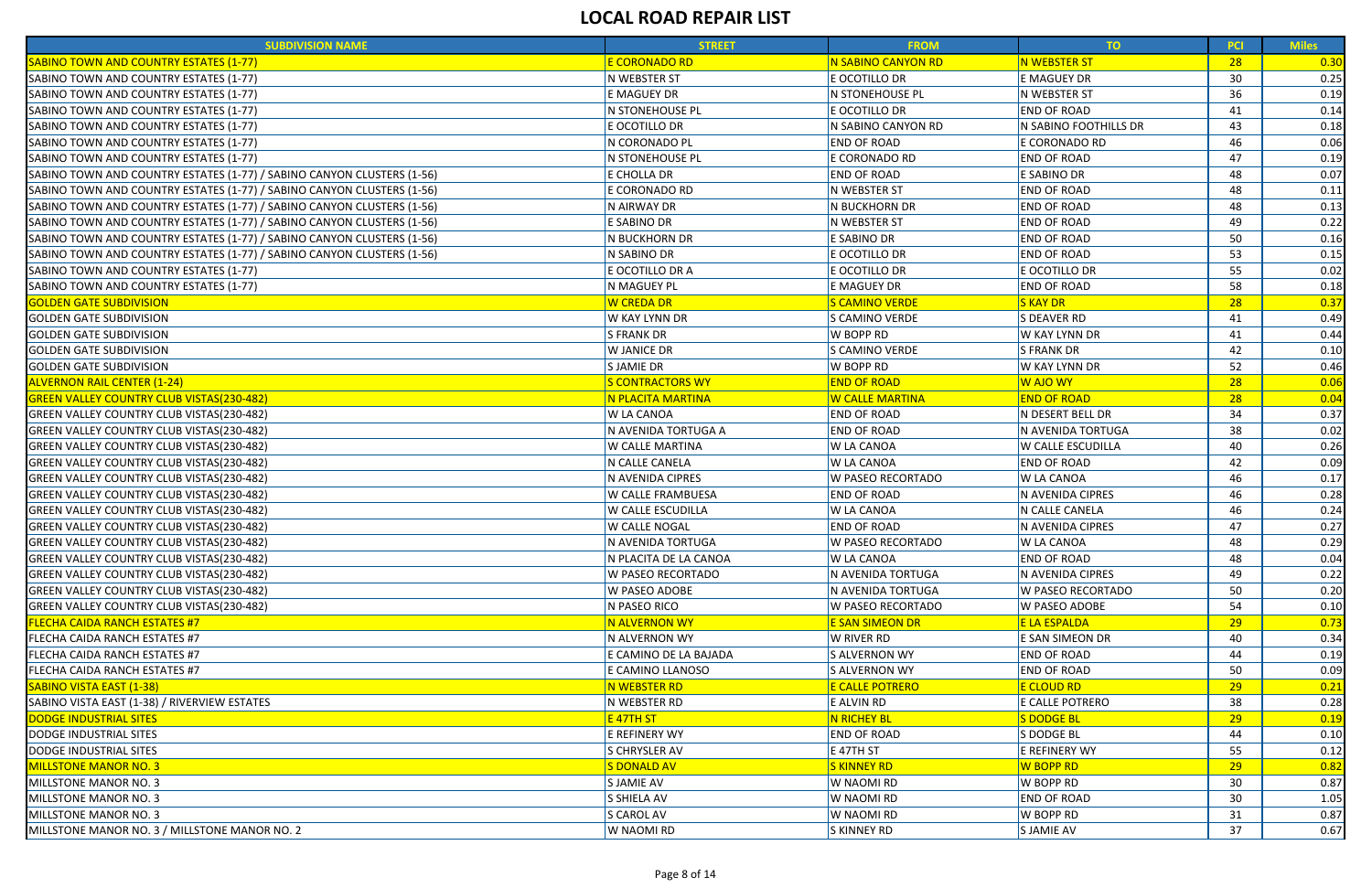| W ORANGEWOOD DR A<br><b>END OF ROAD</b><br>W ORANGEWOOD DR<br>ORANGEWOOD ESTATES(375-439)<br>29<br>0.05<br>ORANGEWOOD ESTATES(375-439)<br>W ORANGEWOOD DR<br>N THORNYDALE RD<br>W MANDARIN CI<br>30<br>0.16<br>35<br>W ORANGEWOOD DR B<br>W ORANGEWOOD DR<br>W ORANGEWOOD DR<br>0.05<br>ORANGEWOOD ESTATES(375-439)<br>42<br>ORANGEWOOD ESTATES(375-439)<br>W MANDARIN CI<br>W ORANGEWOOD DR<br>W ORANGEWOOD DR<br>0.17<br>W LIMEQUAT PL<br><b>END OF ROAD</b><br>W NORTH AIRE AV<br>42<br>0.10<br>45<br>W ORANGEWOOD DR C<br>W ORANGEWOOD DR<br>W ORANGEWOOD DR<br>0.04<br>29<br>0.44<br><b>N VIA ALAMOS</b><br>W CAMINO CASA VERDE<br><b>W RIO ALTAR</b><br>W RIO MAGDALENA<br>N AVENIDA CANBY<br>N AVENIDA CHUSKA<br>43<br>0.19<br>47<br>0.20<br>W RIO HONDO<br>N RIO MINERAL<br><b>END OF ROAD</b><br>W RIO GUAYMAS<br>N AVENIDA CANBY<br>N AVENIDA CHUSKA<br>48<br>0.19<br>W RIO ZUNI<br><b>W VIA ALAMOS</b><br>50<br>0.08<br>N RIO MINERAL<br>30<br><mark>E HIGHVIEW PL</mark><br><mark>E OAKWOOD CI</mark><br><b>END OF ROAD</b><br>0.14<br>SABINO VISTA KNOLLS (1-60)<br>E KNOLLWOOD TE<br>E KNOLLWOOD CI<br>N PANTANO RD<br>31<br>0.26<br>47<br>E OAKWOOD PL<br>E KNOLLWOOD CI<br><b>END OF ROAD</b><br>0.16<br>SABINO VISTA KNOLLS (1-60)<br>30<br><b>W BENTA VISTA ST</b><br><b>END OF ROAD</b><br>N DAVID AV<br>0.16<br>RILLITO VISTA (1-60)<br>W BENTA VISTA ST<br>34<br>N DAVID AV<br><b>W ROBINSON ST</b><br>0.21<br>38<br>0.24<br>W CAMPBELL ST<br>N DAVID AV<br>RILLITO VISTA (1-60)<br><b>END OF ROAD</b><br>39<br>RILLITO VISTA (1-60)<br>W ROBINSON ST<br>N DAVID AV<br>0.20<br><b>W CAMPBELL ST</b><br>RILLITO VISTA (1-60)<br><b>W WATER ST</b><br>0.07<br><b>END OF ROAD</b><br><b>W CAMPBELL ST</b><br>41<br>49<br>RILLITO VISTA (1-60)<br>N CLEVELAND PL<br><b>W ROBINSON ST</b><br><b>END OF ROAD</b><br>0.07<br>30 <sub>2</sub><br><b>CANYON HEIGHTS (1-64)</b><br>E VALLARTA TR<br><b>E VALLARTA DR</b><br><b>N BOWES RD</b><br>0.26<br>N BOWES RD<br>38<br>0.24<br>CANYON HEIGHTS (1-64)<br>E VALLARTA DR<br>E VALLARTA TR<br><b>TUCSON SAGUARO ESTATES (1-67)</b><br>30<br>S CALLE ANASAZI<br><b>SHOHOKAMDR</b><br><mark>S CALLE HOHOKAM</mark><br>0.25<br><b>END OF ROAD</b><br>37<br>TUCSON SAGUARO ESTATES (1-67)<br>W PLACITA CHIVATO<br>S HOHOKAM DR<br>0.12<br>TUCSON SAGUARO ESTATES (1-67)<br>S HOHOKAM DR<br><b>S CALLE ANASAZI</b><br><b>S CALLE HOHOKAM</b><br>46<br>0.44<br><b>END OF ROAD</b><br>0.07<br>TUCSON SAGUARO ESTATES (1-67)<br>S PLACITA HOHOKAM<br>S CALLE HOHOKAM<br>48<br><b>END OF ROAD</b><br>S HOHOKAM DR<br>51<br>0.05<br>TUCSON SAGUARO ESTATES (1-67) / TUCSON SAGUARO ESTATES (68-101)<br>S HOHOKAM DR A<br>57<br>TUCSON SAGUARO ESTATES (1-67)<br>0.24<br>S CALLE HOHOKAM<br>S CALLE ANASAZI<br>S HOHOKAM DR<br>E CAMINO FAJA<br>30 <sub>2</sub><br>N CAMINO ARIZPE<br><b>E CAMINO BOSQUE</b><br>0.56<br><b>NEW TUCSON UNIT NO.23 (140-261)</b><br>30 <sub>o</sub><br>E WETSTONES RD<br><mark>N WENTWORTH RD</mark><br><b>N CALLE RINCONADO</b><br>0.98<br><b>S ALDON RD</b><br><b>END OF ROAD</b><br><b>W CHOLLA RANCH LN</b><br>30 <sub>o</sub><br>1.02<br><b>N ANTONIETTA DR</b><br>W ALPIA WY<br>W GIACONDA WY<br>30 <sub>o</sub><br>0.05<br>W ALPIA WY<br>34<br>N FIRENZE DR<br>N ANTONIETTA DR<br>0.19<br>N NANINI DR<br>N CASAS ADOBES DR<br>W GIACONDA WY<br>0.17<br>60<br>69<br>0.22<br>W GIACONDA WY<br>N ANTONIETTA DR<br><b>END OF ROAD</b><br><b>E ROLLINS RD</b><br>N BOWMAN RD<br>30<br>N HOOT OWL RD<br>0.50<br><b>S PASEO SECO</b><br><mark>W ESPERANZA BL</mark><br><b>TUCSON GREEN VALLEY UNIT NO.1 BLOCKS 1-12</b><br><b>W CAMINO PENASCO</b><br>30 <sub>o</sub><br>0.22<br>37<br>0.09<br>S PASEO CHICO<br><b>W CAMINO PENASCO</b><br>N CAMINO CORTO<br>W CAMINO PENASCO<br>S PASEO CHICO<br>S PASEO SECO<br>0.04<br>40<br><b>S PASEO TIERRA</b><br>S PASEO SECO<br>43<br>0.09<br>W CAMINO CORTO<br>0.09<br>S PASEO SECO<br><b>W CAMINO PENASCO</b><br>N CAMINO CORTO<br>44<br><b>END OF ROAD</b><br>CASAS ADOBES PARK (277-415)<br>W BARTLETT PL<br><b>W SHUMAKER DR</b><br>30 <sub>o</sub><br>0.04<br>30<br>W BARTLETT PL<br><b>END OF ROAD</b><br><b>W LAS LOMITAS RD</b><br>0.12<br>CASAS ADOBES PARK (277-415)<br><b>N LINKHART ST</b><br><b>W LAS LOMITAS RD</b><br><b>W SHUMAKER DR</b><br>34<br>0.10<br>CASAS ADOBES PARK (277-415) | <b>SUBDIVISION NAME</b>                                   | <b>STREET</b> | <b>FROM</b>        | TO            | <b>PCI</b> | <b>Miles</b> |
|----------------------------------------------------------------------------------------------------------------------------------------------------------------------------------------------------------------------------------------------------------------------------------------------------------------------------------------------------------------------------------------------------------------------------------------------------------------------------------------------------------------------------------------------------------------------------------------------------------------------------------------------------------------------------------------------------------------------------------------------------------------------------------------------------------------------------------------------------------------------------------------------------------------------------------------------------------------------------------------------------------------------------------------------------------------------------------------------------------------------------------------------------------------------------------------------------------------------------------------------------------------------------------------------------------------------------------------------------------------------------------------------------------------------------------------------------------------------------------------------------------------------------------------------------------------------------------------------------------------------------------------------------------------------------------------------------------------------------------------------------------------------------------------------------------------------------------------------------------------------------------------------------------------------------------------------------------------------------------------------------------------------------------------------------------------------------------------------------------------------------------------------------------------------------------------------------------------------------------------------------------------------------------------------------------------------------------------------------------------------------------------------------------------------------------------------------------------------------------------------------------------------------------------------------------------------------------------------------------------------------------------------------------------------------------------------------------------------------------------------------------------------------------------------------------------------------------------------------------------------------------------------------------------------------------------------------------------------------------------------------------------------------------------------------------------------------------------------------------------------------------------------------------------------------------------------------------------------------------------------------------------------------------------------------------------------------------------------------------------------------------------------------------------------------------------------------------------------------------------------------------------------------------------------------------------------------------------------------------------------------------------------------------------------------------------------------------------------------------------------------------------------------------------------------------------------------------------------------------------------------------------------------------------------------------------------------------------------------------------------------------------------------------------------------------------------------------------------------------------------------------------------------------------------------------------------------------------------------------------------------------------------------------------------------------------------------------|-----------------------------------------------------------|---------------|--------------------|---------------|------------|--------------|
|                                                                                                                                                                                                                                                                                                                                                                                                                                                                                                                                                                                                                                                                                                                                                                                                                                                                                                                                                                                                                                                                                                                                                                                                                                                                                                                                                                                                                                                                                                                                                                                                                                                                                                                                                                                                                                                                                                                                                                                                                                                                                                                                                                                                                                                                                                                                                                                                                                                                                                                                                                                                                                                                                                                                                                                                                                                                                                                                                                                                                                                                                                                                                                                                                                                                                                                                                                                                                                                                                                                                                                                                                                                                                                                                                                                                                                                                                                                                                                                                                                                                                                                                                                                                                                                                                                                                  |                                                           |               |                    |               |            |              |
|                                                                                                                                                                                                                                                                                                                                                                                                                                                                                                                                                                                                                                                                                                                                                                                                                                                                                                                                                                                                                                                                                                                                                                                                                                                                                                                                                                                                                                                                                                                                                                                                                                                                                                                                                                                                                                                                                                                                                                                                                                                                                                                                                                                                                                                                                                                                                                                                                                                                                                                                                                                                                                                                                                                                                                                                                                                                                                                                                                                                                                                                                                                                                                                                                                                                                                                                                                                                                                                                                                                                                                                                                                                                                                                                                                                                                                                                                                                                                                                                                                                                                                                                                                                                                                                                                                                                  |                                                           |               |                    |               |            |              |
|                                                                                                                                                                                                                                                                                                                                                                                                                                                                                                                                                                                                                                                                                                                                                                                                                                                                                                                                                                                                                                                                                                                                                                                                                                                                                                                                                                                                                                                                                                                                                                                                                                                                                                                                                                                                                                                                                                                                                                                                                                                                                                                                                                                                                                                                                                                                                                                                                                                                                                                                                                                                                                                                                                                                                                                                                                                                                                                                                                                                                                                                                                                                                                                                                                                                                                                                                                                                                                                                                                                                                                                                                                                                                                                                                                                                                                                                                                                                                                                                                                                                                                                                                                                                                                                                                                                                  |                                                           |               |                    |               |            |              |
|                                                                                                                                                                                                                                                                                                                                                                                                                                                                                                                                                                                                                                                                                                                                                                                                                                                                                                                                                                                                                                                                                                                                                                                                                                                                                                                                                                                                                                                                                                                                                                                                                                                                                                                                                                                                                                                                                                                                                                                                                                                                                                                                                                                                                                                                                                                                                                                                                                                                                                                                                                                                                                                                                                                                                                                                                                                                                                                                                                                                                                                                                                                                                                                                                                                                                                                                                                                                                                                                                                                                                                                                                                                                                                                                                                                                                                                                                                                                                                                                                                                                                                                                                                                                                                                                                                                                  |                                                           |               |                    |               |            |              |
|                                                                                                                                                                                                                                                                                                                                                                                                                                                                                                                                                                                                                                                                                                                                                                                                                                                                                                                                                                                                                                                                                                                                                                                                                                                                                                                                                                                                                                                                                                                                                                                                                                                                                                                                                                                                                                                                                                                                                                                                                                                                                                                                                                                                                                                                                                                                                                                                                                                                                                                                                                                                                                                                                                                                                                                                                                                                                                                                                                                                                                                                                                                                                                                                                                                                                                                                                                                                                                                                                                                                                                                                                                                                                                                                                                                                                                                                                                                                                                                                                                                                                                                                                                                                                                                                                                                                  | ORANGEWOOD ESTATES(375-439)                               |               |                    |               |            |              |
|                                                                                                                                                                                                                                                                                                                                                                                                                                                                                                                                                                                                                                                                                                                                                                                                                                                                                                                                                                                                                                                                                                                                                                                                                                                                                                                                                                                                                                                                                                                                                                                                                                                                                                                                                                                                                                                                                                                                                                                                                                                                                                                                                                                                                                                                                                                                                                                                                                                                                                                                                                                                                                                                                                                                                                                                                                                                                                                                                                                                                                                                                                                                                                                                                                                                                                                                                                                                                                                                                                                                                                                                                                                                                                                                                                                                                                                                                                                                                                                                                                                                                                                                                                                                                                                                                                                                  | ORANGEWOOD ESTATES(375-439)                               |               |                    |               |            |              |
|                                                                                                                                                                                                                                                                                                                                                                                                                                                                                                                                                                                                                                                                                                                                                                                                                                                                                                                                                                                                                                                                                                                                                                                                                                                                                                                                                                                                                                                                                                                                                                                                                                                                                                                                                                                                                                                                                                                                                                                                                                                                                                                                                                                                                                                                                                                                                                                                                                                                                                                                                                                                                                                                                                                                                                                                                                                                                                                                                                                                                                                                                                                                                                                                                                                                                                                                                                                                                                                                                                                                                                                                                                                                                                                                                                                                                                                                                                                                                                                                                                                                                                                                                                                                                                                                                                                                  | <b>COLONIA DE LOS ALAMOS - RESUB</b>                      |               |                    |               |            |              |
|                                                                                                                                                                                                                                                                                                                                                                                                                                                                                                                                                                                                                                                                                                                                                                                                                                                                                                                                                                                                                                                                                                                                                                                                                                                                                                                                                                                                                                                                                                                                                                                                                                                                                                                                                                                                                                                                                                                                                                                                                                                                                                                                                                                                                                                                                                                                                                                                                                                                                                                                                                                                                                                                                                                                                                                                                                                                                                                                                                                                                                                                                                                                                                                                                                                                                                                                                                                                                                                                                                                                                                                                                                                                                                                                                                                                                                                                                                                                                                                                                                                                                                                                                                                                                                                                                                                                  | COLONIA DE LOS ALAMOS - RESUB                             |               |                    |               |            |              |
|                                                                                                                                                                                                                                                                                                                                                                                                                                                                                                                                                                                                                                                                                                                                                                                                                                                                                                                                                                                                                                                                                                                                                                                                                                                                                                                                                                                                                                                                                                                                                                                                                                                                                                                                                                                                                                                                                                                                                                                                                                                                                                                                                                                                                                                                                                                                                                                                                                                                                                                                                                                                                                                                                                                                                                                                                                                                                                                                                                                                                                                                                                                                                                                                                                                                                                                                                                                                                                                                                                                                                                                                                                                                                                                                                                                                                                                                                                                                                                                                                                                                                                                                                                                                                                                                                                                                  | COLONIA DE LOS ALAMOS - RESUB / MAGI ESTATE(1-20)         |               |                    |               |            |              |
|                                                                                                                                                                                                                                                                                                                                                                                                                                                                                                                                                                                                                                                                                                                                                                                                                                                                                                                                                                                                                                                                                                                                                                                                                                                                                                                                                                                                                                                                                                                                                                                                                                                                                                                                                                                                                                                                                                                                                                                                                                                                                                                                                                                                                                                                                                                                                                                                                                                                                                                                                                                                                                                                                                                                                                                                                                                                                                                                                                                                                                                                                                                                                                                                                                                                                                                                                                                                                                                                                                                                                                                                                                                                                                                                                                                                                                                                                                                                                                                                                                                                                                                                                                                                                                                                                                                                  | COLONIA DE LOS ALAMOS - RESUB                             |               |                    |               |            |              |
|                                                                                                                                                                                                                                                                                                                                                                                                                                                                                                                                                                                                                                                                                                                                                                                                                                                                                                                                                                                                                                                                                                                                                                                                                                                                                                                                                                                                                                                                                                                                                                                                                                                                                                                                                                                                                                                                                                                                                                                                                                                                                                                                                                                                                                                                                                                                                                                                                                                                                                                                                                                                                                                                                                                                                                                                                                                                                                                                                                                                                                                                                                                                                                                                                                                                                                                                                                                                                                                                                                                                                                                                                                                                                                                                                                                                                                                                                                                                                                                                                                                                                                                                                                                                                                                                                                                                  | COLONIA DE LOS ALAMOS - RESUB                             |               |                    |               |            |              |
|                                                                                                                                                                                                                                                                                                                                                                                                                                                                                                                                                                                                                                                                                                                                                                                                                                                                                                                                                                                                                                                                                                                                                                                                                                                                                                                                                                                                                                                                                                                                                                                                                                                                                                                                                                                                                                                                                                                                                                                                                                                                                                                                                                                                                                                                                                                                                                                                                                                                                                                                                                                                                                                                                                                                                                                                                                                                                                                                                                                                                                                                                                                                                                                                                                                                                                                                                                                                                                                                                                                                                                                                                                                                                                                                                                                                                                                                                                                                                                                                                                                                                                                                                                                                                                                                                                                                  | <b>SABINO VISTA KNOLLS (1-60)</b>                         |               |                    |               |            |              |
|                                                                                                                                                                                                                                                                                                                                                                                                                                                                                                                                                                                                                                                                                                                                                                                                                                                                                                                                                                                                                                                                                                                                                                                                                                                                                                                                                                                                                                                                                                                                                                                                                                                                                                                                                                                                                                                                                                                                                                                                                                                                                                                                                                                                                                                                                                                                                                                                                                                                                                                                                                                                                                                                                                                                                                                                                                                                                                                                                                                                                                                                                                                                                                                                                                                                                                                                                                                                                                                                                                                                                                                                                                                                                                                                                                                                                                                                                                                                                                                                                                                                                                                                                                                                                                                                                                                                  |                                                           |               |                    |               |            |              |
|                                                                                                                                                                                                                                                                                                                                                                                                                                                                                                                                                                                                                                                                                                                                                                                                                                                                                                                                                                                                                                                                                                                                                                                                                                                                                                                                                                                                                                                                                                                                                                                                                                                                                                                                                                                                                                                                                                                                                                                                                                                                                                                                                                                                                                                                                                                                                                                                                                                                                                                                                                                                                                                                                                                                                                                                                                                                                                                                                                                                                                                                                                                                                                                                                                                                                                                                                                                                                                                                                                                                                                                                                                                                                                                                                                                                                                                                                                                                                                                                                                                                                                                                                                                                                                                                                                                                  |                                                           |               |                    |               |            |              |
|                                                                                                                                                                                                                                                                                                                                                                                                                                                                                                                                                                                                                                                                                                                                                                                                                                                                                                                                                                                                                                                                                                                                                                                                                                                                                                                                                                                                                                                                                                                                                                                                                                                                                                                                                                                                                                                                                                                                                                                                                                                                                                                                                                                                                                                                                                                                                                                                                                                                                                                                                                                                                                                                                                                                                                                                                                                                                                                                                                                                                                                                                                                                                                                                                                                                                                                                                                                                                                                                                                                                                                                                                                                                                                                                                                                                                                                                                                                                                                                                                                                                                                                                                                                                                                                                                                                                  | <b>RILLITO VISTA (1-60)</b>                               |               |                    |               |            |              |
|                                                                                                                                                                                                                                                                                                                                                                                                                                                                                                                                                                                                                                                                                                                                                                                                                                                                                                                                                                                                                                                                                                                                                                                                                                                                                                                                                                                                                                                                                                                                                                                                                                                                                                                                                                                                                                                                                                                                                                                                                                                                                                                                                                                                                                                                                                                                                                                                                                                                                                                                                                                                                                                                                                                                                                                                                                                                                                                                                                                                                                                                                                                                                                                                                                                                                                                                                                                                                                                                                                                                                                                                                                                                                                                                                                                                                                                                                                                                                                                                                                                                                                                                                                                                                                                                                                                                  |                                                           |               |                    |               |            |              |
|                                                                                                                                                                                                                                                                                                                                                                                                                                                                                                                                                                                                                                                                                                                                                                                                                                                                                                                                                                                                                                                                                                                                                                                                                                                                                                                                                                                                                                                                                                                                                                                                                                                                                                                                                                                                                                                                                                                                                                                                                                                                                                                                                                                                                                                                                                                                                                                                                                                                                                                                                                                                                                                                                                                                                                                                                                                                                                                                                                                                                                                                                                                                                                                                                                                                                                                                                                                                                                                                                                                                                                                                                                                                                                                                                                                                                                                                                                                                                                                                                                                                                                                                                                                                                                                                                                                                  |                                                           |               |                    |               |            |              |
|                                                                                                                                                                                                                                                                                                                                                                                                                                                                                                                                                                                                                                                                                                                                                                                                                                                                                                                                                                                                                                                                                                                                                                                                                                                                                                                                                                                                                                                                                                                                                                                                                                                                                                                                                                                                                                                                                                                                                                                                                                                                                                                                                                                                                                                                                                                                                                                                                                                                                                                                                                                                                                                                                                                                                                                                                                                                                                                                                                                                                                                                                                                                                                                                                                                                                                                                                                                                                                                                                                                                                                                                                                                                                                                                                                                                                                                                                                                                                                                                                                                                                                                                                                                                                                                                                                                                  |                                                           |               |                    |               |            |              |
|                                                                                                                                                                                                                                                                                                                                                                                                                                                                                                                                                                                                                                                                                                                                                                                                                                                                                                                                                                                                                                                                                                                                                                                                                                                                                                                                                                                                                                                                                                                                                                                                                                                                                                                                                                                                                                                                                                                                                                                                                                                                                                                                                                                                                                                                                                                                                                                                                                                                                                                                                                                                                                                                                                                                                                                                                                                                                                                                                                                                                                                                                                                                                                                                                                                                                                                                                                                                                                                                                                                                                                                                                                                                                                                                                                                                                                                                                                                                                                                                                                                                                                                                                                                                                                                                                                                                  |                                                           |               |                    |               |            |              |
|                                                                                                                                                                                                                                                                                                                                                                                                                                                                                                                                                                                                                                                                                                                                                                                                                                                                                                                                                                                                                                                                                                                                                                                                                                                                                                                                                                                                                                                                                                                                                                                                                                                                                                                                                                                                                                                                                                                                                                                                                                                                                                                                                                                                                                                                                                                                                                                                                                                                                                                                                                                                                                                                                                                                                                                                                                                                                                                                                                                                                                                                                                                                                                                                                                                                                                                                                                                                                                                                                                                                                                                                                                                                                                                                                                                                                                                                                                                                                                                                                                                                                                                                                                                                                                                                                                                                  |                                                           |               |                    |               |            |              |
|                                                                                                                                                                                                                                                                                                                                                                                                                                                                                                                                                                                                                                                                                                                                                                                                                                                                                                                                                                                                                                                                                                                                                                                                                                                                                                                                                                                                                                                                                                                                                                                                                                                                                                                                                                                                                                                                                                                                                                                                                                                                                                                                                                                                                                                                                                                                                                                                                                                                                                                                                                                                                                                                                                                                                                                                                                                                                                                                                                                                                                                                                                                                                                                                                                                                                                                                                                                                                                                                                                                                                                                                                                                                                                                                                                                                                                                                                                                                                                                                                                                                                                                                                                                                                                                                                                                                  |                                                           |               |                    |               |            |              |
|                                                                                                                                                                                                                                                                                                                                                                                                                                                                                                                                                                                                                                                                                                                                                                                                                                                                                                                                                                                                                                                                                                                                                                                                                                                                                                                                                                                                                                                                                                                                                                                                                                                                                                                                                                                                                                                                                                                                                                                                                                                                                                                                                                                                                                                                                                                                                                                                                                                                                                                                                                                                                                                                                                                                                                                                                                                                                                                                                                                                                                                                                                                                                                                                                                                                                                                                                                                                                                                                                                                                                                                                                                                                                                                                                                                                                                                                                                                                                                                                                                                                                                                                                                                                                                                                                                                                  |                                                           |               |                    |               |            |              |
|                                                                                                                                                                                                                                                                                                                                                                                                                                                                                                                                                                                                                                                                                                                                                                                                                                                                                                                                                                                                                                                                                                                                                                                                                                                                                                                                                                                                                                                                                                                                                                                                                                                                                                                                                                                                                                                                                                                                                                                                                                                                                                                                                                                                                                                                                                                                                                                                                                                                                                                                                                                                                                                                                                                                                                                                                                                                                                                                                                                                                                                                                                                                                                                                                                                                                                                                                                                                                                                                                                                                                                                                                                                                                                                                                                                                                                                                                                                                                                                                                                                                                                                                                                                                                                                                                                                                  |                                                           |               |                    |               |            |              |
|                                                                                                                                                                                                                                                                                                                                                                                                                                                                                                                                                                                                                                                                                                                                                                                                                                                                                                                                                                                                                                                                                                                                                                                                                                                                                                                                                                                                                                                                                                                                                                                                                                                                                                                                                                                                                                                                                                                                                                                                                                                                                                                                                                                                                                                                                                                                                                                                                                                                                                                                                                                                                                                                                                                                                                                                                                                                                                                                                                                                                                                                                                                                                                                                                                                                                                                                                                                                                                                                                                                                                                                                                                                                                                                                                                                                                                                                                                                                                                                                                                                                                                                                                                                                                                                                                                                                  |                                                           |               |                    |               |            |              |
|                                                                                                                                                                                                                                                                                                                                                                                                                                                                                                                                                                                                                                                                                                                                                                                                                                                                                                                                                                                                                                                                                                                                                                                                                                                                                                                                                                                                                                                                                                                                                                                                                                                                                                                                                                                                                                                                                                                                                                                                                                                                                                                                                                                                                                                                                                                                                                                                                                                                                                                                                                                                                                                                                                                                                                                                                                                                                                                                                                                                                                                                                                                                                                                                                                                                                                                                                                                                                                                                                                                                                                                                                                                                                                                                                                                                                                                                                                                                                                                                                                                                                                                                                                                                                                                                                                                                  |                                                           |               |                    |               |            |              |
|                                                                                                                                                                                                                                                                                                                                                                                                                                                                                                                                                                                                                                                                                                                                                                                                                                                                                                                                                                                                                                                                                                                                                                                                                                                                                                                                                                                                                                                                                                                                                                                                                                                                                                                                                                                                                                                                                                                                                                                                                                                                                                                                                                                                                                                                                                                                                                                                                                                                                                                                                                                                                                                                                                                                                                                                                                                                                                                                                                                                                                                                                                                                                                                                                                                                                                                                                                                                                                                                                                                                                                                                                                                                                                                                                                                                                                                                                                                                                                                                                                                                                                                                                                                                                                                                                                                                  |                                                           |               |                    |               |            |              |
|                                                                                                                                                                                                                                                                                                                                                                                                                                                                                                                                                                                                                                                                                                                                                                                                                                                                                                                                                                                                                                                                                                                                                                                                                                                                                                                                                                                                                                                                                                                                                                                                                                                                                                                                                                                                                                                                                                                                                                                                                                                                                                                                                                                                                                                                                                                                                                                                                                                                                                                                                                                                                                                                                                                                                                                                                                                                                                                                                                                                                                                                                                                                                                                                                                                                                                                                                                                                                                                                                                                                                                                                                                                                                                                                                                                                                                                                                                                                                                                                                                                                                                                                                                                                                                                                                                                                  |                                                           |               |                    |               |            |              |
|                                                                                                                                                                                                                                                                                                                                                                                                                                                                                                                                                                                                                                                                                                                                                                                                                                                                                                                                                                                                                                                                                                                                                                                                                                                                                                                                                                                                                                                                                                                                                                                                                                                                                                                                                                                                                                                                                                                                                                                                                                                                                                                                                                                                                                                                                                                                                                                                                                                                                                                                                                                                                                                                                                                                                                                                                                                                                                                                                                                                                                                                                                                                                                                                                                                                                                                                                                                                                                                                                                                                                                                                                                                                                                                                                                                                                                                                                                                                                                                                                                                                                                                                                                                                                                                                                                                                  |                                                           |               |                    |               |            |              |
|                                                                                                                                                                                                                                                                                                                                                                                                                                                                                                                                                                                                                                                                                                                                                                                                                                                                                                                                                                                                                                                                                                                                                                                                                                                                                                                                                                                                                                                                                                                                                                                                                                                                                                                                                                                                                                                                                                                                                                                                                                                                                                                                                                                                                                                                                                                                                                                                                                                                                                                                                                                                                                                                                                                                                                                                                                                                                                                                                                                                                                                                                                                                                                                                                                                                                                                                                                                                                                                                                                                                                                                                                                                                                                                                                                                                                                                                                                                                                                                                                                                                                                                                                                                                                                                                                                                                  | <b>SKYLINE BEL AIR ESTATES (299-333 &amp; 347-357)</b>    |               |                    |               |            |              |
|                                                                                                                                                                                                                                                                                                                                                                                                                                                                                                                                                                                                                                                                                                                                                                                                                                                                                                                                                                                                                                                                                                                                                                                                                                                                                                                                                                                                                                                                                                                                                                                                                                                                                                                                                                                                                                                                                                                                                                                                                                                                                                                                                                                                                                                                                                                                                                                                                                                                                                                                                                                                                                                                                                                                                                                                                                                                                                                                                                                                                                                                                                                                                                                                                                                                                                                                                                                                                                                                                                                                                                                                                                                                                                                                                                                                                                                                                                                                                                                                                                                                                                                                                                                                                                                                                                                                  |                                                           |               |                    |               |            |              |
|                                                                                                                                                                                                                                                                                                                                                                                                                                                                                                                                                                                                                                                                                                                                                                                                                                                                                                                                                                                                                                                                                                                                                                                                                                                                                                                                                                                                                                                                                                                                                                                                                                                                                                                                                                                                                                                                                                                                                                                                                                                                                                                                                                                                                                                                                                                                                                                                                                                                                                                                                                                                                                                                                                                                                                                                                                                                                                                                                                                                                                                                                                                                                                                                                                                                                                                                                                                                                                                                                                                                                                                                                                                                                                                                                                                                                                                                                                                                                                                                                                                                                                                                                                                                                                                                                                                                  | <b>OLD TUCSON RANCH ESTATES #1</b>                        |               |                    |               |            |              |
|                                                                                                                                                                                                                                                                                                                                                                                                                                                                                                                                                                                                                                                                                                                                                                                                                                                                                                                                                                                                                                                                                                                                                                                                                                                                                                                                                                                                                                                                                                                                                                                                                                                                                                                                                                                                                                                                                                                                                                                                                                                                                                                                                                                                                                                                                                                                                                                                                                                                                                                                                                                                                                                                                                                                                                                                                                                                                                                                                                                                                                                                                                                                                                                                                                                                                                                                                                                                                                                                                                                                                                                                                                                                                                                                                                                                                                                                                                                                                                                                                                                                                                                                                                                                                                                                                                                                  | <b>CASAS ADOBES ESTATES NO. 3-A</b>                       |               |                    |               |            |              |
|                                                                                                                                                                                                                                                                                                                                                                                                                                                                                                                                                                                                                                                                                                                                                                                                                                                                                                                                                                                                                                                                                                                                                                                                                                                                                                                                                                                                                                                                                                                                                                                                                                                                                                                                                                                                                                                                                                                                                                                                                                                                                                                                                                                                                                                                                                                                                                                                                                                                                                                                                                                                                                                                                                                                                                                                                                                                                                                                                                                                                                                                                                                                                                                                                                                                                                                                                                                                                                                                                                                                                                                                                                                                                                                                                                                                                                                                                                                                                                                                                                                                                                                                                                                                                                                                                                                                  | CASAS ADOBES ESTATES NO. 3-A                              |               |                    |               |            |              |
|                                                                                                                                                                                                                                                                                                                                                                                                                                                                                                                                                                                                                                                                                                                                                                                                                                                                                                                                                                                                                                                                                                                                                                                                                                                                                                                                                                                                                                                                                                                                                                                                                                                                                                                                                                                                                                                                                                                                                                                                                                                                                                                                                                                                                                                                                                                                                                                                                                                                                                                                                                                                                                                                                                                                                                                                                                                                                                                                                                                                                                                                                                                                                                                                                                                                                                                                                                                                                                                                                                                                                                                                                                                                                                                                                                                                                                                                                                                                                                                                                                                                                                                                                                                                                                                                                                                                  | CASAS ADOBES ESTATES NO. 3-A                              |               |                    |               |            |              |
|                                                                                                                                                                                                                                                                                                                                                                                                                                                                                                                                                                                                                                                                                                                                                                                                                                                                                                                                                                                                                                                                                                                                                                                                                                                                                                                                                                                                                                                                                                                                                                                                                                                                                                                                                                                                                                                                                                                                                                                                                                                                                                                                                                                                                                                                                                                                                                                                                                                                                                                                                                                                                                                                                                                                                                                                                                                                                                                                                                                                                                                                                                                                                                                                                                                                                                                                                                                                                                                                                                                                                                                                                                                                                                                                                                                                                                                                                                                                                                                                                                                                                                                                                                                                                                                                                                                                  | CASAS ADOBES NO. 3-A / CASAS ADOBES NO. 3-B               |               |                    |               |            |              |
|                                                                                                                                                                                                                                                                                                                                                                                                                                                                                                                                                                                                                                                                                                                                                                                                                                                                                                                                                                                                                                                                                                                                                                                                                                                                                                                                                                                                                                                                                                                                                                                                                                                                                                                                                                                                                                                                                                                                                                                                                                                                                                                                                                                                                                                                                                                                                                                                                                                                                                                                                                                                                                                                                                                                                                                                                                                                                                                                                                                                                                                                                                                                                                                                                                                                                                                                                                                                                                                                                                                                                                                                                                                                                                                                                                                                                                                                                                                                                                                                                                                                                                                                                                                                                                                                                                                                  | <b>LOCAL ROAD NO SUBDIVISION</b>                          |               |                    |               |            |              |
|                                                                                                                                                                                                                                                                                                                                                                                                                                                                                                                                                                                                                                                                                                                                                                                                                                                                                                                                                                                                                                                                                                                                                                                                                                                                                                                                                                                                                                                                                                                                                                                                                                                                                                                                                                                                                                                                                                                                                                                                                                                                                                                                                                                                                                                                                                                                                                                                                                                                                                                                                                                                                                                                                                                                                                                                                                                                                                                                                                                                                                                                                                                                                                                                                                                                                                                                                                                                                                                                                                                                                                                                                                                                                                                                                                                                                                                                                                                                                                                                                                                                                                                                                                                                                                                                                                                                  |                                                           |               |                    |               |            |              |
|                                                                                                                                                                                                                                                                                                                                                                                                                                                                                                                                                                                                                                                                                                                                                                                                                                                                                                                                                                                                                                                                                                                                                                                                                                                                                                                                                                                                                                                                                                                                                                                                                                                                                                                                                                                                                                                                                                                                                                                                                                                                                                                                                                                                                                                                                                                                                                                                                                                                                                                                                                                                                                                                                                                                                                                                                                                                                                                                                                                                                                                                                                                                                                                                                                                                                                                                                                                                                                                                                                                                                                                                                                                                                                                                                                                                                                                                                                                                                                                                                                                                                                                                                                                                                                                                                                                                  | TUCSON GREEN VALLEY UNIT NO.1 BLOCKS 1-12                 |               |                    |               |            |              |
|                                                                                                                                                                                                                                                                                                                                                                                                                                                                                                                                                                                                                                                                                                                                                                                                                                                                                                                                                                                                                                                                                                                                                                                                                                                                                                                                                                                                                                                                                                                                                                                                                                                                                                                                                                                                                                                                                                                                                                                                                                                                                                                                                                                                                                                                                                                                                                                                                                                                                                                                                                                                                                                                                                                                                                                                                                                                                                                                                                                                                                                                                                                                                                                                                                                                                                                                                                                                                                                                                                                                                                                                                                                                                                                                                                                                                                                                                                                                                                                                                                                                                                                                                                                                                                                                                                                                  | TUCSON GREEN VALLEY UNIT NO.1 BLOCKS 1-12                 |               |                    |               |            |              |
|                                                                                                                                                                                                                                                                                                                                                                                                                                                                                                                                                                                                                                                                                                                                                                                                                                                                                                                                                                                                                                                                                                                                                                                                                                                                                                                                                                                                                                                                                                                                                                                                                                                                                                                                                                                                                                                                                                                                                                                                                                                                                                                                                                                                                                                                                                                                                                                                                                                                                                                                                                                                                                                                                                                                                                                                                                                                                                                                                                                                                                                                                                                                                                                                                                                                                                                                                                                                                                                                                                                                                                                                                                                                                                                                                                                                                                                                                                                                                                                                                                                                                                                                                                                                                                                                                                                                  | TUCSON GREEN VALLEY UNIT NO.1 BLOCKS 1-12                 |               |                    |               |            |              |
|                                                                                                                                                                                                                                                                                                                                                                                                                                                                                                                                                                                                                                                                                                                                                                                                                                                                                                                                                                                                                                                                                                                                                                                                                                                                                                                                                                                                                                                                                                                                                                                                                                                                                                                                                                                                                                                                                                                                                                                                                                                                                                                                                                                                                                                                                                                                                                                                                                                                                                                                                                                                                                                                                                                                                                                                                                                                                                                                                                                                                                                                                                                                                                                                                                                                                                                                                                                                                                                                                                                                                                                                                                                                                                                                                                                                                                                                                                                                                                                                                                                                                                                                                                                                                                                                                                                                  | TUCSON GREEN VALLEY UNIT NO.1 BLOCKS 1-12                 |               |                    |               |            |              |
|                                                                                                                                                                                                                                                                                                                                                                                                                                                                                                                                                                                                                                                                                                                                                                                                                                                                                                                                                                                                                                                                                                                                                                                                                                                                                                                                                                                                                                                                                                                                                                                                                                                                                                                                                                                                                                                                                                                                                                                                                                                                                                                                                                                                                                                                                                                                                                                                                                                                                                                                                                                                                                                                                                                                                                                                                                                                                                                                                                                                                                                                                                                                                                                                                                                                                                                                                                                                                                                                                                                                                                                                                                                                                                                                                                                                                                                                                                                                                                                                                                                                                                                                                                                                                                                                                                                                  |                                                           |               |                    |               |            |              |
|                                                                                                                                                                                                                                                                                                                                                                                                                                                                                                                                                                                                                                                                                                                                                                                                                                                                                                                                                                                                                                                                                                                                                                                                                                                                                                                                                                                                                                                                                                                                                                                                                                                                                                                                                                                                                                                                                                                                                                                                                                                                                                                                                                                                                                                                                                                                                                                                                                                                                                                                                                                                                                                                                                                                                                                                                                                                                                                                                                                                                                                                                                                                                                                                                                                                                                                                                                                                                                                                                                                                                                                                                                                                                                                                                                                                                                                                                                                                                                                                                                                                                                                                                                                                                                                                                                                                  |                                                           |               |                    |               |            |              |
|                                                                                                                                                                                                                                                                                                                                                                                                                                                                                                                                                                                                                                                                                                                                                                                                                                                                                                                                                                                                                                                                                                                                                                                                                                                                                                                                                                                                                                                                                                                                                                                                                                                                                                                                                                                                                                                                                                                                                                                                                                                                                                                                                                                                                                                                                                                                                                                                                                                                                                                                                                                                                                                                                                                                                                                                                                                                                                                                                                                                                                                                                                                                                                                                                                                                                                                                                                                                                                                                                                                                                                                                                                                                                                                                                                                                                                                                                                                                                                                                                                                                                                                                                                                                                                                                                                                                  |                                                           |               |                    |               |            |              |
|                                                                                                                                                                                                                                                                                                                                                                                                                                                                                                                                                                                                                                                                                                                                                                                                                                                                                                                                                                                                                                                                                                                                                                                                                                                                                                                                                                                                                                                                                                                                                                                                                                                                                                                                                                                                                                                                                                                                                                                                                                                                                                                                                                                                                                                                                                                                                                                                                                                                                                                                                                                                                                                                                                                                                                                                                                                                                                                                                                                                                                                                                                                                                                                                                                                                                                                                                                                                                                                                                                                                                                                                                                                                                                                                                                                                                                                                                                                                                                                                                                                                                                                                                                                                                                                                                                                                  | CASAS ADOBES PARK (277-415)                               | W BARTLETT PL | <b>END OF ROAD</b> | N LINKHART ST | 35         | 0.08         |
| W SHUMAKER DR<br>35<br>0.53<br>N SHANNON RD<br>N CAMINO DE LA TIERRA                                                                                                                                                                                                                                                                                                                                                                                                                                                                                                                                                                                                                                                                                                                                                                                                                                                                                                                                                                                                                                                                                                                                                                                                                                                                                                                                                                                                                                                                                                                                                                                                                                                                                                                                                                                                                                                                                                                                                                                                                                                                                                                                                                                                                                                                                                                                                                                                                                                                                                                                                                                                                                                                                                                                                                                                                                                                                                                                                                                                                                                                                                                                                                                                                                                                                                                                                                                                                                                                                                                                                                                                                                                                                                                                                                                                                                                                                                                                                                                                                                                                                                                                                                                                                                                             | CASAS ADOBES PARK (277-415) / CASAS ADOBES PARK (195-276) |               |                    |               |            |              |
| <b>END OF ROAD</b><br><b>W SHUMAKER DR</b><br>36<br>0.31<br>W LAS LOMITAS RD                                                                                                                                                                                                                                                                                                                                                                                                                                                                                                                                                                                                                                                                                                                                                                                                                                                                                                                                                                                                                                                                                                                                                                                                                                                                                                                                                                                                                                                                                                                                                                                                                                                                                                                                                                                                                                                                                                                                                                                                                                                                                                                                                                                                                                                                                                                                                                                                                                                                                                                                                                                                                                                                                                                                                                                                                                                                                                                                                                                                                                                                                                                                                                                                                                                                                                                                                                                                                                                                                                                                                                                                                                                                                                                                                                                                                                                                                                                                                                                                                                                                                                                                                                                                                                                     | CASAS ADOBES PARK (277-415)                               |               |                    |               |            |              |
| <b>W BARTLETT PL</b><br><b>END OF ROAD</b><br>39<br>0.04<br><b>W SHUMAKER DR</b>                                                                                                                                                                                                                                                                                                                                                                                                                                                                                                                                                                                                                                                                                                                                                                                                                                                                                                                                                                                                                                                                                                                                                                                                                                                                                                                                                                                                                                                                                                                                                                                                                                                                                                                                                                                                                                                                                                                                                                                                                                                                                                                                                                                                                                                                                                                                                                                                                                                                                                                                                                                                                                                                                                                                                                                                                                                                                                                                                                                                                                                                                                                                                                                                                                                                                                                                                                                                                                                                                                                                                                                                                                                                                                                                                                                                                                                                                                                                                                                                                                                                                                                                                                                                                                                 | CASAS ADOBES PARK (277-415)                               |               |                    |               |            |              |
| W BARTLETT PL<br><b>END OF ROAD</b><br>N CAMINO DE LA TIERRA<br>45<br>0.08                                                                                                                                                                                                                                                                                                                                                                                                                                                                                                                                                                                                                                                                                                                                                                                                                                                                                                                                                                                                                                                                                                                                                                                                                                                                                                                                                                                                                                                                                                                                                                                                                                                                                                                                                                                                                                                                                                                                                                                                                                                                                                                                                                                                                                                                                                                                                                                                                                                                                                                                                                                                                                                                                                                                                                                                                                                                                                                                                                                                                                                                                                                                                                                                                                                                                                                                                                                                                                                                                                                                                                                                                                                                                                                                                                                                                                                                                                                                                                                                                                                                                                                                                                                                                                                       | CASAS ADOBES PARK (277-415)                               |               |                    |               |            |              |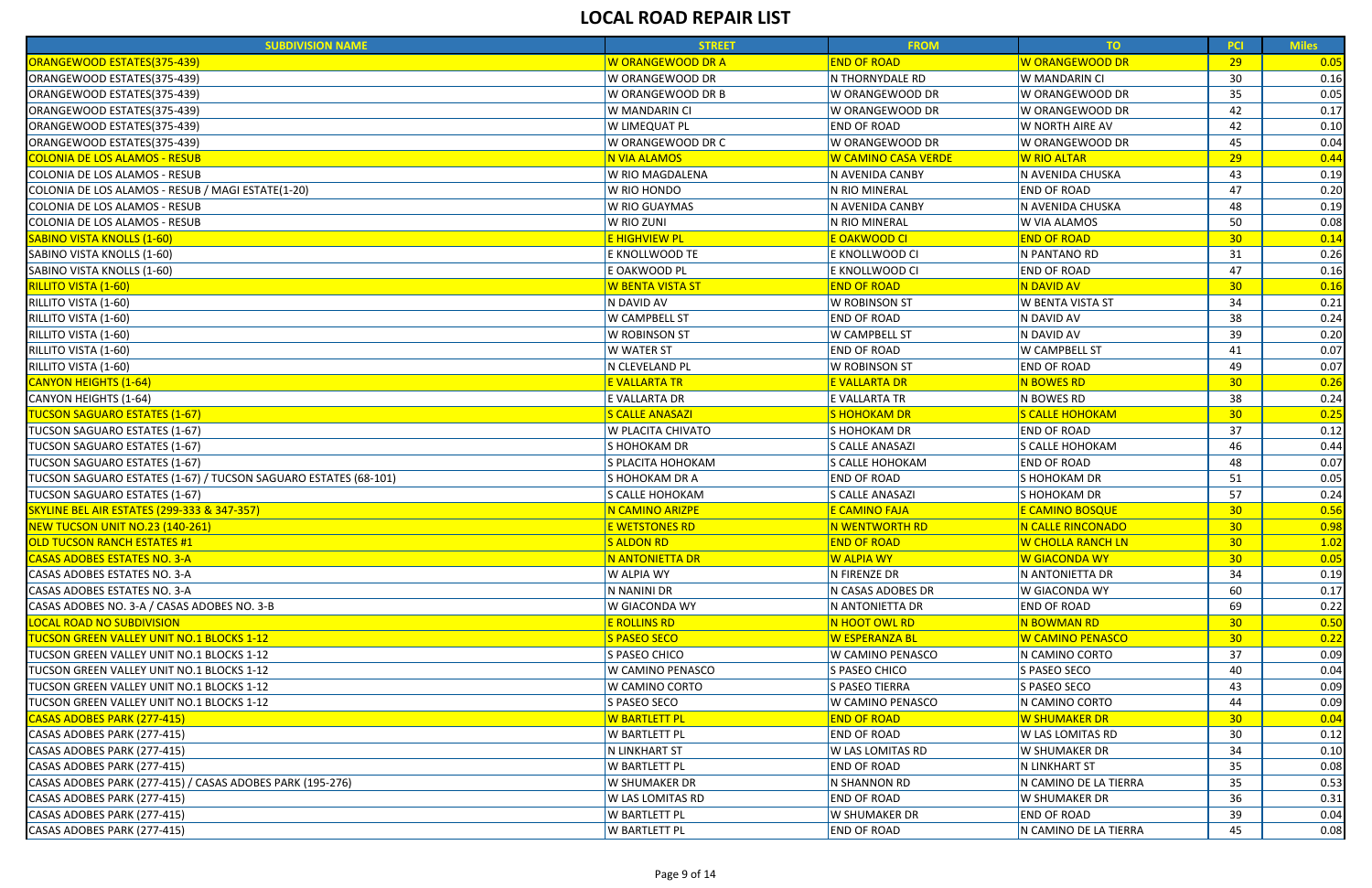| <b>SUBDIVISION NAME</b>                                | <b>STREET</b>           | <b>FROM</b>               | TO                    | <b>PCI</b>      | <b>Miles</b> |
|--------------------------------------------------------|-------------------------|---------------------------|-----------------------|-----------------|--------------|
| CASAS DEL OESTE (158-208)                              | <b>W MARS ST</b>        | <b>N SHIRLEY LN</b>       | N CAMINO DE OESTE     | 30 <sub>o</sub> | 0.57         |
| THE FOUNTAINS AT LA CHOLLA BLOCKS 1-5                  | <b>W RUDASILL RD</b>    | <b>E CORONA RD</b>        | <b>S LA CHOLLA BL</b> | 30 <sub>o</sub> | 0.25         |
| THE FOUNTAINS AT LA CHOLLA BLOCKS 1-5                  | N FOUNTAINS AV          | S LA CHOLLA BL            | <b>W RUDASILL RD</b>  | 40              | 0.37         |
| CASAS DEL OESTE(80-139)                                | N PLACITA DE TERESA     | W JUPITER ST              | <b>END OF ROAD</b>    | 31              | 0.09         |
| CASAS DEL OESTE(80-139)                                | W PLACITA DE CHRISTINA  | <b>END OF ROAD</b>        | <b>W JUPITER ST</b>   | 39              | 0.12         |
| CASAS DEL OESTE(80-139)                                | W JUPITER ST            | N RAE AV                  | <b>END OF ROAD</b>    | 41              | 0.14         |
| CHAPARRAL ESTATES NO.1 (1-49)                          | <b>E BOWMAN PL</b>      | N HOOT OWL RD             | N TWIN LAKES DR       | 31              | 0.25         |
| CHAPARRAL ESTATES NO.1 (1-49)                          | E NIGHTINGALE PL        | <b>END OF ROAD</b>        | <b>END OF ROAD</b>    | 32              | 0.30         |
| CHAPARRAL ESTATES NO.1 (1-49)                          | E CHUKKAR PL            | <b>END OF ROAD</b>        | <b>END OF ROAD</b>    | 33              | 0.30         |
| CHAPARRAL ESTATES NO.1 (1-49)                          | N TWIN LAKES DR         | E BOWMAN PL               | E WILDS RD            | 36              | 0.25         |
| CHAPARRAL ESTATES NO.1 (1-49)                          | E BOWMAN PL             | <b>END OF ROAD</b>        | N BOWMAN RD           | 40              | 0.10         |
| CHAPARRAL ESTATES NO.1 (1-49) / CHAPARRAL ACRES (1-16) | E CHICO LN              | <b>END OF ROAD</b>        | N BOWMAN RD           | 45              | 0.11         |
| CHAPARRAL ESTATES NO.1 (1-49)                          | N HOOT OWL RD           | E ROLLINS RD              | E BOWMAN PL           | 60              | 0.19         |
| <b>CORONADO FOOTHILLS ESTATES (371-500)</b>            | <b>E LOS PORTALES</b>   | <b>S ALVERNON WY</b>      | N MONTEZUMA DR        | 31              | 0.09         |
| CORONADO FOOTHILLS ESTATES (371-500)                   | IN MONTEZUMA DR         | E ALVERNON CI             | E CORONADO DR         | 37              | 0.63         |
| CORONADO FOOTHILLS ESTATES (371-500)                   | E COCOPAS RD            | N MONTEZUMA DR            | N LONGFELLOW DR       | 38              | 0.09         |
| CORONADO FOOTHILLS ESTATES (371-500)                   | E ALVERNON CI           | N EVANS MOUNTAIN DR       | <b>E SKYLINE DR</b>   | 41              | 0.31         |
| CORONADO FOOTHILLS ESTATES (371-500)                   | N LONGFELLOW DR         | E ALVERNON CI             | N LONGFELLOW LN       | 57              | 0.51         |
| CORONADO FOOTHILLS ESTATES (371-500)                   | N LONGFELLOW LN         | N MONTEZUMA DR            | <b>END OF ROAD</b>    | 57              | 0.14         |
| <b>VISTA CIUDAD ESTATES (1-32)</b>                     | N SIERRA CHAPITA        | N CALLE VISTA CIUDAD      | <b>END OF ROAD</b>    | 31              | 0.22         |
| VISTA CIUDAD ESTATES (1-32)                            | N CALLE VISTA CIUDAD    | N TANURI DR               | S WILMOT RD           | 37              | 0.41         |
| <b>FOOTHILLS RANCHOS (1-37)</b>                        | <b>S FICKETT PL</b>     | <b>END OF ROAD</b>        | W IRVINGTON PL        | 31              | 0.10         |
| <b>FOOTHILLS RANCHOS (1-37)</b>                        | S LA CHOLLA BL          | <b>END OF ROAD</b>        | W IRVINGTON PL        | 34              | 0.26         |
| FOOTHILLS RANCHOS (1-37)                               | W SUBURBAN DR           | <b>END OF ROAD</b>        | S LA CHOLLA BL        | 43              | 0.14         |
| <b>FOOTHILLS RANCHOS (1-37)</b>                        | <b>W KENTUCKY PL</b>    | S LA CHOLLA BL            | <b>END OF ROAD</b>    | 43              | 0.10         |
| <b>FOOTHILLS RANCHOS (1-37)</b>                        | W MISSOURI DR           | <b>END OF ROAD</b>        | W SUBURBAN DR         | 55              | 0.11         |
| <b>CORTARO RIDGE (1-124)</b>                           | <b>W AVOCADO ST</b>     | <b>N HUMMER DR</b>        | <b>END OF ROAD</b>    | 31              | 0.07         |
| CORTARO RIDGE (1-124)                                  | <b>W BAYOU PL</b>       | <b>END OF ROAD</b>        | N BAYOU DR            | 37              | 0.06         |
| CORTARO RIDGE (1-124)                                  | W TREECE WY             | <b>END OF ROAD</b>        | N DELTA WY            | 37              | 0.17         |
| CORTARO RIDGE (1-124)                                  | N HUMMER DR             | W TREECE WY               | <b>END OF ROAD</b>    | 38              | 0.16         |
| CORTARO RIDGE (1-124)                                  | <b>W AVOCADO ST</b>     | N FIRETHORN AV            | <b>END OF ROAD</b>    | 42              | 0.06         |
| CORTARO RIDGE (1-124) / CORTARO RIDGE (125-214)        | <b>N HOLLY BROOK AV</b> | W MORNING VIEW DR         | E HARDY RD            | 45              | 0.37         |
| CORTARO RIDGE (1-124)                                  | N BAYOU DR              | W CORTARO FARMS RD        | W TREECE WY           | 47              | 0.09         |
| CORTARO RIDGE (1-124)                                  | N FIRETHORN AV          | W TREECE WY               | <b>END OF ROAD</b>    | 47              | 0.13         |
| CORTARO RIDGE (1-124)                                  | N DELTA WY              | <b>W CORTARO FARMS RD</b> | <b>W TREECE WY</b>    | 48              | 0.09         |
| CORTARO RIDGE (1-124)                                  | W MORNING VIEW DR       | N HUMMER DR               | <b>END OF ROAD</b>    | 54              | 0.07         |
| <b>CORTARO RIDGE (1-124)</b>                           | N DELTA WY              | W MORNING VIEW DR         | <b>END OF ROAD</b>    | 57              | 0.03         |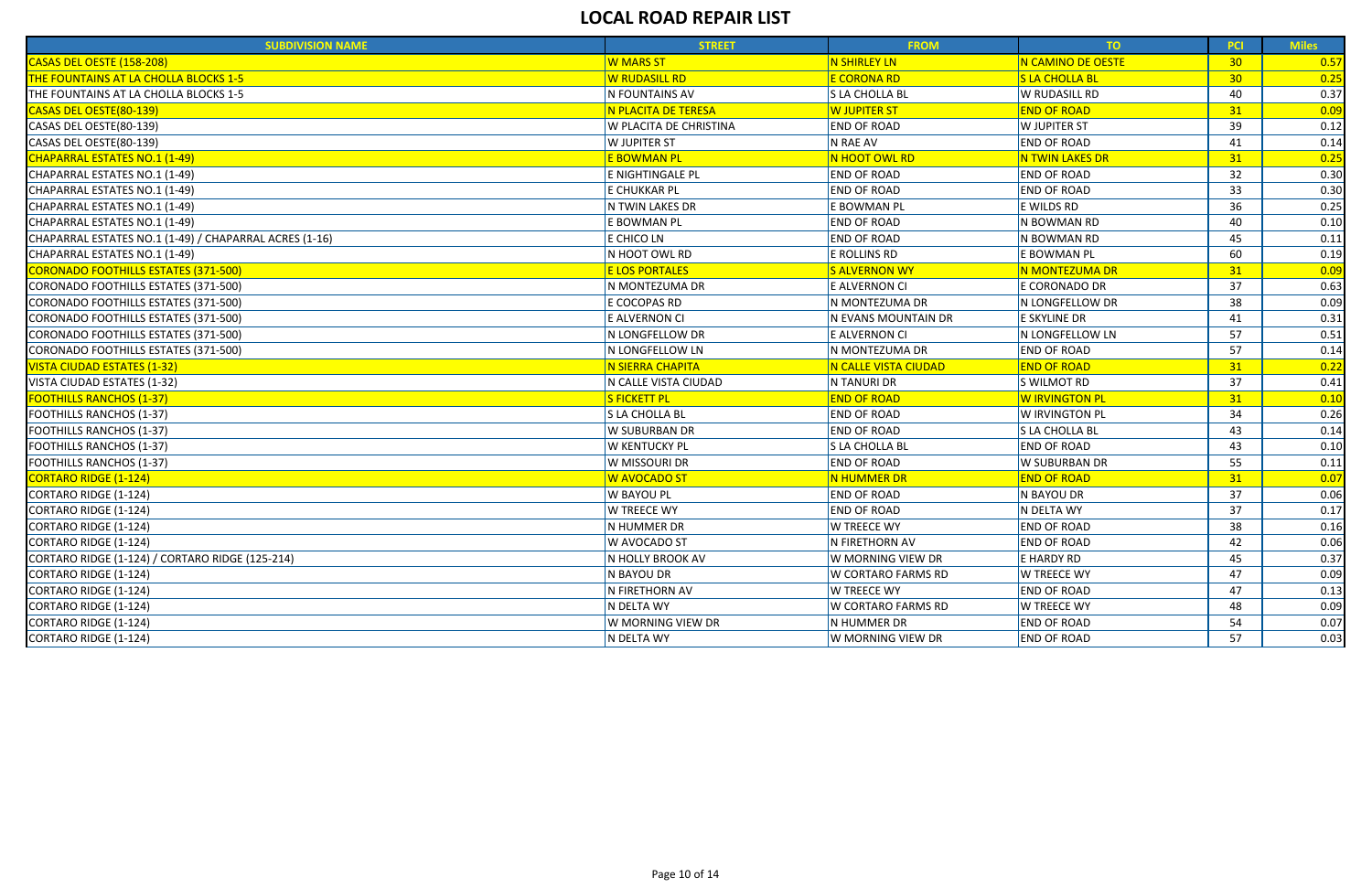| <b>SUBDIVISION NAME</b>             | <b>STREET</b>                 | <b>FROM</b>                 | TO <sub>1</sub>         | <b>PCI</b>      | <b>Miles</b> |
|-------------------------------------|-------------------------------|-----------------------------|-------------------------|-----------------|--------------|
| <b>HORIZON HILLS (1-579)</b>        | N COMET CT                    | <b>W STARBURST DR</b>       | <b>END OF ROAD</b>      | 31              | 0.04         |
| HORIZON HILLS (1-579)               | W GREEN RIDGE DR              | N CAMINO DE LA TIERRA       | <b>W RAINTREE DR</b>    | 33              | 0.28         |
| HORIZON HILLS (1-579)               | N AUTUMN PL                   | <b>W NIGHTFLOWER ST</b>     | <b>END OF ROAD</b>      | 34              | 0.04         |
| HORIZON HILLS (1-579)               | W RAINTREE DR A               | <b>END OF ROAD</b>          | W RAINTREE DR           | 34              | 0.02         |
| HORIZON HILLS (1-579)               | N BLUE SKY TE                 | <b>W GREEN TREES DR</b>     | <b>END OF ROAD</b>      | 35              | 0.09         |
| HORIZON HILLS (1-579)               | N NOVA PL                     | <b>W NIGHTFLOWER ST</b>     | <b>END OF ROAD</b>      | 35              | 0.04         |
| HORIZON HILLS (1-579)               | W NORTHSTAR DR                | N CAMINO DE LA TIERRA       | N NORTHLIGHT DR         | 35              | 0.23         |
| HORIZON HILLS (1-579)               | <b>N ECLIPSE PL</b>           | <b>W STARBURST DR</b>       | <b>END OF ROAD</b>      | 36              | 0.06         |
| HORIZON HILLS (1-579)               | N GALAXY PL                   | <b>W NIGHTFLOWER ST</b>     | <b>END OF ROAD</b>      | 36              | 0.18         |
| HORIZON HILLS (1-579)               | W NIGHTFLOWER PL              | <b>END OF ROAD</b>          | <b>W NIGHTFLOWER ST</b> | 36              | 0.08         |
| HORIZON HILLS (1-579)               | W HORIZON HILLS DR            | N CAMINO DE LA TIERRA       | <b>END OF ROAD</b>      | 37              | 0.49         |
| HORIZON HILLS (1-579)               | N STARSHINE DR                | <b>W RAINTREE DR</b>        | N NORTHLIGHT DR         | 38              | 0.53         |
| HORIZON HILLS (1-579)               | W GREEN TREES DR              | N CAMINO DE LA TIERRA       | N STARSHINE DR          | 38              | 0.23         |
| HORIZON HILLS (1-579)               | W RAINTREE DR                 | N CAMINO DE LA TIERRA       | N GALAXY RD             | 38              | 0.32         |
| HORIZON HILLS (1-579)               | N POLARIS PL                  | W GREEN TREES DR            | <b>END OF ROAD</b>      | 39              | 0.06         |
| HORIZON HILLS (1-579)               | W AMBER TE                    | <b>END OF ROAD</b>          | N STARSHINE DR          | 39              | 0.05         |
| HORIZON HILLS (1-579)               | W NIGHTFLOWER ST              | W NIGHTFLOWER PL            | <b>END OF ROAD</b>      | 39              | 0.26         |
| HORIZON HILLS (1-579)               | N MOONSONG TE                 | W MOONSONG PL               | <b>END OF ROAD</b>      | 41              | 0.06         |
| HORIZON HILLS (1-579)               | W NORTHSTAR DR A              | <b>W NORTHSTAR DR</b>       | <b>W NORTHSTAR DR</b>   | 41              | 0.02         |
| HORIZON HILLS (1-579)               | N NORTHLIGHT DR               | W NIGHTFLOWER ST            | N CAMINO DE LA TIERRA   | 42              | 0.64         |
| HORIZON HILLS (1-579)               | W MOONSONG PL                 | <b>END OF ROAD</b>          | N NORTHLIGHT DR         | 42              | 0.14         |
| HORIZON HILLS (1-579)               | W STARBURST DR                | N GALAXY PL                 | <b>END OF ROAD</b>      | 42              | 0.21         |
| HORIZON HILLS (1-579)               | W SUNDAY CT                   | <b>END OF ROAD</b>          | W GREEN RIDGE DR        | 44              | 0.03         |
| HORIZON HILLS (1-579)               | W SUNDAY LN                   | <b>W GREEN RIDGE DR</b>     | N STARSHINE DR          | 44              | 0.09         |
| HORIZON HILLS (1-579)               | N HALF MOON PL                | W RAINTREE DR               | <b>END OF ROAD</b>      | 45              | 0.06         |
| HORIZON HILLS (1-579)               | N NORTHLIGHT CT               | N NORTHLIGHT DR             | <b>END OF ROAD</b>      | 45              | 0.03         |
| HORIZON HILLS (1-579)               | W FALLING STAR LN             | W NORTHSTAR DR              | N STARSHINE DR          | 49              | 0.09         |
| MEADOWBROOK (208-269)               | W FLAMEBROOK RD               | <mark>N EDENBROOK LN</mark> | N MOONBROOK RD          | 31              | 0.11         |
| MEADOWBROOK (208-269)               | W MOONBROOK PL                | <b>END OF ROAD</b>          | N MOONBROOK RD          | 33              | 0.04         |
| MEADOWBROOK (208-269)               | W BENSBROOK PL                | <b>END OF ROAD</b>          | N MOONBROOK RD          | 37              | 0.04         |
| MEADOWBROOK (208-269)               | W EDSBROOK PL                 | <b>END OF ROAD</b>          | IN MOONBROOK RD         | 39              | 0.04         |
| MEADOWBROOK (208-269)               | N MOONBROOK RD                | <b>W FIELDBROOK DR</b>      | W MOONBROOK PL          | 41              | 0.19         |
| MEADOWBROOK (208-269)               | W FIELDBROOK DR               | N EDENBROOK LN              | N MOONBROOK RD          | 58              | 0.08         |
| DUVAL COMMERICAL (1-28)             | <b>W CALLE DE LAS TIENDAS</b> | <b>END OF ROAD</b>          | N LA CANADA DR          | 31              | 0.49         |
| MANZANITA MANOR NO.3 BK(9,10,11,12) | <b>W CANADA ST</b>            | <b>SHILDRETH AV</b>         | <b>S CARDINAL AV</b>    | 31              | 0.25         |
| MANZANITA MANOR NO.3 BK(9,10,11,12) | W VERMONT ST                  | S CACTUS WREN AV            | S CARDINAL AV           | 33              | 0.19         |
| MANZANITA MANOR NO.3 BK(9,10,11,12) | <b>S CACTUS WREN AV</b>       | <b>W CANADA ST</b>          | E DREXEL RD             | 36              | 0.26         |
| MANZANITA MANOR NO.3 BK(9,10,11,12) | W HOLLADAY ST                 | S CACTUS WREN AV            | S CARDINAL AV           | 39              | 0.17         |
| <b>TWIN LAKES (1-148)</b>           | <b>E BUOY PL</b>              | <b>N STARBOARD DR</b>       | <b>END OF ROAD</b>      | 32 <sub>2</sub> | 0.06         |
| <b>TWIN LAKES (1-148)</b>           | N CAPSTAN AV                  | <b>END OF ROAD</b>          | E MAINSAIL BL           | 33              | 0.12         |
| <b>TWIN LAKES (1-148)</b>           | N ANCHOR AV                   | <b>END OF ROAD</b>          | E MAINSAIL BL           | 34              | 0.12         |
| TWIN LAKES (1-148)                  | N FORECASTLE AV               | <b>END OF ROAD</b>          | E MAINSAIL BL           | 37              | 0.11         |
| TWIN LAKES (1-148)                  | E MAINYARD PL                 | N STARBOARD DR              | <b>END OF ROAD</b>      | 41              | 0.06         |
| <b>VISTA LAS CATALINAS NO. 2</b>    | N AVENIDA DEL CANADA          | <mark>E MAINSAIL BL</mark>  | E GRAHAM ST             | 32 <sub>2</sub> | 0.10         |
| VISTA LAS CATALINAS NO. 2           | E CLOUDCREST LN               | <b>END OF ROAD</b>          | N AVENIDA DEL CANADA    | 34              | 0.14         |
| VISTA LAS CATALINAS NO. 2           | E GRAHAM ST                   | <b>END OF ROAD</b>          | N AVENIDA DEL CANADA    | 35              | 0.14         |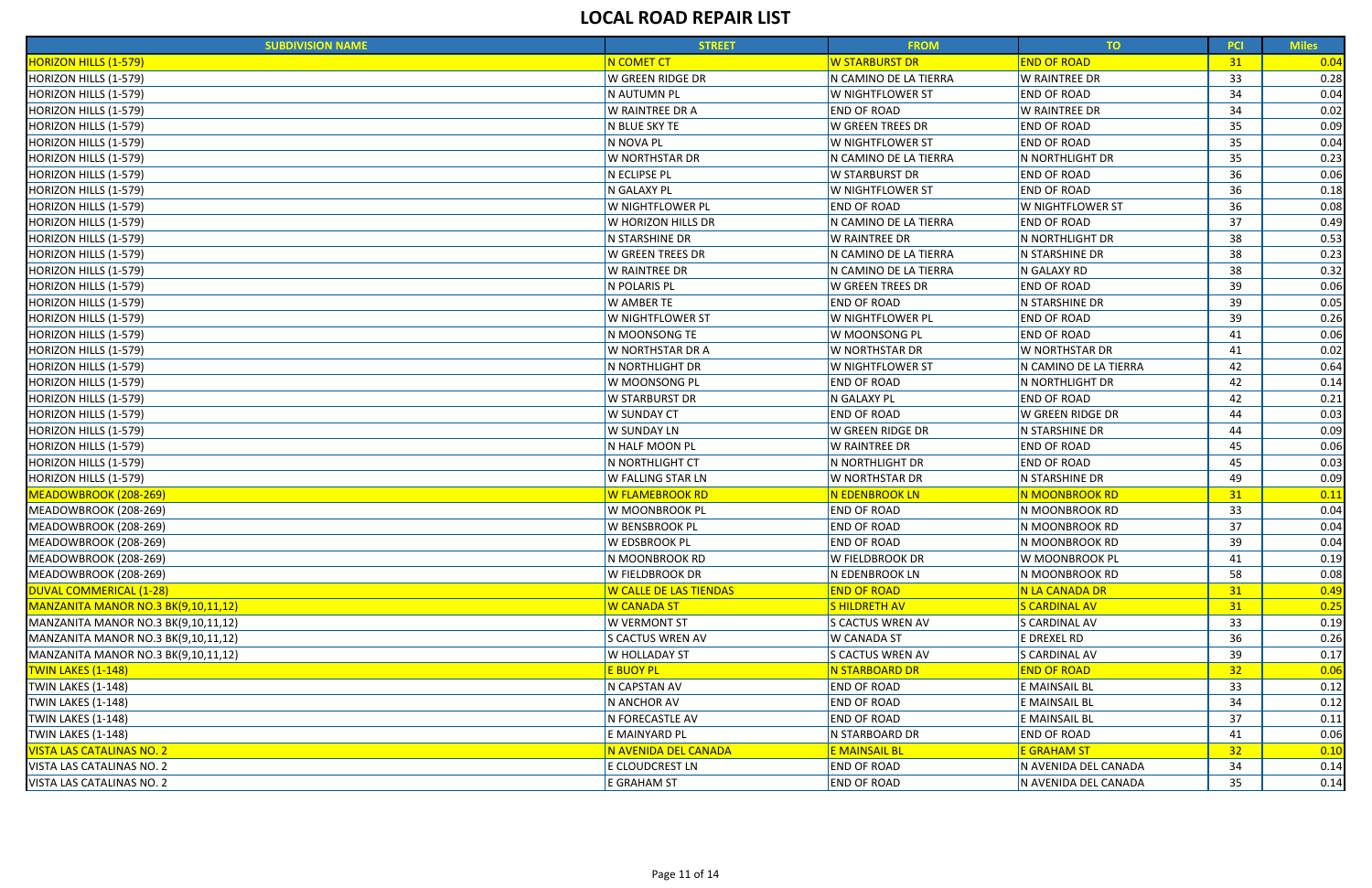| <b>SUBDIVISION NAME</b>                    | <b>STREET</b>                | <b>FROM</b>                    | TO                          | <b>PCI</b>      | <b>Miles</b> |
|--------------------------------------------|------------------------------|--------------------------------|-----------------------------|-----------------|--------------|
| <b>INDIAN RIDGE ESTATES</b>                | <mark>E KATCHINA CT</mark>   | <mark>N INDIAN RIDGE DR</mark> | <b>END OF ROAD</b>          | 32              | 0.20         |
| <b>INDIAN RIDGE ESTATES</b>                | N INDIAN RIDGE DR            | <b>END OF ROAD</b>             | N INDIAN RUINS RD           | 36              | 0.54         |
| <b>INDIAN RIDGE ESTATES</b>                | E KATCHINA CT A              | E KATCHINA CT                  | E KATCHINA CT               | 38              | 0.08         |
| <b>INDIAN RIDGE ESTATES</b>                | E OPATAS PL                  | N INDIAN RIDGE DR              | <b>END OF ROAD</b>          | 42              | 0.08         |
| <b>INDIAN RIDGE ESTATES</b>                | E TAOS PL                    | N INDIAN RIDGE DR              | <b>END OF ROAD</b>          | 47              | 0.07         |
| <b>INDIAN RIDGE ESTATES</b>                | E SOYALUNA PL                | N INDIAN RIDGE DR              | <b>END OF ROAD</b>          | 49              | 0.10         |
| <b>INDIAN RIDGE ESTATES</b>                | N KIVA PL                    | N INDIAN RIDGE DR              | <b>END OF ROAD</b>          | 53              | 0.08         |
| <b>INDIAN RIDGE ESTATES</b>                | E ACOMA PL                   | <b>END OF ROAD</b>             | N INDIAN RIDGE DR           | 55              | 0.11         |
| <b>INDIAN RIDGE ESTATES</b>                | E SOYALUNA PL                | <b>END OF ROAD</b>             | N INDIAN RIDGE DR           | 56              | 0.09         |
| <b>INDIAN RIDGE ESTATES</b>                | E ACOMA PL                   | N INDIAN RIDGE DR              | <b>END OF ROAD</b>          | 56              | 0.10         |
| <b>INDIAN RIDGE ESTATES</b>                | E TAOS PL                    | <b>END OF ROAD</b>             | N INDIAN RIDGE DR           | 56              | 0.13         |
| RANCHO DEL SOL LINDO (123-438)             | N PASEO ANASTASIA B          | N PASEO ANASTASIA              | N PASEO ANASTASIA           | 32              | 0.05         |
| RANCHO DEL SOL LINDO (123-438)             | N PLACITA RUFINO             | <b>END OF ROAD</b>             | W EL CAMINO DE TRES ARROYOS | 32              | 0.13         |
| RANCHO DEL SOL LINDO (123-438)             | W CALLE AMAYA                | N ANWAY RD                     | N PASEO ANASTASIA           | 32              | 0.22         |
| RANCHO DEL SOL LINDO (123-438)             | W CALLE CRISTOBAL            | N ANWAY RD                     | N PASEO ALEJANDRO           | 36              | 0.22         |
| RANCHO DEL SOL LINDO (123-438)             | N PLACITA MARCELA            | <b>END OF ROAD</b>             | <b>W CALLE AMAYA</b>        | 40              | 0.08         |
| RANCHO DEL SOL LINDO (123-438)             | W JAGUAR LN                  | N ANWAY RD                     | N MUSKET RD                 | 42              | 0.74         |
| RANCHO DEL SOL LINDO (123-438)             | W CALLE AMAYA A              | <b>W CALLE AMAYA</b>           | <b>W CALLE AMAYA</b>        | 44              | 0.06         |
| RANCHO DEL SOL LINDO (123-438)             | W EL CAMINO DE TRES ARROYO A | W EL CAMINO DE TRES ARROYO     | W EL CAMINO DE TRES ARROYOS | 44              | 0.06         |
| RANCHO DEL SOL LINDO (123-438)             | W PLACITA DATO               | <b>END OF ROAD</b>             | N DERRINGER RD              | 44              | 0.12         |
| RANCHO DEL SOL LINDO (123-438)             | W CALLE CARMELA              | N ANWAY RD                     | N MUSKET RD                 | 45              | 0.74         |
| RANCHO DEL SOL LINDO (123-438)             | W PLACITA SIPRIANO           | <b>END OF ROAD</b>             | N MUSKET RD                 | 46              | 0.14         |
| RANCHO DEL SOL LINDO (123-438)             | N DERRINGER RD A             | N DERRINGER RD                 | N DERRINGER RD              | 47              | 0.06         |
| RANCHO DEL SOL LINDO (123-438)             | N PASEO ALEJANDRO B          | N PASEO ALEJANDRO              | N PASEO ALEJANDRO           | 47              | 0.05         |
| RANCHO DEL SOL LINDO (123-438)             | W CALLE CRISTOBAL            | N PASEO ALEJANDRO              | N DERRINGER RD              | 47              | 0.30         |
| RANCHO DEL SOL LINDO (123-438)             | W CALLE RODOLFO              | N DERRINGER RD                 | N MUSKET RD                 | 47              | 0.26         |
| RANCHO DEL SOL LINDO (123-438)             | W PLACITA RODRIGO            | <b>END OF ROAD</b>             | N MUSKET RD                 | 47              | 0.13         |
| RANCHO DEL SOL LINDO (123-438)             | N PASEO ANASTASIA A          | N PASEO ANASTASIA              | N PASEO ANASTASIA           | 48              | 0.05         |
| RANCHO DEL SOL LINDO (123-438)             | W CALLE AMAYA                | N PASEO ANASTASIA              | N DERRINGER RD              | 48              | 0.30         |
| RANCHO DEL SOL LINDO (123-438)             | N MUSKET RD                  | W JAGUAR LN                    | <b>W CALLE CARMELA</b>      | 49              | 0.49         |
| RANCHO DEL SOL LINDO (123-438)             | <b>W CALLE CRISTOBAL A</b>   | <b>W CALLE CRISTOBAL</b>       | <b>W CALLE CRISTOBAL</b>    | 50              | 0.05         |
| RANCHO DEL SOL LINDO (123-438)             | W PLACITA ASTRID             | <b>END OF ROAD</b>             | N DERRINGER RD              | 52              | 0.12         |
| RANCHO DEL SOL LINDO (123-438)             | N DERRINGER RD B             | N DERRINGER RD                 | N DERRINGER RD              | 55              | 0.06         |
| RANCHO DEL SOL LINDO (123-438)             | N PASEO ALEJANDRO            | <b>W JAGUAR LN</b>             | <b>W CALLE CARMELA</b>      | 57              | 0.54         |
| RANCHO DEL SOL LINDO (123-438)             | W CALLE RODOLFO A            | W CALLE RODOLFO                | <b>W CALLE RODOLFO</b>      | 58              | 0.04         |
| RANCHO DEL SOL LINDO (123-438)             | N PASEO ALEJANDRO A          | N PASEO ALEJANDRO              | N PASEO ALEJANDRO           | 59              | 0.05         |
| <b>CASAS ADOBES ESTATES (501-540)</b>      | N CIRCOLO PL B               | N CIRCOLO PL                   | N CIRCOLO PL                | 32              | 0.05         |
| CASAS ADOBES ESTATES (501-540)             | N CIRCOLO PL A               | N CIRCOLO PL                   | N CIRCOLO PL                | 34              | 0.06         |
| CASAS ADOBES ESTATES (501-540)             | N CIRCOLO PL                 | W DONATELLO WY                 | <b>END OF ROAD</b>          | 40              | 0.11         |
| CASAS ADOBES ESTATES (501-540)             | N DONATELLO WY               | N MONA LISA RD                 | N PERUGIA WY                | 45              | 0.33         |
| <b>CASTLE ROCK ESTATES (1-47)</b>          | <b>E OCOTILLO DR</b>         | N SABINO FOOTHILLS DR          | N HIDDEN VALLEY RD          | 32 <sub>2</sub> | 0.45         |
| <b>SABINO VISTA ESTATES (9-29)</b>         | N PANTANO RD                 | E GARLAND RD                   | E CLOUD RD                  | 32              | 0.28         |
| SABINO VISTA ESTATES (9-29)                | N PANTANO RD                 | E CLOUD RD                     | <b>END OF ROAD</b>          | 41              | 0.17         |
| SABINO VISTA ESTATES (9-29)                | N PANTANO RD                 | E ALVIN RD                     | E GARLAND RD                | 57              | 0.21         |
| <b>GOLDEN GATE SUBDIVISION NO.3 (1-23)</b> | <b>S DEAVER RD</b>           | W BOPP RD                      | <b>W KAY LYNN DR</b>        | 32              | 0.38         |
| GOLDEN GATE SUBDIVISION NO.3 (1-23)        | S KAY DR                     | W BOPP RD                      | <b>S DEAVER RD</b>          | 42              | 0.39         |
| GOLDEN GATE SUBDIVISION NO.3 (1-23)        | W MAT DR                     | <b>END OF ROAD</b>             | S DEAVER RD                 | 45              | 0.06         |
| <b>EL TIRADOR ESTATES (1-183)</b>          | N ANWAY RD                   | W EL TIRO RD                   | <b>N BLACKTAIL RD</b>       | 32 <sub>2</sub> | 0.50         |
| <b>LOCAL ROAD NO SUBDIVISION</b>           | <b>E VETERANS ST</b>         | <b>S PALO VERDE RD</b>         | N RICHEY BL                 | 32 <sub>2</sub> | 0.05         |
| <b>VAIL RIDGE ESTATES (1-30)</b>           | S WITTER PIANO MOUNTAIN PL   | <b>END OF ROAD</b>             | E COLOSSAL CAVE RD          | 32 <sub>2</sub> | 0.13         |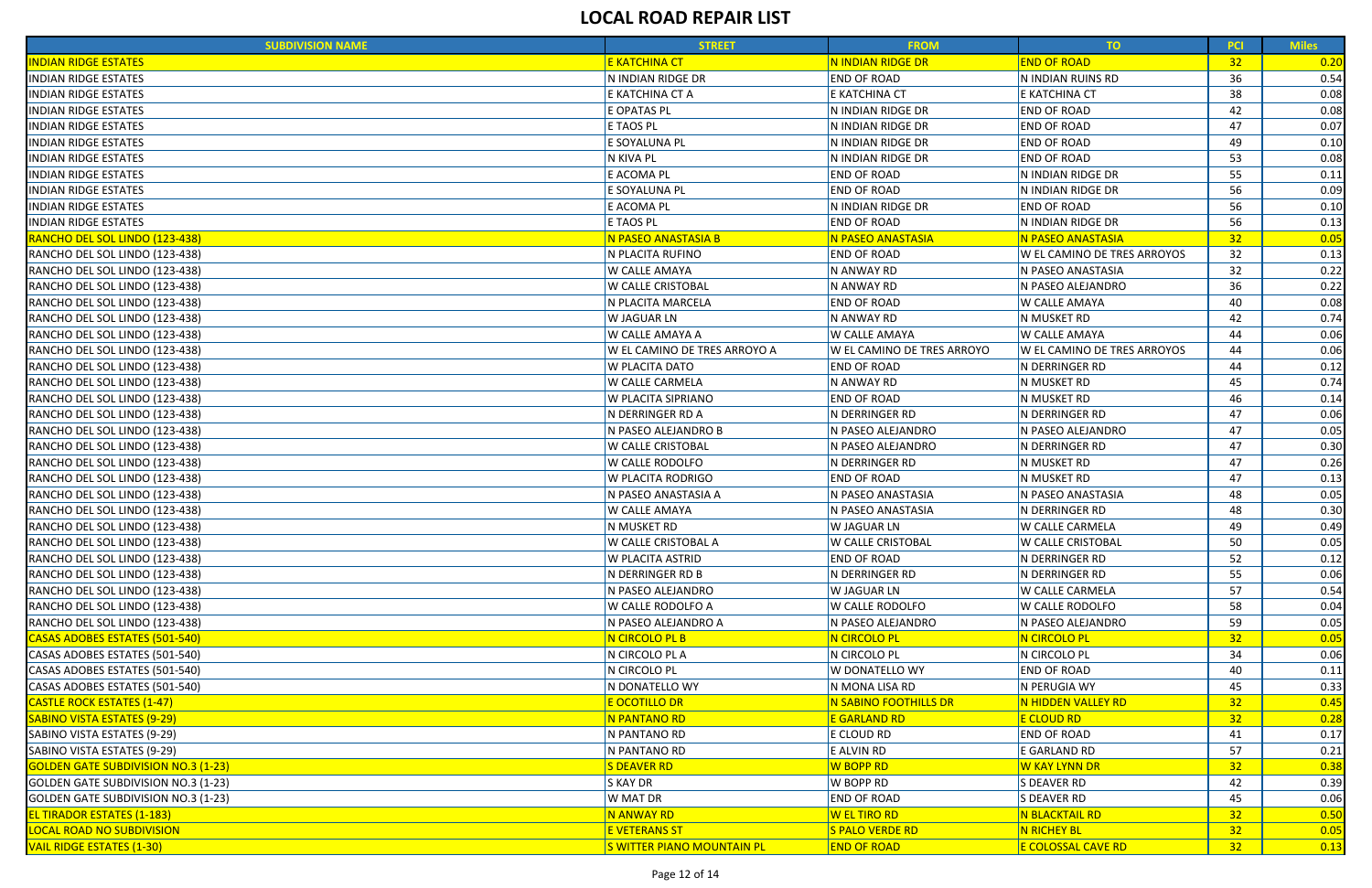| <b>SUBDIVISION NAME</b>                        | <b>STREET</b>                 | <b>FROM</b>                   | TO                            | <b>PCI</b>      | <b>Miles</b> |
|------------------------------------------------|-------------------------------|-------------------------------|-------------------------------|-----------------|--------------|
| <b>LOCAL ROAD NO SUBDIVISION</b>               | <b>STAYLOR LN</b>             | <b>W AJO HY</b>               | <b>W HERMANS RD</b>           | 32              | 0.55         |
| CASAS ADOBES PARK (94-194)                     | <b>W CALLE DEL HUERTO</b>     | N ORACLE JAYNES STATION RD    | W CALLE OCIO                  | 32              | 0.18         |
| CASAS ADOBES PARK (94-194)                     | N ORACLE JAYNES STATION RD    | <b>W RUDASILL RD</b>          | W PLACITA DEL SANTO           | 33              | 0.21         |
| CASAS ADOBES PARK (94-194)                     | N PLACITA OCIO                | W CALLE OCIO                  | <b>END OF ROAD</b>            | 33              | 0.03         |
| CASAS ADOBES PARK (94-194)                     | W VIA DEL SANTO               | W PLACITA DEL SANTO           | N SHANNON RD                  | 34              | 0.15         |
| CASAS ADOBES PARK (94-194)                     | W CALLE OCIO                  | N ORACLE JAYNES STATION RD    | W CALLE DEL HUERTO            | 34              | 0.17         |
| CASAS ADOBES PARK (94-194)                     | <b>W PLACITA DEL HUERTO</b>   | <b>END OF ROAD</b>            | N ORACLE JAYNES STATION RD    | 55              | 0.03         |
| <b>MOUNTAIN VIEW TERRACE(1-117)</b>            | N GYOR PL                     | W LINDA VISTA BL              | <b>END OF ROAD</b>            | 32              | 0.07         |
| MOUNTAIN VIEW TERRACE(1-117)                   | N VENDONE AV                  | <b>W LINDA VISTA BL</b>       | <b>W CRESCENT ST</b>          | 38              | 0.11         |
| MOUNTAIN VIEW TERRACE(1-117)                   | <b>W LAKE ECHO RD</b>         | N GYOR PL                     | W MELINDA LN                  | 39              | 0.13         |
| MOUNTAIN VIEW TERRACE(1-117)                   | N CRESCENT CT                 | <b>END OF ROAD</b>            | <b>W CRESCENT ST</b>          | 43              | 0.02         |
| MOUNTAIN VIEW TERRACE(1-117)                   | <b>W SHERBROOKE PL</b>        | <b>END OF ROAD</b>            | N SHERBROOKE ST               | 43              | 0.03         |
| MOUNTAIN VIEW TERRACE(1-117)                   | W MELINDA LN                  | N DONEGAL PL                  | N VENDONE AV                  | 44              | 0.13         |
| MOUNTAIN VIEW TERRACE(1-117)                   | N DONEGAL PL                  | W MELINDA LN                  | <b>END OF ROAD</b>            | 45              | 0.17         |
| MOUNTAIN VIEW TERRACE(1-117)                   | <b>N SHERBROOKE ST</b>        | <b>W LAKE ECHO RD</b>         | <b>END OF ROAD</b>            | 45              | 0.18         |
| MOUNTAIN VIEW TERRACE(1-117)                   | W CRESCENT ST                 | N DONEGAL PL                  | N VENDONE AV                  | 55              | 0.09         |
| <b>WILDWOOD PARK (1-225)</b>                   | W CHIVE PL                    | <b>END OF ROAD</b>            | W CINNAMON DR                 | 32 <sub>2</sub> | 0.07         |
| WILDWOOD PARK (1-225)                          | N CLOVE PL                    | W CINNAMON DR                 | <b>END OF ROAD</b>            | 34              | 0.06         |
| WILDWOOD PARK (1-225)                          | W CINNAMON DR                 | N SHANNON RD                  | <b>END OF ROAD</b>            | 34              | 0.45         |
| WILDWOOD PARK (1-225)                          | N CINNAMON DR                 | <b>END OF ROAD</b>            | W WILDWOOD DR                 | 36              | 0.11         |
| WILDWOOD PARK (1-225)                          | N TEALEAF PL                  | W CINNAMON DR                 | <b>END OF ROAD</b>            | 37              | 0.06         |
| WILDWOOD PARK (1-225)                          | N PARSLEY RD                  | <b>W BAYLEAF DR</b>           | W WILDWOOD DR                 | 39              | 0.17         |
| WILDWOOD PARK (1-225)                          | <b>W BASIL PL</b>             | <b>END OF ROAD</b>            | <b>END OF ROAD</b>            | 40              | 0.16         |
| WILDWOOD PARK (1-225)                          | N THYME PL                    | <b>END OF ROAD</b>            | W WILDWOOD DR                 | 42              | 0.11         |
| WILDWOOD PARK (1-225)                          | N THYME PL A                  | N THYME PL                    | <b>END OF ROAD</b>            | 43              | 0.03         |
| WILDWOOD PARK (1-225)                          | W WILDWOOD DR A               | W WILDWOOD DR                 | W WILDWOOD DR                 | 44              | 0.02         |
| WILDWOOD PARK (1-225)                          | N PARSLEY RD A                | <b>END OF ROAD</b>            | N PARSLEY RD                  | 46              | 0.03         |
| WILDWOOD PARK (1-225)                          | N CELERY PL                   | W CINNAMON DR                 | <b>END OF ROAD</b>            | 47              | 0.06         |
| WILDWOOD PARK (1-225)                          | W WILDWOOD DR                 | W ORANGE GROVE RD             | N CAMINO DE LA TIERRA         | 51              | 0.50         |
| WILDWOOD PARK (1-225)                          | N SAFFRON RD                  | W CORIANDER DR                | W WILDWOOD DR                 | 53              | 0.16         |
| <b>COUNTRYSIDE (1-190)</b>                     | N ROCK DOVE PL                | <b>END OF ROAD</b>            | W WILD HORSE DR               | 32 <sub>2</sub> | 0.05         |
| <b>COUNTRYSIDE (1-190)</b>                     | N CRESTED OWL PL              | <b>END OF ROAD</b>            | W WILD HORSE DR               | 33              | 0.06         |
| <b>COUNTRYSIDE (1-190)</b>                     | N MACAW PL                    | <b>END OF ROAD</b>            | W WILD HORSE DR               | 37              | 0.05         |
| <b>COUNTRYSIDE (1-190)</b>                     | N CRANE HAWK PL               | <b>END OF ROAD</b>            | W WILD HORSE DR               | 38              | 0.06         |
| <b>COUNTRYSIDE (1-190)</b>                     | W WILD HORSE DR               | N CAMINO DE OESTE             | N CAMINO DE OESTE             | 38              | 0.37         |
| <b>GREEN VALLEY COUNTRY CLUB VISTAS(1-229)</b> | N PLACITA YOAS                | <b>END OF ROAD</b>            | <b>W PASEO DEL CHINO</b>      | 32 <sub>2</sub> | 0.04         |
| <b>GREEN VALLEY COUNTRY CLUB VISTAS(1-229)</b> | <b>W PASEO DEL CHINO A</b>    | <b>END OF ROAD</b>            | W PASEO DEL CHINO             | 37              | 0.03         |
| <b>GREEN VALLEY COUNTRY CLUB VISTAS(1-229)</b> | <b>W PASEO DEL CHINO</b>      | <b>W LA CANOA</b>             | N LA CANADA DR                | 38              | 0.38         |
| <b>GREEN VALLEY COUNTRY CLUB VISTAS(1-229)</b> | N LA CANOA                    | <b>END OF ROAD</b>            | <b>END OF ROAD</b>            | 42              | 0.44         |
| <b>GREEN VALLEY COUNTRY CLUB VISTAS(1-229)</b> | <b>W PLACITA HOPKINS</b>      | <b>W LA CANOA</b>             | <b>END OF ROAD</b>            | 43              | 0.04         |
| <b>GREEN VALLEY COUNTRY CLUB VISTAS(1-229)</b> | <b>W CALLE CANON DE FABER</b> | <b>W LA CANOA</b>             | N AVENIDA CANON DEL CAJON     | 45              | 0.32         |
| <b>GREEN VALLEY COUNTRY CLUB VISTAS(1-229)</b> | N AVENIDA CABEZA DE ELEFANTE  | <b>W CALLE MARTINA</b>        | W PASEO DEL CHINO             | 48              | 0.11         |
| <b>GREEN VALLEY COUNTRY CLUB VISTAS(1-229)</b> | <b>W CALLE MANANTIAL KENT</b> | <b>W LA CANOA</b>             | N AVENIDA CABEZA DE ELEFANTE  | 49              | 0.17         |
| <b>GREEN VALLEY COUNTRY CLUB VISTAS(1-229)</b> | N AVENIDA CABEZA DE ELEFANTE  | W PASEO DEL CHINO             | <b>W CALLE CANON DE FABER</b> | 51              | 0.05         |
| <b>GREEN VALLEY COUNTRY CLUB VISTAS(1-229)</b> | N AVENIDA CANON DEL CAJON     | W PASEO DEL CHINO             | <b>W CALLE MELENDREZ</b>      | 52              | 0.21         |
| <b>GREEN VALLEY COUNTRY CLUB VISTAS(1-229)</b> | <b>W CALLE MCCLEARY</b>       | <b>W CALLE MONTANA JACK</b>   | N AVENIDA CANON DEL CAJON     | 52              | 0.23         |
| <b>GREEN VALLEY COUNTRY CLUB VISTAS(1-229)</b> | N PLACITA DE JOSEPHINA        | <b>W CALLE MONTANA JACK</b>   | <b>END OF ROAD</b>            | 53              | 0.05         |
| <b>GREEN VALLEY COUNTRY CLUB VISTAS(1-229)</b> | <b>W CALLE MONTANA JACK</b>   | <b>W LA CANOA</b>             | N AVENIDA CANON DEL CAJON     | 53              | 0.33         |
| <b>GREEN VALLEY COUNTRY CLUB VISTAS(1-229)</b> | N AVENIDA CABEZA DE ELEFANTE  | <b>W CALLE CANON DE FABER</b> | <b>W CALLE MONTANA JACK</b>   | 56              | 0.05         |
| <b>GREEN VALLEY COUNTRY CLUB VISTAS(1-229)</b> | W CALLE MELENDREZ             | <b>W LA CANOA</b>             | N AVENIDA CANON DEL CAJON     | 59              | 0.32         |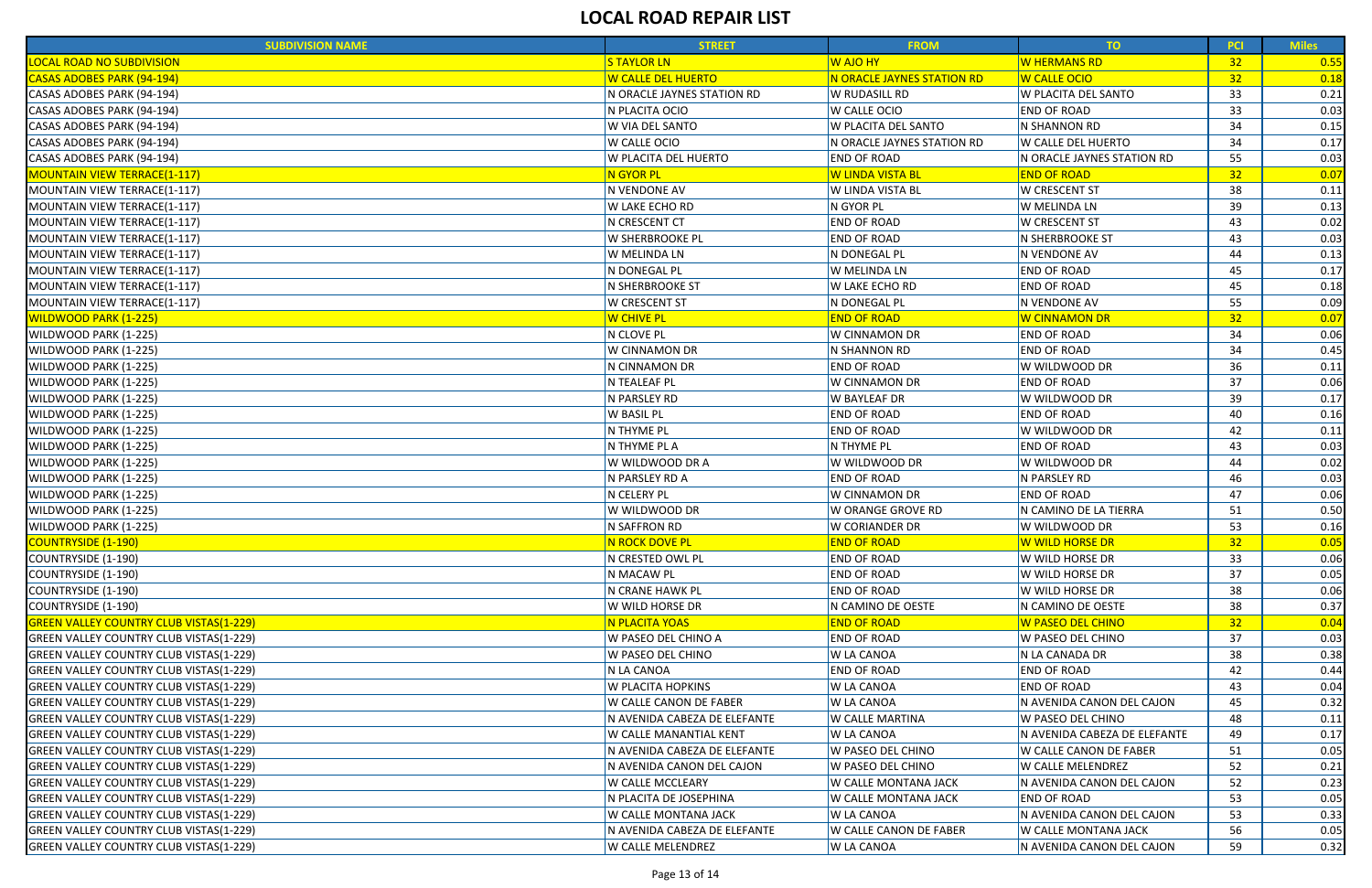| <b>SUBDIVISION NAME</b>                                                                           | <b>STREET</b>           | <b>FROM</b>            | TO:                   | <b>PCI</b>      | <b>Miles</b> |
|---------------------------------------------------------------------------------------------------|-------------------------|------------------------|-----------------------|-----------------|--------------|
| <b>SUNSET POINTE (1-111)</b>                                                                      | <b>W HARDY RD</b>       | <b>N STAR GRASS DR</b> | N CAMINO DE OESTE     | 32              | 0.15         |
| SUNSET POINTE (1-111)                                                                             | <b>W ROSEBAY ST</b>     | E HARDY RD             | N STAR GRASS DR       | 38              | 0.20         |
| <b>SUNSET POINTE (1-111)</b>                                                                      | <b>W CHAMOMILE WY</b>   | <b>END OF ROAD</b>     | N STAR GRASS DR       | 39              | 0.13         |
| SUNSET POINTE (1-111)                                                                             | <b>W CANDLEBERRY WY</b> | E HARDY RD             | N STAR GRASS DR       | 39              | 0.13         |
| <b>SUNSET POINTE (1-111)</b>                                                                      | N STAR GRASS DR         | <b>W DAPHNE LN</b>     | E HARDY RD            | 43              | 0.31         |
| <b>SUNSET POINTE (1-111)</b>                                                                      | N STAR GRASS DR         | <b>END OF ROAD</b>     | <b>W DAPHNE LN</b>    | 52              | 0.08         |
| SUNSET POINTE (1-111) / SUNSET POINT (112-267)                                                    | <b>W SNOWBERRY LN</b>   | N MOISON DR            | N STAR GRASS DR       | 39              | 0.21         |
| SUNSET POINTE (1-111) / SUNSET POINT (112-267)                                                    | W BLUEBELL WY           | N MOISON DR            | N STAR GRASS DR       | 42              | 0.22         |
| SUNSET POINTE (1-111) / SUNSET POINT (112-267)                                                    | W HARDY RD              | <b>END OF ROAD</b>     | N STAR GRASS DR       | 44              | 0.34         |
| <b>SUNSET POINTE (1-111) / SUNSET POINT (112-267)</b>                                             | IN SNOWDROP DR          | <b>W TANSY WY</b>      | W CHAMOMILE WY        | 46              | 0.06         |
| <b>SUNSET POINTE (1-111) / SUNSET POINT (112-267)</b>                                             | W JUNEBERRY LN          | N CAMAS WY             | <b>END OF ROAD</b>    | 47              | 0.10         |
| SUNSET POINTE (1-111) / SUNSET POINT (112-267)                                                    | <b>W TANSY WY</b>       | N SNOWDROP DR          | <b>END OF ROAD</b>    | 58              | 0.04         |
| SUNSET POINTE (1-111) / SUNSET POINT (112-267)                                                    | <b>W TANSY WY</b>       | N CAMAS WY             | N SNOWDROP DR         | 50              | 0.06         |
| <b>SUNSET POINTE (1-111) / SUNSET POINT (366-387)</b>                                             | IN CAMAS WY             | W JUNEBERRY LN         | <b>W CHAMOMILE WY</b> | 53              | 0.12         |
| SUNSET POINTE (1-111) / SUNSET POINT NO. 2 (268-284 & 344-363)                                    | IN HUCKELBERRY WY       | W SNOWBERRY LN         | E HARDY RD            | 58              | 0.10         |
| SUNSET POINTE (1-111) / SUNSET POINT NO. 2 (268-284 & 344-363)                                    | IN CHINABERRY WY        | W SNOWBERRY LN         | E HARDY RD            | 68              | 0.11         |
| SUNSET POINTE (1-111) / SUNSET POINT NO. 2A (156-165,175-185,194-204,213-219,229,285-343,364,365) | N MOISON DR             | <b>W BLUEBELL WY</b>   | E HARDY RD            | 42              | 0.14         |
| SUNSET POINTE (1-111) / SUNSET POINT NO. 2A (156-165,175-185,194-204,213-219,229,285-343,364,365) | <b>W DAPHNE LN</b>      | N CHINABERRY WY        | N STAR GRASS DR       | 42              | 0.28         |
| SUNSET POINTE (1-111) / SUNSET POINT NO. 2A (156-165,175-185,194-204,213-219,229,285-343,364,365) | W BLUEBELL WY           | IN CHINABERRY WY       | N MOISON DR           | 61              | 0.10         |
| SUNSET POINTE (1-111) / SUNSET POINT NO. 2A (156-165,175-185,194-204,213-219,229,285-343,364,365) | IN CHINABERRY WY        | <b>W DAPHNE LN</b>     | W SNOWBERRY LN        | 62              | 0.14         |
| SUNSET POINTE (1-111) / SUNSET POINT NO. 2A (156-165,175-185,194-204,213-219,229,285-343,364,365) | <b>W BAYBERRY ST</b>    | N CHINABERRY WY        | N STAR GRASS DR       | 62              | 0.32         |
| SUNSET POINTE (1-111) / SUNSET POINT NO. 2A (156-165,175-185,194-204,213-219,229,285-343,364,365) | W SNOWBERRY LN          | N CHINABERRY WY        | N HUCKELBERRY WY      | 62              | 0.06         |
| SUNSET POINTE (1-111) / SUNSET POINT NO. 2A (156-165,175-185,194-204,213-219,229,285-343,364,365) | IN HUCKELBERRY WY       | <b>W BLUEBELL WY</b>   | W SNOWBERRY LN        | 65              | 0.05         |
| <b>BLACK HORSE (1-411)</b>                                                                        | N BOWMAN RD             | N PELHAM RD            | E GOLDER RANCH DR     | 32              | 0.16         |
| BLACK HORSE (1-411)                                                                               | N BOWMAN RD             | E SCHROEDER RD         | N PELHAM RD           | 57              | 0.12         |
| <b>FELIX SUBDIVISION (1-5)</b>                                                                    | <b>E FELIX BL</b>       | S PALO VERDE RD        | <b>END OF ROAD</b>    | 33 <sub>o</sub> | 0.03         |
| <b>COLONIA DEL SOL (1-20)</b>                                                                     | E VIA ALCALDE           | <b>END OF ROAD</b>     | N HACIENDA DEL SOL RD | 33 <sub>o</sub> | 0.11         |
| <b>VISTA LAS CATALINAS NO. 1</b>                                                                  | <b>E PINAL ST</b>       | <b>END OF ROAD</b>     | N AVENIDA DEL CANADA  | 33 <sup>°</sup> | 0.13         |
| VISTA LAS CATALINAS NO. 1                                                                         | E TORTOLITA ST          | <b>END OF ROAD</b>     | N AVENIDA DEL CANADA  | 33              | 0.13         |
| VISTA LAS CATALINAS NO. 1                                                                         | N AVENIDA DEL ORO       | UNNAMED                | E PINAL ST            | 34              | 0.25         |
| VISTA LAS CATALINAS NO. 1                                                                         | N AVENIDA DEL CANADA    | <b>W TORTOLITA ST</b>  | E PINAL ST            | 35              | 0.25         |
| VISTA LAS CATALINAS NO. 1                                                                         | E EVERETT ST            | <b>END OF ROAD</b>     | N AVENIDA DEL CANADA  | 39              | 0.13         |
|                                                                                                   |                         |                        |                       |                 | 127          |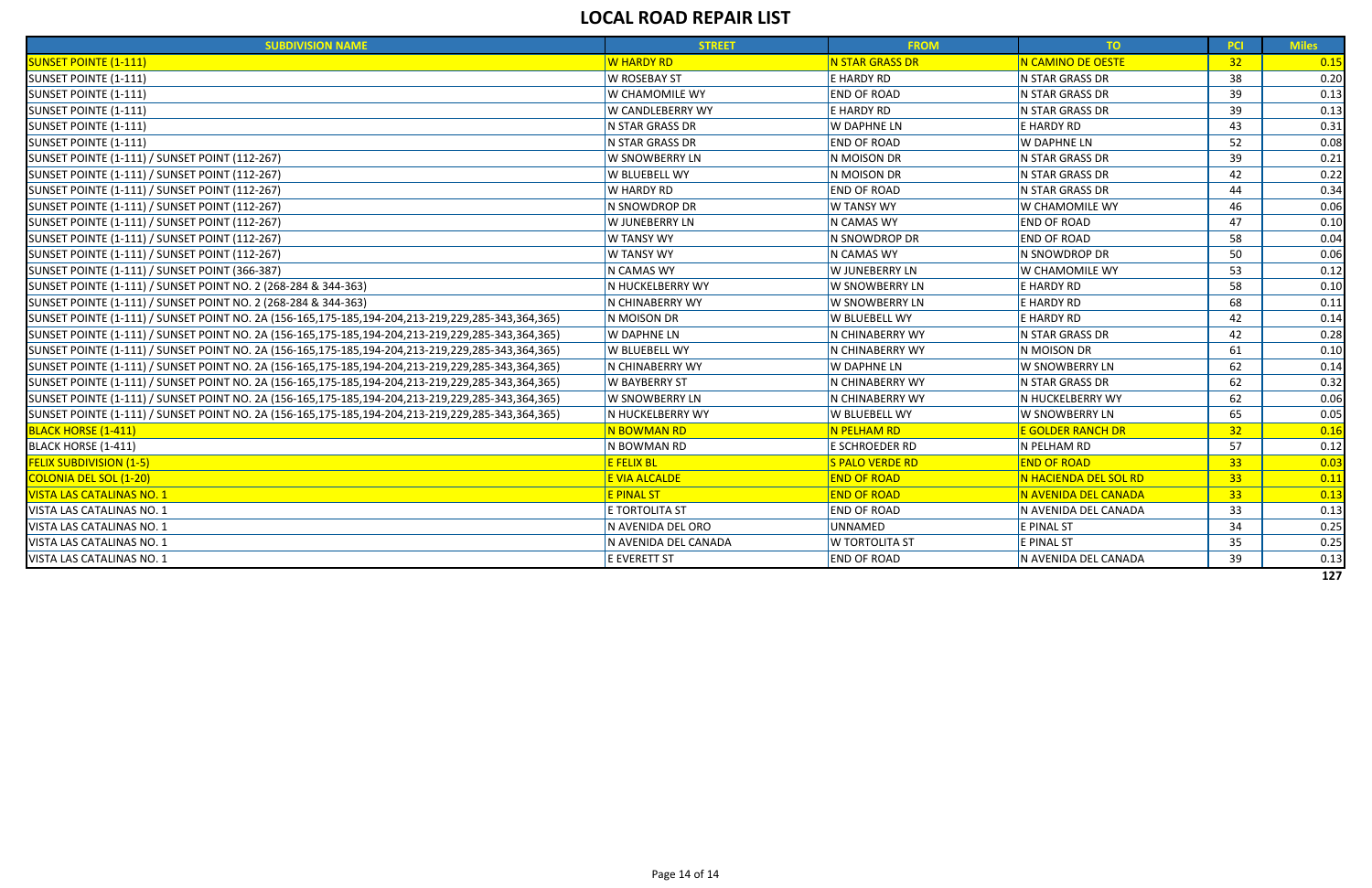# ATTACHMENT 2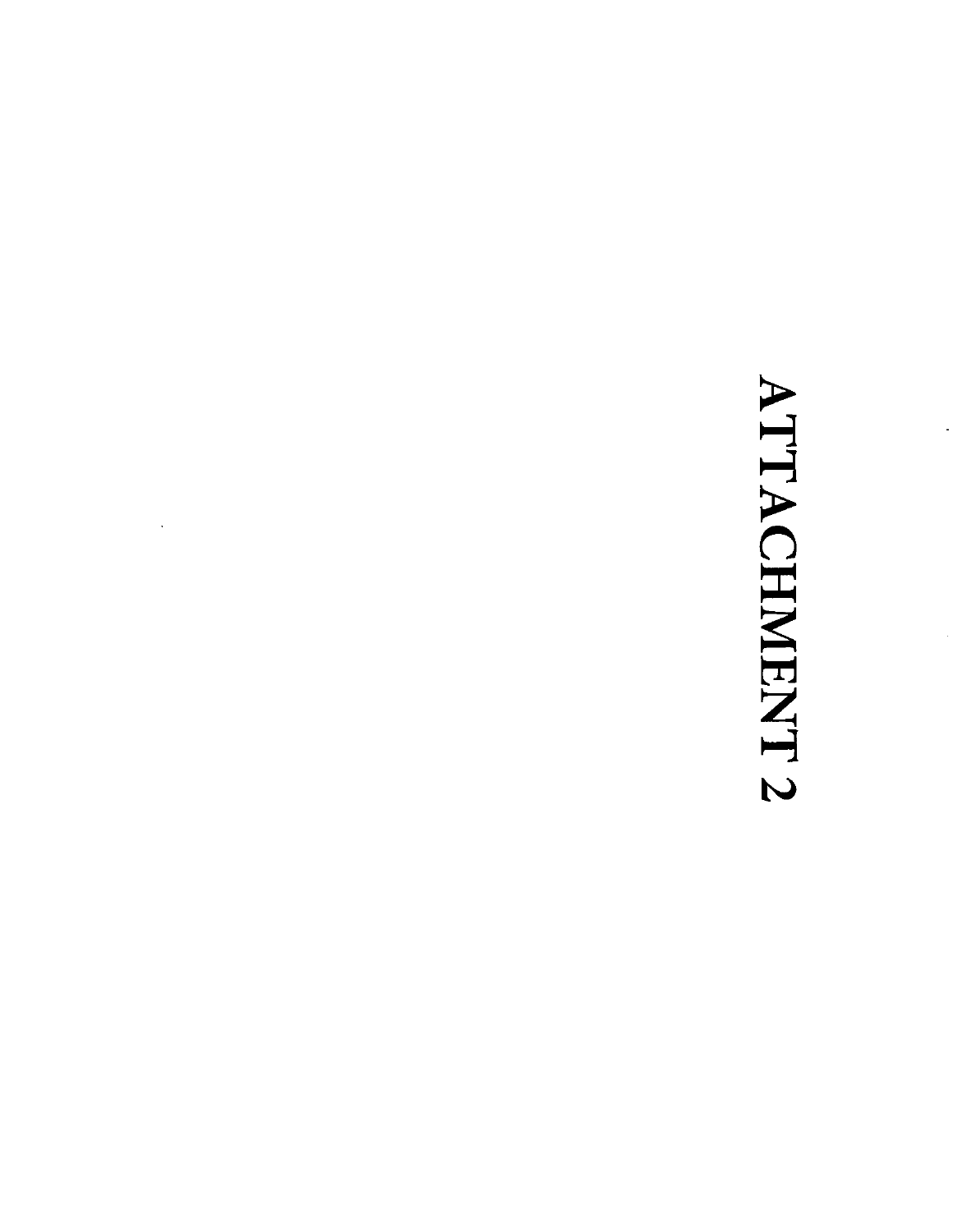

#### **Fiscal Year 20-21 Arterial and Collector Road Repair List Introduction**

Pima County has a 10-year plan to repair all currently failed and poor roads to achieve an average network Pavement Condition Index (PCI) of 80 by 2030.

Pavement Condition Index (PCI) is determined by an objective analysis that uses ASTM D6433- 18 Standard Practice for Roads and Parking Lots Pavement Condition Index Surveys. PCI ranges from zero to 100 with the latter representing new pavement.

#### **Road Selection Process**

The Pima County Transportation Advisory Committee (PCTAC) in concert with Pima County staff decided that it was in the best interest of preserving the arterial and collector network to allocate resources based on modeling maximum return on investment. A full discussion on this topic, including budget allocations is available on the [PCTAC](https://webcms.pima.gov/cms/One.aspx?portalId=169&pageId=355530) web page.

#### **Road Repair List Organization**

The road repair list which follows has the arterial/collector roads listed alphabetically.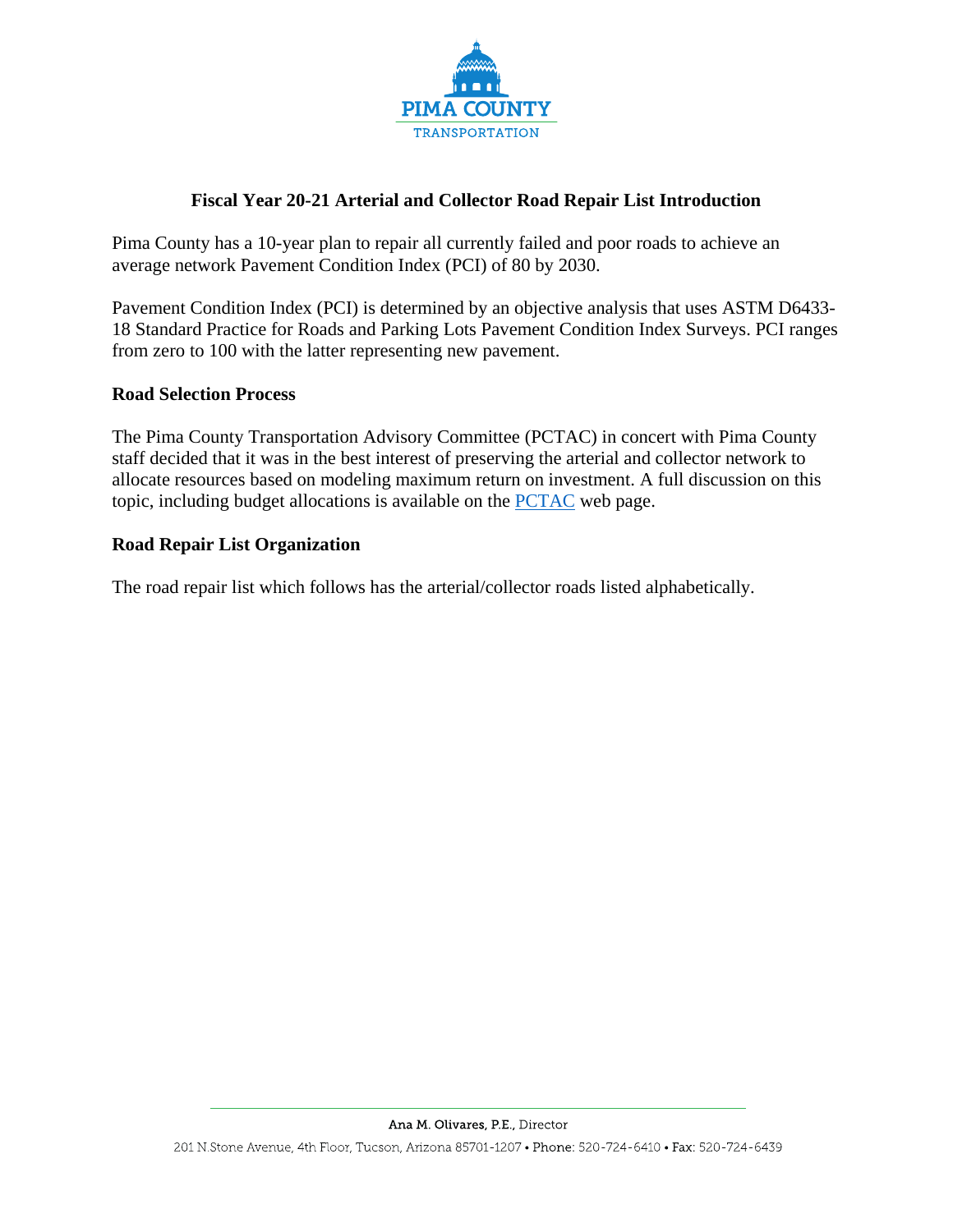# ARTERIAL AND COLLECTOR ROAD REPAIR LIST

| <b>STREET NAME</b>      | <b>FROM</b>               | <b>TO</b>                 | PCI    | <b>Miles</b> |
|-------------------------|---------------------------|---------------------------|--------|--------------|
| <b>CAMINO DEL SOL</b>   | <b>CALLE TRES</b>         | <b>VIA DEL PULPO</b>      | 37     | 0.22         |
| <b>CAMINO DEL SOL</b>   | CALLE DE LA ADELFA        | <b>DESERT JEWEL LP</b>    | 40     | 0.83         |
| <b>CAMPBELL AV</b>      | <b>END OF ROAD</b>        | INA RD                    | 29     | 0.76         |
| <b>CARDINAL AV</b>      | <b>IRVINGTON RD</b>       | <b>NEBRASKA ST</b>        | 39     | 0.26         |
| <b>CARDINAL AV</b>      | <b>CENTURY DR</b>         | <b>PINCUSHION LN</b>      | 42     | 0.37         |
| <b>CARDINAL AV</b>      | <b>LOS REALES RD</b>      | <b>HERMANS RD</b>         | 42     | 0.93         |
| <b>CATALINA HY</b>      | <b>HOUGHTON RD</b>        | <b>SPRUCE LN</b>          | 37     | 1.27         |
| <b>CATALINA HY</b>      | <b>SPRUCE LN</b>          | <b>MELPOMENE WY</b>       | 43     | 0.23         |
| <b>DAVIS AV</b>         | <b>RUTHRAUFF RD</b>       | <b>CURTIS RD</b>          | 28     | 0.50         |
| <b>INA RD</b>           | <b>FIRENZE DR</b>         | YUCCA VIA                 | 24     | 0.22         |
| <b>INA RD</b>           | <b>FIRENZE DR</b>         | CAMINO DE LAS CANDELAS    | 27     | 0.82         |
| <b>INA RD</b>           | CAMINO DE LAS CANDELAS    | <b>THUNDERHEAD DR</b>     | 32     | 0.23         |
| <b>INA RD</b>           | <b>SKYWAY DR</b>          | PIMA CANYON DR            | 38     | 0.17         |
| <b>INA RD</b>           | <b>THUNDERHEAD DR</b>     | <b>SKYWAY DR</b>          | 40     | 0.16         |
| <b>INA RD</b>           | YUCCA VIA                 | <b>END OF ROAD</b>        | 58     | 0.19         |
| LA CANADA DR            | <b>CALLE CONCORDIA</b>    | <b>RANCHO FELIZ DR</b>    | 25     | 0.46         |
| LA CANADA DR            | <b>ESPERANZA BL</b>       | <b>APERO DR</b>           | 33     | 0.47         |
| LA CANADA DR            | <b>INA RD</b>             | <b>CALLE CONCORDIA</b>    | 39     | 2.47         |
| <b>MISSION RD</b>       | 1800' N/OF HELMET PEAK RD | 1900' S/OF TWIN BUTTES RD | 36     | 3.04         |
| <b>ORANGE GROVE RD</b>  | <b>END OF ROAD</b>        | <b>END OF ROAD</b>        | 41     | 0.45         |
| <b>ORANGE GROVE RD</b>  | <b>END OF ROAD</b>        | 1ST AV                    | 42     | 0.50         |
| PALO VERDE RD           | <b>BENSON HY</b>          | <b>END OF ROAD</b>        | 39     | 0.20         |
| <b>RASMUSSEN RD</b>     | <b>END OF ROAD</b>        | <b>MAPLE ST</b>           | 22     | 0.13         |
| <b>RASMUSSEN RD</b>     | <b>END OF ROAD</b>        | AJO WELL NO 1 RD          | 24     | 0.34         |
| <b>RIVER RD</b>         | <b>END OF ROAD</b>        | <b>END OF ROAD</b>        | 32     | 3.14         |
| <b>ROCALLA AV</b>       | <b>TONELADA ST</b>        | <b>ROSEDALE AV</b>        | 44     | 0.96         |
| <b>ROMERO RD</b>        | <b>ROGER RD</b>           | <b>GARDNER LN</b>         | 31     | 0.13         |
| <b>SAHUARITA RD</b>     | <b>TALLAHASSEE DR</b>     | <b>SAVANNAH ST</b>        | 42     | 0.47         |
| <b>SAHUARITA RD</b>     | MELPOMENE WY              | <b>SONOITA HY</b>         | 42     | 4.92         |
| SAHUARITA RD            | <b>HOUGHTON RD</b>        | <b>TALLAHASSEE DR</b>     | 42     | 0.29         |
| <b>SAHUARITA RD</b>     | <b>SAVANNAH ST</b>        | <b>MELPOMENE WY</b>       | 46     | 0.23         |
| <b>SANDARIO RD</b>      | <b>END OF ROAD</b>        | <b>END OF ROAD</b>        | 41     | 9.47         |
| <b>SANDARIO RD</b>      | <b>END OF ROAD</b>        | <b>END OF ROAD</b>        | 42     | 7.15         |
| <b>SANTA REBECCA DR</b> | <b>END OF ROAD</b>        | <b>ABREGO DR</b>          | 29     | 0.28         |
| <b>SHANNON RD</b>       | <b>GYMKHANA WY</b>        | LAMBERT LN                | 33     | 0.18         |
| <b>SHANNON RD</b>       | <b>OASIS RD</b>           | <b>GYMKHANA WY</b>        | 33     | 0.32         |
| <b>SHANNON RD</b>       | <b>CACTUS CANYON PS</b>   | <b>OASIS RD</b>           | 41     | 0.15         |
| <b>SNYDER RD</b>        | 375' E/OF KOLB RD         | <b>VALLE</b>              | 46     | 1.01         |
| <b>SWAN RD</b>          | <b>SUNRISE DR</b>         | CAMINO DE ORO             | 21     | 0.24         |
| <b>SWAN RD</b>          | CAMINO DE ORO             | <b>SKYLINE DR</b>         | 45     | 0.75         |
| <b>WETMORE RD</b>       | <b>RECORD PL</b>          | LA CHOLLA BL              | 36     | 0.35         |
| <b>WETMORE RD</b>       | <b>ROMERO RD</b>          | <b>RECORD PL</b>          | 40     | 0.15         |
| <b>WILDS RD</b>         | <b>TWIN LAKES DR</b>      | <b>BOWMAN RD</b>          | 29     | 0.25         |
|                         |                           |                           | Total: | 45.65        |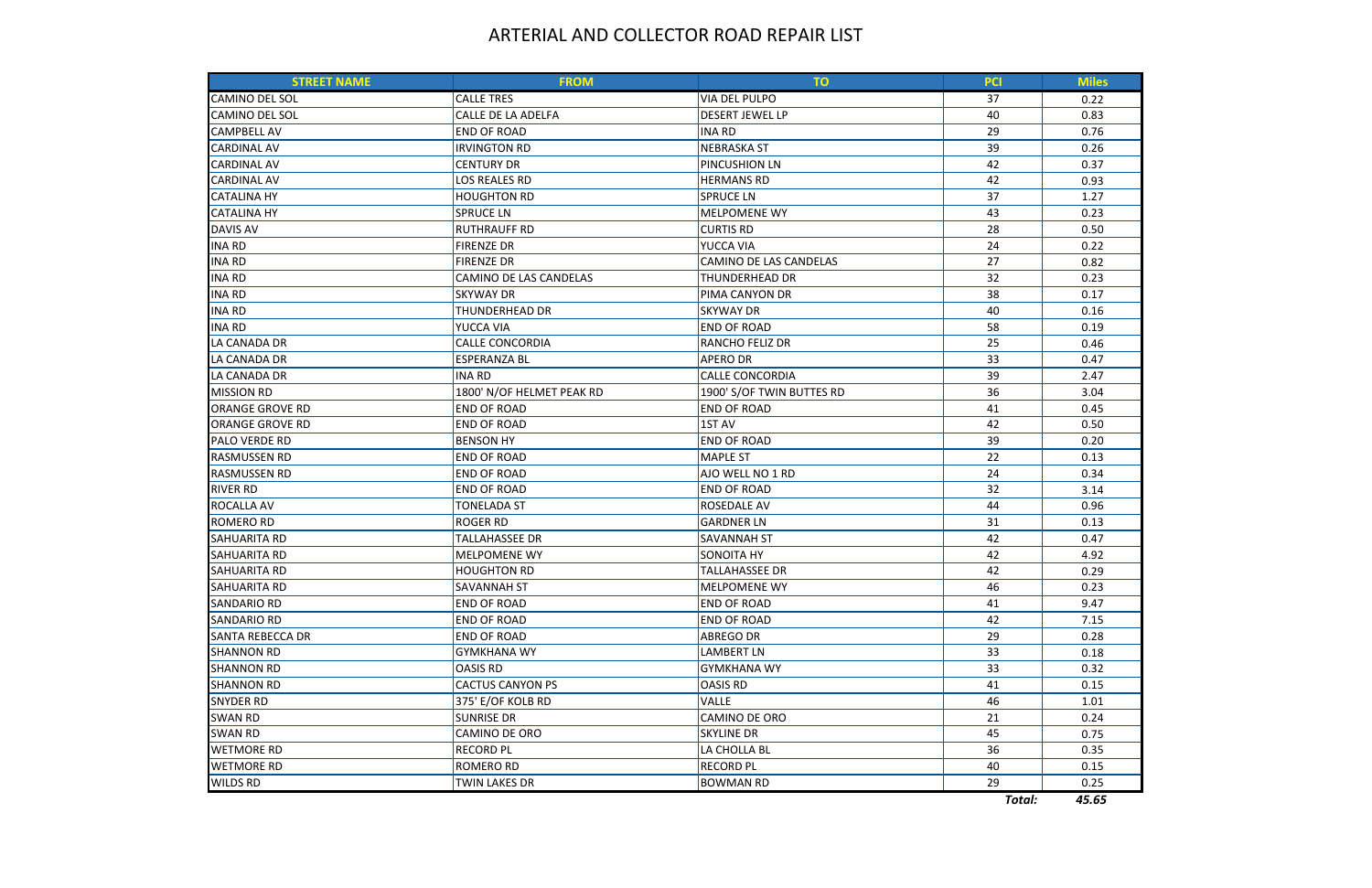# ATTACHMENT 3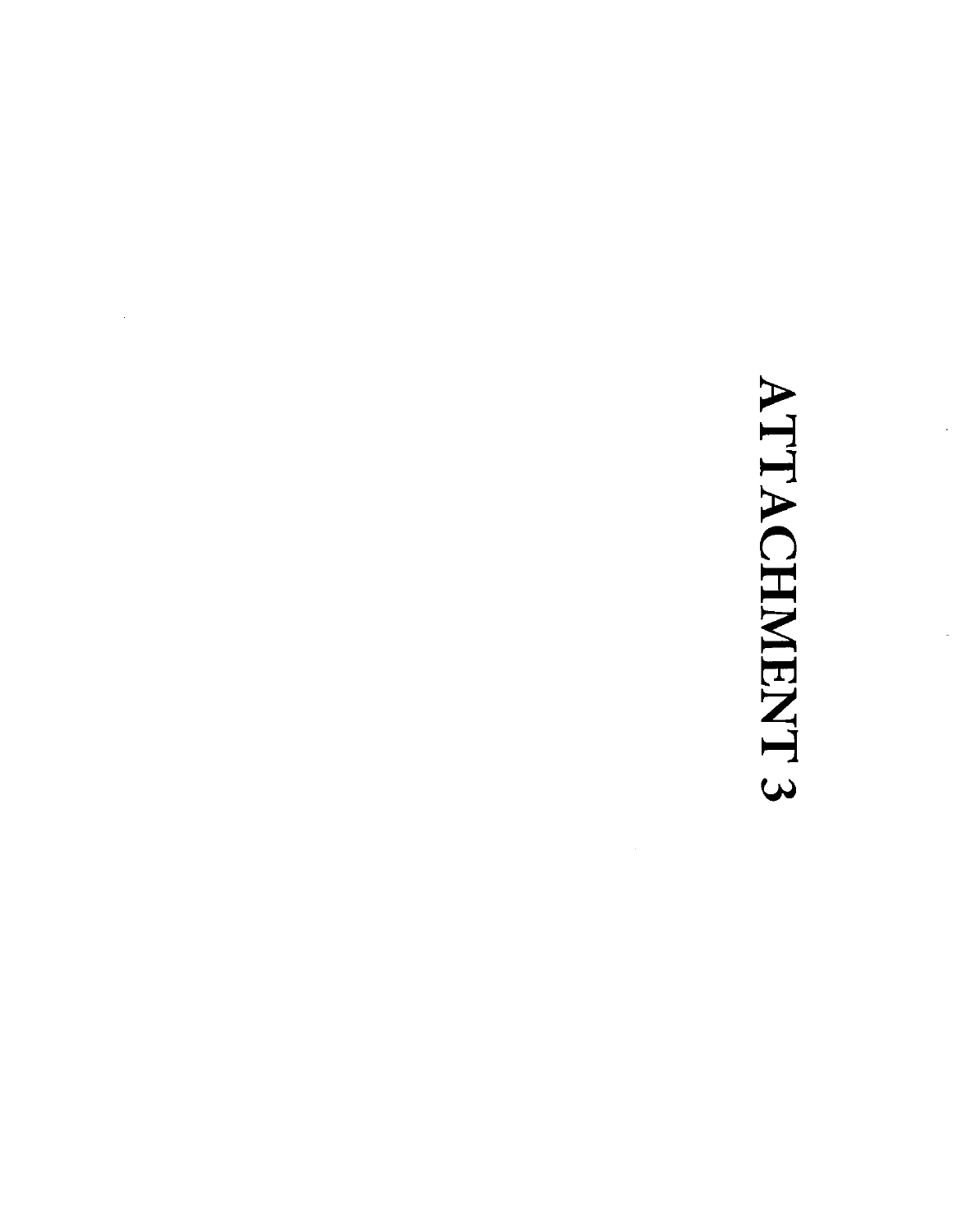| <b>SUBDIVISION NAME</b>                                          | <b>STREET</b>            | <b>FROM</b>              | TO .                         | <b>BOS</b><br><b>DISTRICT</b> | <b>PCI</b>      | <b>COST</b>        | <b>WIDTH</b>    | <b>Miles</b> |
|------------------------------------------------------------------|--------------------------|--------------------------|------------------------------|-------------------------------|-----------------|--------------------|-----------------|--------------|
| CASAS DEL OESTE(233-280)                                         | <b>W JUPITER ST</b>      | <b>END OF ROAD</b>       | N CAMINO DE OESTE            | $\mathbf{1}$                  | 14              | 38,533.05          | 34              | 0.12         |
| CASAS DEL OESTE(233-280)                                         | W MARGE ST               | <b>END OF ROAD</b>       | N CAMINO DE OESTE            |                               | 36              | 35,768.80          | 33              | 0.10         |
| CASAS DEL OESTE(233-280)                                         | W ANNABELLE ST           | <b>END OF ROAD</b>       | N CAMINO DE OESTE            | -1                            | 38              | 47,711.21          | 43              | 0.10         |
| <u>SABINO VISTA WEST (1-83)</u>                                  | <b>E CALLE DE AMIGOS</b> | <b>E CLOUD RD</b>        | <b>W RIVER RD</b>            | $\mathbf{1}$                  | 15 <sub>1</sub> | 113,067.06<br>S.   | 27              | 0.44         |
| SABINO VISTA WEST (1-83)                                         | N PLAZA DEL HACIENDAS    | E CLOUD RD               | E CALLE DE AMIGOS            | $\overline{1}$                | 26              | 55,827.31          | 26              | 0.23         |
| SABINO VISTA WEST (1-83)                                         | N FIESTA DEL SOL E       | E CALLE DE AMIGOS        | N FIESTA DEL SOL E           |                               | 36              | 45,640.92          | 25              | 0.17         |
| SABINO VISTA WEST (1-83)                                         | N FIESTA DEL SOL W       | E CALLE DE AMIGOS        | N FIESTA DEL SOL E           |                               | 36              | 85,281.47          | 27              | 0.30         |
| SABINO VISTA WEST (1-83)                                         | N AMIGOS PL              | E CALLE DE AMIGOS        | <b>END OF ROAD</b>           | $\mathbf 1$                   | 40              | 20,595.37          | 34              | 0.06         |
| SABINO VISTA WEST (1-83)                                         | E PAZ PL                 | N FIESTA DEL SOL E       | <b>END OF ROAD</b>           |                               | 43              | 13,345.00          | 34              | 0.04         |
| SABINO VISTA WEST (1-83)                                         | N HACIENDA PL            | E CALLE DE AMIGOS        | <b>END OF ROAD</b>           |                               | 45              | 16,711.64          | 34              | 0.05         |
| <b>LOCAL ROAD NO SUBDIVISION</b>                                 | <b>W MARS ST</b>         | N CAMINO DE OESTE        | <b>END OF ROAD</b>           | $\blacksquare$ 1              | 16              | S.<br>104,744.52   | 43              | 0.26         |
| <b>SABINO VISTA HEIGHTS (1-83)</b>                               | N PANTANO RD             | <b>END OF ROAD</b>       | <b>E CALLE DE LA ESCARPA</b> | $\mathbf{1}$                  | 16 <sup>2</sup> | 136,109.67<br>- \$ | 29              | 0.49         |
| SABINO VISTA HEIGHTS (1-83)                                      | N CALLE BARRANCO         | N PANTANO RD             | <b>END OF ROAD</b>           | -1                            | 19              | 83,385.72          | 24              | 0.37         |
| SABINO VISTA HEIGHTS (1-83)                                      | N PANTANO RD             | E CALLE DE LA ESCARPA    | <b>END OF ROAD</b>           |                               | 33              | 73,870.47          | 39              | 0.19         |
| SABINO VISTA HEIGHTS (1-83)                                      | E CALLE DE LA ESCARPA    | <b>END OF ROAD</b>       | N PANTANO RD                 |                               | 37              | 55,249.01          | 24              | 0.22         |
| SABINO VISTA HEIGHTS (1-83)                                      | N CALLE HONDONADA        | N PANTANO RD             | <b>END OF ROAD</b>           |                               | 37              | 71,070.83          | 26              | 0.27         |
| SABINO VISTA HEIGHTS (1-83)                                      | E ALTEZA VISTA           | N PANTANO RD             | <b>END OF ROAD</b>           |                               | 41              | 14,907.68          | 34              | 0.04         |
| SABINO VISTA HEIGHTS (1-83)                                      | N PLACITA DE LA ESCARPA  | E CALLE DE LA ESCARPA    | <b>END OF ROAD</b>           |                               | 41              | 40,365.96          | 23              | 0.16         |
| SABINO VISTA HEIGHTS (1-83) / SABINO VISTA ESTATES (1-8)         | E CALLE ROSA             | <b>END OF ROAD</b>       | N PANTANO RD                 |                               | 44              | 22,111.56          | 29              | 0.08         |
| SABINO VISTA HEIGHTS (1-83)                                      | E CALLE ROSA             | N PANTANO RD             | <b>END OF ROAD</b>           | $\mathbf{1}$                  | 48              | 13,835.82          | 32              | 0.05         |
| SABINO VISTA HEIGHTS (1-83)                                      | N PLACITA HONDONADA      | N CALLE HONDONADA        | <b>END OF ROAD</b>           |                               | 49              | 15,705.05          | 21              | 0.08         |
| SABINO VISTA HEIGHTS (1-83) / SABINO VISTA HEIGHTS RESUB (84-87) | N PANTANO RD C           | N PANTANO RD             | N PANTANO RD                 | $\overline{1}$                | 53              | 17,727.87          | 30 <sup>l</sup> | 0.06         |
| <b>SUNNY HILLS ESTATES(171-185)</b>                              | <b>W MARS ST</b>         | N JUNIPER RD             | N SHIRLEY LN                 | $\blacksquare$ 1              | 21              | -\$-<br>24,351.63  | 42              | 0.06         |
| <b>CASAS ADOBES ESTATES (541-618)</b>                            | <b>W POSITANO WY</b>     | N MEDICI DR              | N SHANNON RD                 | $\mathbf{1}$                  | 21              | 110,068.78<br>IS.  | 25              | 0.47         |
| CASAS ADOBES ESTATES (541-618)                                   | N MEDICI DR              | N POSITANO WY            | W PRATO WY                   |                               | 24              | 23,998.68          | 29              | 0.09         |
| CASAS ADOBES ESTATES (541-618)                                   | W RAPALLO WY             | N MONA LISA RD           | N PERUGIA WY                 |                               | 34              | 87,918.86          | 24              | 0.36         |
| CASAS ADOBES ESTATES (541-618)                                   | N PERUGIA WY             | N POSITANO WY            | W INA RD                     |                               | 44              | 153,126.81         | 28              | 0.57         |
| CASAS ADOBES ESTATES (541-618)                                   | N TIVOLI PL              | N PERUGIA WY             | <b>END OF ROAD</b>           |                               | 45              | 19,322.36          | 37              | 0.06         |
| CASAS ADOBES ESTATES (541-618)                                   | W DANTE WY               | N MONA LISA RD           | N PERUGIA WY                 | $\overline{1}$                | 53              | 81,347.28          | 24              | 0.35         |
| CASAS ADOBES ESTATES (541-618)                                   | W PRATO WY               | N MONA LISA RD           | N PERUGIA WY                 | 1                             | 57              | 88,974.97          | 23              | 0.38         |
| <b>CATALINA FOOTHILLS ESTATES</b>                                | E VIA ALCALDE            | <b>N CAMINO REAL</b>     | E VIA CELESTE                | $\overline{1}$                | 22              | 39,259.54          | 25              | 0.17         |
| <b>CATALINA FOOTHILLS ESTATES</b>                                | E CAMINO MIRAVAL         | N CALLE LA CIMA          | S CAMPBELL AV                |                               | 30              | 85,452.18          | 23              | 0.39         |
| <b>GATEWOOD RANCH(1-71,73-91)</b>                                | N ROCKWOOD DR            | <b>W BARQUE DR</b>       | <b>W MEGGAN PL</b>           | $\overline{1}$                | 22 <sub>2</sub> | 5,809.96           | 22              | 0.03         |
| GATEWOOD RANCH(1-71,73-91)                                       | W BARQUE DR              | N OLDFATHER DR           | N CAMINO DE OESTE            | -1                            | 29              | 221,815.56         | 32              | 0.60         |
| GATEWOOD RANCH(1-71,73-91)                                       | N BARQUE PL              | <b>END OF ROAD</b>       | <b>END OF ROAD</b>           | -1                            | 40              | 48,569.54          | 42              | 0.11         |
| GATEWOOD RANCH(1-71,73-91)                                       | W MEGGAN PL              | END OF ROAD              | <b>END OF ROAD</b>           |                               | 43              | 49,826.17          | 39              | 0.14         |
| GATEWOOD RANCH(1-71,73-91)                                       | <b>W DUNN PL</b>         | W BARQUE DR              | <b>END OF ROAD</b>           |                               | 49              | 32,146.40          | 34              | 0.10         |
| GATEWOOD RANCH(1-71,73-91)                                       | N GATEWOOD PL            | <b>W BARQUE DR</b>       | <b>END OF ROAD</b>           |                               | 55              | 18,044.39<br>Ŝ.    | 35              | 0.05         |
| GATEWOOD RANCH(1-71,73-91)                                       | W VANDER BIE LN          | <b>W BARQUE DR</b>       | <b>END OF ROAD</b>           |                               | 57              | 44,420.46          | 36              | 0.12         |
| <b>SKYLINE BEL AIR ESTATES (154-221)</b>                         | N PLACITA ESQUINA        | N CAMINO ESQUINA         | <b>END OF ROAD</b>           |                               | 23 <sup>2</sup> | 14,384.73          | 28              | 0.05         |
| SKYLINE BEL AIR ESTATES (154-221)                                | N CAMINO ESQUINA         | E CAMINO ALISA           | E CAMINO APOLENA             |                               | 25              | 134,430.52<br>Ŝ.   | 24              | 0.59         |
| SKYLINE BEL AIR ESTATES (154-221)                                | E CAMINO APOLENA         | N CAMINO DE SANTA VALERA | N CAMINO ARCO                |                               | 29              | 73,463.09          | 25              | 0.31         |
| SKYLINE BEL AIR ESTATES (154-221)                                | E CAMINO ALISA           | E CAMINO LA BRINCA       | <b>END OF ROAD</b>           |                               | 34              | 73,791.76          | 25              | 0.29         |
| ORANGEWOOD NORTH (1-169)                                         | N FIRETHORN AV           | <b>W MAGEE RD</b>        | <b>W FIRETHORN ST</b>        |                               | 23 <sup>2</sup> | 52,448.89          | 28              | 0.16         |
| ORANGEWOOD NORTH (1-169)                                         | N SUWANNEE DR            | W MAGEE RD               | N FIRETHORN AV               |                               | 24              | Ŝ.<br>151,980.00   | 30              | 0.43         |
| ORANGEWOOD NORTH (1-169)                                         | W FIRETHORN ST           | N FIRETHORN AV           | <b>END OF ROAD</b>           |                               | 25              | 121,775.56         | 35              | 0.30         |
| ORANGEWOOD NORTH (1-169)                                         | N BAYOU DR               | N OLDFATHER DR           | W FIRETHORN ST               | -1                            | 32              | 44,575.56          | 27              | 0.14         |
| ORANGEWOOD NORTH (1-169)                                         | N BOUNTY PL              | W MAGEE RD               | <b>END OF ROAD</b>           |                               | 39              | 28,442.22          | 32              | 0.08         |
| ORANGEWOOD NORTH (1-169)                                         | <b>W AZALEA ST</b>       | N BAYOU DR               | N OLDFATHER DR               |                               | 39              | 30,722.22          | 26              | 0.10         |
| ORANGEWOOD NORTH (1-169)                                         | W PLANTATION ST          | END OF ROAD              | N SUWANNEE DR                |                               | 39              | 38,282.22          | 37              | 0.09         |
| ORANGEWOOD NORTH (1-169)                                         | W AZALEA ST              | <b>END OF ROAD</b>       | N SUWANNEE DR                |                               | 43              | 37,304.44          | 38              | 0.08         |
| ORANGEWOOD NORTH (1-169)                                         | W TOBIRA ST              | N FIRETHORN AV           | N SUWANNEE DR                |                               | 43              | 41,468.89          | 34              | 0.11         |
|                                                                  |                          |                          | N CAMINO DE OESTE            |                               |                 | Ŝ.                 | 32              |              |
| ORANGEWOOD NORTH (1-169) / BRIDLEWOOD RANCH ESTATES(1-132)       | <b>W PLANTATION ST</b>   | N BAYOU DR               |                              |                               | 48              | 213,435.56         |                 | 0.57         |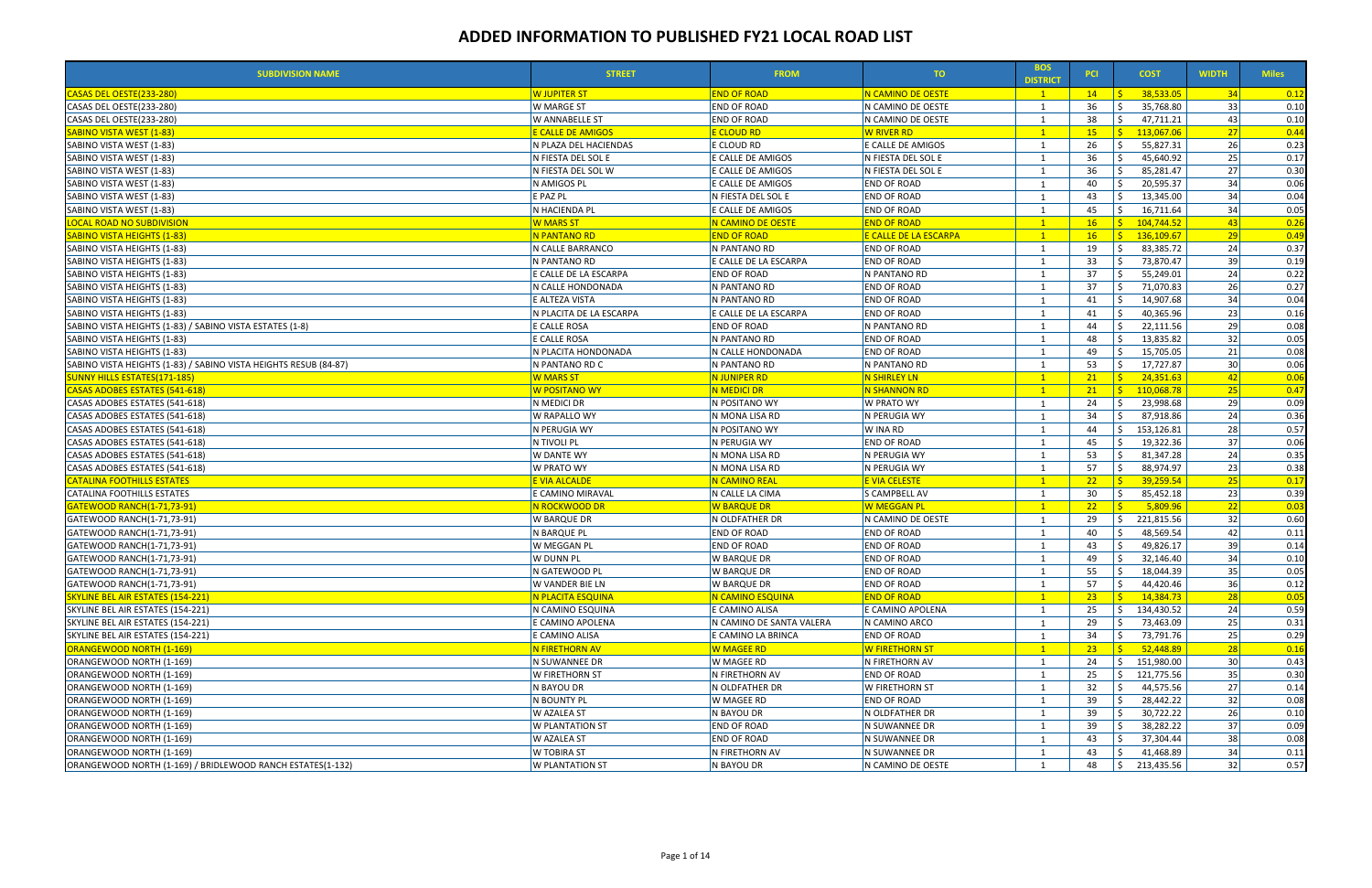| <b>SUBDIVISION NAME</b>                                            | <b>STREET</b>              | <b>FROM</b>                | TO.                        | <b>BOS</b><br><b>DISTRICT</b> | <b>PCI</b>      | <b>COST</b>                | <b>WIDTH</b>    | <b>Miles</b>       |
|--------------------------------------------------------------------|----------------------------|----------------------------|----------------------------|-------------------------------|-----------------|----------------------------|-----------------|--------------------|
| ORANGEWOOD NORTH (170-287)                                         | N BAYOU DR                 | <b>W PLANTATION ST</b>     | <b>W CORTARO FARMS RD</b>  | $\mathbf{1}$                  | $23 -$          | 111,233.33<br>- \$         | 32 <sup>2</sup> | $\vert 0.30 \vert$ |
| ORANGEWOOD NORTH (170-287)                                         | N DELTA AV                 | <b>W SUGARCANE ST</b>      | <b>W DELTA ST</b>          |                               | 26              | -Ś<br>29,553.33            | 27              | 0.09               |
| ORANGEWOOD NORTH (170-287)                                         | W SUGARCANE ST             | N BAYOU DR                 | N OLDFATHER DR             |                               | 31              | 50,546.67                  | 34              | 0.13               |
| ORANGEWOOD NORTH (170-287)                                         | N FIRETHORN AV             | W JULEP ST                 | <b>W DELTA ST</b>          |                               | 36              | 58,708.89                  | 33              | 0.15               |
| ORANGEWOOD NORTH (170-287)                                         | W ORLEANS ST               | N BAYOU DR                 | N DELTA AV                 |                               | 37              | 35,848.89                  | 29              | 0.11               |
| ORANGEWOOD NORTH (170-287)                                         | N DELTA WY                 | W DELTA ST                 | W CORTARO FARMS RD         |                               | 38              | 14,364.44                  | 32              | 0.04               |
| ORANGEWOOD NORTH (170-287)                                         | W JULEP ST                 | N FIRETHORN AV             | N SUWANNEE DR              |                               | 38              | 20,033.33                  | 30              | 0.06               |
| ORANGEWOOD NORTH (170-287)                                         | W DELTA ST                 | N FIRETHORN AV             | N DELTA AV                 |                               | 40              | 68,877.78                  | 31              | 0.19               |
| ORANGEWOOD NORTH (170-287)                                         | W JULEP ST                 | N BAYOU DR                 | N OLDFATHER DR             |                               | 41              | 34,782.22                  | 26              | 0.11               |
| <b>CATALINA FOOTHILLS ESTATES NO. 3</b>                            | N VIA ALCALDE              | <b>E VIA CELESTE</b>       | N VIA ELENA                | $\mathbf{1}$                  | 24              | $\leq$<br>119,045.76       | 24              | 0.52               |
| CATALINA FOOTHILLS ESTATES NO. 3                                   | N VIA ELENA                | E VIA ALCALDE              | <b>END OF ROAD</b>         | -1                            | 30              | 71,137.98                  | 22              | 0.33               |
| CATALINA FOOTHILLS ESTATES NO. 3                                   | E VIA ALCALDE              | N VIA ELENA                | <b>END OF ROAD</b>         |                               | 35              | 17,401.99                  | 25              | 0.07               |
| CASAS ADOBES ESTATES (650-760)                                     | W MEDICI DR                | N POSITANO WY              | N SHANNON RD               | $\mathbf{1}$                  | 24              | S.<br>120,241.05           | 25              | $\boxed{0.51}$     |
| CASAS ADOBES ESTATES (650-760)                                     | N PLACITA ARIEL            | <b>END OF ROAD</b>         | N POSITANO WY              |                               | 39              | 22,410.97                  | 33              | 0.06               |
| CASAS ADOBES ESTATES (650-760) / CASAS ADOBES WEST NO. 2 (284-438) | W BOVINO WY                | N MONTROSE DR              | <b>END OF ROAD</b>         |                               | 39              | 86,492.75                  | 28              | 0.28               |
| CASAS ADOBES ESTATES (650-760)                                     | N PLACITA DE ONA           | W ORANGE GROVE RD          | <b>END OF ROAD</b>         |                               | 42              | 35,512.55                  | 30 <sup>l</sup> | 0.13               |
| CASAS ADOBES ESTATES (650-760)                                     | N PASEO DE GABRIEL         | N MEDICI DR                | <b>END OF ROAD</b>         |                               | 42              | 43,239.18                  | 25              | 0.18               |
| CASAS ADOBES ESTATES (650-760)                                     | W MEDICI DR A              | N MEDICI DR                | N MEDICI DR                | $\mathbf{1}$                  | 46              | 14,812.96                  | 37              | 0.04               |
| CASAS ADOBES ESTATES (650-760)                                     | N PASEO DE ANGEL           | <b>END OF ROAD</b>         | N POSITANO WY              |                               | 47              | 37,713.16                  | 30              | 0.14               |
| CASAS ADOBES ESTATES (650-760)                                     | N SHANNON RD F             | N SHANNON RD               | <b>END OF ROAD</b>         |                               | 47              | 19,197.21                  | 36              | 0.06               |
| CASAS ADOBES ESTATES (650-760)                                     | N PASEO DE ANGEL A         | N PASEO DE ANGEL           | N PASEO DE ANGEL           |                               | 55              | 17,501.12                  | 31              | 0.06               |
| ORANGEWOOD ESTATES(110-212)                                        | N SHIRLEY PL               | <b>W MASSINGALE RD</b>     | <b>END OF ROAD</b>         | $\overline{1}$                | 24              | 17,924.44                  | 34              | 0.05               |
| ORANGEWOOD ESTATES(110-212)                                        | N SHIRLEY CT               | W MASSINGALE RD            | <b>END OF ROAD</b>         |                               | 28              | 21,197.78                  | 34              | 0.05               |
| ORANGEWOOD ESTATES(110-212)                                        | <b>W BILBO PL</b>          | <b>END OF ROAD</b>         | N OLDFATHER DR             | 1                             | 29              | 17,260.00                  | 35              | 0.04               |
| ORANGEWOOD ESTATES(110-212)                                        | N DIDO PL                  | W MASSINGALE RD            | <b>END OF ROAD</b>         |                               | 32              | 18,108.89                  | 34              | 0.05               |
| ORANGEWOOD ESTATES(110-212)                                        | W ORANGEWOOD DR            | W MANDARIN CI              | N OLDFATHER DR             |                               | 32              | 178,962.22                 | 40              | 0.39               |
| ORANGEWOOD ESTATES(110-212)                                        | <b>W OLDFATHER PL</b>      | <b>END OF ROAD</b>         | N OLDFATHER DR             |                               | 37              | 19,486.67                  | 34              | 0.05               |
| ORANGEWOOD ESTATES(110-212)                                        | N RED WING CI              | W RED WING ST              | W ORANGEWOOD DR            |                               | 38              | 78,577.78                  | 34              | 0.20               |
| ORANGEWOOD ESTATES(110-212)                                        | W RED WING ST              | N SOLEDAD AV               | W ORANGEWOOD DR            | -1                            | 39              | 104,777.78                 | 38              | 0.24               |
| DRANGEWOOD ESTATES(213-290)                                        | W ORANGEWOOD DR D          | W ORANGEWOOD DR            | W ORANGEWOOD DR            | $\mathbf{1}$                  | 24              | -\$-<br>17,104.44          | 42              | 0.03               |
| ORANGEWOOD ESTATES(213-290)                                        | N ORANGEWOOD PL            | W ORANGEWOOD DR            | <b>END OF ROAD</b>         | 1                             | 35              | Ŝ.<br>20,017.78            | 42              | 0.04               |
| ORANGEWOOD ESTATES(213-290)                                        | N SOLEDAD AV               | W ORANGEWOOD DR            | <b>END OF ROAD</b>         |                               | 36              | 174,220.00<br><sup>S</sup> | 40              | 0.37               |
| ORANGEWOOD ESTATES(1-109)                                          | N MASSINGALE PL            | <b>W MASSINGALE RD</b>     | <b>END OF ROAD</b>         |                               | 25 <sub>2</sub> | 26,364.44                  | 32              | 0.07               |
| ORANGEWOOD ESTATES(1-109)                                          | W RED WING ST              | N THORNYDALE RD            | W NORTH AIRE AV            |                               | 27              | 40,268.89                  | 26              | 0.13               |
| ORANGEWOOD ESTATES(1-109)                                          | W SOUTH AIRE PL            | <b>END OF ROAD</b>         | W NORTH AIRE AV            |                               | 29              | 37,764.44                  | 33              | 0.10               |
| ORANGEWOOD ESTATES(1-109)                                          | N MASSINGALE CT            | W MASSINGALE RD            | <b>END OF ROAD</b>         |                               | 30              | 35,180.00                  | 40              | 0.07               |
| ORANGEWOOD ESTATES(1-109)                                          | W RED WING ST              | W NORTH AIRE AV            | N SOLEDAD AV               |                               | 32              | 40,195.56                  | 31              | 0.11               |
| ORANGEWOOD ESTATES(1-109)                                          | N NORTH AIRE AV            | W WILD HORSE PL            | W ORANGEWOOD DR            |                               | 38              | 258,148.89<br>-S           | 39              | 0.56               |
| ORANGEWOOD ESTATES(1-109)                                          | N RED WING PL              | <b>END OF ROAD</b>         | <b>END OF ROAD</b>         |                               | 40              | 48,011.11                  | 41              | 0.10               |
| ORANGEWOOD ESTATES(1-109)                                          | W NORTH AIRE PL            | <b>END OF ROAD</b>         | W NORTH AIRE AV            |                               | 44              | 38,888.89                  | 33              | 0.10               |
| ORANGEWOOD ESTATES(1-109)                                          | N SOLEDAD AV               | W MASSINGALE RD            | W ORANGEWOOD DR            |                               | 47              | 112,613.33<br>-S           | 36              | 0.26               |
| <b>QUAIL CANYON (1-57)</b>                                         | <b>E RAINBOW CANYON DR</b> | N KOLB RD                  | <b>END OF ROAD</b>         | $\overline{1}$                | 26              | 58,770.33                  | 27              | 0.23               |
| QUAIL CANYON (1-57)                                                | N ROCKY RIDGE PL           | E ROCKY RIDGE DR           | <b>END OF ROAD</b>         | -1                            | 35              | 58,942.45<br>Ŝ.            | 27              | 0.22               |
| QUAIL CANYON (1-57)                                                | E ROCKY RIDGE DR           | N KOLB RD                  | <b>END OF ROAD</b>         |                               | 47              | 53,999.61                  | 29              | 0.20               |
| GATEWOOD POINTE TOWNHOMES(1-138)BK.(1)                             | N JACQUELINE PL            | <b>W PYRACANTHA DR</b>     | <b>END OF ROAD</b>         |                               | 26              | 16,028.89<br>$\leq$        | 32              | 0.04               |
| GATEWOOD POINTE TOWNHOMES(1-138)BK.(1)                             | N MAGEE WY                 | W PYRACANTHA DR            | W MAGEE RD                 |                               | 29              | Ŝ.<br>14,324.44            | 26              | 0.05               |
| GATEWOOD POINTE TOWNHOMES(1-138)BK.(1)                             | <b>W PYRACANTHA DR</b>     | N OLDFATHER DR             | <b>END OF ROAD</b>         |                               | 31              | Ŝ.<br>146,515.56           | 30 <sup>l</sup> | 0.42               |
| <b>CASAS ADOBES PARK (1-93)</b>                                    | <b>W CALLE DEL SANTO</b>   | <b>END OF ROAD</b>         | N ORACLE JAYNES STATION RD | $\overline{1}$                | 27 <sub>2</sub> | 49,327.61                  | 32              | 0.13               |
| CASAS ADOBES PARK (1-93)                                           | N ORACLE JAYNES STATION RD | W PLACITA DEL SANTO        | N SHANNON RD               |                               | 40              | 88,766.97                  | 38              | 0.20               |
| CASAS ADOBES PARK (1-93)                                           | N CARAPAN PL               | <b>END OF ROAD</b>         | N ORACLE JAYNES STATION RD |                               | 40              | 34,065.47                  | 35              | 0.08               |
| CASAS ADOBES PARK (1-93)                                           | N PAPAYA PL                | N CALLE DEL SANTO          | <b>END OF ROAD</b>         |                               | 41              | 28,885.29                  | 28              | 0.09               |
| CASAS ADOBES PARK (1-93)                                           | N CARAPAN PL               | N ORACLE JAYNES STATION RD | <b>END OF ROAD</b>         |                               | 43              | 31,101.94                  | 30 <sup>1</sup> | 0.09               |
| CASAS ADOBES PARK (1-93)                                           | W PLACITA DEL SANTO        | <b>END OF ROAD</b>         | N ORACLE JAYNES STATION RD |                               | 60              | 29,938.22                  | 40              | 0.07               |
| <b>TRES NOGALES</b>                                                | <b>W TRES NOGALES RD</b>   | N CAMINO DE LA TIERRA      | <b>END OF ROAD</b>         | $\mathbf{1}$                  | 27 <sub>2</sub> | $\mathsf{S}$<br>41,483.22  | 23              | 0.19               |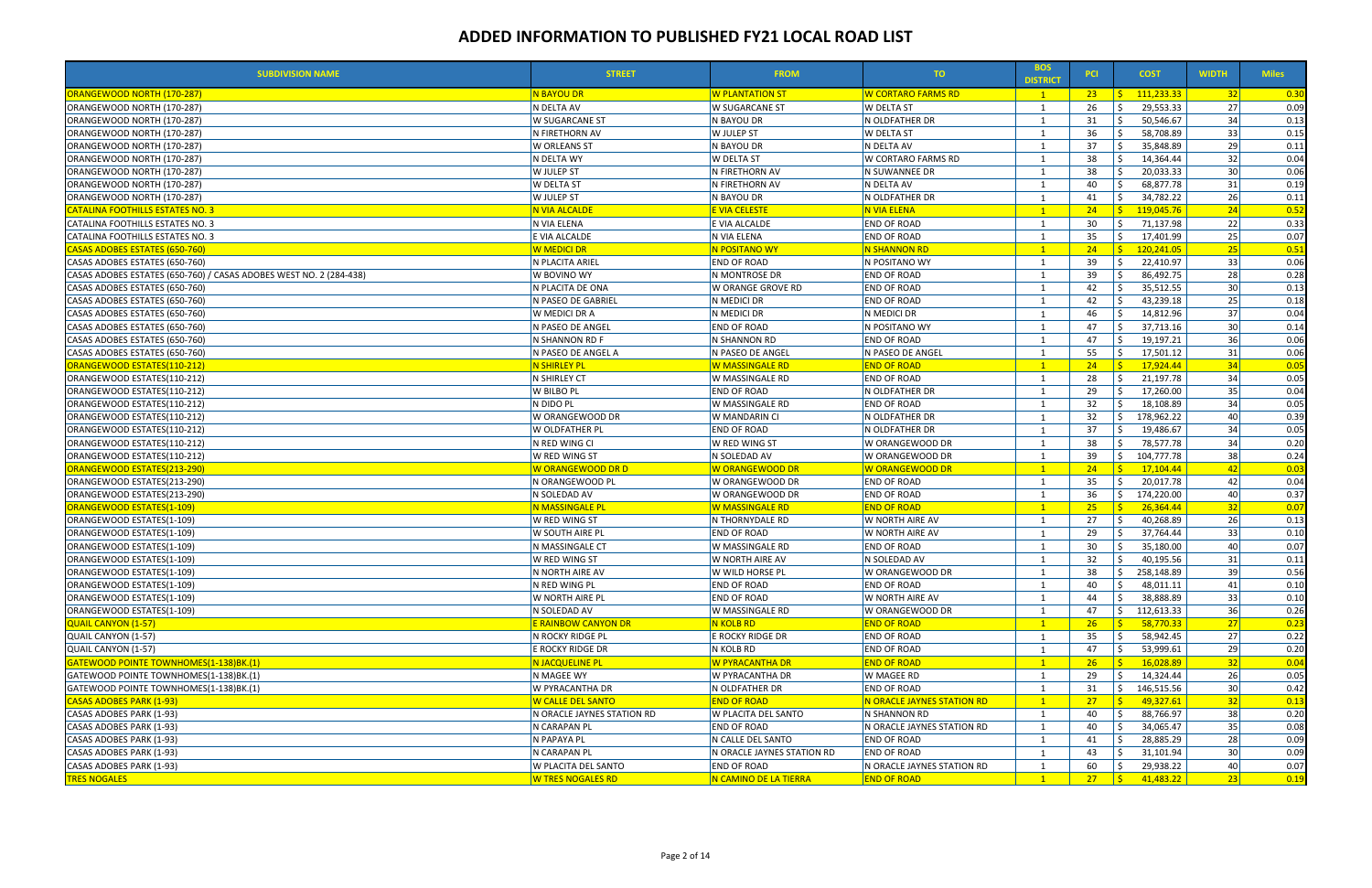| 28<br>E CORONADO RD<br>N SABINO CANYON RD<br>N WEBSTER ST<br>71,261.83<br>24<br><u>SABINO TOWN AND COUNTRY ESTATES (1-77)</u><br>$\mathbf{1}$<br>26<br>30<br>N WEBSTER ST<br>E OCOTILLO DR<br>E MAGUEY DR<br>58,551.37<br>SABINO TOWN AND COUNTRY ESTATES (1-77)<br>26<br>36<br>E MAGUEY DR<br>N WEBSTER ST<br>51,666.19<br>N STONEHOUSE PL<br>SABINO TOWN AND COUNTRY ESTATES (1-77)<br>28<br><b>END OF ROAD</b><br>45,387.74<br>N STONEHOUSE PL<br>E OCOTILLO DR<br>41<br>SABINO TOWN AND COUNTRY ESTATES (1-77)<br>29<br>50,985.12<br>E OCOTILLO DR<br>N SABINO FOOTHILLS DR<br>43<br>N SABINO CANYON RD<br>SABINO TOWN AND COUNTRY ESTATES (1-77)<br>33<br>N CORONADO PL<br><b>END OF ROAD</b><br>E CORONADO RD<br>46<br>19,386.81<br>SABINO TOWN AND COUNTRY ESTATES (1-77)<br>29<br>N STONEHOUSE PL<br>E CORONADO RD<br>SABINO TOWN AND COUNTRY ESTATES (1-77)<br><b>END OF ROAD</b><br>47<br>51,934.56<br>31<br>SABINO TOWN AND COUNTRY ESTATES (1-77) / SABINO CANYON CLUSTERS (1-56)<br>E CHOLLA DR<br><b>END OF ROAD</b><br>E SABINO DR<br>48<br>0.07<br>18,728.20<br>29<br><b>END OF ROAD</b><br>48<br>SABINO TOWN AND COUNTRY ESTATES (1-77) / SABINO CANYON CLUSTERS (1-56)<br>E CORONADO RD<br>N WEBSTER ST<br>30,407.06<br>28<br>N AIRWAY DR<br>N BUCKHORN DR<br><b>END OF ROAD</b><br>48<br>32,785.56<br>0.13<br>SABINO TOWN AND COUNTRY ESTATES (1-77) / SABINO CANYON CLUSTERS (1-56)<br>23<br>E SABINO DR<br>N WEBSTER ST<br><b>END OF ROAD</b><br>49,119.29<br>0.22<br>SABINO TOWN AND COUNTRY ESTATES (1-77) / SABINO CANYON CLUSTERS (1-56)<br>49<br>28<br>N BUCKHORN DR<br>E SABINO DR<br><b>END OF ROAD</b><br>50<br>0.16<br>SABINO TOWN AND COUNTRY ESTATES (1-77) / SABINO CANYON CLUSTERS (1-56)<br>41,410.51<br>25<br>53<br>37,028.54<br>0.15<br>SABINO TOWN AND COUNTRY ESTATES (1-77) / SABINO CANYON CLUSTERS (1-56)<br>N SABINO DR<br>e ocotillo dr<br><b>END OF ROAD</b><br>59<br>55<br>12,993.63<br>0.02<br>E OCOTILLO DR A<br>e ocotillo dr<br>E OCOTILLO DR<br>SABINO TOWN AND COUNTRY ESTATES (1-77)<br>27<br>58<br>N MAGUEY PL<br>E MAGUEY DR<br><b>END OF ROAD</b><br>50,110.48<br>0.18<br>SABINO TOWN AND COUNTRY ESTATES (1-77)<br>-1<br>25<br>29<br><b>E SAN SIMEON DR</b><br><b>E LA ESPALDA</b><br>175,516.89<br>0.73<br><b>ELECHA CAIDA RANCH ESTATES #7</b><br>N ALVERNON WY<br>28<br>W RIVER RD<br>E SAN SIMEON DR<br>102,686.47<br>0.34<br>FLECHA CAIDA RANCH ESTATES #7<br>N ALVERNON WY<br>40<br>24<br>E CAMINO DE LA BAJADA<br>S ALVERNON WY<br><b>END OF ROAD</b><br>43,876.78<br>0.19<br>FLECHA CAIDA RANCH ESTATES #7<br>44<br>$\overline{1}$<br>24<br>50<br>E CAMINO LLANOSO<br>S ALVERNON WY<br><b>END OF ROAD</b><br>19,326.49<br>0.09<br>FLECHA CAIDA RANCH ESTATES #7<br>23<br><b>E CLOUD RD</b><br>29<br>47,101.68<br><u>SABINO VISTA EAST (1-38)</u><br>N WEBSTER RD<br><b>E CALLE POTRERO</b><br>0.21<br>$\overline{1}$<br>24<br>N WEBSTER RD<br>E ALVIN RD<br>E CALLE POTRERO<br>38<br>69,751.59<br>SABINO VISTA EAST (1-38) / RIVERVIEW ESTATES<br>0.28<br> 38 <br><b>W ORANGEWOOD DR A</b><br><b>END OF ROAD</b><br><b>W ORANGEWOOD DR</b><br>29<br>17,263.41<br>ORANGEWOOD ESTATES(375-439)<br>$\overline{1}$<br>0.05<br>38<br>W ORANGEWOOD DR<br>N THORNYDALE RD<br>W MANDARIN CI<br>59,185.02<br>ORANGEWOOD ESTATES(375-439)<br>30<br>0.16<br>38<br>W ORANGEWOOD DR B<br>W ORANGEWOOD DR<br>W ORANGEWOOD DR<br>35<br>18,095.87<br>0.05<br>ORANGEWOOD ESTATES(375-439)<br>$\overline{1}$<br>35<br>ORANGEWOOD ESTATES(375-439)<br>W MANDARIN CI<br>W ORANGEWOOD DR<br>W ORANGEWOOD DR<br>42<br>56,934.52<br>0.17<br>34<br>31,970.33<br><b>W LIMEQUAT PL</b><br><b>END OF ROAD</b><br><b>W NORTH AIRE AV</b><br>42<br>0.10<br>ORANGEWOOD ESTATES(375-439)<br>39<br>45<br>15,452.12<br>W ORANGEWOOD DR C<br>W ORANGEWOOD DR<br>W ORANGEWOOD DR<br>0.04<br>ORANGEWOOD ESTATES(375-439)<br>30 <sub>2</sub><br>35<br>46,089.07<br><b>E HIGHVIEW PL</b><br>E OAKWOOD CI<br><b>END OF ROAD</b><br>$\overline{1}$<br>0.14<br><u> SABINO VISTA KNOLLS (1-60)</u><br>38<br>E KNOLLWOOD TE<br>31<br>96,049.46<br>E KNOLLWOOD CI<br>N PANTANO RD<br>0.26<br>SABINO VISTA KNOLLS (1-60)<br>-1<br>32<br>E OAKWOOD PL<br><b>END OF ROAD</b><br>47<br>46,313.97<br>E KNOLLWOOD CI<br>0.16<br>SABINO VISTA KNOLLS (1-60)<br>-1<br>26<br><b>E VALLARTA TR</b><br><b>E VALLARTA DR</b><br>N BOWES RD<br>30 <sub>o</sub><br>66,706.03<br><b>CANYON HEIGHTS (1-64)</b><br><b>R</b><br>0.26<br>$\overline{1}$<br>25<br>N BOWES RD<br>38<br>E VALLARTA DR<br>E VALLARTA TR<br>63,515.90<br>0.24<br>CANYON HEIGHTS (1-64)<br>-1<br> 23 <br><b>SKYLINE BEL AIR ESTATES (299-333 &amp; 347-357)</b><br>N CAMINO ARIZPE<br><b>E CAMINO BOSQUE</b><br>30 <sub>2</sub><br>123,617.44<br><b>E CAMINO FAJA</b><br>$\mathbf{1}$<br>S.<br>0.56<br>30 <sup>°</sup><br>26<br>N ANTONIETTA DR<br><b>W ALPIA WY</b><br><b>W GIACONDA WY</b><br>13,366.08<br><b>CASAS ADOBES ESTATES NO. 3-A</b><br>$\overline{1}$<br>0.05<br>22<br>CASAS ADOBES ESTATES NO. 3-A<br><b>W ALPIA WY</b><br>N FIRENZE DR<br>N ANTONIETTA DR<br>34<br>0.19<br>43,023.02<br>22<br>CASAS ADOBES ESTATES NO. 3-A<br>N NANINI DR<br>N CASAS ADOBES DR<br>W GIACONDA WY<br>40,470.31<br>60<br>34<br>W GIACONDA WY<br><b>END OF ROAD</b><br>69<br>34,692.44<br>CASAS ADOBES NO. 3-A / CASAS ADOBES NO. 3-B<br>N ANTONIETTA DR<br>17<br><b>LOCAL ROAD NO SUBDIVISION</b><br><b>E ROLLINS RD</b><br>N HOOT OWL RD<br>N BOWMAN RD<br>-Ś.<br>80,636.83<br>$30 -$<br>$\blacksquare$ 1<br>16,115.87<br><b>CASAS ADOBES PARK (277-415)</b><br><b>W BARTLETT PL</b><br><b>END OF ROAD</b><br><b>W SHUMAKER DR</b><br>30 <sub>1</sub><br><b>R</b><br> 38 <br>36<br><b>W BARTLETT PL</b><br><b>END OF ROAD</b><br>30<br>43,012.62<br>CASAS ADOBES PARK (277-415)<br><b>W LAS LOMITAS RD</b><br>-Ś<br>29<br>34<br>30,188.60<br>CASAS ADOBES PARK (277-415)<br>N LINKHART ST<br>W LAS LOMITAS RD<br>W SHUMAKER DR<br>38<br>35<br><b>W BARTLETT PL</b><br><b>END OF ROAD</b><br>N LINKHART ST<br>31,012.27<br>CASAS ADOBES PARK (277-415)<br>39<br><b>W SHUMAKER DR</b><br>N SHANNON RD<br>N CAMINO DE LA TIERRA<br>35<br>CASAS ADOBES PARK (277-415) / CASAS ADOBES PARK (195-276)<br>214,564.79<br>32<br>36<br><b>W LAS LOMITAS RD</b><br><b>END OF ROAD</b><br>W SHUMAKER DR<br>CASAS ADOBES PARK (277-415)<br>104,289.74<br>-S<br>38<br>39<br><b>W BARTLETT PL</b><br>W SHUMAKER DR<br><b>END OF ROAD</b><br>CASAS ADOBES PARK (277-415)<br>18,038.94<br>36<br>CASAS ADOBES PARK (277-415)<br><b>W BARTLETT PL</b><br><b>END OF ROAD</b><br>N CAMINO DE LA TIERRA<br>45<br>27,271.95<br><b>W MARS ST</b><br>N SHIRLEY LN<br>30 <sup>°</sup><br>39<br><b>CASAS DEL OESTE (158-208)</b><br>N CAMINO DE OESTE<br>$\mathbf{1}$<br>ς.<br>222,131.46<br><b>E CORONA RD</b><br>S LA CHOLLA BL<br><b>THE FOUNTAINS AT LA CHOLLA BLOCKS 1-5</b><br><b>W RUDASILL RD</b><br>30 <sub>1</sub><br>S.<br>157,616.73<br>$-66$<br>$\blacksquare$ 1<br>N FOUNTAINS AV<br>S LA CHOLLA BL<br>W RUDASILL RD<br>36<br>THE FOUNTAINS AT LA CHOLLA BLOCKS 1-5<br>40<br>Ŝ.<br>145,150.61<br>-1<br>34<br>CASAS DEL OESTE(80-139)<br>N PLACITA DE TERESA<br><b>W JUPITER ST</b><br><b>END OF ROAD</b><br>31<br>-Ś.<br>28,449.96<br>$\blacksquare$ 1<br>38<br>CASAS DEL OESTE(80-139)<br><b>W PLACITA DE CHRISTINA</b><br>END OF ROAD<br><b>W JUPITER ST</b><br>39<br>47,131.63<br>0.12<br>-S<br>1<br>39<br>Ŝ.<br>CASAS DEL OESTE(80-139)<br><b>W JUPITER ST</b><br>N RAE AV<br><b>END OF ROAD</b><br>41<br>60,011.51 | <b>SUBDIVISION NAME</b> | <b>STREET</b> | <b>FROM</b> | TO. | <b>BOS</b><br><b>DISTRICT</b> | <b>PCI</b> | <b>COST</b> | <b>WIDTH</b> | <b>Miles</b>       |
|-------------------------------------------------------------------------------------------------------------------------------------------------------------------------------------------------------------------------------------------------------------------------------------------------------------------------------------------------------------------------------------------------------------------------------------------------------------------------------------------------------------------------------------------------------------------------------------------------------------------------------------------------------------------------------------------------------------------------------------------------------------------------------------------------------------------------------------------------------------------------------------------------------------------------------------------------------------------------------------------------------------------------------------------------------------------------------------------------------------------------------------------------------------------------------------------------------------------------------------------------------------------------------------------------------------------------------------------------------------------------------------------------------------------------------------------------------------------------------------------------------------------------------------------------------------------------------------------------------------------------------------------------------------------------------------------------------------------------------------------------------------------------------------------------------------------------------------------------------------------------------------------------------------------------------------------------------------------------------------------------------------------------------------------------------------------------------------------------------------------------------------------------------------------------------------------------------------------------------------------------------------------------------------------------------------------------------------------------------------------------------------------------------------------------------------------------------------------------------------------------------------------------------------------------------------------------------------------------------------------------------------------------------------------------------------------------------------------------------------------------------------------------------------------------------------------------------------------------------------------------------------------------------------------------------------------------------------------------------------------------------------------------------------------------------------------------------------------------------------------------------------------------------------------------------------------------------------------------------------------------------------------------------------------------------------------------------------------------------------------------------------------------------------------------------------------------------------------------------------------------------------------------------------------------------------------------------------------------------------------------------------------------------------------------------------------------------------------------------------------------------------------------------------------------------------------------------------------------------------------------------------------------------------------------------------------------------------------------------------------------------------------------------------------------------------------------------------------------------------------------------------------------------------------------------------------------------------------------------------------------------------------------------------------------------------------------------------------------------------------------------------------------------------------------------------------------------------------------------------------------------------------------------------------------------------------------------------------------------------------------------------------------------------------------------------------------------------------------------------------------------------------------------------------------------------------------------------------------------------------------------------------------------------------------------------------------------------------------------------------------------------------------------------------------------------------------------------------------------------------------------------------------------------------------------------------------------------------------------------------------------------------------------------------------------------------------------------------------------------------------------------------------------------------------------------------------------------------------------------------------------------------------------------------------------------------------------------------------------------------------------------------------------------------------------------------------------------------------------------------------------------------------------------------------------------------------------------------------------------------------------------------------------------------------------------------------------------------------------------------------------------------------------------------------------------------------------------------------------------------------------------------------------------------------------------------------------------------------------------------------------------------------------------------------------------------------------------------------------------------------------------------------------------------------------------------------------------------------------------------------------------------------------------------------------------------------------------------------------------------------------------------------------------------------------------------------------------------------------------------------------------------------------------------------------------------------------------------------------------------------------------------------------------------------------------------------------------------------------------------------------------------------------------------------------------------------------------------------------------------------------------------------------------------------------------------------------------------------------------------------------------------------------------------------------------------------------------------------------------------------------------------------------------------------------------------------------------------------------------|-------------------------|---------------|-------------|-----|-------------------------------|------------|-------------|--------------|--------------------|
|                                                                                                                                                                                                                                                                                                                                                                                                                                                                                                                                                                                                                                                                                                                                                                                                                                                                                                                                                                                                                                                                                                                                                                                                                                                                                                                                                                                                                                                                                                                                                                                                                                                                                                                                                                                                                                                                                                                                                                                                                                                                                                                                                                                                                                                                                                                                                                                                                                                                                                                                                                                                                                                                                                                                                                                                                                                                                                                                                                                                                                                                                                                                                                                                                                                                                                                                                                                                                                                                                                                                                                                                                                                                                                                                                                                                                                                                                                                                                                                                                                                                                                                                                                                                                                                                                                                                                                                                                                                                                                                                                                                                                                                                                                                                                                                                                                                                                                                                                                                                                                                                                                                                                                                                                                                                                                                                                                                                                                                                                                                                                                                                                                                                                                                                                                                                                                                                                                                                                                                                                                                                                                                                                                                                                                                                                                                                                                                                                                                                                                                                                                                                                                                                                                                                                                                                                                                                                                                                                                                                                                                                                                                                                                                                                                                                                                                                                                                                                                                                                     |                         |               |             |     |                               |            |             |              | $\vert 0.30 \vert$ |
|                                                                                                                                                                                                                                                                                                                                                                                                                                                                                                                                                                                                                                                                                                                                                                                                                                                                                                                                                                                                                                                                                                                                                                                                                                                                                                                                                                                                                                                                                                                                                                                                                                                                                                                                                                                                                                                                                                                                                                                                                                                                                                                                                                                                                                                                                                                                                                                                                                                                                                                                                                                                                                                                                                                                                                                                                                                                                                                                                                                                                                                                                                                                                                                                                                                                                                                                                                                                                                                                                                                                                                                                                                                                                                                                                                                                                                                                                                                                                                                                                                                                                                                                                                                                                                                                                                                                                                                                                                                                                                                                                                                                                                                                                                                                                                                                                                                                                                                                                                                                                                                                                                                                                                                                                                                                                                                                                                                                                                                                                                                                                                                                                                                                                                                                                                                                                                                                                                                                                                                                                                                                                                                                                                                                                                                                                                                                                                                                                                                                                                                                                                                                                                                                                                                                                                                                                                                                                                                                                                                                                                                                                                                                                                                                                                                                                                                                                                                                                                                                                     |                         |               |             |     |                               |            |             |              | 0.25               |
|                                                                                                                                                                                                                                                                                                                                                                                                                                                                                                                                                                                                                                                                                                                                                                                                                                                                                                                                                                                                                                                                                                                                                                                                                                                                                                                                                                                                                                                                                                                                                                                                                                                                                                                                                                                                                                                                                                                                                                                                                                                                                                                                                                                                                                                                                                                                                                                                                                                                                                                                                                                                                                                                                                                                                                                                                                                                                                                                                                                                                                                                                                                                                                                                                                                                                                                                                                                                                                                                                                                                                                                                                                                                                                                                                                                                                                                                                                                                                                                                                                                                                                                                                                                                                                                                                                                                                                                                                                                                                                                                                                                                                                                                                                                                                                                                                                                                                                                                                                                                                                                                                                                                                                                                                                                                                                                                                                                                                                                                                                                                                                                                                                                                                                                                                                                                                                                                                                                                                                                                                                                                                                                                                                                                                                                                                                                                                                                                                                                                                                                                                                                                                                                                                                                                                                                                                                                                                                                                                                                                                                                                                                                                                                                                                                                                                                                                                                                                                                                                                     |                         |               |             |     |                               |            |             |              | 0.19               |
|                                                                                                                                                                                                                                                                                                                                                                                                                                                                                                                                                                                                                                                                                                                                                                                                                                                                                                                                                                                                                                                                                                                                                                                                                                                                                                                                                                                                                                                                                                                                                                                                                                                                                                                                                                                                                                                                                                                                                                                                                                                                                                                                                                                                                                                                                                                                                                                                                                                                                                                                                                                                                                                                                                                                                                                                                                                                                                                                                                                                                                                                                                                                                                                                                                                                                                                                                                                                                                                                                                                                                                                                                                                                                                                                                                                                                                                                                                                                                                                                                                                                                                                                                                                                                                                                                                                                                                                                                                                                                                                                                                                                                                                                                                                                                                                                                                                                                                                                                                                                                                                                                                                                                                                                                                                                                                                                                                                                                                                                                                                                                                                                                                                                                                                                                                                                                                                                                                                                                                                                                                                                                                                                                                                                                                                                                                                                                                                                                                                                                                                                                                                                                                                                                                                                                                                                                                                                                                                                                                                                                                                                                                                                                                                                                                                                                                                                                                                                                                                                                     |                         |               |             |     |                               |            |             |              | 0.14               |
|                                                                                                                                                                                                                                                                                                                                                                                                                                                                                                                                                                                                                                                                                                                                                                                                                                                                                                                                                                                                                                                                                                                                                                                                                                                                                                                                                                                                                                                                                                                                                                                                                                                                                                                                                                                                                                                                                                                                                                                                                                                                                                                                                                                                                                                                                                                                                                                                                                                                                                                                                                                                                                                                                                                                                                                                                                                                                                                                                                                                                                                                                                                                                                                                                                                                                                                                                                                                                                                                                                                                                                                                                                                                                                                                                                                                                                                                                                                                                                                                                                                                                                                                                                                                                                                                                                                                                                                                                                                                                                                                                                                                                                                                                                                                                                                                                                                                                                                                                                                                                                                                                                                                                                                                                                                                                                                                                                                                                                                                                                                                                                                                                                                                                                                                                                                                                                                                                                                                                                                                                                                                                                                                                                                                                                                                                                                                                                                                                                                                                                                                                                                                                                                                                                                                                                                                                                                                                                                                                                                                                                                                                                                                                                                                                                                                                                                                                                                                                                                                                     |                         |               |             |     |                               |            |             |              | 0.18               |
|                                                                                                                                                                                                                                                                                                                                                                                                                                                                                                                                                                                                                                                                                                                                                                                                                                                                                                                                                                                                                                                                                                                                                                                                                                                                                                                                                                                                                                                                                                                                                                                                                                                                                                                                                                                                                                                                                                                                                                                                                                                                                                                                                                                                                                                                                                                                                                                                                                                                                                                                                                                                                                                                                                                                                                                                                                                                                                                                                                                                                                                                                                                                                                                                                                                                                                                                                                                                                                                                                                                                                                                                                                                                                                                                                                                                                                                                                                                                                                                                                                                                                                                                                                                                                                                                                                                                                                                                                                                                                                                                                                                                                                                                                                                                                                                                                                                                                                                                                                                                                                                                                                                                                                                                                                                                                                                                                                                                                                                                                                                                                                                                                                                                                                                                                                                                                                                                                                                                                                                                                                                                                                                                                                                                                                                                                                                                                                                                                                                                                                                                                                                                                                                                                                                                                                                                                                                                                                                                                                                                                                                                                                                                                                                                                                                                                                                                                                                                                                                                                     |                         |               |             |     |                               |            |             |              | 0.06               |
|                                                                                                                                                                                                                                                                                                                                                                                                                                                                                                                                                                                                                                                                                                                                                                                                                                                                                                                                                                                                                                                                                                                                                                                                                                                                                                                                                                                                                                                                                                                                                                                                                                                                                                                                                                                                                                                                                                                                                                                                                                                                                                                                                                                                                                                                                                                                                                                                                                                                                                                                                                                                                                                                                                                                                                                                                                                                                                                                                                                                                                                                                                                                                                                                                                                                                                                                                                                                                                                                                                                                                                                                                                                                                                                                                                                                                                                                                                                                                                                                                                                                                                                                                                                                                                                                                                                                                                                                                                                                                                                                                                                                                                                                                                                                                                                                                                                                                                                                                                                                                                                                                                                                                                                                                                                                                                                                                                                                                                                                                                                                                                                                                                                                                                                                                                                                                                                                                                                                                                                                                                                                                                                                                                                                                                                                                                                                                                                                                                                                                                                                                                                                                                                                                                                                                                                                                                                                                                                                                                                                                                                                                                                                                                                                                                                                                                                                                                                                                                                                                     |                         |               |             |     |                               |            |             |              | 0.19               |
|                                                                                                                                                                                                                                                                                                                                                                                                                                                                                                                                                                                                                                                                                                                                                                                                                                                                                                                                                                                                                                                                                                                                                                                                                                                                                                                                                                                                                                                                                                                                                                                                                                                                                                                                                                                                                                                                                                                                                                                                                                                                                                                                                                                                                                                                                                                                                                                                                                                                                                                                                                                                                                                                                                                                                                                                                                                                                                                                                                                                                                                                                                                                                                                                                                                                                                                                                                                                                                                                                                                                                                                                                                                                                                                                                                                                                                                                                                                                                                                                                                                                                                                                                                                                                                                                                                                                                                                                                                                                                                                                                                                                                                                                                                                                                                                                                                                                                                                                                                                                                                                                                                                                                                                                                                                                                                                                                                                                                                                                                                                                                                                                                                                                                                                                                                                                                                                                                                                                                                                                                                                                                                                                                                                                                                                                                                                                                                                                                                                                                                                                                                                                                                                                                                                                                                                                                                                                                                                                                                                                                                                                                                                                                                                                                                                                                                                                                                                                                                                                                     |                         |               |             |     |                               |            |             |              |                    |
|                                                                                                                                                                                                                                                                                                                                                                                                                                                                                                                                                                                                                                                                                                                                                                                                                                                                                                                                                                                                                                                                                                                                                                                                                                                                                                                                                                                                                                                                                                                                                                                                                                                                                                                                                                                                                                                                                                                                                                                                                                                                                                                                                                                                                                                                                                                                                                                                                                                                                                                                                                                                                                                                                                                                                                                                                                                                                                                                                                                                                                                                                                                                                                                                                                                                                                                                                                                                                                                                                                                                                                                                                                                                                                                                                                                                                                                                                                                                                                                                                                                                                                                                                                                                                                                                                                                                                                                                                                                                                                                                                                                                                                                                                                                                                                                                                                                                                                                                                                                                                                                                                                                                                                                                                                                                                                                                                                                                                                                                                                                                                                                                                                                                                                                                                                                                                                                                                                                                                                                                                                                                                                                                                                                                                                                                                                                                                                                                                                                                                                                                                                                                                                                                                                                                                                                                                                                                                                                                                                                                                                                                                                                                                                                                                                                                                                                                                                                                                                                                                     |                         |               |             |     |                               |            |             |              | 0.11               |
|                                                                                                                                                                                                                                                                                                                                                                                                                                                                                                                                                                                                                                                                                                                                                                                                                                                                                                                                                                                                                                                                                                                                                                                                                                                                                                                                                                                                                                                                                                                                                                                                                                                                                                                                                                                                                                                                                                                                                                                                                                                                                                                                                                                                                                                                                                                                                                                                                                                                                                                                                                                                                                                                                                                                                                                                                                                                                                                                                                                                                                                                                                                                                                                                                                                                                                                                                                                                                                                                                                                                                                                                                                                                                                                                                                                                                                                                                                                                                                                                                                                                                                                                                                                                                                                                                                                                                                                                                                                                                                                                                                                                                                                                                                                                                                                                                                                                                                                                                                                                                                                                                                                                                                                                                                                                                                                                                                                                                                                                                                                                                                                                                                                                                                                                                                                                                                                                                                                                                                                                                                                                                                                                                                                                                                                                                                                                                                                                                                                                                                                                                                                                                                                                                                                                                                                                                                                                                                                                                                                                                                                                                                                                                                                                                                                                                                                                                                                                                                                                                     |                         |               |             |     |                               |            |             |              |                    |
|                                                                                                                                                                                                                                                                                                                                                                                                                                                                                                                                                                                                                                                                                                                                                                                                                                                                                                                                                                                                                                                                                                                                                                                                                                                                                                                                                                                                                                                                                                                                                                                                                                                                                                                                                                                                                                                                                                                                                                                                                                                                                                                                                                                                                                                                                                                                                                                                                                                                                                                                                                                                                                                                                                                                                                                                                                                                                                                                                                                                                                                                                                                                                                                                                                                                                                                                                                                                                                                                                                                                                                                                                                                                                                                                                                                                                                                                                                                                                                                                                                                                                                                                                                                                                                                                                                                                                                                                                                                                                                                                                                                                                                                                                                                                                                                                                                                                                                                                                                                                                                                                                                                                                                                                                                                                                                                                                                                                                                                                                                                                                                                                                                                                                                                                                                                                                                                                                                                                                                                                                                                                                                                                                                                                                                                                                                                                                                                                                                                                                                                                                                                                                                                                                                                                                                                                                                                                                                                                                                                                                                                                                                                                                                                                                                                                                                                                                                                                                                                                                     |                         |               |             |     |                               |            |             |              |                    |
|                                                                                                                                                                                                                                                                                                                                                                                                                                                                                                                                                                                                                                                                                                                                                                                                                                                                                                                                                                                                                                                                                                                                                                                                                                                                                                                                                                                                                                                                                                                                                                                                                                                                                                                                                                                                                                                                                                                                                                                                                                                                                                                                                                                                                                                                                                                                                                                                                                                                                                                                                                                                                                                                                                                                                                                                                                                                                                                                                                                                                                                                                                                                                                                                                                                                                                                                                                                                                                                                                                                                                                                                                                                                                                                                                                                                                                                                                                                                                                                                                                                                                                                                                                                                                                                                                                                                                                                                                                                                                                                                                                                                                                                                                                                                                                                                                                                                                                                                                                                                                                                                                                                                                                                                                                                                                                                                                                                                                                                                                                                                                                                                                                                                                                                                                                                                                                                                                                                                                                                                                                                                                                                                                                                                                                                                                                                                                                                                                                                                                                                                                                                                                                                                                                                                                                                                                                                                                                                                                                                                                                                                                                                                                                                                                                                                                                                                                                                                                                                                                     |                         |               |             |     |                               |            |             |              |                    |
|                                                                                                                                                                                                                                                                                                                                                                                                                                                                                                                                                                                                                                                                                                                                                                                                                                                                                                                                                                                                                                                                                                                                                                                                                                                                                                                                                                                                                                                                                                                                                                                                                                                                                                                                                                                                                                                                                                                                                                                                                                                                                                                                                                                                                                                                                                                                                                                                                                                                                                                                                                                                                                                                                                                                                                                                                                                                                                                                                                                                                                                                                                                                                                                                                                                                                                                                                                                                                                                                                                                                                                                                                                                                                                                                                                                                                                                                                                                                                                                                                                                                                                                                                                                                                                                                                                                                                                                                                                                                                                                                                                                                                                                                                                                                                                                                                                                                                                                                                                                                                                                                                                                                                                                                                                                                                                                                                                                                                                                                                                                                                                                                                                                                                                                                                                                                                                                                                                                                                                                                                                                                                                                                                                                                                                                                                                                                                                                                                                                                                                                                                                                                                                                                                                                                                                                                                                                                                                                                                                                                                                                                                                                                                                                                                                                                                                                                                                                                                                                                                     |                         |               |             |     |                               |            |             |              |                    |
|                                                                                                                                                                                                                                                                                                                                                                                                                                                                                                                                                                                                                                                                                                                                                                                                                                                                                                                                                                                                                                                                                                                                                                                                                                                                                                                                                                                                                                                                                                                                                                                                                                                                                                                                                                                                                                                                                                                                                                                                                                                                                                                                                                                                                                                                                                                                                                                                                                                                                                                                                                                                                                                                                                                                                                                                                                                                                                                                                                                                                                                                                                                                                                                                                                                                                                                                                                                                                                                                                                                                                                                                                                                                                                                                                                                                                                                                                                                                                                                                                                                                                                                                                                                                                                                                                                                                                                                                                                                                                                                                                                                                                                                                                                                                                                                                                                                                                                                                                                                                                                                                                                                                                                                                                                                                                                                                                                                                                                                                                                                                                                                                                                                                                                                                                                                                                                                                                                                                                                                                                                                                                                                                                                                                                                                                                                                                                                                                                                                                                                                                                                                                                                                                                                                                                                                                                                                                                                                                                                                                                                                                                                                                                                                                                                                                                                                                                                                                                                                                                     |                         |               |             |     |                               |            |             |              |                    |
|                                                                                                                                                                                                                                                                                                                                                                                                                                                                                                                                                                                                                                                                                                                                                                                                                                                                                                                                                                                                                                                                                                                                                                                                                                                                                                                                                                                                                                                                                                                                                                                                                                                                                                                                                                                                                                                                                                                                                                                                                                                                                                                                                                                                                                                                                                                                                                                                                                                                                                                                                                                                                                                                                                                                                                                                                                                                                                                                                                                                                                                                                                                                                                                                                                                                                                                                                                                                                                                                                                                                                                                                                                                                                                                                                                                                                                                                                                                                                                                                                                                                                                                                                                                                                                                                                                                                                                                                                                                                                                                                                                                                                                                                                                                                                                                                                                                                                                                                                                                                                                                                                                                                                                                                                                                                                                                                                                                                                                                                                                                                                                                                                                                                                                                                                                                                                                                                                                                                                                                                                                                                                                                                                                                                                                                                                                                                                                                                                                                                                                                                                                                                                                                                                                                                                                                                                                                                                                                                                                                                                                                                                                                                                                                                                                                                                                                                                                                                                                                                                     |                         |               |             |     |                               |            |             |              |                    |
|                                                                                                                                                                                                                                                                                                                                                                                                                                                                                                                                                                                                                                                                                                                                                                                                                                                                                                                                                                                                                                                                                                                                                                                                                                                                                                                                                                                                                                                                                                                                                                                                                                                                                                                                                                                                                                                                                                                                                                                                                                                                                                                                                                                                                                                                                                                                                                                                                                                                                                                                                                                                                                                                                                                                                                                                                                                                                                                                                                                                                                                                                                                                                                                                                                                                                                                                                                                                                                                                                                                                                                                                                                                                                                                                                                                                                                                                                                                                                                                                                                                                                                                                                                                                                                                                                                                                                                                                                                                                                                                                                                                                                                                                                                                                                                                                                                                                                                                                                                                                                                                                                                                                                                                                                                                                                                                                                                                                                                                                                                                                                                                                                                                                                                                                                                                                                                                                                                                                                                                                                                                                                                                                                                                                                                                                                                                                                                                                                                                                                                                                                                                                                                                                                                                                                                                                                                                                                                                                                                                                                                                                                                                                                                                                                                                                                                                                                                                                                                                                                     |                         |               |             |     |                               |            |             |              |                    |
|                                                                                                                                                                                                                                                                                                                                                                                                                                                                                                                                                                                                                                                                                                                                                                                                                                                                                                                                                                                                                                                                                                                                                                                                                                                                                                                                                                                                                                                                                                                                                                                                                                                                                                                                                                                                                                                                                                                                                                                                                                                                                                                                                                                                                                                                                                                                                                                                                                                                                                                                                                                                                                                                                                                                                                                                                                                                                                                                                                                                                                                                                                                                                                                                                                                                                                                                                                                                                                                                                                                                                                                                                                                                                                                                                                                                                                                                                                                                                                                                                                                                                                                                                                                                                                                                                                                                                                                                                                                                                                                                                                                                                                                                                                                                                                                                                                                                                                                                                                                                                                                                                                                                                                                                                                                                                                                                                                                                                                                                                                                                                                                                                                                                                                                                                                                                                                                                                                                                                                                                                                                                                                                                                                                                                                                                                                                                                                                                                                                                                                                                                                                                                                                                                                                                                                                                                                                                                                                                                                                                                                                                                                                                                                                                                                                                                                                                                                                                                                                                                     |                         |               |             |     |                               |            |             |              |                    |
|                                                                                                                                                                                                                                                                                                                                                                                                                                                                                                                                                                                                                                                                                                                                                                                                                                                                                                                                                                                                                                                                                                                                                                                                                                                                                                                                                                                                                                                                                                                                                                                                                                                                                                                                                                                                                                                                                                                                                                                                                                                                                                                                                                                                                                                                                                                                                                                                                                                                                                                                                                                                                                                                                                                                                                                                                                                                                                                                                                                                                                                                                                                                                                                                                                                                                                                                                                                                                                                                                                                                                                                                                                                                                                                                                                                                                                                                                                                                                                                                                                                                                                                                                                                                                                                                                                                                                                                                                                                                                                                                                                                                                                                                                                                                                                                                                                                                                                                                                                                                                                                                                                                                                                                                                                                                                                                                                                                                                                                                                                                                                                                                                                                                                                                                                                                                                                                                                                                                                                                                                                                                                                                                                                                                                                                                                                                                                                                                                                                                                                                                                                                                                                                                                                                                                                                                                                                                                                                                                                                                                                                                                                                                                                                                                                                                                                                                                                                                                                                                                     |                         |               |             |     |                               |            |             |              |                    |
|                                                                                                                                                                                                                                                                                                                                                                                                                                                                                                                                                                                                                                                                                                                                                                                                                                                                                                                                                                                                                                                                                                                                                                                                                                                                                                                                                                                                                                                                                                                                                                                                                                                                                                                                                                                                                                                                                                                                                                                                                                                                                                                                                                                                                                                                                                                                                                                                                                                                                                                                                                                                                                                                                                                                                                                                                                                                                                                                                                                                                                                                                                                                                                                                                                                                                                                                                                                                                                                                                                                                                                                                                                                                                                                                                                                                                                                                                                                                                                                                                                                                                                                                                                                                                                                                                                                                                                                                                                                                                                                                                                                                                                                                                                                                                                                                                                                                                                                                                                                                                                                                                                                                                                                                                                                                                                                                                                                                                                                                                                                                                                                                                                                                                                                                                                                                                                                                                                                                                                                                                                                                                                                                                                                                                                                                                                                                                                                                                                                                                                                                                                                                                                                                                                                                                                                                                                                                                                                                                                                                                                                                                                                                                                                                                                                                                                                                                                                                                                                                                     |                         |               |             |     |                               |            |             |              |                    |
|                                                                                                                                                                                                                                                                                                                                                                                                                                                                                                                                                                                                                                                                                                                                                                                                                                                                                                                                                                                                                                                                                                                                                                                                                                                                                                                                                                                                                                                                                                                                                                                                                                                                                                                                                                                                                                                                                                                                                                                                                                                                                                                                                                                                                                                                                                                                                                                                                                                                                                                                                                                                                                                                                                                                                                                                                                                                                                                                                                                                                                                                                                                                                                                                                                                                                                                                                                                                                                                                                                                                                                                                                                                                                                                                                                                                                                                                                                                                                                                                                                                                                                                                                                                                                                                                                                                                                                                                                                                                                                                                                                                                                                                                                                                                                                                                                                                                                                                                                                                                                                                                                                                                                                                                                                                                                                                                                                                                                                                                                                                                                                                                                                                                                                                                                                                                                                                                                                                                                                                                                                                                                                                                                                                                                                                                                                                                                                                                                                                                                                                                                                                                                                                                                                                                                                                                                                                                                                                                                                                                                                                                                                                                                                                                                                                                                                                                                                                                                                                                                     |                         |               |             |     |                               |            |             |              |                    |
|                                                                                                                                                                                                                                                                                                                                                                                                                                                                                                                                                                                                                                                                                                                                                                                                                                                                                                                                                                                                                                                                                                                                                                                                                                                                                                                                                                                                                                                                                                                                                                                                                                                                                                                                                                                                                                                                                                                                                                                                                                                                                                                                                                                                                                                                                                                                                                                                                                                                                                                                                                                                                                                                                                                                                                                                                                                                                                                                                                                                                                                                                                                                                                                                                                                                                                                                                                                                                                                                                                                                                                                                                                                                                                                                                                                                                                                                                                                                                                                                                                                                                                                                                                                                                                                                                                                                                                                                                                                                                                                                                                                                                                                                                                                                                                                                                                                                                                                                                                                                                                                                                                                                                                                                                                                                                                                                                                                                                                                                                                                                                                                                                                                                                                                                                                                                                                                                                                                                                                                                                                                                                                                                                                                                                                                                                                                                                                                                                                                                                                                                                                                                                                                                                                                                                                                                                                                                                                                                                                                                                                                                                                                                                                                                                                                                                                                                                                                                                                                                                     |                         |               |             |     |                               |            |             |              |                    |
|                                                                                                                                                                                                                                                                                                                                                                                                                                                                                                                                                                                                                                                                                                                                                                                                                                                                                                                                                                                                                                                                                                                                                                                                                                                                                                                                                                                                                                                                                                                                                                                                                                                                                                                                                                                                                                                                                                                                                                                                                                                                                                                                                                                                                                                                                                                                                                                                                                                                                                                                                                                                                                                                                                                                                                                                                                                                                                                                                                                                                                                                                                                                                                                                                                                                                                                                                                                                                                                                                                                                                                                                                                                                                                                                                                                                                                                                                                                                                                                                                                                                                                                                                                                                                                                                                                                                                                                                                                                                                                                                                                                                                                                                                                                                                                                                                                                                                                                                                                                                                                                                                                                                                                                                                                                                                                                                                                                                                                                                                                                                                                                                                                                                                                                                                                                                                                                                                                                                                                                                                                                                                                                                                                                                                                                                                                                                                                                                                                                                                                                                                                                                                                                                                                                                                                                                                                                                                                                                                                                                                                                                                                                                                                                                                                                                                                                                                                                                                                                                                     |                         |               |             |     |                               |            |             |              |                    |
|                                                                                                                                                                                                                                                                                                                                                                                                                                                                                                                                                                                                                                                                                                                                                                                                                                                                                                                                                                                                                                                                                                                                                                                                                                                                                                                                                                                                                                                                                                                                                                                                                                                                                                                                                                                                                                                                                                                                                                                                                                                                                                                                                                                                                                                                                                                                                                                                                                                                                                                                                                                                                                                                                                                                                                                                                                                                                                                                                                                                                                                                                                                                                                                                                                                                                                                                                                                                                                                                                                                                                                                                                                                                                                                                                                                                                                                                                                                                                                                                                                                                                                                                                                                                                                                                                                                                                                                                                                                                                                                                                                                                                                                                                                                                                                                                                                                                                                                                                                                                                                                                                                                                                                                                                                                                                                                                                                                                                                                                                                                                                                                                                                                                                                                                                                                                                                                                                                                                                                                                                                                                                                                                                                                                                                                                                                                                                                                                                                                                                                                                                                                                                                                                                                                                                                                                                                                                                                                                                                                                                                                                                                                                                                                                                                                                                                                                                                                                                                                                                     |                         |               |             |     |                               |            |             |              |                    |
|                                                                                                                                                                                                                                                                                                                                                                                                                                                                                                                                                                                                                                                                                                                                                                                                                                                                                                                                                                                                                                                                                                                                                                                                                                                                                                                                                                                                                                                                                                                                                                                                                                                                                                                                                                                                                                                                                                                                                                                                                                                                                                                                                                                                                                                                                                                                                                                                                                                                                                                                                                                                                                                                                                                                                                                                                                                                                                                                                                                                                                                                                                                                                                                                                                                                                                                                                                                                                                                                                                                                                                                                                                                                                                                                                                                                                                                                                                                                                                                                                                                                                                                                                                                                                                                                                                                                                                                                                                                                                                                                                                                                                                                                                                                                                                                                                                                                                                                                                                                                                                                                                                                                                                                                                                                                                                                                                                                                                                                                                                                                                                                                                                                                                                                                                                                                                                                                                                                                                                                                                                                                                                                                                                                                                                                                                                                                                                                                                                                                                                                                                                                                                                                                                                                                                                                                                                                                                                                                                                                                                                                                                                                                                                                                                                                                                                                                                                                                                                                                                     |                         |               |             |     |                               |            |             |              |                    |
|                                                                                                                                                                                                                                                                                                                                                                                                                                                                                                                                                                                                                                                                                                                                                                                                                                                                                                                                                                                                                                                                                                                                                                                                                                                                                                                                                                                                                                                                                                                                                                                                                                                                                                                                                                                                                                                                                                                                                                                                                                                                                                                                                                                                                                                                                                                                                                                                                                                                                                                                                                                                                                                                                                                                                                                                                                                                                                                                                                                                                                                                                                                                                                                                                                                                                                                                                                                                                                                                                                                                                                                                                                                                                                                                                                                                                                                                                                                                                                                                                                                                                                                                                                                                                                                                                                                                                                                                                                                                                                                                                                                                                                                                                                                                                                                                                                                                                                                                                                                                                                                                                                                                                                                                                                                                                                                                                                                                                                                                                                                                                                                                                                                                                                                                                                                                                                                                                                                                                                                                                                                                                                                                                                                                                                                                                                                                                                                                                                                                                                                                                                                                                                                                                                                                                                                                                                                                                                                                                                                                                                                                                                                                                                                                                                                                                                                                                                                                                                                                                     |                         |               |             |     |                               |            |             |              |                    |
|                                                                                                                                                                                                                                                                                                                                                                                                                                                                                                                                                                                                                                                                                                                                                                                                                                                                                                                                                                                                                                                                                                                                                                                                                                                                                                                                                                                                                                                                                                                                                                                                                                                                                                                                                                                                                                                                                                                                                                                                                                                                                                                                                                                                                                                                                                                                                                                                                                                                                                                                                                                                                                                                                                                                                                                                                                                                                                                                                                                                                                                                                                                                                                                                                                                                                                                                                                                                                                                                                                                                                                                                                                                                                                                                                                                                                                                                                                                                                                                                                                                                                                                                                                                                                                                                                                                                                                                                                                                                                                                                                                                                                                                                                                                                                                                                                                                                                                                                                                                                                                                                                                                                                                                                                                                                                                                                                                                                                                                                                                                                                                                                                                                                                                                                                                                                                                                                                                                                                                                                                                                                                                                                                                                                                                                                                                                                                                                                                                                                                                                                                                                                                                                                                                                                                                                                                                                                                                                                                                                                                                                                                                                                                                                                                                                                                                                                                                                                                                                                                     |                         |               |             |     |                               |            |             |              |                    |
|                                                                                                                                                                                                                                                                                                                                                                                                                                                                                                                                                                                                                                                                                                                                                                                                                                                                                                                                                                                                                                                                                                                                                                                                                                                                                                                                                                                                                                                                                                                                                                                                                                                                                                                                                                                                                                                                                                                                                                                                                                                                                                                                                                                                                                                                                                                                                                                                                                                                                                                                                                                                                                                                                                                                                                                                                                                                                                                                                                                                                                                                                                                                                                                                                                                                                                                                                                                                                                                                                                                                                                                                                                                                                                                                                                                                                                                                                                                                                                                                                                                                                                                                                                                                                                                                                                                                                                                                                                                                                                                                                                                                                                                                                                                                                                                                                                                                                                                                                                                                                                                                                                                                                                                                                                                                                                                                                                                                                                                                                                                                                                                                                                                                                                                                                                                                                                                                                                                                                                                                                                                                                                                                                                                                                                                                                                                                                                                                                                                                                                                                                                                                                                                                                                                                                                                                                                                                                                                                                                                                                                                                                                                                                                                                                                                                                                                                                                                                                                                                                     |                         |               |             |     |                               |            |             |              |                    |
|                                                                                                                                                                                                                                                                                                                                                                                                                                                                                                                                                                                                                                                                                                                                                                                                                                                                                                                                                                                                                                                                                                                                                                                                                                                                                                                                                                                                                                                                                                                                                                                                                                                                                                                                                                                                                                                                                                                                                                                                                                                                                                                                                                                                                                                                                                                                                                                                                                                                                                                                                                                                                                                                                                                                                                                                                                                                                                                                                                                                                                                                                                                                                                                                                                                                                                                                                                                                                                                                                                                                                                                                                                                                                                                                                                                                                                                                                                                                                                                                                                                                                                                                                                                                                                                                                                                                                                                                                                                                                                                                                                                                                                                                                                                                                                                                                                                                                                                                                                                                                                                                                                                                                                                                                                                                                                                                                                                                                                                                                                                                                                                                                                                                                                                                                                                                                                                                                                                                                                                                                                                                                                                                                                                                                                                                                                                                                                                                                                                                                                                                                                                                                                                                                                                                                                                                                                                                                                                                                                                                                                                                                                                                                                                                                                                                                                                                                                                                                                                                                     |                         |               |             |     |                               |            |             |              |                    |
|                                                                                                                                                                                                                                                                                                                                                                                                                                                                                                                                                                                                                                                                                                                                                                                                                                                                                                                                                                                                                                                                                                                                                                                                                                                                                                                                                                                                                                                                                                                                                                                                                                                                                                                                                                                                                                                                                                                                                                                                                                                                                                                                                                                                                                                                                                                                                                                                                                                                                                                                                                                                                                                                                                                                                                                                                                                                                                                                                                                                                                                                                                                                                                                                                                                                                                                                                                                                                                                                                                                                                                                                                                                                                                                                                                                                                                                                                                                                                                                                                                                                                                                                                                                                                                                                                                                                                                                                                                                                                                                                                                                                                                                                                                                                                                                                                                                                                                                                                                                                                                                                                                                                                                                                                                                                                                                                                                                                                                                                                                                                                                                                                                                                                                                                                                                                                                                                                                                                                                                                                                                                                                                                                                                                                                                                                                                                                                                                                                                                                                                                                                                                                                                                                                                                                                                                                                                                                                                                                                                                                                                                                                                                                                                                                                                                                                                                                                                                                                                                                     |                         |               |             |     |                               |            |             |              |                    |
|                                                                                                                                                                                                                                                                                                                                                                                                                                                                                                                                                                                                                                                                                                                                                                                                                                                                                                                                                                                                                                                                                                                                                                                                                                                                                                                                                                                                                                                                                                                                                                                                                                                                                                                                                                                                                                                                                                                                                                                                                                                                                                                                                                                                                                                                                                                                                                                                                                                                                                                                                                                                                                                                                                                                                                                                                                                                                                                                                                                                                                                                                                                                                                                                                                                                                                                                                                                                                                                                                                                                                                                                                                                                                                                                                                                                                                                                                                                                                                                                                                                                                                                                                                                                                                                                                                                                                                                                                                                                                                                                                                                                                                                                                                                                                                                                                                                                                                                                                                                                                                                                                                                                                                                                                                                                                                                                                                                                                                                                                                                                                                                                                                                                                                                                                                                                                                                                                                                                                                                                                                                                                                                                                                                                                                                                                                                                                                                                                                                                                                                                                                                                                                                                                                                                                                                                                                                                                                                                                                                                                                                                                                                                                                                                                                                                                                                                                                                                                                                                                     |                         |               |             |     |                               |            |             |              |                    |
|                                                                                                                                                                                                                                                                                                                                                                                                                                                                                                                                                                                                                                                                                                                                                                                                                                                                                                                                                                                                                                                                                                                                                                                                                                                                                                                                                                                                                                                                                                                                                                                                                                                                                                                                                                                                                                                                                                                                                                                                                                                                                                                                                                                                                                                                                                                                                                                                                                                                                                                                                                                                                                                                                                                                                                                                                                                                                                                                                                                                                                                                                                                                                                                                                                                                                                                                                                                                                                                                                                                                                                                                                                                                                                                                                                                                                                                                                                                                                                                                                                                                                                                                                                                                                                                                                                                                                                                                                                                                                                                                                                                                                                                                                                                                                                                                                                                                                                                                                                                                                                                                                                                                                                                                                                                                                                                                                                                                                                                                                                                                                                                                                                                                                                                                                                                                                                                                                                                                                                                                                                                                                                                                                                                                                                                                                                                                                                                                                                                                                                                                                                                                                                                                                                                                                                                                                                                                                                                                                                                                                                                                                                                                                                                                                                                                                                                                                                                                                                                                                     |                         |               |             |     |                               |            |             |              |                    |
|                                                                                                                                                                                                                                                                                                                                                                                                                                                                                                                                                                                                                                                                                                                                                                                                                                                                                                                                                                                                                                                                                                                                                                                                                                                                                                                                                                                                                                                                                                                                                                                                                                                                                                                                                                                                                                                                                                                                                                                                                                                                                                                                                                                                                                                                                                                                                                                                                                                                                                                                                                                                                                                                                                                                                                                                                                                                                                                                                                                                                                                                                                                                                                                                                                                                                                                                                                                                                                                                                                                                                                                                                                                                                                                                                                                                                                                                                                                                                                                                                                                                                                                                                                                                                                                                                                                                                                                                                                                                                                                                                                                                                                                                                                                                                                                                                                                                                                                                                                                                                                                                                                                                                                                                                                                                                                                                                                                                                                                                                                                                                                                                                                                                                                                                                                                                                                                                                                                                                                                                                                                                                                                                                                                                                                                                                                                                                                                                                                                                                                                                                                                                                                                                                                                                                                                                                                                                                                                                                                                                                                                                                                                                                                                                                                                                                                                                                                                                                                                                                     |                         |               |             |     |                               |            |             |              |                    |
|                                                                                                                                                                                                                                                                                                                                                                                                                                                                                                                                                                                                                                                                                                                                                                                                                                                                                                                                                                                                                                                                                                                                                                                                                                                                                                                                                                                                                                                                                                                                                                                                                                                                                                                                                                                                                                                                                                                                                                                                                                                                                                                                                                                                                                                                                                                                                                                                                                                                                                                                                                                                                                                                                                                                                                                                                                                                                                                                                                                                                                                                                                                                                                                                                                                                                                                                                                                                                                                                                                                                                                                                                                                                                                                                                                                                                                                                                                                                                                                                                                                                                                                                                                                                                                                                                                                                                                                                                                                                                                                                                                                                                                                                                                                                                                                                                                                                                                                                                                                                                                                                                                                                                                                                                                                                                                                                                                                                                                                                                                                                                                                                                                                                                                                                                                                                                                                                                                                                                                                                                                                                                                                                                                                                                                                                                                                                                                                                                                                                                                                                                                                                                                                                                                                                                                                                                                                                                                                                                                                                                                                                                                                                                                                                                                                                                                                                                                                                                                                                                     |                         |               |             |     |                               |            |             |              |                    |
|                                                                                                                                                                                                                                                                                                                                                                                                                                                                                                                                                                                                                                                                                                                                                                                                                                                                                                                                                                                                                                                                                                                                                                                                                                                                                                                                                                                                                                                                                                                                                                                                                                                                                                                                                                                                                                                                                                                                                                                                                                                                                                                                                                                                                                                                                                                                                                                                                                                                                                                                                                                                                                                                                                                                                                                                                                                                                                                                                                                                                                                                                                                                                                                                                                                                                                                                                                                                                                                                                                                                                                                                                                                                                                                                                                                                                                                                                                                                                                                                                                                                                                                                                                                                                                                                                                                                                                                                                                                                                                                                                                                                                                                                                                                                                                                                                                                                                                                                                                                                                                                                                                                                                                                                                                                                                                                                                                                                                                                                                                                                                                                                                                                                                                                                                                                                                                                                                                                                                                                                                                                                                                                                                                                                                                                                                                                                                                                                                                                                                                                                                                                                                                                                                                                                                                                                                                                                                                                                                                                                                                                                                                                                                                                                                                                                                                                                                                                                                                                                                     |                         |               |             |     |                               |            |             |              |                    |
|                                                                                                                                                                                                                                                                                                                                                                                                                                                                                                                                                                                                                                                                                                                                                                                                                                                                                                                                                                                                                                                                                                                                                                                                                                                                                                                                                                                                                                                                                                                                                                                                                                                                                                                                                                                                                                                                                                                                                                                                                                                                                                                                                                                                                                                                                                                                                                                                                                                                                                                                                                                                                                                                                                                                                                                                                                                                                                                                                                                                                                                                                                                                                                                                                                                                                                                                                                                                                                                                                                                                                                                                                                                                                                                                                                                                                                                                                                                                                                                                                                                                                                                                                                                                                                                                                                                                                                                                                                                                                                                                                                                                                                                                                                                                                                                                                                                                                                                                                                                                                                                                                                                                                                                                                                                                                                                                                                                                                                                                                                                                                                                                                                                                                                                                                                                                                                                                                                                                                                                                                                                                                                                                                                                                                                                                                                                                                                                                                                                                                                                                                                                                                                                                                                                                                                                                                                                                                                                                                                                                                                                                                                                                                                                                                                                                                                                                                                                                                                                                                     |                         |               |             |     |                               |            |             |              |                    |
|                                                                                                                                                                                                                                                                                                                                                                                                                                                                                                                                                                                                                                                                                                                                                                                                                                                                                                                                                                                                                                                                                                                                                                                                                                                                                                                                                                                                                                                                                                                                                                                                                                                                                                                                                                                                                                                                                                                                                                                                                                                                                                                                                                                                                                                                                                                                                                                                                                                                                                                                                                                                                                                                                                                                                                                                                                                                                                                                                                                                                                                                                                                                                                                                                                                                                                                                                                                                                                                                                                                                                                                                                                                                                                                                                                                                                                                                                                                                                                                                                                                                                                                                                                                                                                                                                                                                                                                                                                                                                                                                                                                                                                                                                                                                                                                                                                                                                                                                                                                                                                                                                                                                                                                                                                                                                                                                                                                                                                                                                                                                                                                                                                                                                                                                                                                                                                                                                                                                                                                                                                                                                                                                                                                                                                                                                                                                                                                                                                                                                                                                                                                                                                                                                                                                                                                                                                                                                                                                                                                                                                                                                                                                                                                                                                                                                                                                                                                                                                                                                     |                         |               |             |     |                               |            |             |              |                    |
|                                                                                                                                                                                                                                                                                                                                                                                                                                                                                                                                                                                                                                                                                                                                                                                                                                                                                                                                                                                                                                                                                                                                                                                                                                                                                                                                                                                                                                                                                                                                                                                                                                                                                                                                                                                                                                                                                                                                                                                                                                                                                                                                                                                                                                                                                                                                                                                                                                                                                                                                                                                                                                                                                                                                                                                                                                                                                                                                                                                                                                                                                                                                                                                                                                                                                                                                                                                                                                                                                                                                                                                                                                                                                                                                                                                                                                                                                                                                                                                                                                                                                                                                                                                                                                                                                                                                                                                                                                                                                                                                                                                                                                                                                                                                                                                                                                                                                                                                                                                                                                                                                                                                                                                                                                                                                                                                                                                                                                                                                                                                                                                                                                                                                                                                                                                                                                                                                                                                                                                                                                                                                                                                                                                                                                                                                                                                                                                                                                                                                                                                                                                                                                                                                                                                                                                                                                                                                                                                                                                                                                                                                                                                                                                                                                                                                                                                                                                                                                                                                     |                         |               |             |     |                               |            |             |              | 0.17               |
|                                                                                                                                                                                                                                                                                                                                                                                                                                                                                                                                                                                                                                                                                                                                                                                                                                                                                                                                                                                                                                                                                                                                                                                                                                                                                                                                                                                                                                                                                                                                                                                                                                                                                                                                                                                                                                                                                                                                                                                                                                                                                                                                                                                                                                                                                                                                                                                                                                                                                                                                                                                                                                                                                                                                                                                                                                                                                                                                                                                                                                                                                                                                                                                                                                                                                                                                                                                                                                                                                                                                                                                                                                                                                                                                                                                                                                                                                                                                                                                                                                                                                                                                                                                                                                                                                                                                                                                                                                                                                                                                                                                                                                                                                                                                                                                                                                                                                                                                                                                                                                                                                                                                                                                                                                                                                                                                                                                                                                                                                                                                                                                                                                                                                                                                                                                                                                                                                                                                                                                                                                                                                                                                                                                                                                                                                                                                                                                                                                                                                                                                                                                                                                                                                                                                                                                                                                                                                                                                                                                                                                                                                                                                                                                                                                                                                                                                                                                                                                                                                     |                         |               |             |     |                               |            |             |              | 0.22               |
|                                                                                                                                                                                                                                                                                                                                                                                                                                                                                                                                                                                                                                                                                                                                                                                                                                                                                                                                                                                                                                                                                                                                                                                                                                                                                                                                                                                                                                                                                                                                                                                                                                                                                                                                                                                                                                                                                                                                                                                                                                                                                                                                                                                                                                                                                                                                                                                                                                                                                                                                                                                                                                                                                                                                                                                                                                                                                                                                                                                                                                                                                                                                                                                                                                                                                                                                                                                                                                                                                                                                                                                                                                                                                                                                                                                                                                                                                                                                                                                                                                                                                                                                                                                                                                                                                                                                                                                                                                                                                                                                                                                                                                                                                                                                                                                                                                                                                                                                                                                                                                                                                                                                                                                                                                                                                                                                                                                                                                                                                                                                                                                                                                                                                                                                                                                                                                                                                                                                                                                                                                                                                                                                                                                                                                                                                                                                                                                                                                                                                                                                                                                                                                                                                                                                                                                                                                                                                                                                                                                                                                                                                                                                                                                                                                                                                                                                                                                                                                                                                     |                         |               |             |     |                               |            |             |              | 0.50               |
|                                                                                                                                                                                                                                                                                                                                                                                                                                                                                                                                                                                                                                                                                                                                                                                                                                                                                                                                                                                                                                                                                                                                                                                                                                                                                                                                                                                                                                                                                                                                                                                                                                                                                                                                                                                                                                                                                                                                                                                                                                                                                                                                                                                                                                                                                                                                                                                                                                                                                                                                                                                                                                                                                                                                                                                                                                                                                                                                                                                                                                                                                                                                                                                                                                                                                                                                                                                                                                                                                                                                                                                                                                                                                                                                                                                                                                                                                                                                                                                                                                                                                                                                                                                                                                                                                                                                                                                                                                                                                                                                                                                                                                                                                                                                                                                                                                                                                                                                                                                                                                                                                                                                                                                                                                                                                                                                                                                                                                                                                                                                                                                                                                                                                                                                                                                                                                                                                                                                                                                                                                                                                                                                                                                                                                                                                                                                                                                                                                                                                                                                                                                                                                                                                                                                                                                                                                                                                                                                                                                                                                                                                                                                                                                                                                                                                                                                                                                                                                                                                     |                         |               |             |     |                               |            |             |              | $\vert 0.04 \vert$ |
|                                                                                                                                                                                                                                                                                                                                                                                                                                                                                                                                                                                                                                                                                                                                                                                                                                                                                                                                                                                                                                                                                                                                                                                                                                                                                                                                                                                                                                                                                                                                                                                                                                                                                                                                                                                                                                                                                                                                                                                                                                                                                                                                                                                                                                                                                                                                                                                                                                                                                                                                                                                                                                                                                                                                                                                                                                                                                                                                                                                                                                                                                                                                                                                                                                                                                                                                                                                                                                                                                                                                                                                                                                                                                                                                                                                                                                                                                                                                                                                                                                                                                                                                                                                                                                                                                                                                                                                                                                                                                                                                                                                                                                                                                                                                                                                                                                                                                                                                                                                                                                                                                                                                                                                                                                                                                                                                                                                                                                                                                                                                                                                                                                                                                                                                                                                                                                                                                                                                                                                                                                                                                                                                                                                                                                                                                                                                                                                                                                                                                                                                                                                                                                                                                                                                                                                                                                                                                                                                                                                                                                                                                                                                                                                                                                                                                                                                                                                                                                                                                     |                         |               |             |     |                               |            |             |              | 0.12               |
|                                                                                                                                                                                                                                                                                                                                                                                                                                                                                                                                                                                                                                                                                                                                                                                                                                                                                                                                                                                                                                                                                                                                                                                                                                                                                                                                                                                                                                                                                                                                                                                                                                                                                                                                                                                                                                                                                                                                                                                                                                                                                                                                                                                                                                                                                                                                                                                                                                                                                                                                                                                                                                                                                                                                                                                                                                                                                                                                                                                                                                                                                                                                                                                                                                                                                                                                                                                                                                                                                                                                                                                                                                                                                                                                                                                                                                                                                                                                                                                                                                                                                                                                                                                                                                                                                                                                                                                                                                                                                                                                                                                                                                                                                                                                                                                                                                                                                                                                                                                                                                                                                                                                                                                                                                                                                                                                                                                                                                                                                                                                                                                                                                                                                                                                                                                                                                                                                                                                                                                                                                                                                                                                                                                                                                                                                                                                                                                                                                                                                                                                                                                                                                                                                                                                                                                                                                                                                                                                                                                                                                                                                                                                                                                                                                                                                                                                                                                                                                                                                     |                         |               |             |     |                               |            |             |              | 0.10               |
|                                                                                                                                                                                                                                                                                                                                                                                                                                                                                                                                                                                                                                                                                                                                                                                                                                                                                                                                                                                                                                                                                                                                                                                                                                                                                                                                                                                                                                                                                                                                                                                                                                                                                                                                                                                                                                                                                                                                                                                                                                                                                                                                                                                                                                                                                                                                                                                                                                                                                                                                                                                                                                                                                                                                                                                                                                                                                                                                                                                                                                                                                                                                                                                                                                                                                                                                                                                                                                                                                                                                                                                                                                                                                                                                                                                                                                                                                                                                                                                                                                                                                                                                                                                                                                                                                                                                                                                                                                                                                                                                                                                                                                                                                                                                                                                                                                                                                                                                                                                                                                                                                                                                                                                                                                                                                                                                                                                                                                                                                                                                                                                                                                                                                                                                                                                                                                                                                                                                                                                                                                                                                                                                                                                                                                                                                                                                                                                                                                                                                                                                                                                                                                                                                                                                                                                                                                                                                                                                                                                                                                                                                                                                                                                                                                                                                                                                                                                                                                                                                     |                         |               |             |     |                               |            |             |              | 0.08               |
|                                                                                                                                                                                                                                                                                                                                                                                                                                                                                                                                                                                                                                                                                                                                                                                                                                                                                                                                                                                                                                                                                                                                                                                                                                                                                                                                                                                                                                                                                                                                                                                                                                                                                                                                                                                                                                                                                                                                                                                                                                                                                                                                                                                                                                                                                                                                                                                                                                                                                                                                                                                                                                                                                                                                                                                                                                                                                                                                                                                                                                                                                                                                                                                                                                                                                                                                                                                                                                                                                                                                                                                                                                                                                                                                                                                                                                                                                                                                                                                                                                                                                                                                                                                                                                                                                                                                                                                                                                                                                                                                                                                                                                                                                                                                                                                                                                                                                                                                                                                                                                                                                                                                                                                                                                                                                                                                                                                                                                                                                                                                                                                                                                                                                                                                                                                                                                                                                                                                                                                                                                                                                                                                                                                                                                                                                                                                                                                                                                                                                                                                                                                                                                                                                                                                                                                                                                                                                                                                                                                                                                                                                                                                                                                                                                                                                                                                                                                                                                                                                     |                         |               |             |     |                               |            |             |              | 0.53               |
|                                                                                                                                                                                                                                                                                                                                                                                                                                                                                                                                                                                                                                                                                                                                                                                                                                                                                                                                                                                                                                                                                                                                                                                                                                                                                                                                                                                                                                                                                                                                                                                                                                                                                                                                                                                                                                                                                                                                                                                                                                                                                                                                                                                                                                                                                                                                                                                                                                                                                                                                                                                                                                                                                                                                                                                                                                                                                                                                                                                                                                                                                                                                                                                                                                                                                                                                                                                                                                                                                                                                                                                                                                                                                                                                                                                                                                                                                                                                                                                                                                                                                                                                                                                                                                                                                                                                                                                                                                                                                                                                                                                                                                                                                                                                                                                                                                                                                                                                                                                                                                                                                                                                                                                                                                                                                                                                                                                                                                                                                                                                                                                                                                                                                                                                                                                                                                                                                                                                                                                                                                                                                                                                                                                                                                                                                                                                                                                                                                                                                                                                                                                                                                                                                                                                                                                                                                                                                                                                                                                                                                                                                                                                                                                                                                                                                                                                                                                                                                                                                     |                         |               |             |     |                               |            |             |              | 0.31               |
|                                                                                                                                                                                                                                                                                                                                                                                                                                                                                                                                                                                                                                                                                                                                                                                                                                                                                                                                                                                                                                                                                                                                                                                                                                                                                                                                                                                                                                                                                                                                                                                                                                                                                                                                                                                                                                                                                                                                                                                                                                                                                                                                                                                                                                                                                                                                                                                                                                                                                                                                                                                                                                                                                                                                                                                                                                                                                                                                                                                                                                                                                                                                                                                                                                                                                                                                                                                                                                                                                                                                                                                                                                                                                                                                                                                                                                                                                                                                                                                                                                                                                                                                                                                                                                                                                                                                                                                                                                                                                                                                                                                                                                                                                                                                                                                                                                                                                                                                                                                                                                                                                                                                                                                                                                                                                                                                                                                                                                                                                                                                                                                                                                                                                                                                                                                                                                                                                                                                                                                                                                                                                                                                                                                                                                                                                                                                                                                                                                                                                                                                                                                                                                                                                                                                                                                                                                                                                                                                                                                                                                                                                                                                                                                                                                                                                                                                                                                                                                                                                     |                         |               |             |     |                               |            |             |              | 0.04               |
|                                                                                                                                                                                                                                                                                                                                                                                                                                                                                                                                                                                                                                                                                                                                                                                                                                                                                                                                                                                                                                                                                                                                                                                                                                                                                                                                                                                                                                                                                                                                                                                                                                                                                                                                                                                                                                                                                                                                                                                                                                                                                                                                                                                                                                                                                                                                                                                                                                                                                                                                                                                                                                                                                                                                                                                                                                                                                                                                                                                                                                                                                                                                                                                                                                                                                                                                                                                                                                                                                                                                                                                                                                                                                                                                                                                                                                                                                                                                                                                                                                                                                                                                                                                                                                                                                                                                                                                                                                                                                                                                                                                                                                                                                                                                                                                                                                                                                                                                                                                                                                                                                                                                                                                                                                                                                                                                                                                                                                                                                                                                                                                                                                                                                                                                                                                                                                                                                                                                                                                                                                                                                                                                                                                                                                                                                                                                                                                                                                                                                                                                                                                                                                                                                                                                                                                                                                                                                                                                                                                                                                                                                                                                                                                                                                                                                                                                                                                                                                                                                     |                         |               |             |     |                               |            |             |              | 0.08               |
|                                                                                                                                                                                                                                                                                                                                                                                                                                                                                                                                                                                                                                                                                                                                                                                                                                                                                                                                                                                                                                                                                                                                                                                                                                                                                                                                                                                                                                                                                                                                                                                                                                                                                                                                                                                                                                                                                                                                                                                                                                                                                                                                                                                                                                                                                                                                                                                                                                                                                                                                                                                                                                                                                                                                                                                                                                                                                                                                                                                                                                                                                                                                                                                                                                                                                                                                                                                                                                                                                                                                                                                                                                                                                                                                                                                                                                                                                                                                                                                                                                                                                                                                                                                                                                                                                                                                                                                                                                                                                                                                                                                                                                                                                                                                                                                                                                                                                                                                                                                                                                                                                                                                                                                                                                                                                                                                                                                                                                                                                                                                                                                                                                                                                                                                                                                                                                                                                                                                                                                                                                                                                                                                                                                                                                                                                                                                                                                                                                                                                                                                                                                                                                                                                                                                                                                                                                                                                                                                                                                                                                                                                                                                                                                                                                                                                                                                                                                                                                                                                     |                         |               |             |     |                               |            |             |              | 0.57               |
|                                                                                                                                                                                                                                                                                                                                                                                                                                                                                                                                                                                                                                                                                                                                                                                                                                                                                                                                                                                                                                                                                                                                                                                                                                                                                                                                                                                                                                                                                                                                                                                                                                                                                                                                                                                                                                                                                                                                                                                                                                                                                                                                                                                                                                                                                                                                                                                                                                                                                                                                                                                                                                                                                                                                                                                                                                                                                                                                                                                                                                                                                                                                                                                                                                                                                                                                                                                                                                                                                                                                                                                                                                                                                                                                                                                                                                                                                                                                                                                                                                                                                                                                                                                                                                                                                                                                                                                                                                                                                                                                                                                                                                                                                                                                                                                                                                                                                                                                                                                                                                                                                                                                                                                                                                                                                                                                                                                                                                                                                                                                                                                                                                                                                                                                                                                                                                                                                                                                                                                                                                                                                                                                                                                                                                                                                                                                                                                                                                                                                                                                                                                                                                                                                                                                                                                                                                                                                                                                                                                                                                                                                                                                                                                                                                                                                                                                                                                                                                                                                     |                         |               |             |     |                               |            |             |              | 0.25               |
|                                                                                                                                                                                                                                                                                                                                                                                                                                                                                                                                                                                                                                                                                                                                                                                                                                                                                                                                                                                                                                                                                                                                                                                                                                                                                                                                                                                                                                                                                                                                                                                                                                                                                                                                                                                                                                                                                                                                                                                                                                                                                                                                                                                                                                                                                                                                                                                                                                                                                                                                                                                                                                                                                                                                                                                                                                                                                                                                                                                                                                                                                                                                                                                                                                                                                                                                                                                                                                                                                                                                                                                                                                                                                                                                                                                                                                                                                                                                                                                                                                                                                                                                                                                                                                                                                                                                                                                                                                                                                                                                                                                                                                                                                                                                                                                                                                                                                                                                                                                                                                                                                                                                                                                                                                                                                                                                                                                                                                                                                                                                                                                                                                                                                                                                                                                                                                                                                                                                                                                                                                                                                                                                                                                                                                                                                                                                                                                                                                                                                                                                                                                                                                                                                                                                                                                                                                                                                                                                                                                                                                                                                                                                                                                                                                                                                                                                                                                                                                                                                     |                         |               |             |     |                               |            |             |              | 0.37               |
|                                                                                                                                                                                                                                                                                                                                                                                                                                                                                                                                                                                                                                                                                                                                                                                                                                                                                                                                                                                                                                                                                                                                                                                                                                                                                                                                                                                                                                                                                                                                                                                                                                                                                                                                                                                                                                                                                                                                                                                                                                                                                                                                                                                                                                                                                                                                                                                                                                                                                                                                                                                                                                                                                                                                                                                                                                                                                                                                                                                                                                                                                                                                                                                                                                                                                                                                                                                                                                                                                                                                                                                                                                                                                                                                                                                                                                                                                                                                                                                                                                                                                                                                                                                                                                                                                                                                                                                                                                                                                                                                                                                                                                                                                                                                                                                                                                                                                                                                                                                                                                                                                                                                                                                                                                                                                                                                                                                                                                                                                                                                                                                                                                                                                                                                                                                                                                                                                                                                                                                                                                                                                                                                                                                                                                                                                                                                                                                                                                                                                                                                                                                                                                                                                                                                                                                                                                                                                                                                                                                                                                                                                                                                                                                                                                                                                                                                                                                                                                                                                     |                         |               |             |     |                               |            |             |              | 0.09               |
|                                                                                                                                                                                                                                                                                                                                                                                                                                                                                                                                                                                                                                                                                                                                                                                                                                                                                                                                                                                                                                                                                                                                                                                                                                                                                                                                                                                                                                                                                                                                                                                                                                                                                                                                                                                                                                                                                                                                                                                                                                                                                                                                                                                                                                                                                                                                                                                                                                                                                                                                                                                                                                                                                                                                                                                                                                                                                                                                                                                                                                                                                                                                                                                                                                                                                                                                                                                                                                                                                                                                                                                                                                                                                                                                                                                                                                                                                                                                                                                                                                                                                                                                                                                                                                                                                                                                                                                                                                                                                                                                                                                                                                                                                                                                                                                                                                                                                                                                                                                                                                                                                                                                                                                                                                                                                                                                                                                                                                                                                                                                                                                                                                                                                                                                                                                                                                                                                                                                                                                                                                                                                                                                                                                                                                                                                                                                                                                                                                                                                                                                                                                                                                                                                                                                                                                                                                                                                                                                                                                                                                                                                                                                                                                                                                                                                                                                                                                                                                                                                     |                         |               |             |     |                               |            |             |              |                    |
|                                                                                                                                                                                                                                                                                                                                                                                                                                                                                                                                                                                                                                                                                                                                                                                                                                                                                                                                                                                                                                                                                                                                                                                                                                                                                                                                                                                                                                                                                                                                                                                                                                                                                                                                                                                                                                                                                                                                                                                                                                                                                                                                                                                                                                                                                                                                                                                                                                                                                                                                                                                                                                                                                                                                                                                                                                                                                                                                                                                                                                                                                                                                                                                                                                                                                                                                                                                                                                                                                                                                                                                                                                                                                                                                                                                                                                                                                                                                                                                                                                                                                                                                                                                                                                                                                                                                                                                                                                                                                                                                                                                                                                                                                                                                                                                                                                                                                                                                                                                                                                                                                                                                                                                                                                                                                                                                                                                                                                                                                                                                                                                                                                                                                                                                                                                                                                                                                                                                                                                                                                                                                                                                                                                                                                                                                                                                                                                                                                                                                                                                                                                                                                                                                                                                                                                                                                                                                                                                                                                                                                                                                                                                                                                                                                                                                                                                                                                                                                                                                     |                         |               |             |     |                               |            |             |              | 0.14               |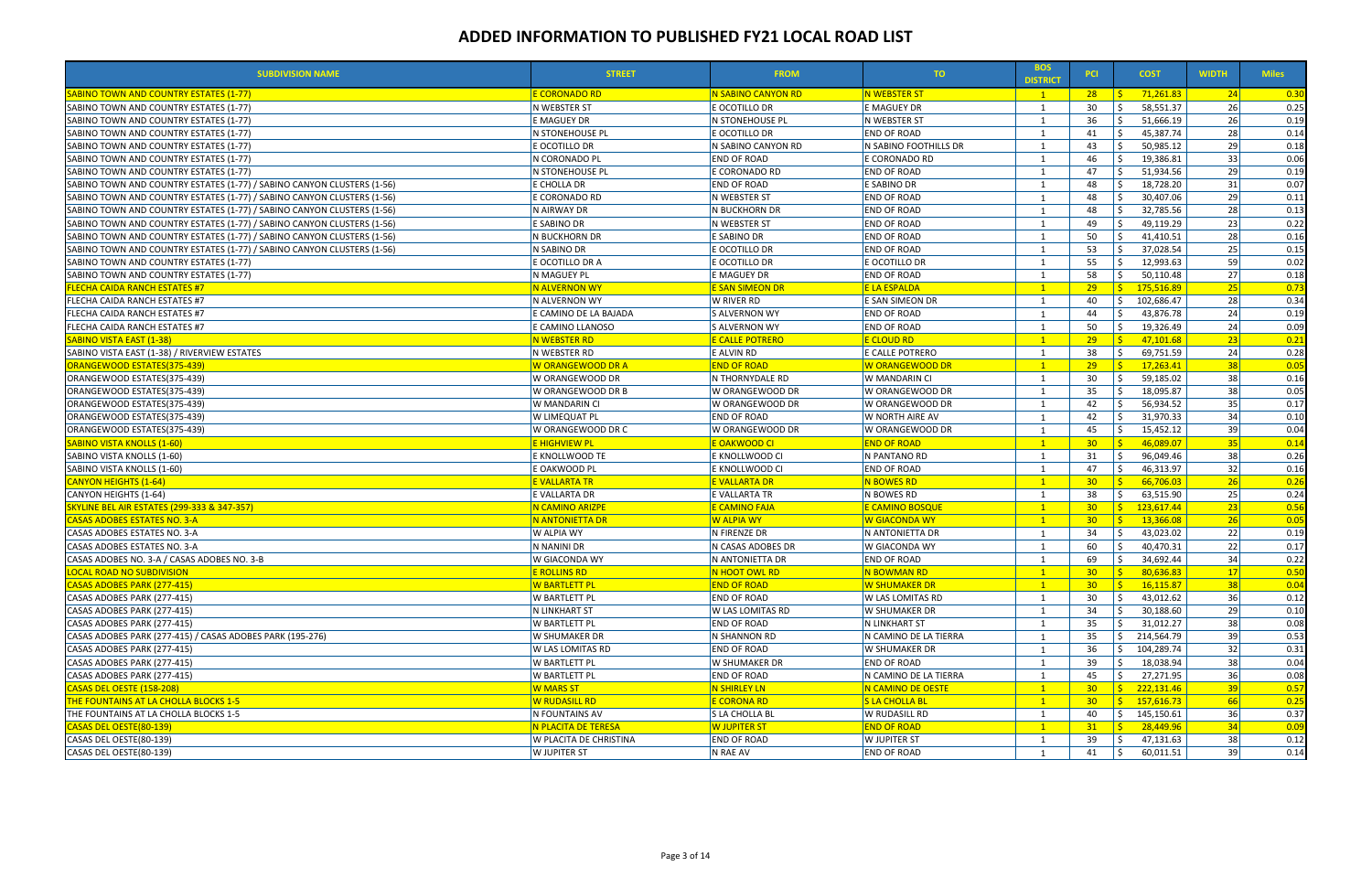| <b>SUBDIVISION NAME</b>                                | <b>STREET</b>           | <b>FROM</b>                       | TO.                   | <b>BOS</b><br><b>DISTRICT</b> | <b>PCI</b> | <b>COST</b>                 | <b>WIDTH</b>    | <b>Miles</b> |
|--------------------------------------------------------|-------------------------|-----------------------------------|-----------------------|-------------------------------|------------|-----------------------------|-----------------|--------------|
| <b>CHAPARRAL ESTATES NO.1 (1-49)</b>                   | <b>E BOWMAN PL</b>      | N HOOT OWL RD                     | N TWIN LAKES DR       | $\mathbf{1}$                  | 31         | 42,906.87                   | 18              | 0.25         |
| CHAPARRAL ESTATES NO.1 (1-49)                          | E NIGHTINGALE PL        | <b>END OF ROAD</b>                | <b>END OF ROAD</b>    | 1                             | 32         | 72,649.32                   | 24              | 0.30         |
| CHAPARRAL ESTATES NO.1 (1-49)                          | E CHUKKAR PL            | END OF ROAD                       | <b>END OF ROAD</b>    |                               | 33         | 69,271.69                   | 23              | 0.30         |
| CHAPARRAL ESTATES NO.1 (1-49)                          | N TWIN LAKES DR         | E BOWMAN PL                       | E WILDS RD            |                               | 36         | 89,451.12                   | 34              | 0.25         |
| CHAPARRAL ESTATES NO.1 (1-49)                          | E BOWMAN PL             | <b>END OF ROAD</b>                | N BOWMAN RD           |                               | 40         | 23,378.66                   | 22              | 0.10         |
| CHAPARRAL ESTATES NO.1 (1-49) / CHAPARRAL ACRES (1-16) | E CHICO LN              | <b>END OF ROAD</b>                | N BOWMAN RD           |                               | 45         | 25,859.36                   | 24              | 0.11         |
| CHAPARRAL ESTATES NO.1 (1-49)                          | N HOOT OWL RD           | E ROLLINS RD                      | E BOWMAN PL           |                               | 60         | 34,624.88                   | 17              | 0.19         |
| <b>CORONADO FOOTHILLS ESTATES (371-500)</b>            | <b>E LOS PORTALES</b>   | <b>S ALVERNON WY</b>              | N MONTEZUMA DR        |                               | 31         | 18,720.78                   | 22              | 0.09         |
| CORONADO FOOTHILLS ESTATES (371-500)                   | N MONTEZUMA DR          | E ALVERNON CI                     | E CORONADO DR         | $\overline{1}$                | 37         | S.<br>138,514.10            | 21              | 0.63         |
| CORONADO FOOTHILLS ESTATES (371-500)                   | E COCOPAS RD            | N MONTEZUMA DR                    | N LONGFELLOW DR       |                               | 38         | 24,200.78                   | 27              | 0.09         |
| CORONADO FOOTHILLS ESTATES (371-500)                   | E ALVERNON CI           | N EVANS MOUNTAIN DR               | E SKYLINE DR          | - 1                           | 41         | 76,708.73                   | 22              | 0.31         |
| CORONADO FOOTHILLS ESTATES (371-500)                   | N LONGFELLOW DR         | E ALVERNON CI                     | N LONGFELLOW LN       |                               | 57         | 127,184.06<br>ς.            | 25              | 0.51         |
| CORONADO FOOTHILLS ESTATES (371-500)                   | N LONGFELLOW LN         | N MONTEZUMA DR                    | <b>END OF ROAD</b>    | 1                             | 57         | 36,295.80                   | 25              | 0.14         |
| <b>VISTA CIUDAD ESTATES (1-32)</b>                     | <b>N SIERRA CHAPITA</b> | <mark>N CALLE VISTA CIUDAD</mark> | <b>END OF ROAD</b>    | $\blacksquare$ 1              | 31         | 51,337.80                   | 24              | 0.22         |
| VISTA CIUDAD ESTATES (1-32)                            | N CALLE VISTA CIUDAD    | N TANURI DR                       | S WILMOT RD           | -1                            | 37         | 102,147.94<br>S.            | 24              | 0.41         |
| <b>CORTARO RIDGE (1-124)</b>                           | W AVOCADO ST            | N HUMMER DR                       | <b>END OF ROAD</b>    |                               | 31         | 23,002.57                   | 35              | 0.07         |
| CORTARO RIDGE (1-124)                                  | W BAYOU PL              | <b>END OF ROAD</b>                | N BAYOU DR            | -1                            | 37         | 21,278.78                   | 36              | 0.06         |
| CORTARO RIDGE (1-124)                                  | <b>W TREECE WY</b>      | <b>END OF ROAD</b>                | N DELTA WY            | 1                             | 37         | 60,521.06                   | 33              | 0.17         |
| CORTARO RIDGE (1-124)                                  | N HUMMER DR             | W TREECE WY                       | <b>END OF ROAD</b>    |                               | 38         | 59,567.51                   | 35              | 0.16         |
| CORTARO RIDGE (1-124)                                  | W AVOCADO ST            | N FIRETHORN AV                    | <b>END OF ROAD</b>    |                               | 42         | 19,960.12                   | 35              | 0.06         |
| CORTARO RIDGE (1-124) / CORTARO RIDGE (125-214)        | N HOLLY BROOK AV        | W MORNING VIEW DR                 | E HARDY RD            |                               | 45         | 102,607.00                  | 30              | 0.37         |
| CORTARO RIDGE (1-124)                                  | N BAYOU DR              | W CORTARO FARMS RD                | W TREECE WY           | $\overline{1}$                | 47         | 25,099.88                   | 28              | 0.09         |
| CORTARO RIDGE (1-124)                                  | N FIRETHORN AV          | W TREECE WY                       | <b>END OF ROAD</b>    |                               | 47         | 42,267.43                   | 34              | 0.13         |
| CORTARO RIDGE (1-124)                                  | N DELTA WY              | W CORTARO FARMS RD                | W TREECE WY           | - 1                           | 48         | 25,150.92                   | 28              | 0.09         |
| CORTARO RIDGE (1-124)                                  | W MORNING VIEW DR       | N HUMMER DR                       | <b>END OF ROAD</b>    | $\overline{1}$                | 54         | 22,708.88                   | 31              | 0.07         |
| CORTARO RIDGE (1-124)                                  | N DELTA WY              | W MORNING VIEW DR                 | <b>END OF ROAD</b>    | -1                            | 57         | 17,228.96                   | 49              | 0.03         |
| <u> HORIZON HILLS (1-579)</u>                          | N COMET CT              | <mark>W STARBURST DR</mark>       | <b>END OF ROAD</b>    |                               | 31         | 14,310.67                   | 40              | 0.04         |
| HORIZON HILLS (1-579)                                  | <b>W GREEN RIDGE DR</b> | N CAMINO DE LA TIERRA             | W RAINTREE DR         |                               | 33         | 108,884.92                  | 39              | 0.28         |
| HORIZON HILLS (1-579)                                  | N AUTUMN PL             | W NIGHTFLOWER ST                  | <b>END OF ROAD</b>    |                               | 34         | 14,251.41                   | 40              | 0.04         |
| HORIZON HILLS (1-579)                                  | W RAINTREE DR A         | <b>END OF ROAD</b>                | W RAINTREE DR         |                               | 34         | 9,420.47                    | 48              | 0.02         |
| HORIZON HILLS (1-579)                                  | N BLUE SKY TE           | W GREEN TREES DR                  | <b>END OF ROAD</b>    |                               | 35         | 30,706.58                   | 35              | 0.09         |
| HORIZON HILLS (1-579)                                  | N NOVA PL               | W NIGHTFLOWER ST                  | <b>END OF ROAD</b>    |                               | 35         | 14,809.76                   | 38              | 0.04         |
| HORIZON HILLS (1-579)                                  | W NORTHSTAR DR          | N CAMINO DE LA TIERRA             | N NORTHLIGHT DR       |                               | 35         | 90,344.18                   | 39              | 0.23         |
| HORIZON HILLS (1-579)                                  | N ECLIPSE PL            | W STARBURST DR                    | <b>END OF ROAD</b>    | $\mathbf{1}$                  | 36         | 24,152.86                   | 36              | 0.06         |
| HORIZON HILLS (1-579)                                  | N GALAXY PL             | W NIGHTFLOWER ST                  | <b>END OF ROAD</b>    |                               | 36         | 62,636.05                   | 34              | 0.18         |
| HORIZON HILLS (1-579)                                  | W NIGHTFLOWER PL        | <b>END OF ROAD</b>                | W NIGHTFLOWER ST      | $\overline{1}$                | 36         | 32,864.82                   | 38              | 0.08         |
| HORIZON HILLS (1-579)                                  | W HORIZON HILLS DR      | N CAMINO DE LA TIERRA             | <b>END OF ROAD</b>    |                               | 37         | $\zeta$<br>198,697.72       | 39 <sup>1</sup> | 0.49         |
| HORIZON HILLS (1-579)                                  | N STARSHINE DR          | W RAINTREE DR                     | N NORTHLIGHT DR       | 1                             | 38         | 222,645.87<br><sup>S</sup>  | 39              | 0.53         |
| HORIZON HILLS (1-579)                                  | W GREEN TREES DR        | N CAMINO DE LA TIERRA             | N STARSHINE DR        |                               | 38         | 95,294.09                   | 39              | 0.23         |
| HORIZON HILLS (1-579)                                  | <b>W RAINTREE DR</b>    | N CAMINO DE LA TIERRA             | N GALAXY RD           |                               | 38         | <sup>\$</sup><br>128,637.40 | 37              | 0.32         |
| HORIZON HILLS (1-579)                                  | N POLARIS PL            | W GREEN TREES DR                  | <b>END OF ROAD</b>    |                               | 39         | 24,314.41                   | 36              | 0.06         |
| HORIZON HILLS (1-579)                                  | W AMBER TE              | <b>END OF ROAD</b>                | N STARSHINE DR        |                               | 39         | 18,466.79                   | 38              | 0.05         |
| HORIZON HILLS (1-579)                                  | W NIGHTFLOWER ST        | W NIGHTFLOWER PL                  | <b>END OF ROAD</b>    |                               | 39         | 96,675.46                   | 34              | 0.26         |
| HORIZON HILLS (1-579)                                  | N MOONSONG TE           | W MOONSONG PL                     | <b>END OF ROAD</b>    |                               | 41         | 22,751.92                   | 36              | 0.06         |
| HORIZON HILLS (1-579)                                  | W NORTHSTAR DR A        | <b>W NORTHSTAR DR</b>             | W NORTHSTAR DR        |                               | 41         | 13,039.22                   | 49              | 0.02         |
| HORIZON HILLS (1-579)                                  | N NORTHLIGHT DR         | W NIGHTFLOWER ST                  | N CAMINO DE LA TIERRA |                               | 42         | Ŝ.<br>231,217.12            | 39              | 0.64         |
| HORIZON HILLS (1-579)                                  | W MOONSONG PL           | <b>END OF ROAD</b>                | N NORTHLIGHT DR       | $\mathbf{1}$                  | 42         | 44,652.27                   | 34              | 0.14         |
| HORIZON HILLS (1-579)                                  | <b>W STARBURST DR</b>   | N GALAXY PL                       | <b>END OF ROAD</b>    |                               | 42         | 79,301.81                   | 41              | 0.21         |
| HORIZON HILLS (1-579)                                  | W SUNDAY CT             | <b>END OF ROAD</b>                | W GREEN RIDGE DR      | - 1                           | 44         | 17,126.99                   | 60              | 0.03         |
|                                                        |                         |                                   |                       |                               |            |                             |                 |              |
| HORIZON HILLS (1-579)                                  | <b>W SUNDAY LN</b>      | W GREEN RIDGE DR                  | N STARSHINE DR        |                               | 44         | 27,425.80                   | 34              | 0.09         |
| HORIZON HILLS (1-579)                                  | N HALF MOON PL          | W RAINTREE DR                     | <b>END OF ROAD</b>    |                               | 45         | 21,460.76                   | 36              | 0.06         |
| HORIZON HILLS (1-579)                                  | N NORTHLIGHT CT         | N NORTHLIGHT DR                   | <b>END OF ROAD</b>    |                               | 45         | 12,360.78                   | 41              | 0.03         |
| HORIZON HILLS (1-579)                                  | W FALLING STAR LN       | W NORTHSTAR DR                    | N STARSHINE DR        |                               | 49         | Ŝ.<br>26,268.05             | 33              | 0.09         |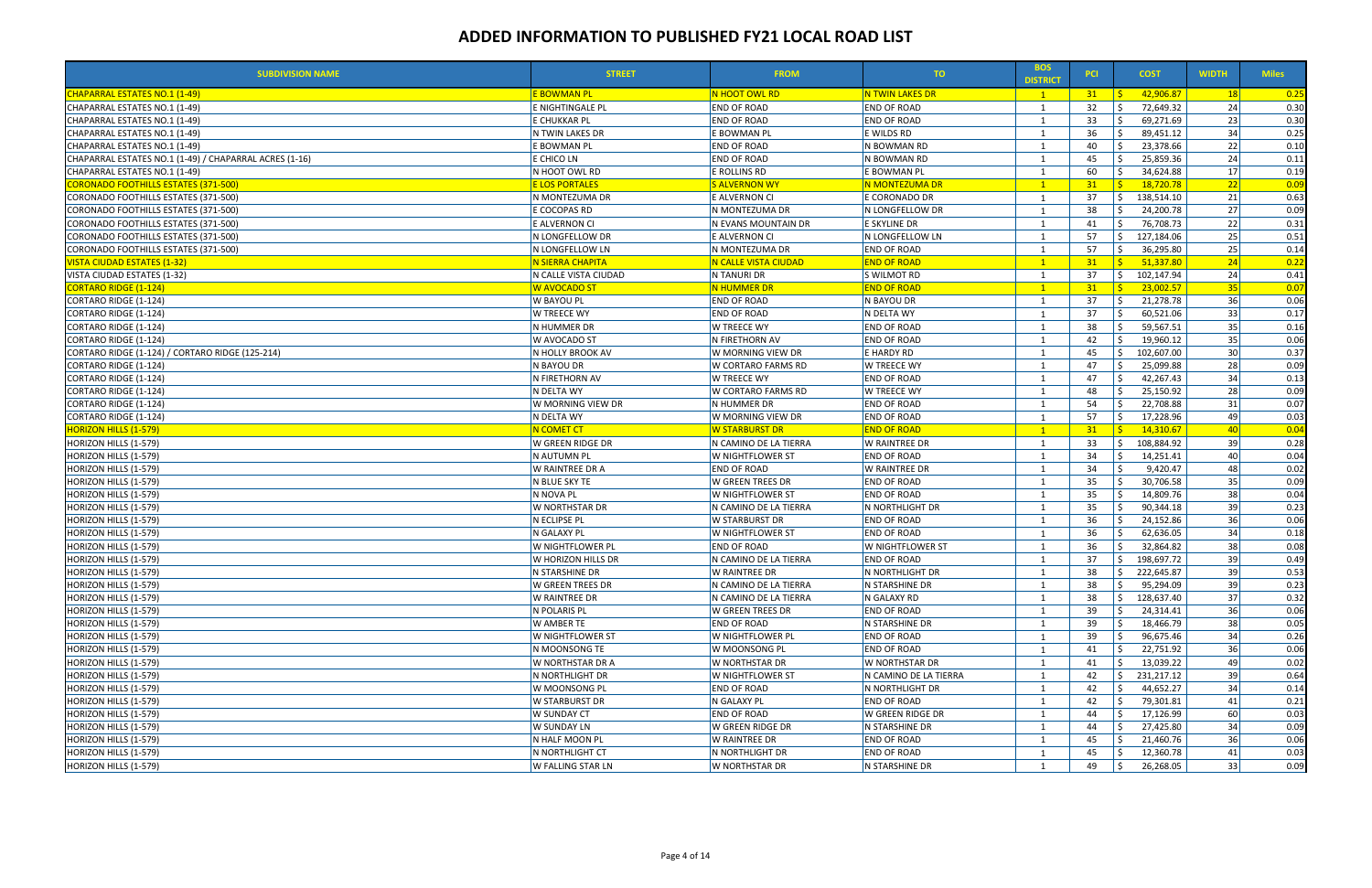| <b>SUBDIVISION NAME</b>              | <b>STREET</b>              | <b>FROM</b>                | TO.                        | <b>BOS</b><br><b>DISTRICT</b>        | <b>PCI</b>           | <b>COST</b>                     | <b>WIDTH</b>    | <b>Miles</b>       |
|--------------------------------------|----------------------------|----------------------------|----------------------------|--------------------------------------|----------------------|---------------------------------|-----------------|--------------------|
| MEADOWBROOK (208-269)                | <b>W FLAMEBROOK RD</b>     | N EDENBROOK LN             | N MOONBROOK RD             | $\clubsuit$                          | $31 \quad \boxed{5}$ | 35,681.17                       | 32              | 0.11               |
| MEADOWBROOK (208-269)                | W MOONBROOK PL             | <b>END OF ROAD</b>         | N MOONBROOK RD             |                                      | 33                   | Ŝ.<br>17,199.07                 | 41              | 0.04               |
| MEADOWBROOK (208-269)                | W BENSBROOK PL             | END OF ROAD                | N MOONBROOK RD             | 1                                    | 37                   | Ŝ.<br>15,579.85                 | 35              | 0.04               |
| MEADOWBROOK (208-269)                | W EDSBROOK PL              | END OF ROAD                | N MOONBROOK RD             |                                      | 39                   | $\dot{\mathsf{S}}$<br>15,781.03 | 35              | 0.04               |
| MEADOWBROOK (208-269)                | N MOONBROOK RD             | W FIELDBROOK DR            | W MOONBROOK PL             |                                      | 41                   | 54,084.23                       | 26              | 0.19               |
| MEADOWBROOK (208-269)                | W FIELDBROOK DR            | N EDENBROOK LN             | N MOONBROOK RD             | -1                                   | 58                   | 19,697.01<br>Ŝ.                 | 25              | 0.08               |
| <b>TWIN LAKES (1-148)</b>            | <b>E BUOY PL</b>           | N STARBOARD DR             | <b>END OF ROAD</b>         | $\mathbf{1}$                         | 32 <sub>2</sub>      | 24,099.75<br>-Ś.                | 43              | 0.06               |
| <b>TWIN LAKES (1-148)</b>            | N CAPSTAN AV               | <b>END OF ROAD</b>         | E MAINSAIL BL              | 1                                    | 33                   | 45,190.31<br>S.                 | 37              | 0.12               |
| <b>TWIN LAKES (1-148)</b>            | N ANCHOR AV                | <b>END OF ROAD</b>         | E MAINSAIL BL              |                                      | 34                   | 41,904.27                       | 34              | 0.12               |
| <b>TWIN LAKES (1-148)</b>            | N FORECASTLE AV            | <b>END OF ROAD</b>         | E MAINSAIL BL              | $\mathbf{1}$                         | 37                   | -Ś<br>39,746.27                 | 35              | 0.11               |
| <b>TWIN LAKES (1-148)</b>            | E MAINYARD PL              | N STARBOARD DR             | <b>END OF ROAD</b>         |                                      | 41                   | 27,039.50                       | 43              | 0.06               |
| VISTA LAS CATALINAS NO. 2            | N AVENIDA DEL CANADA       | <b>E MAINSAIL BL</b>       | <b>E GRAHAM ST</b>         | $\mathbf{1}$                         | 32 <sub>2</sub>      | 20,508.23<br><b>C</b>           | 21              | 0.10               |
| VISTA LAS CATALINAS NO. 2            | E CLOUDCREST LN            | <b>END OF ROAD</b>         | N AVENIDA DEL CANADA       | 1                                    | 34                   | 28,672.75<br>-S                 | 21              | 0.14               |
| VISTA LAS CATALINAS NO. 2            | E GRAHAM ST                | <b>END OF ROAD</b>         | N AVENIDA DEL CANADA       |                                      | 35                   | 37,562.99                       | 26              | 0.14               |
| CASAS ADOBES ESTATES (501-540)       | N CIRCOLO PL B             | N CIRCOLO PL               | N CIRCOLO PL               | $\mathbf{1}$                         | 32 <sub>2</sub>      | 12,683.66                       | 27              | $\boxed{0.05}$     |
| CASAS ADOBES ESTATES (501-540)       | N CIRCOLO PL A             | N CIRCOLO PL               | N CIRCOLO PL               |                                      | 34                   | 15,493.90<br>-Ś                 | 27              | 0.06               |
| CASAS ADOBES ESTATES (501-540)       | N CIRCOLO PL               | W DONATELLO WY             | <b>END OF ROAD</b>         |                                      | 40                   | 39,970.38                       | 33              | 0.11               |
| CASAS ADOBES ESTATES (501-540)       | N DONATELLO WY             | N MONA LISA RD             | N PERUGIA WY               |                                      | 45                   | 76,232.62                       | 24              | 0.33               |
| <b>CASTLE ROCK ESTATES (1-47)</b>    | <b>E OCOTILLO DR</b>       | N SABINO FOOTHILLS DR      | N HIDDEN VALLEY RD         | $\left\langle \bullet \right\rangle$ | $32 -$               | $\frac{1}{2}$ 124,049.60        | 28              | 0.45               |
| <b>SABINO VISTA ESTATES (9-29)</b>   | N PANTANO RD               | E GARLAND RD               | <b>E CLOUD RD</b>          | $\mathbf{1}$                         | 32 <sub>2</sub>      | <u>S </u><br>163,495.06         | 58              | $\vert 0.28 \vert$ |
| SABINO VISTA ESTATES (9-29)          | N PANTANO RD               | E CLOUD RD                 | <b>END OF ROAD</b>         |                                      | 41                   | S.<br>65,114.10                 | 35              | 0.17               |
| SABINO VISTA ESTATES (9-29)          | N PANTANO RD               | E ALVIN RD                 | E GARLAND RD               | $\mathbf{1}$                         | 57                   | Ŝ.<br>52,631.90                 | 24              |                    |
|                                      |                            |                            | <b>W CALLE OCIO</b>        | $\overline{1}$                       | 32 <sup>2</sup>      | 60,744.91                       | 33              | 0.21               |
| CASAS ADOBES PARK (94-194)           | W CALLE DEL HUERTO         | N ORACLE JAYNES STATION RD |                            |                                      |                      |                                 |                 | 0.18               |
| CASAS ADOBES PARK (94-194)           | N ORACLE JAYNES STATION RD | W RUDASILL RD              | W PLACITA DEL SANTO        |                                      | 33                   | 84,491.18                       | 40              | 0.21               |
| CASAS ADOBES PARK (94-194)           | N PLACITA OCIO             | W CALLE OCIO               | <b>END OF ROAD</b>         |                                      | 33                   | 12,738.96                       | 43              | 0.03               |
| CASAS ADOBES PARK (94-194)           | W VIA DEL SANTO            | W PLACITA DEL SANTO        | N SHANNON RD               |                                      | 34                   | 49,732.94<br>-Ś                 | 33              | 0.15               |
| CASAS ADOBES PARK (94-194)           | W CALLE OCIO               | N ORACLE JAYNES STATION RD | W CALLE DEL HUERTO         |                                      | 34                   | Ś,<br>53,114.34                 | 31              | 0.17               |
| CASAS ADOBES PARK (94-194)           | W PLACITA DEL HUERTO       | <b>END OF ROAD</b>         | N ORACLE JAYNES STATION RD | 1                                    | 55                   | Ŝ.<br>14,151.86                 | 41              | 0.03               |
| <u> MOUNTAIN VIEW TERRACE(1-117)</u> | N GYOR PL                  | W LINDA VISTA BL           | <b>END OF ROAD</b>         | $\overline{1}$                       | 32 <sup>2</sup>      | 21,925.03                       | 30 <sup>l</sup> | 0.07               |
| MOUNTAIN VIEW TERRACE(1-117)         | N VENDONE AV               | W LINDA VISTA BL           | W CRESCENT ST              | -1                                   | 38                   | 29,136.24                       | 25              | 0.11               |
| MOUNTAIN VIEW TERRACE(1-117)         | W LAKE ECHO RD             | N GYOR PL                  | W MELINDA LN               |                                      | 39                   | 33,405.41<br>-Ś                 | 23              | 0.13               |
| MOUNTAIN VIEW TERRACE(1-117)         | N CRESCENT CT              | <b>END OF ROAD</b>         | <b>W CRESCENT ST</b>       |                                      | 43                   | 12,660.71<br>Ŝ.                 | 54              | 0.02               |
| MOUNTAIN VIEW TERRACE(1-117)         | <b>W SHERBROOKE PL</b>     | <b>END OF ROAD</b>         | N SHERBROOKE ST            |                                      | 43                   | 12,377.65                       | 46              | 0.03               |
| MOUNTAIN VIEW TERRACE(1-117)         | W MELINDA LN               | N DONEGAL PL               | N VENDONE AV               |                                      | 44                   | 30,065.01                       | 24              | 0.13               |
| MOUNTAIN VIEW TERRACE(1-117)         | N DONEGAL PL               | W MELINDA LN               | <b>END OF ROAD</b>         | $\mathbf{1}$                         | 45                   | 43,788.85                       | 28              | 0.17               |
| MOUNTAIN VIEW TERRACE(1-117)         | N SHERBROOKE ST            | W LAKE ECHO RD             | <b>END OF ROAD</b>         |                                      | 45                   | 47,824.05                       | 29              | 0.18               |
| MOUNTAIN VIEW TERRACE(1-117)         | W CRESCENT ST              | N DONEGAL PL               | N VENDONE AV               |                                      | 55                   | $\zeta$<br>27.807.19            | 31              | 0.09               |
| <b>WILDWOOD PARK (1-225)</b>         | <mark>W Chive Pl</mark>    | <b>END OF ROAD</b>         | <b>W CINNAMON DR</b>       | $\overline{\phantom{0}}$ 1           | $32 \mid 5$          | 23,558.32                       | 35              | 0.07               |
| WILDWOOD PARK (1-225)                | N CLOVE PL                 | W CINNAMON DR              | <b>END OF ROAD</b>         | 1                                    | 34                   | 22,051.97<br>S.                 | 36              | 0.06               |
| WILDWOOD PARK (1-225)                | W CINNAMON DR              | N SHANNON RD               | <b>END OF ROAD</b>         |                                      | 34                   | \$<br>153,723.33                | 33              | 0.45               |
| WILDWOOD PARK (1-225)                | N CINNAMON DR              | END OF ROAD                | W WILDWOOD DR              |                                      | 36                   | Ŝ.<br>35,674.50                 | 32              | 0.11               |
| WILDWOOD PARK (1-225)                | N TEALEAF PL               | W CINNAMON DR              | <b>END OF ROAD</b>         | $\mathbf{1}$                         | 37                   | 20,702.47                       | 35              | 0.06               |
| WILDWOOD PARK (1-225)                | N PARSLEY RD               | W BAYLEAF DR               | W WILDWOOD DR              |                                      | 39                   | 57,469.57                       | 31              | 0.17               |
| WILDWOOD PARK (1-225)                | <b>W BASIL PL</b>          | <b>END OF ROAD</b>         | <b>END OF ROAD</b>         |                                      | 40                   | 65,775.50<br>S.                 | 39              | 0.16               |
| WILDWOOD PARK (1-225)                | N THYME PL                 | <b>END OF ROAD</b>         | W WILDWOOD DR              |                                      | 42                   | 37,128.89                       | 35              | 0.11               |
| WILDWOOD PARK (1-225)                | N THYME PL A               | N THYME PL                 | <b>END OF ROAD</b>         |                                      | 43                   | Ŝ.<br>12,460.76                 | 41              | 0.03               |
| WILDWOOD PARK (1-225)                | W WILDWOOD DR A            | W WILDWOOD DR              | W WILDWOOD DR              |                                      | 44                   | 6,234.79                        | 42              | 0.02               |
| WILDWOOD PARK (1-225)                | N PARSLEY RD A             | <b>END OF ROAD</b>         | N PARSLEY RD               |                                      | 46                   | 11,408.00                       | 39              | 0.03               |
| WILDWOOD PARK (1-225)                | N CELERY PL                | W CINNAMON DR              | <b>END OF ROAD</b>         |                                      | 47                   | 20,564.18<br>S.                 | 35              | 0.06               |
| WILDWOOD PARK (1-225)                | W WILDWOOD DR              | W ORANGE GROVE RD          | N CAMINO DE LA TIERRA      |                                      | 51                   | Ŝ.<br>191,869.14                | 41              | 0.50               |
| WILDWOOD PARK (1-225)                | N SAFFRON RD               | W CORIANDER DR             | W WILDWOOD DR              | 1                                    | 53                   | S.<br>57,784.63                 | 38              | 0.16               |
| <b>COUNTRYSIDE (1-190)</b>           | N ROCK DOVE PL             | <b>END OF ROAD</b>         | W WILD HORSE DR            | $\overline{1}$                       | 32 <sub>2</sub>      | $\leq$<br>18,941.66             | 37              | 0.05               |
| COUNTRYSIDE (1-190)                  | N CRESTED OWL PL           | <b>END OF ROAD</b>         | W WILD HORSE DR            | 1                                    | 33                   | S.<br>21,608.27                 | 35              | 0.06               |
|                                      | N MACAW PL                 | <b>END OF ROAD</b>         | W WILD HORSE DR            |                                      | 37                   | Ŝ.<br>20,608.19                 | 37              | 0.05               |
| COUNTRYSIDE (1-190)                  |                            |                            |                            |                                      |                      |                                 | 35              | 0.06               |
| COUNTRYSIDE (1-190)                  | N CRANE HAWK PL            | END OF ROAD                | W WILD HORSE DR            |                                      | 38                   | 24,511.72                       |                 |                    |
| COUNTRYSIDE (1-190)                  | W WILD HORSE DR            | N CAMINO DE OESTE          | N CAMINO DE OESTE          |                                      | 38                   | S.<br>124,281.43                | 31              | 0.37               |
| <b>SUNSET POINTE (1-111)</b>         | <b>W HARDY RD</b>          | N STAR GRASS DR            | N CAMINO DE OESTE          | $\mathbf{1}$                         | $32 -$               | <u>S</u><br>45,123.53           | 30              | $\boxed{0.15}$     |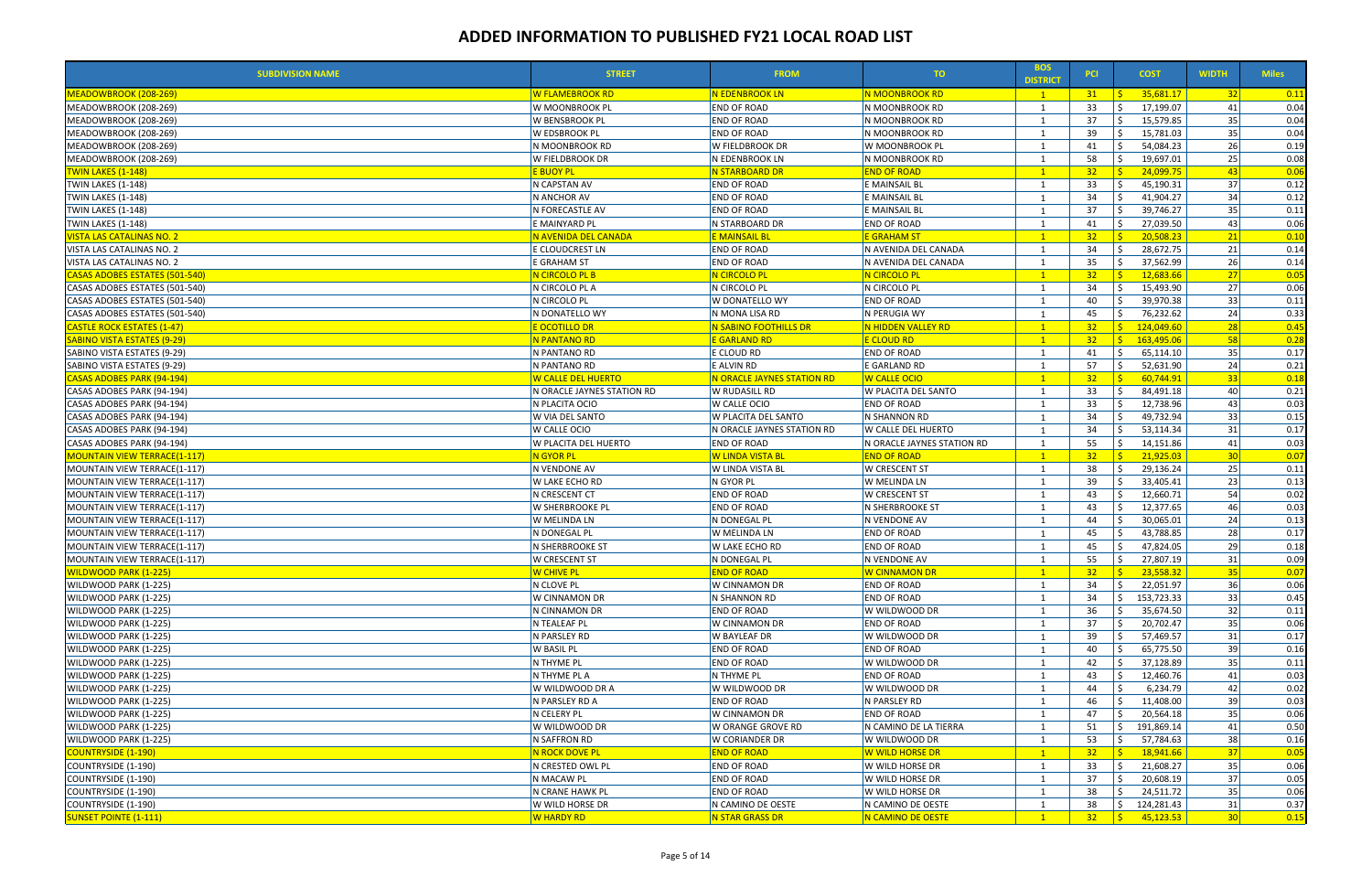| <b>SUBDIVISION NAME</b>                                                                           | <b>STREET</b>           | <b>FROM</b>           | TO                       | <b>BOS</b><br><b>DISTRICT</b> | <b>PCI</b>      | <b>COST</b>               | <b>WIDTH</b>    | <b>Miles</b> |
|---------------------------------------------------------------------------------------------------|-------------------------|-----------------------|--------------------------|-------------------------------|-----------------|---------------------------|-----------------|--------------|
| SUNSET POINTE (1-111)                                                                             | <b>W ROSEBAY ST</b>     | E HARDY RD            | N STAR GRASS DR          |                               | 38              | 47,667.96                 | 22              | 0.20         |
| SUNSET POINTE (1-111)                                                                             | W CHAMOMILE WY          | <b>END OF ROAD</b>    | N STAR GRASS DR          |                               | 39              | 40,429.94                 | 29              | 0.13         |
| SUNSET POINTE (1-111)                                                                             | <b>W CANDLEBERRY WY</b> | E HARDY RD            | N STAR GRASS DR          |                               | 39              | 30,183.78                 | 22              | 0.13         |
| SUNSET POINTE (1-111)                                                                             | N STAR GRASS DR         | W DAPHNE LN           | E HARDY RD               |                               | 43              | 91,819.38                 | 32              | 0.31         |
| SUNSET POINTE (1-111)                                                                             | N STAR GRASS DR         | <b>END OF ROAD</b>    | W DAPHNE LN              |                               | 52              | 25,428.53                 | 32              | 0.08         |
| <b>SUNSET POINTE (1-111) / SUNSET POINT (112-267)</b>                                             | W SNOWBERRY LN          | N MOISON DR           | N STAR GRASS DR          |                               | 39              | 53,798.79                 | 24              | 0.21         |
| SUNSET POINTE (1-111) / SUNSET POINT (112-267)                                                    | W BLUEBELL WY           | N MOISON DR           | N STAR GRASS DR          |                               | 42              | 48,417.92                 | 24              | 0.22         |
| SUNSET POINTE (1-111) / SUNSET POINT (112-267)                                                    | W HARDY RD              | <b>END OF ROAD</b>    | N STAR GRASS DR          |                               | 44              | 101,500.14                | 32              | 0.34         |
| <b>SUNSET POINTE (1-111) / SUNSET POINT (112-267)</b>                                             | N SNOWDROP DR           | W TANSY WY            | W CHAMOMILE WY           |                               | 46              | 14,097.94                 | 24              | 0.06         |
| SUNSET POINTE (1-111) / SUNSET POINT (112-267)                                                    | <b>W JUNEBERRY LN</b>   | N CAMAS WY            | <b>END OF ROAD</b>       |                               | 47              | 24,014.15                 | 26              | 0.10         |
| SUNSET POINTE (1-111) / SUNSET POINT (112-267)                                                    | W TANSY WY              | N SNOWDROP DR         | <b>END OF ROAD</b>       |                               | 58              | 10,803.31                 | 26              | 0.04         |
| SUNSET POINTE (1-111) / SUNSET POINT (112-267)                                                    | <b>W TANSY WY</b>       | N CAMAS WY            | IN SNOWDROP DR           |                               | 50              | 15,173.92                 | 27              | 0.06         |
| SUNSET POINTE (1-111) / SUNSET POINT (366-387)                                                    | N CAMAS WY              | W JUNEBERRY LN        | W CHAMOMILE WY           |                               | 53              | 25,817.08                 | 22              | 0.12         |
| SUNSET POINTE (1-111) / SUNSET POINT NO. 2 (268-284 & 344-363)                                    | N HUCKELBERRY WY        | W SNOWBERRY LN        | E HARDY RD               |                               | 58              | 24.966.57                 | 23              | 0.10         |
| SUNSET POINTE (1-111) / SUNSET POINT NO. 2 (268-284 & 344-363)                                    | N CHINABERRY WY         | W SNOWBERRY LN        | E HARDY RD               |                               | 68              | 10,873.68                 | 22              | 0.11         |
| SUNSET POINTE (1-111) / SUNSET POINT NO. 2A (156-165,175-185,194-204,213-219,229,285-343,364,365) | N MOISON DR             | W BLUEBELL WY         | E HARDY RD               |                               | 42              | 35,268.96                 | 26              | 0.14         |
| SUNSET POINTE (1-111) / SUNSET POINT NO. 2A (156-165,175-185,194-204,213-219,229,285-343,364,365) | W DAPHNE LN             | N CHINABERRY WY       | N STAR GRASS DR          |                               | 42              | 62,733.74                 | 24              | 0.28         |
| SUNSET POINTE (1-111) / SUNSET POINT NO. 2A (156-165,175-185,194-204,213-219,229,285-343,364,365) | W BLUEBELL WY           | N CHINABERRY WY       | N MOISON DR              |                               | 61              | 13,049.74                 | 27              | 0.10         |
| SUNSET POINTE (1-111) / SUNSET POINT NO. 2A (156-165,175-185,194-204,213-219,229,285-343,364,365) | N CHINABERRY WY         | W DAPHNE LN           | W SNOWBERRY LN           |                               | 62              | 15,054.51                 | 22              | 0.14         |
| SUNSET POINTE (1-111) / SUNSET POINT NO. 2A (156-165,175-185,194-204,213-219,229,285-343,364,365) | W BAYBERRY ST           | N CHINABERRY WY       | N STAR GRASS DR          |                               | 62              | 35,196.19                 | 24              | 0.32         |
| SUNSET POINTE (1-111) / SUNSET POINT NO. 2A (156-165,175-185,194-204,213-219,229,285-343,364,365) | W SNOWBERRY LN          | N CHINABERRY WY       | N HUCKELBERRY WY         |                               | 62              | 6,510.01                  | 24              | 0.06         |
| SUNSET POINTE (1-111) / SUNSET POINT NO. 2A (156-165,175-185,194-204,213-219,229,285-343,364,365) | N HUCKELBERRY WY        | W BLUEBELL WY         | <b>W SNOWBERRY LN</b>    |                               | 65              | 4,981.86                  | 22              | 0.05         |
| <b>BLACK HORSE (1-411)</b>                                                                        | N BOWMAN RD             | N PELHAM RD           | <b>E GOLDER RANCH DR</b> |                               | 32 <sub>2</sub> | 37,741.59                 | 24              | 0.16         |
| BLACK HORSE (1-411)                                                                               | N BOWMAN RD             | E SCHROEDER RD        | N PELHAM RD              |                               | 57              | 36,556.11                 | <b>29</b>       | 0.12         |
| <b>COLONIA DEL SOL (1-20)</b>                                                                     | E VIA ALCALDE           | <b>END OF ROAD</b>    | N HACIENDA DEL SOL RD    | $\mathbf{1}$                  | 33 <sup>2</sup> | 33,499.03                 | 31              | 0.11         |
| <b>VISTA LAS CATALINAS NO. 1</b>                                                                  | E PINAL ST              | <b>END OF ROAD</b>    | N AVENIDA DEL CANADA     |                               | 33 <sup>°</sup> | 35,388.28                 | 27              | 0.13         |
| VISTA LAS CATALINAS NO. 1                                                                         | E TORTOLITA ST          | <b>END OF ROAD</b>    | IN AVENIDA DEL CANADA    |                               | 33              | 33,080.93                 | 25              | 0.13         |
| VISTA LAS CATALINAS NO. 1                                                                         | N AVENIDA DEL ORO       | <b>UNNAMED</b>        | E PINAL ST               |                               | 34              | 52,344.50                 | 20 <sup>1</sup> | 0.25         |
| VISTA LAS CATALINAS NO. 1                                                                         | N AVENIDA DEL CANADA    | <b>W TORTOLITA ST</b> | E PINAL ST               |                               | 35              | 61,461.94                 | 24              | 0.25         |
| VISTA LAS CATALINAS NO. 1                                                                         | E EVERETT ST            | <b>END OF ROAD</b>    | N AVENIDA DEL CANADA     |                               | 39              | 33,876.92                 | 25              | 0.13         |
| $\overline{D1}$                                                                                   |                         |                       |                          |                               |                 | D1 TOTAL: \$15,951,752.88 |                 | 51.76        |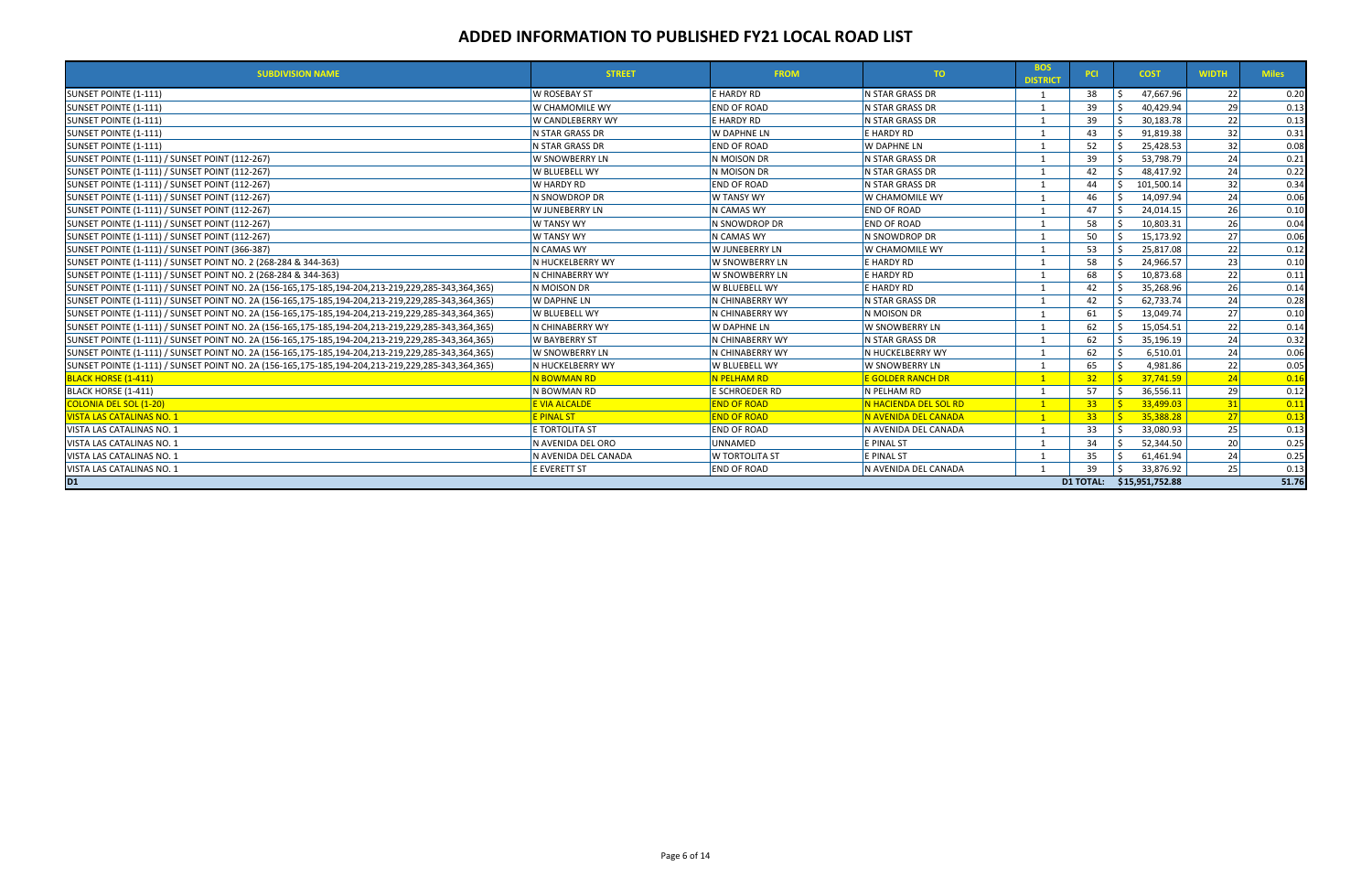| <b>SUBDIVISION NAME</b>                | <b>STREET</b>        | <b>FROM</b>            | TO.                   | <b>BOS</b><br><b>DISTRICT</b> | <b>PCI</b>       | <b>COST</b> | <b>WIDTH</b> | <b>Miles</b> |
|----------------------------------------|----------------------|------------------------|-----------------------|-------------------------------|------------------|-------------|--------------|--------------|
| <b>PALO VERDE BUSINESS PARK (1-18)</b> | S OLYMPIA SV         | <b>E IRVINGTON RD</b>  | <b>S ALVERNON WY</b>  |                               | 18               | 111,358.72  |              | 0.30         |
| <b>LOCAL ROAD NO SUBDIVISION</b>       | S OLD NOGALES HY     | <b>S STARLIGHT AV</b>  | <b>END OF ROAD</b>    |                               | $25 -$           | 87,499.41   |              | 0.41         |
| LOCAL ROAD NO SUBDIVISION              | S OLD NOGALES HY     | <b>S NOGALES HY</b>    | <b>E SUMMIT ST</b>    |                               | 49               | 172,629.81  | <b>25</b>    | 0.73         |
| LOCAL ROAD NO SUBDIVISION              | S OLD NOGALES HY     | <b>E SUMMIT ST</b>     | <b>S STARLIGHT AV</b> |                               |                  | 32,721.99   | <b>28</b>    | 0.12         |
| <b>ALVERNON RAIL CENTER (1-24)</b>     | S CONTRACTORS WY     | <b>END OF ROAD</b>     | W AJO WY              |                               | 28 <sup>2</sup>  | 29,349.80   |              | 0.06         |
| DODGE INDUSTRIAL SITES                 | <u>E 47TH ST </u>    | <b>N RICHEY BL</b>     | <b>S DODGE BL</b>     |                               | 29 <sup>°</sup>  | 48,320.47   |              | 0.19         |
| DODGE INDUSTRIAL SITES                 | E REFINERY WY        | <b>END OF ROAD</b>     | S DODGE BL            |                               | 44               | 30,844.64   | 33           | 0.10         |
| DODGE INDUSTRIAL SITES                 | <b>S CHRYSLER AV</b> | <b>IE 47TH ST</b>      | E REFINERY WY         |                               |                  | 33,839.95   | <b>28</b>    | 0.12         |
| LOCAL ROAD NO SUBDIVISION              | E VETERANS ST        | <b>S PALO VERDE RD</b> | N RICHEY BL           |                               |                  | 11,499.71   |              | 0.05         |
| <b>FELIX SUBDIVISION (1-5)</b>         | <b>FELIX BL</b>      | <b>S PALO VERDE RD</b> | <b>END OF ROAD</b>    |                               | 33 <sup>°</sup>  | 9,191.05    |              | 0.03         |
| D <sub>2</sub>                         |                      |                        |                       |                               | <b>D2 TOTAL:</b> | 567,255.55  |              | 2.12         |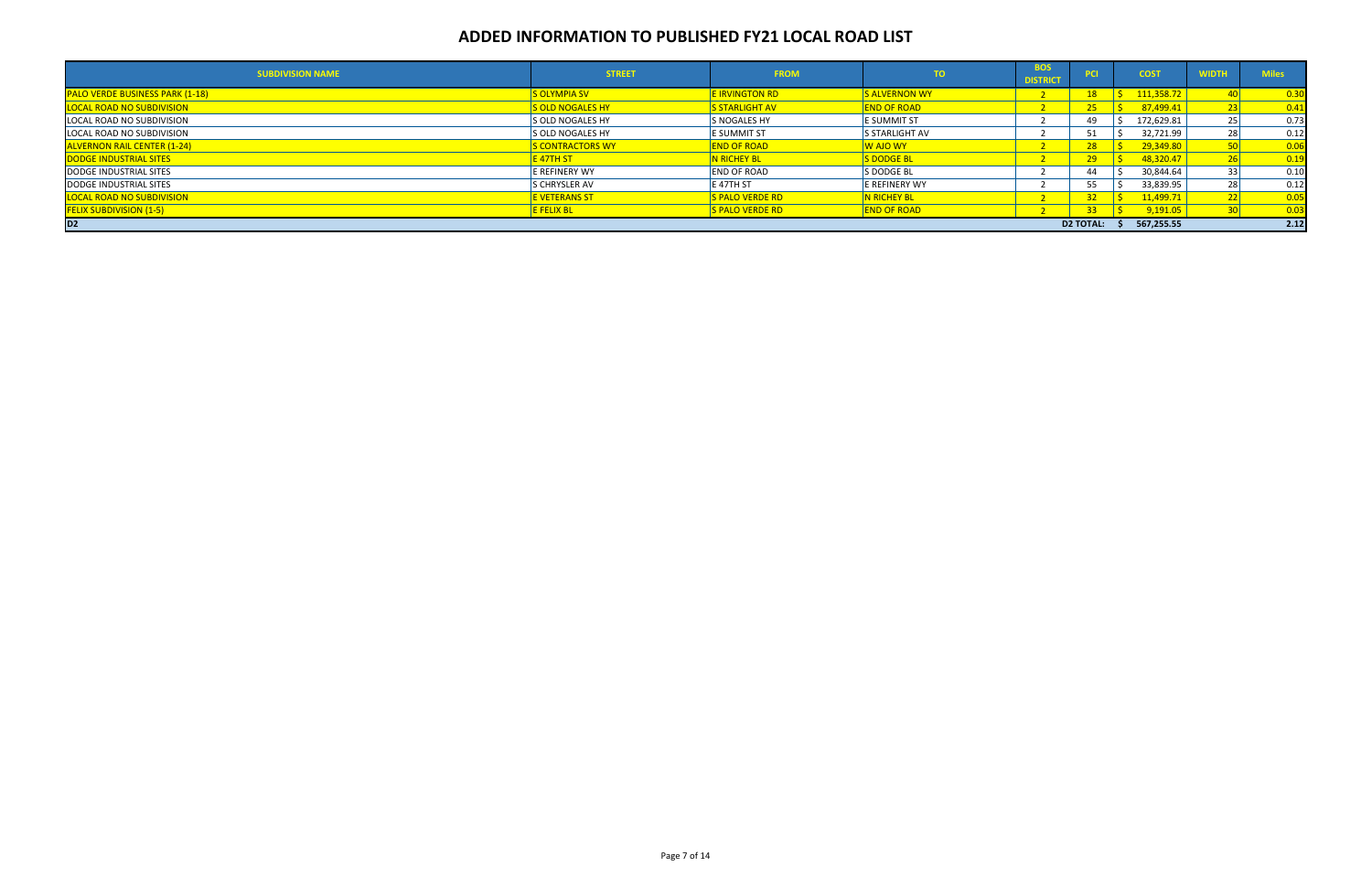| <b>SUBDIVISION NAME</b>                            | <b>STREET</b>             | <b>FROM</b>               | TO.                       | <b>BOS</b><br><b>DISTRICT</b> | <b>PCI</b>      | <b>COST</b>               | <b>WIDTH</b>    | <b>Miles</b>      |
|----------------------------------------------------|---------------------------|---------------------------|---------------------------|-------------------------------|-----------------|---------------------------|-----------------|-------------------|
| <u> FOWN OF AJO / AJO TERRACE UNIT TWO (23-42)</u> | N CAMERON AV              | <b>W MARTIN ST</b>        | <b>W HOOVER ST</b>        | 3 <sup>1</sup>                | 18 <sup>2</sup> | 19,726.28                 | <b>40</b>       | $\overline{0.05}$ |
| TOWN OF AJO / HIGHLAND ADDITION                    | N ROSEDALE AV             | <b>END OF ROAD</b>        | W ROCALLA AV              | $\overline{3}$                | 19              | 27,323.47                 | 26              | 0.11              |
| TOWN OF AJO / HIGHLAND ADDITION                    | S ALLEY RD                | <b>END OF ROAD</b>        | <b>END OF ROAD</b>        | $\overline{3}$                | 29              | 59,123.83                 | 21              | 0.29              |
| TOWN OF AJO / HIGHLAND ADDITION                    | N ROSEDALE AV             | W ROCALLA AV              | <b>END OF ROAD</b>        | $\overline{3}$                | 36              | 13,678.97                 | 24              | 0.05              |
| TOWN OF AJO / AJO HEIGHTS SECOND ADDITION          | N LYONS AV                | <b>END OF ROAD</b>        | <b>END OF ROAD</b>        | $\overline{\mathbf{3}}$       | 29              | 58,127.15                 | 22              | 0.27              |
| TOWN OF AJO / AJO HEIGHTS SECOND ADDITION          | N CONNOLLY AV             | <b>END OF ROAD</b>        | W DORSEY ST               | $\overline{3}$                | 35              | 32,992.32                 | 24              | 0.14              |
| TOWN OF AJO / AJO HEIGHTS SECOND ADDITION          | N ROSEDALE AV             | W DORSEY ST               | W WELCOME ST              | $\overline{3}$                | 35              | 26,275.32                 | 17              | 0.15              |
| TOWN OF AJO / LOCAL ROAD NO SUBDIVISION            | N ALLEY RD                | <b>END OF ROAD</b>        | W ROCALLA AV              | 3                             | 35              | 21,721.67                 | 21              | 0.10              |
| TOWN OF AJO / AJO HEIGHTS SECOND ADDITION          | IN CONNOLLY AV            | <b>W DORSEY ST</b>        | <b>END OF ROAD</b>        | $\overline{3}$                | 49              | 23,911.66                 | 24              | 0.11              |
| TOWN OF AJO / AJO HEIGHTS, THIRD ADDITION          | N THOMPSON AV             | <b>W BRADY ST</b>         | <b>E NORTH ST</b>         | $\overline{3}$                | 37              | 126,597.74                | 27              | 0.45              |
| TOWN OF AJO / AJO HEIGHTS, THIRD ADDITION          | <b>W NORTH ST</b>         | N AJO GILA BEND HY        | <b>END OF ROAD</b>        | $\overline{\mathbf{3}}$       | 43              | 60,069.65                 | 24              | 0.27              |
| TOWN OF AJO / AJO HEIGHTS, THIRD ADDITION          | N CAMERON AV              | <b>W BRADY ST</b>         | <b>E NORTH ST</b>         | $\overline{3}$                | 46              | 112,335.56<br><           | 26              | 0.46              |
| TOWN OF AJO / AJO HEIGHTS, THIRD ADDITION          | N KILBRIGHT AV            | <b>W DORSEY ST</b>        | <b>E NORTH ST</b>         | $\mathbf{B}$                  | 47              | 86,804.91                 | 23              | 0.40              |
| TOWN OF AJO / AJO HEIGHTS, THIRD ADDITION          | <b>W CENTER ST</b>        | N CAMERON AV              | N KILBRIGHT AV            | 3                             | 48              | 39,528.27                 | 24              | 0.18              |
| TOWN OF AJO / AJO HEIGHTS                          | N SARTILLION AV           | W HOOVER ST               | <b>E NORTH ST</b>         | $\overline{3}$                | 41              | 182,586.53                | 26              | 0.63              |
| TOWN OF AJO / AJO HEIGHTS                          | W WOLSEY ST               | N CAMERON AV              | N ROSEDALE AV             | $\overline{3}$                | 41              | 116,222.10                | 26              | 0.41              |
| TOWN OF AJO / AJO HEIGHTS                          | N D ARMITT AV             | END OF ROAD               | W CHILDS ST               | $\overline{3}$                | 42              | 43,550.28                 | 24              | 0.19              |
| TOWN OF AJO / AJO HEIGHTS                          | W WOLSEY ST               | N 2ND AV                  | N CAMERON AV              | $\overline{\mathbf{3}}$       | 47              | 11,994.68                 | 22              | 0.06              |
|                                                    |                           | N 2ND AV                  | N D ARMITT AV             | $\overline{3}$                |                 |                           | 26              |                   |
| TOWN OF AJO / AJO HEIGHTS                          | <b>W CHILDS ST</b>        |                           |                           |                               | 49              | 70,997.78                 |                 | 0.29              |
| TOWN OF AJO / AJO HEIGHTS                          | <b>W BRADY ST</b>         | N 2ND AV                  | N THOMPSON AV             | $\overline{3}$                | 58              | 50,706.67                 | 28              | 0.18              |
| TOWN OF AJO / AJO HEIGHTS                          | N KILBRIGHT AV            | W ROCALLA AV              | <b>W CLYMER ST</b>        | $\overline{3}$                | 59              | 79,262.20                 | 25              | 0.30              |
| TOWN OF AJO / AJO TERRACE UNIT ONE (1-22)          | N BRANNAN RD              | <b>END OF ROAD</b>        | <b>W HOOVER ST</b>        | $\overline{3}$                | 39              | 15,977.65                 | 21              | 0.07              |
| TOWN OF AJO / AJO TERRACE UNIT ONE (1-22)          | <b>W HOOVER ST</b>        | <b>E SAHUARO ST</b>       | <b>END OF ROAD</b>        | $\overline{3}$                | 49              | 105,710.22<br>$\zeta$     | 30              | 0.38              |
| TOWN OF AJO / AJO TERRACE UNIT ONE (1-22)          | <b>W CLYMER ST</b>        | N 2ND AV                  | N KILBRIGHT AV            | $\overline{\mathbf{3}}$       | 55              | 61,154.21                 | 27              | 0.23              |
| <b>BRANDING IRON PARK</b>                          | S BRANDING IRON CI C      | <b>S BRANDING IRON CI</b> | S BRANDING IRON CI        | 3 <sup>1</sup>                | 21              | 7,806.01                  | 34              | $\overline{0.02}$ |
| <b>BRANDING IRON PARK</b>                          | W FLYING W ST             | S BRANDING IRON CI        | <b>END OF ROAD</b>        | $\overline{\mathbf{3}}$       | 28              | 50,690.80                 | <b>26</b>       | 0.20              |
| <b>BRANDING IRON PARK</b>                          | W WEST ARROW              | S BRANDING IRON CI        | S WADE RD                 | $\overline{3}$                | 29              | 38,113.97                 | 20 <sup>1</sup> | 0.19              |
| <b>BRANDING IRON PARK</b>                          | S CAROL AV                | <b>W EAST ARROW</b>       | <b>END OF ROAD</b>        | $\overline{3}$                | 30              | 78,750.28                 | 21              | 0.38              |
| <b>BRANDING IRON PARK</b>                          | <b>S NORTH ARROW</b>      | <b>END OF ROAD</b>        | <b>S BRANDING IRON PL</b> | $\overline{3}$                | 30              | 11,155.73                 | 23              | 0.05              |
| <b>BRANDING IRON PARK</b>                          | S BRANDING IRON CI J      | S BRANDING IRON CI        | S BRANDING IRON PL        | $\overline{\mathbf{3}}$       | 33              | 10,650.05                 | 30              | 0.03              |
| <b>BRANDING IRON PARK</b>                          | S BRANDING IRON CI D      | S BRANDING IRON CI        | S BRANDING IRON CI        | $\overline{3}$                | 34              | 11,270.45                 | 25              | 0.04              |
| <b>BRANDING IRON PARK</b>                          | S BRANDING IRON CI H      | <b>S CLOVERLEAF</b>       | <b>S SOUTH ARROW</b>      | $\overline{3}$                | 34              | 9,583.06                  | 28              | 0.03              |
| <b>BRANDING IRON PARK</b>                          | W ROCKING CHAIR           | S BRANDING IRON CI        | <b>END OF ROAD</b>        | $\overline{3}$                | 34              | 43,702.42                 | 25              | 0.17              |
| <b>BRANDING IRON PARK</b>                          | <b>W WALKING M</b>        | S BRANDING IRON CI        | <b>END OF ROAD</b>        | $\overline{3}$                | 35              | 53,800.72                 | 27              | 0.20              |
| <b>BRANDING IRON PARK</b>                          | S BRANDING IRON CI F      | S BRANDING IRON CI        | S BRANDING IRON CI        | $\overline{3}$                | 36              | 9,215.07                  | 33              | 0.03              |
| <b>BRANDING IRON PARK</b>                          | S BRANDING IRON CI B      | S SOUTH ARROW             | S BRANDING IRON CI        | $\overline{3}$                | 37              | 10,591.56                 | 30 <sup>l</sup> | 0.03              |
| <b>BRANDING IRON PARK</b>                          | W BILBY RD                | S CAMINO VERDE            | S SOUTH ARROW             | ્ર                            | 37              | $\zeta$<br>64,699.14      | 25 <sup>1</sup> | 0.25              |
| <b>BRANDING IRON PARK</b>                          | <b>W LAZY H</b>           | S SWINGING A              | S BRANDING IRON CI        | $\overline{3}$                | 38              | 51,611.21                 | 27              | 0.18              |
| <b>BRANDING IRON PARK</b>                          | S SOUTH ARROW             | S BRANDING IRON CI        | <b>END OF ROAD</b>        | 3                             | 39              | 26,011.79                 | 26              | 0.09              |
| <b>BRANDING IRON PARK</b>                          | <b>W TUMBLING T</b>       | <b>S SOUTH ARROW</b>      | <b>END OF ROAD</b>        | 3                             | 41              | 56,534.42                 | 23              | 0.22              |
| <b>BRANDING IRON PARK</b>                          | <b>S CLOVERLEAF</b>       | S BRANDING IRON CI        | <b>END OF ROAD</b>        | $\overline{3}$                | 42              | 33,954.13                 | 32              | 0.11              |
| <b>BRANDING IRON PARK</b>                          | S BRANDING IRON CI K      | S BRANDING IRON PL        | S BRANDING IRON CI        | $\overline{3}$                | 43              | 8,138.51                  | 26              | 0.03              |
| <b>BRANDING IRON PARK</b>                          | <b>W EAST ARROW</b>       | S CAMINO VERDE            | S BRANDING IRON CI        | -3                            | 44              | 44,953.14                 | 23              | 0.20              |
| <b>BRANDING IRON PARK</b>                          | S SWINGING A              | <b>END OF ROAD</b>        | <b>W LIGHTNING L</b>      | $\overline{3}$                | 44              | 23,401.94                 | 27              | 0.09              |
| BRANDING IRON PARK / BRANDING IRON II (1-10)       | <b>S BRANDING IRON PL</b> | S BRANDING IRON CI        | <b>END OF ROAD</b>        | $\overline{3}$                | 44              | 16,047.00                 | 38              | 0.04              |
| <b>BRANDING IRON PARK</b>                          | S BRANDING IRON CI I      | S BRANDING IRON CI        | <b>W LIGHTNING L</b>      | 3                             | 45              | 5,729.81                  | 22              | 0.03              |
| <b>BRANDING IRON PARK</b>                          | <b>S SOUTH ARROW</b>      | <b>W BILBY RD</b>         | W SANTA PAULA ST          | $\mathbf{R}$                  | 46              | 54,409.83                 | 23              | 0.25              |
| <b>BRANDING IRON PARK</b>                          | <b>W LIGHTNING L</b>      | S CAMINO VERDE            | S BRANDING IRON CI        | 3                             | 46              | 48,371.96                 | 25              | 0.21              |
| <b>BRANDING IRON PARK</b>                          | S BRANDING IRON CI A      | W LIGHTNING L             | <b>W EAST ARROW</b>       | $\overline{3}$                | 55              | 10,372.41                 | 24              | 0.04              |
| <b>BRANDING IRON PARK</b>                          | S BRANDING IRON CI G      | W EAST ARROW              | <b>S CLOVERLEAF</b>       | $\overline{3}$                | 56              | 7,860.86                  | 32              | 0.02              |
| <b>BRANDING IRON PARK</b>                          | <b>S CLOVERLEAF B</b>     | <b>END OF ROAD</b>        | <b>S CLOVERLEAF</b>       | 3                             | 58              | 17,973.42                 | 43              | 0.04              |
| <b>BRANDING IRON PARK</b>                          | S CLOVERLEAF A            | S CLOVERLEAF              | <b>END OF ROAD</b>        | $\overline{3}$                | 59              | 17,668.58                 | 45              | 0.04              |
| <b>BRANDING IRON PARK</b>                          | S RAFTER R                | E DREXEL RD               | W LAZY H                  | $\overline{\mathbf{3}}$       | 59              | 31,400.66                 | 20              | 0.15              |
| STAR VALLEY BLOCK 4, LOTS1-572 & BLOCKS 1-3        | <b>S VICTOR DR</b>        | <b>W ZORRO RD</b>         | <b>W HERMANS RD</b>       | $\overline{3}$                | 21              | 48,599.38                 | 21              | 0.25              |
| STAR VALLEY BLOCK 4, LOTS1-572 & BLOCKS 1-3        | W HERMANS RD              | S VICTOR DR               | S VAHALLA RD              | -3                            | 33              | 105,244.85<br>Ŝ.          | <b>20</b>       | 0.51              |
| STAR VALLEY BLOCK 4, LOTS1-572 & BLOCKS 1-3        | W ZORRO RD                | S VAHALLA RD              | S VICTOR DR               | -3                            | 33              | \$<br>121,076.68          | 24              | 0.51              |
| <b>STAR VALLEY VILLAGE (1-152)</b>                 | <b>W TURTLECREEK PL</b>   | SIRONSTONE DR             | <b>END OF ROAD</b>        | $\overline{\mathbf{3}}$       | 22              | $\mathsf{S}$<br>49,504.59 | 26              | $\boxed{0.20}$    |
|                                                    |                           |                           |                           |                               |                 |                           |                 |                   |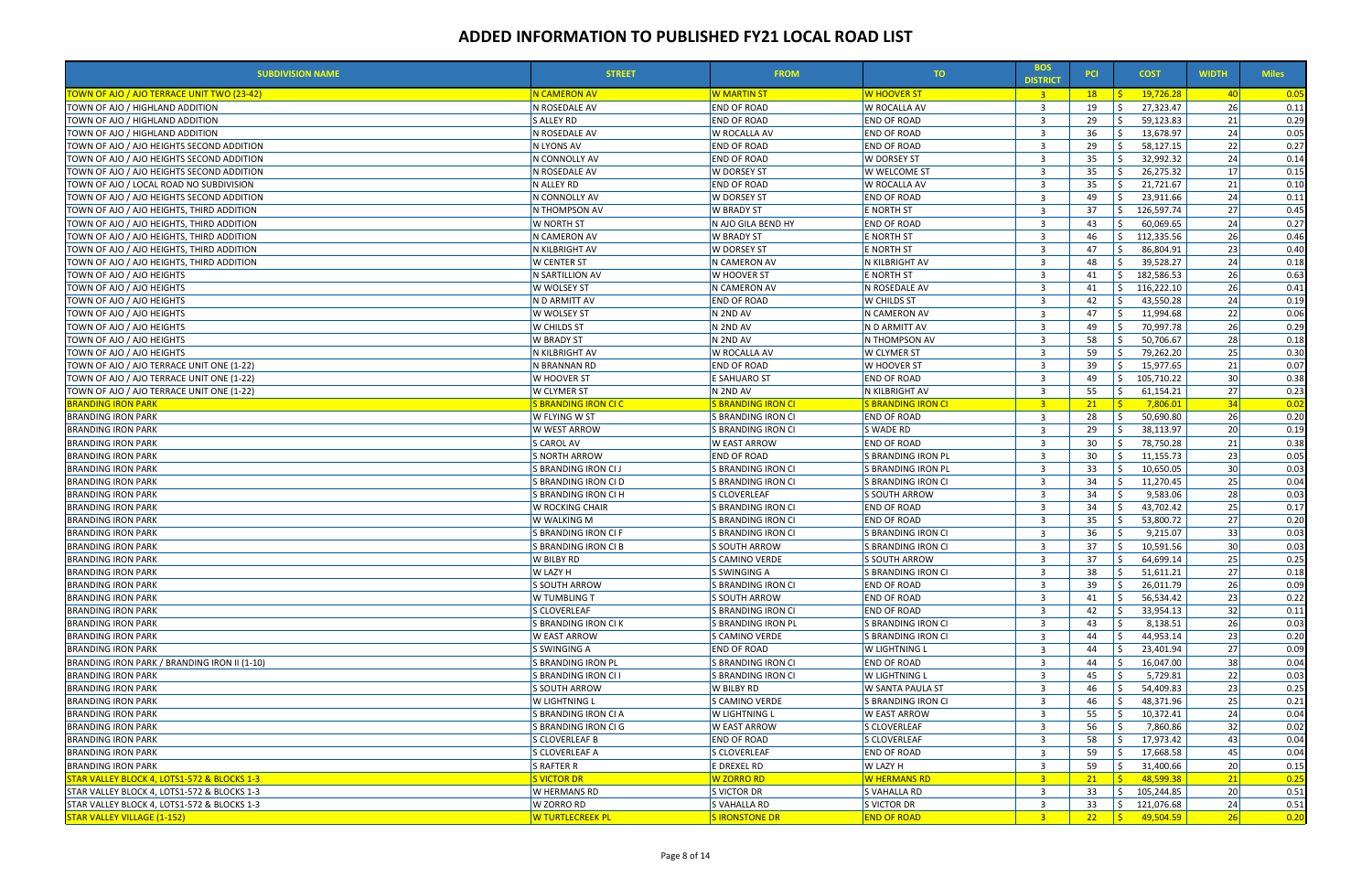| <b>W CHERRY TREE PL</b><br>37<br><b>26</b><br>STAR VALLEY VILLAGE (1-152)<br><b>S WADE RD</b><br><b>END OF ROAD</b><br>56,949.52<br>$\overline{\mathbf{3}}$<br>26<br>S WADE RD<br>END OF ROAD<br>39<br>58,121.06<br>STAR VALLEY VILLAGE (1-152)<br>W ADAMSGATE PL<br>$\overline{\mathbf{3}}$<br>25<br><b>S WADE RD</b><br>40<br>123,781.89<br>W BRIGHTWATER WY<br>END OF ROAD<br>$\overline{\mathbf{3}}$<br>STAR VALLEY VILLAGE (1-152)<br>26<br>W RESTHAVEN PL<br>S WADE RD<br>END OF ROAD<br>$\overline{3}$<br>40<br>61,761.30<br>STAR VALLEY VILLAGE (1-152)<br>26<br>58,793.34<br>W MOONMIST PL<br>S IRONSTONE DR<br>END OF ROAD<br>$\overline{\mathbf{3}}$<br>41<br>STAR VALLEY VILLAGE (1-152)<br>27<br>W TIMBERLEAF DR<br>S IRONSTONE DR<br>S VICTOR DR<br>42<br>59,974.35<br>STAR VALLEY VILLAGE (1-152)<br>$\overline{3}$ |
|------------------------------------------------------------------------------------------------------------------------------------------------------------------------------------------------------------------------------------------------------------------------------------------------------------------------------------------------------------------------------------------------------------------------------------------------------------------------------------------------------------------------------------------------------------------------------------------------------------------------------------------------------------------------------------------------------------------------------------------------------------------------------------------------------------------------------------|
|                                                                                                                                                                                                                                                                                                                                                                                                                                                                                                                                                                                                                                                                                                                                                                                                                                    |
|                                                                                                                                                                                                                                                                                                                                                                                                                                                                                                                                                                                                                                                                                                                                                                                                                                    |
|                                                                                                                                                                                                                                                                                                                                                                                                                                                                                                                                                                                                                                                                                                                                                                                                                                    |
|                                                                                                                                                                                                                                                                                                                                                                                                                                                                                                                                                                                                                                                                                                                                                                                                                                    |
|                                                                                                                                                                                                                                                                                                                                                                                                                                                                                                                                                                                                                                                                                                                                                                                                                                    |
|                                                                                                                                                                                                                                                                                                                                                                                                                                                                                                                                                                                                                                                                                                                                                                                                                                    |
| 25<br>S IRONSTONE DR<br>W LOS REALES RD<br>$\overline{\mathbf{3}}$<br>43<br>103,595.20<br>STAR VALLEY VILLAGE (1-152)<br>W BRIGHTWATER WY<br><b>S</b>                                                                                                                                                                                                                                                                                                                                                                                                                                                                                                                                                                                                                                                                              |
| <b>W ETHEL ST</b><br>S VALERIE DR<br><b>S VAN DR</b><br>$\overline{3}$<br>22<br>42,773.67<br> 19 <br><b>WESTWAY HOMESITES</b><br><b>R</b>                                                                                                                                                                                                                                                                                                                                                                                                                                                                                                                                                                                                                                                                                          |
| 24<br><b>WESTWAY HOMESITES</b><br><b>S CAROL DR</b><br><b>W ETHEL ST</b><br>23<br><b>W DOYLE ST</b><br>58,042.28<br>$\overline{3}$                                                                                                                                                                                                                                                                                                                                                                                                                                                                                                                                                                                                                                                                                                 |
| 22<br>S PATRICIA DR<br>W DOYLE ST<br>S VALERIE DR<br>25<br>30,066.70<br><b>WESTWAY HOMESITES</b><br>3                                                                                                                                                                                                                                                                                                                                                                                                                                                                                                                                                                                                                                                                                                                              |
| 21<br>S VALERIE DR<br>W DOYLE ST<br>W ETHEL ST<br>26<br><b>WESTWAY HOMESITES</b><br>$\overline{3}$<br>49,001.46                                                                                                                                                                                                                                                                                                                                                                                                                                                                                                                                                                                                                                                                                                                    |
| 22<br><b>S ROXANNE DR</b><br>S CAROL DR<br><b>W ETHEL ST</b><br>29<br>31,699.06<br><b>WESTWAY HOMESITES</b><br>$\overline{\mathbf{3}}$                                                                                                                                                                                                                                                                                                                                                                                                                                                                                                                                                                                                                                                                                             |
| 25<br>W DOYLE ST<br>35<br><b>WESTWAY HOMESITES</b><br>S VICKI DR<br><b>W ETHEL ST</b><br>62,706.14<br>3                                                                                                                                                                                                                                                                                                                                                                                                                                                                                                                                                                                                                                                                                                                            |
| 21<br>W DOYLE ST<br>S VALERIE DR<br>S VAN DR<br>$\overline{3}$<br>35<br>50,519.08<br><b>WESTWAY HOMESITES</b>                                                                                                                                                                                                                                                                                                                                                                                                                                                                                                                                                                                                                                                                                                                      |
| 22<br>S VAN DR<br>W DOYLE ST<br>W ETHEL ST<br>$\overline{3}$<br>39<br>56,204.52<br><b>WESTWAY HOMESITES</b>                                                                                                                                                                                                                                                                                                                                                                                                                                                                                                                                                                                                                                                                                                                        |
| 26<br>39<br>48,087.06<br>W DOYLE ST<br>S VAN DR<br>W AJO HY<br>$\overline{3}$<br><b>WESTWAY HOMESITES</b>                                                                                                                                                                                                                                                                                                                                                                                                                                                                                                                                                                                                                                                                                                                          |
| W KATHIE ANN PL<br><b>S KATHIE ANN DR</b><br><b>END OF ROAD</b><br>14,512.96<br>35<br><b>TUCSON WEST RANCHETTES (1-49)</b><br>$-3$<br>24<br>-¢                                                                                                                                                                                                                                                                                                                                                                                                                                                                                                                                                                                                                                                                                     |
| 26<br>TUCSON WEST RANCHETTES (1-49)<br>S KATHIE ANN DR<br><b>END OF ROAD</b><br>W VALENCIA RD<br>62,702.13<br>$\overline{\mathbf{3}}$<br>31                                                                                                                                                                                                                                                                                                                                                                                                                                                                                                                                                                                                                                                                                        |
| 29<br><b>W KRISTINA LN</b><br>N CAMINO ALTAR<br><b>END OF ROAD</b><br>31<br>31,504.69<br>TUCSON WEST RANCHETTES (1-49)<br>$\overline{3}$                                                                                                                                                                                                                                                                                                                                                                                                                                                                                                                                                                                                                                                                                           |
| 30<br>W CARRY LN<br>S KATHIE ANN DR<br><b>END OF ROAD</b><br>34<br>21,697.81<br>TUCSON WEST RANCHETTES (1-49)<br>$\overline{3}$                                                                                                                                                                                                                                                                                                                                                                                                                                                                                                                                                                                                                                                                                                    |
| 27<br>TUCSON WEST RANCHETTES (1-49)<br>S CAMINO ALTAR<br><b>END OF ROAD</b><br>W VALENCIA RD<br>$\overline{3}$<br>39<br>74,265.20                                                                                                                                                                                                                                                                                                                                                                                                                                                                                                                                                                                                                                                                                                  |
| <b>END OF ROAD</b><br>19<br>W SANDARIO PL<br><b>S SANDARIO RD</b><br>40<br>12,398.74<br>TUCSON WEST RANCHETTES (1-49)<br>$\overline{\mathbf{3}}$                                                                                                                                                                                                                                                                                                                                                                                                                                                                                                                                                                                                                                                                                   |
| 28<br>TUCSON WEST RANCHETTES (1-49)<br>W CATHERINE LN<br>N CAMINO ALTAR<br>END OF ROAD<br>31,003.36<br>$\overline{3}$<br>41                                                                                                                                                                                                                                                                                                                                                                                                                                                                                                                                                                                                                                                                                                        |
|                                                                                                                                                                                                                                                                                                                                                                                                                                                                                                                                                                                                                                                                                                                                                                                                                                    |
| TIERRA BONITA (1-76)<br> 23 <br><b>W MICHIGAN ST</b><br><b>S TUCSON ESTATES PW</b><br>S FRED AV<br>$-3$<br>$25 -$<br>54,137.78<br>- \$                                                                                                                                                                                                                                                                                                                                                                                                                                                                                                                                                                                                                                                                                             |
| TIERRA BONITA (1-76)<br>S DONALD AV<br>W BOPP RD<br>W MICHIGAN ST<br>129,561.91<br>25<br>$\overline{\mathbf{3}}$<br>31                                                                                                                                                                                                                                                                                                                                                                                                                                                                                                                                                                                                                                                                                                             |
| 35<br>35<br>20,220.28<br>TIERRA BONITA (1-76)<br>S TUCSON ESTATES PW B<br>S TUCSON ESTATES PW<br><b>END OF ROAD</b><br>$\overline{\mathbf{3}}$                                                                                                                                                                                                                                                                                                                                                                                                                                                                                                                                                                                                                                                                                     |
| 22<br>36<br>46,098.48<br>TIERRA BONITA (1-76)<br>W HUXLEY DR<br><b>S TUCSON ESTATES PW</b><br>S DONALD AV<br>$\overline{3}$                                                                                                                                                                                                                                                                                                                                                                                                                                                                                                                                                                                                                                                                                                        |
| 28<br>37<br>$\overline{3}$<br>19,624.27<br>TIERRA BONITA (1-76)<br>W DONALD PL<br><b>END OF ROAD</b><br>S DONALD AV                                                                                                                                                                                                                                                                                                                                                                                                                                                                                                                                                                                                                                                                                                                |
| 28<br>W HELTON PL<br><b>END OF ROAD</b><br>37<br>23,692.87<br>TIERRA BONITA (1-76)<br><b>S TUCSON ESTATES PW</b><br>$\overline{3}$                                                                                                                                                                                                                                                                                                                                                                                                                                                                                                                                                                                                                                                                                                 |
| 34<br>S TUCSON ESTATES PW A<br>S TUCSON ESTATES PW<br>S TUCSON ESTATES PW<br>$\overline{3}$<br>38<br>19,532.91<br>TIERRA BONITA (1-76)                                                                                                                                                                                                                                                                                                                                                                                                                                                                                                                                                                                                                                                                                             |
| 28<br>W HUXLEY PL<br><b>END OF ROAD</b><br>40<br>24,762.74<br>TIERRA BONITA (1-76)<br>S DONALD AV<br>$\overline{3}$                                                                                                                                                                                                                                                                                                                                                                                                                                                                                                                                                                                                                                                                                                                |
| 29<br>S FRIEDA PL<br>W BOPP RD<br><b>END OF ROAD</b><br>$\overline{3}$<br>32,055.11<br>TIERRA BONITA (1-76)<br>41                                                                                                                                                                                                                                                                                                                                                                                                                                                                                                                                                                                                                                                                                                                  |
| 23<br>49<br>W MICHIGAN ST<br>S FRED AV<br>S CAMINO VERDE<br>$\overline{\mathbf{3}}$<br>54,954.15<br>TIERRA BONITA (1-76)                                                                                                                                                                                                                                                                                                                                                                                                                                                                                                                                                                                                                                                                                                           |
| 23 <br><b>W MAGEE RD</b><br><b>S SANDARIO RD</b><br><b>N SANDERS RD</b><br>$25 -$<br>S.<br>214,372.02<br>LOCAL ROAD NO SUBDIVISION<br>$-3$                                                                                                                                                                                                                                                                                                                                                                                                                                                                                                                                                                                                                                                                                         |
| <b>W CALLE GRAVILLA</b><br>N ANWAY RD<br><b>N DERRINGER RD</b><br>3 <sup>1</sup><br>26 <sup>2</sup><br>S.<br>115,029.56<br>23<br>RANCHO DEL SOL LINDO (1-122)                                                                                                                                                                                                                                                                                                                                                                                                                                                                                                                                                                                                                                                                      |
| W PLACITA NINOS<br><b>END OF ROAD</b><br>N CALLE DE LA SOLANA<br>22<br>RANCHO DEL SOL LINDO (1-122)<br>-3<br>44<br>45,732.23                                                                                                                                                                                                                                                                                                                                                                                                                                                                                                                                                                                                                                                                                                       |
| 21<br>W CALLE GRAVILLA<br>W EL TIRO RD<br>48<br>42,038.63<br>RANCHO DEL SOL LINDO (1-122)<br>N CALLE DE AYER<br>्द<br>$\zeta$                                                                                                                                                                                                                                                                                                                                                                                                                                                                                                                                                                                                                                                                                                      |
| 32<br>23,749.92<br>W PLACITA LA JUNTA<br><b>END OF ROAD</b><br>N CALLE DE AYER<br>49<br>RANCHO DEL SOL LINDO (1-122)<br>-3                                                                                                                                                                                                                                                                                                                                                                                                                                                                                                                                                                                                                                                                                                         |
| 29<br>RANCHO DEL SOL LINDO (1-122)<br>N PLACITA DE AYER<br><b>END OF ROAD</b><br>W CALLE GRAVILLA<br>3<br>58<br>23,549.92                                                                                                                                                                                                                                                                                                                                                                                                                                                                                                                                                                                                                                                                                                          |
| 22<br>70<br>58,997.59<br>RANCHO DEL SOL LINDO (1-122)<br>N CALLE DE LA SOLANA<br>W EL CAMINO DE TRES ARROYOS<br><b>W EL TIRO RD</b><br>3                                                                                                                                                                                                                                                                                                                                                                                                                                                                                                                                                                                                                                                                                           |
| 28<br>W PLACITA MANANA<br><b>END OF ROAD</b><br><b>END OF ROAD</b><br>71<br>23,157.55<br>RANCHO DEL SOL LINDO (1-122)<br>3                                                                                                                                                                                                                                                                                                                                                                                                                                                                                                                                                                                                                                                                                                         |
| 32<br>N PLACITA GRAVILLA<br><b>END OF ROAD</b><br>W CALLE GRAVILLA<br>19,417.13<br>RANCHO DEL SOL LINDO (1-122)<br>-3<br>80<br>- \$                                                                                                                                                                                                                                                                                                                                                                                                                                                                                                                                                                                                                                                                                                |
| <b>W TUCKER RD</b><br>N ANWAY RD<br><b>END OF ROAD</b><br>$\frac{1}{2}$ 205,224.84<br><b>LOCAL ROAD NO SUBDIVISION</b><br>$\overline{\mathbf{3}}$<br>26<br> 21 <br>1.06                                                                                                                                                                                                                                                                                                                                                                                                                                                                                                                                                                                                                                                            |
| <b>GOLDEN GATE SUBDIVISION</b><br><b>W CREDA DR</b><br>S CAMINO VERDE<br><b>S KAY DR</b><br>$-3$<br>28<br>$\frac{1}{5}$ 84,859.94<br>24<br>0.37                                                                                                                                                                                                                                                                                                                                                                                                                                                                                                                                                                                                                                                                                    |
| 21<br><b>GOLDEN GATE SUBDIVISION</b><br><b>W KAY LYNN DR</b><br>S CAMINO VERDE<br>S DEAVER RD<br>\$<br>113,403.95<br>3<br>41                                                                                                                                                                                                                                                                                                                                                                                                                                                                                                                                                                                                                                                                                                       |
| 25<br>W BOPP RD<br>W KAY LYNN DR<br>S.<br><b>GOLDEN GATE SUBDIVISION</b><br><b>S FRANK DR</b><br>3<br>41<br>118,518.67                                                                                                                                                                                                                                                                                                                                                                                                                                                                                                                                                                                                                                                                                                             |
| 19<br>W JANICE DR<br>$\overline{3}$<br>42<br><b>GOLDEN GATE SUBDIVISION</b><br><b>S CAMINO VERDE</b><br><b>S FRANK DR</b><br>18,468.87                                                                                                                                                                                                                                                                                                                                                                                                                                                                                                                                                                                                                                                                                             |
| 23<br>W BOPP RD<br>52<br>103,514.24<br><b>GOLDEN GATE SUBDIVISION</b><br>S JAMIE DR<br>W KAY LYNN DR<br>$\overline{\mathbf{3}}$<br>S.                                                                                                                                                                                                                                                                                                                                                                                                                                                                                                                                                                                                                                                                                              |
| <b>MILLSTONE MANOR NO. 3</b><br><b>S DONALD AV</b><br><b>S KINNEY RD</b><br><b>W BOPP RD</b><br>29<br>$\frac{1}{5}$ 189,505.52<br>24<br>$-3$                                                                                                                                                                                                                                                                                                                                                                                                                                                                                                                                                                                                                                                                                       |
| 24<br>MILLSTONE MANOR NO. 3<br>S JAMIE AV<br>W NAOMI RD<br><b>W BOPP RD</b><br>$\overline{\mathbf{3}}$<br>30<br>$\frac{1}{2}$ 203,781.52                                                                                                                                                                                                                                                                                                                                                                                                                                                                                                                                                                                                                                                                                           |
| 23<br>S SHIELA AV<br><b>END OF ROAD</b><br>3<br>\$<br>MILLSTONE MANOR NO. 3<br>W NAOMI RD<br>30<br>243,914.02                                                                                                                                                                                                                                                                                                                                                                                                                                                                                                                                                                                                                                                                                                                      |
| 23<br>MILLSTONE MANOR NO. 3<br>S CAROL AV<br>W NAOMI RD<br>W BOPP RD<br>31<br>\$<br>201,855.33<br>3                                                                                                                                                                                                                                                                                                                                                                                                                                                                                                                                                                                                                                                                                                                                |
| 23<br>37<br>\$<br>MILLSTONE MANOR NO. 3 / MILLSTONE MANOR NO. 2<br>W NAOMI RD<br>S KINNEY RD<br>S JAMIE AV<br>$\overline{\mathbf{3}}$<br>163,428.15                                                                                                                                                                                                                                                                                                                                                                                                                                                                                                                                                                                                                                                                                |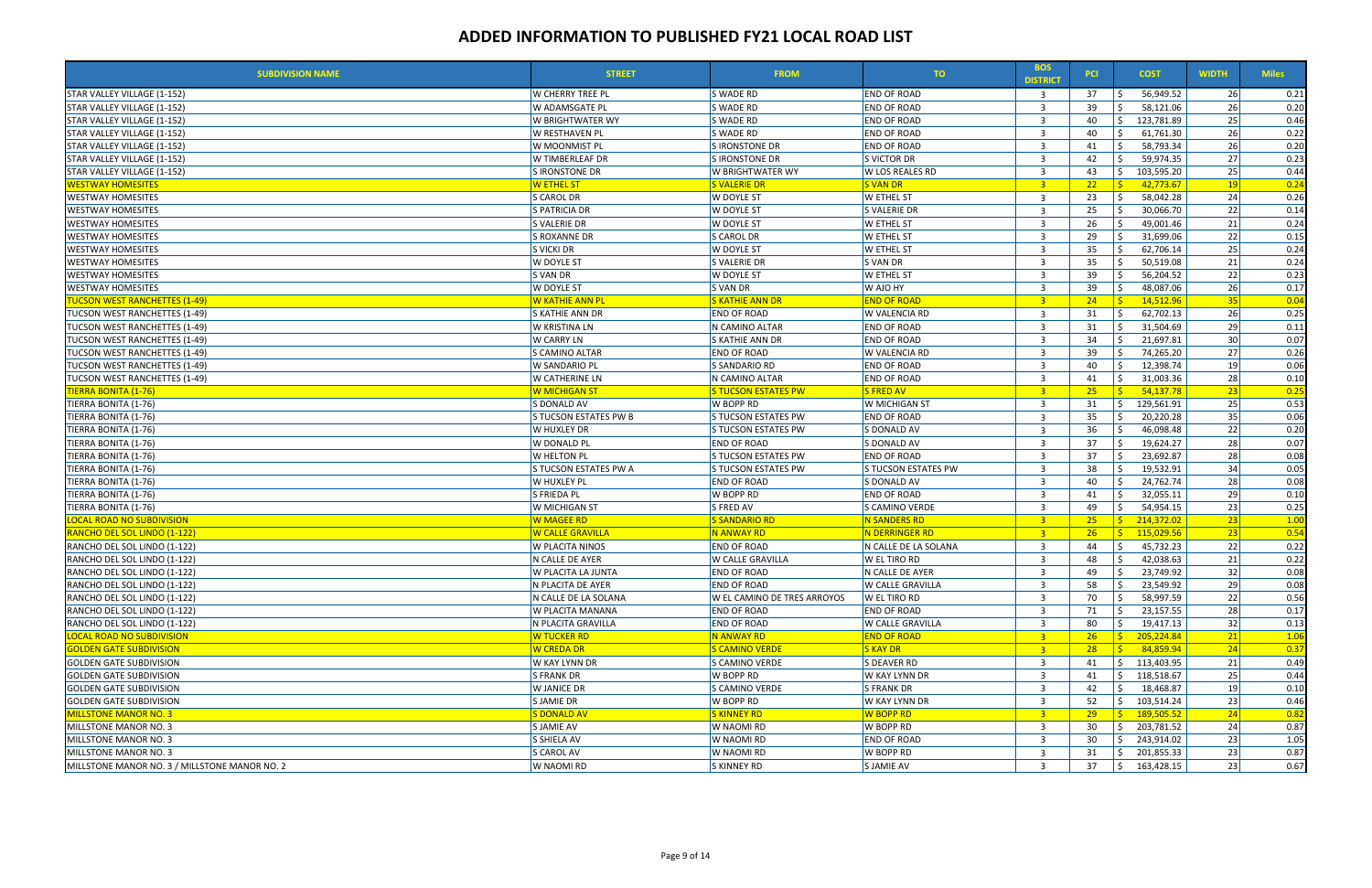| <b>SUBDIVISION NAME</b>                                         | <b>STREET</b>                | <b>FROM</b>                | TO.                         | <b>BOS</b><br><b>DISTRICT</b> | <b>PCI</b>      | <b>COST</b>                 | <b>WIDTH</b>    | <b>Miles</b>   |
|-----------------------------------------------------------------|------------------------------|----------------------------|-----------------------------|-------------------------------|-----------------|-----------------------------|-----------------|----------------|
| <mark>RILLITO VISTA (1-60)</mark>                               | <b>W BENTA VISTA ST</b>      | <b>END OF ROAD</b>         | N DAVID AV                  | $-3$                          | 30 <sub>1</sub> | 27,792.31                   | 18              | 0.16           |
| RILLITO VISTA (1-60)                                            | N DAVID AV                   | W ROBINSON ST              | W BENTA VISTA ST            | $\overline{\mathbf{3}}$       | 34              | 39,196.25                   | 18              | 0.21           |
| RILLITO VISTA (1-60)                                            | W CAMPBELL ST                | END OF ROAD                | N DAVID AV                  | $\overline{3}$                | 38              | 57,933.56                   | 23              | 0.24           |
| RILLITO VISTA (1-60)                                            | <b>W ROBINSON ST</b>         | W CAMPBELL ST              | N DAVID AV                  | $\overline{\mathbf{3}}$       | 39              | 51,386.00                   | 24              | 0.20           |
| RILLITO VISTA (1-60)                                            | <b>W WATER ST</b>            | <b>END OF ROAD</b>         | W CAMPBELL ST               | $\overline{3}$                | 41              | 17,459.85                   | 23              | 0.07           |
| RILLITO VISTA (1-60)                                            | N CLEVELAND PL               | W ROBINSON ST              | <b>END OF ROAD</b>          | $\overline{3}$                | 49              | 14,894.13                   | 24              | 0.07           |
| <b>TUCSON SAGUARO ESTATES (1-67)</b>                            | <b>S CALLE ANASAZI</b>       | <b>S HOHOKAM DR</b>        | <b>S CALLE HOHOKAM</b>      | $-3$                          | 30 <sub>2</sub> | 61,073.18                   | 25              | $\boxed{0.25}$ |
| TUCSON SAGUARO ESTATES (1-67)                                   | <b>W PLACITA CHIVATO</b>     | S HOHOKAM DR               | <b>END OF ROAD</b>          | $\overline{3}$                | 37              | 33,408.12                   | 27              | 0.12           |
| TUCSON SAGUARO ESTATES (1-67)                                   | S HOHOKAM DR                 | <b>S CALLE ANASAZI</b>     | <b>S CALLE HOHOKAM</b>      | $\overline{3}$                | 46              | 92,948.85                   | 23              | 0.44           |
| TUCSON SAGUARO ESTATES (1-67)                                   | S PLACITA HOHOKAM            | S CALLE HOHOKAM            | <b>END OF ROAD</b>          | $\overline{3}$                | 48              | 16,285.32                   | 26              | 0.07           |
| TUCSON SAGUARO ESTATES (1-67) / TUCSON SAGUARO ESTATES (68-101) | S HOHOKAM DR A               | <b>END OF ROAD</b>         | S HOHOKAM DR                | $\overline{3}$                | 51              | 15,894.24                   | 32              | 0.05           |
| TUCSON SAGUARO ESTATES (1-67)                                   | <b>S CALLE HOHOKAM</b>       | S CALLE ANASAZI            | S HOHOKAM DR                | $\overline{3}$                | 57              | 51,618.66                   | 21              | 0.24           |
| <b>OLD TUCSON RANCH ESTATES #1</b>                              | <b>S ALDON RD</b>            | <b>END OF ROAD</b>         | <u>W CHOLLA RANCH LNI</u>   | 3 <sup>1</sup>                | 30 <sub>1</sub> | - \$<br>244,742.69          | 24              | 1.02           |
| RANCHO DEL SOL LINDO (123-438)                                  | N PASEO ANASTASIA B          | N PASEO ANASTASIA          | N PASEO ANASTASIA           | 3 <sup>1</sup>                | 32 <sub>2</sub> | 14,492.80                   | 30              | 0.05           |
| RANCHO DEL SOL LINDO (123-438)                                  | N PLACITA RUFINO             | <b>END OF ROAD</b>         | W EL CAMINO DE TRES ARROYOS | $\overline{3}$                | 32              | 32,428.97                   | 25              | 0.13           |
| RANCHO DEL SOL LINDO (123-438)                                  | W CALLE AMAYA                | N ANWAY RD                 | N PASEO ANASTASIA           | $\overline{\mathbf{3}}$       | 32              | 48,866.26                   | 22              | 0.22           |
| RANCHO DEL SOL LINDO (123-438)                                  | <b>W CALLE CRISTOBAL</b>     | N ANWAY RD                 | N PASEO ALEJANDRO           | $\overline{3}$                | 36              | 54,427.19                   | 24              | 0.22           |
| RANCHO DEL SOL LINDO (123-438)                                  | N PLACITA MARCELA            | <b>END OF ROAD</b>         | W CALLE AMAYA               | 3                             | 40              | 25,186.32                   | 29              | 0.08           |
| RANCHO DEL SOL LINDO (123-438)                                  | W JAGUAR LN                  | N ANWAY RD                 | N MUSKET RD                 | $\overline{3}$                | 42              | 169,266.93                  | 24              | 0.74           |
| RANCHO DEL SOL LINDO (123-438)                                  | <b>W CALLE AMAYA A</b>       | W CALLE AMAYA              | <b>W CALLE AMAYA</b>        | $\overline{3}$                | 44              | 16,448.02                   | 30              | 0.06           |
| RANCHO DEL SOL LINDO (123-438)                                  | W EL CAMINO DE TRES ARROYO A | W EL CAMINO DE TRES ARROYO | W EL CAMINO DE TRES ARROYOS | 3                             | 44              | 18,436.39                   | 34              | 0.06           |
| RANCHO DEL SOL LINDO (123-438)                                  | W PLACITA DATO               | <b>END OF ROAD</b>         | N DERRINGER RD              | $\overline{3}$                | 44              | 34,449.00                   | 31              | 0.12           |
| RANCHO DEL SOL LINDO (123-438)                                  | W CALLE CARMELA              | N ANWAY RD                 | N MUSKET RD                 | $\overline{3}$                | 45              | 171,830.86                  | 25              | 0.74           |
| RANCHO DEL SOL LINDO (123-438)                                  | W PLACITA SIPRIANO           | END OF ROAD                | N MUSKET RD                 | $\overline{3}$                | 46              | 39,332.87                   | 30 <sup>1</sup> | 0.14           |
| RANCHO DEL SOL LINDO (123-438)                                  | N DERRINGER RD A             | N DERRINGER RD             | N DERRINGER RD              | $\overline{3}$                | 47              | 15,876.91                   | 28              | 0.06           |
| RANCHO DEL SOL LINDO (123-438)                                  | N PASEO ALEJANDRO B          | N PASEO ALEJANDRO          | N PASEO ALEJANDRO           | $\overline{3}$                | 47              | 15,386.61                   | 36              | 0.05           |
| RANCHO DEL SOL LINDO (123-438)                                  | W CALLE CRISTOBAL            | N PASEO ALEJANDRO          | N DERRINGER RD              | 3                             | 47              | 73,758.31                   | 26              | 0.30           |
| RANCHO DEL SOL LINDO (123-438)                                  | W CALLE RODOLFO              | N DERRINGER RD             | N MUSKET RD                 | $\overline{3}$                | 47              | 64,672.39                   | 27              | 0.26           |
| RANCHO DEL SOL LINDO (123-438)                                  | W PLACITA RODRIGO            | <b>END OF ROAD</b>         | N MUSKET RD                 | $\overline{3}$                | 47              | 38,215.50                   | 32              | 0.13           |
| RANCHO DEL SOL LINDO (123-438)                                  | N PASEO ANASTASIA A          | N PASEO ANASTASIA          | N PASEO ANASTASIA           | $\overline{3}$                | 48              | 13,007.41                   | 28              | 0.05           |
| RANCHO DEL SOL LINDO (123-438)                                  | W CALLE AMAYA                | N PASEO ANASTASIA          | N DERRINGER RD              | $\overline{\mathbf{3}}$       | 48              | 67,086.93                   | 24              | 0.30           |
| RANCHO DEL SOL LINDO (123-438)                                  | N MUSKET RD                  | <b>W JAGUAR LN</b>         | W CALLE CARMELA             | $\overline{3}$                | 49              | 109,836.75                  | 24              | 0.49           |
| RANCHO DEL SOL LINDO (123-438)                                  | W CALLE CRISTOBAL A          | W CALLE CRISTOBAL          | W CALLE CRISTOBAL           | $\overline{3}$                | 50              | 17,574.36                   | 35              | 0.05           |
| RANCHO DEL SOL LINDO (123-438)                                  | W PLACITA ASTRID             | <b>END OF ROAD</b>         | N DERRINGER RD              | $\overline{3}$                | 52              | 31,457.85                   | 27              | 0.12           |
| RANCHO DEL SOL LINDO (123-438)                                  | N DERRINGER RD B             | N DERRINGER RD             | N DERRINGER RD              | $\overline{3}$                | 55              | 22,732.53                   | 41              | 0.06           |
| RANCHO DEL SOL LINDO (123-438)                                  | N PASEO ALEJANDRO            | W JAGUAR LN                | W CALLE CARMELA             | $\overline{3}$                | 57              | 130,123.56<br><sup>\$</sup> | 24              | 0.54           |
| RANCHO DEL SOL LINDO (123-438)                                  | W CALLE RODOLFO A            | W CALLE RODOLFO            | <b>W CALLE RODOLFO</b>      | ્ર                            | 58              | 17,141.71                   | 38 <sup>1</sup> | 0.04           |
| RANCHO DEL SOL LINDO (123-438)                                  | N PASEO ALEJANDRO A          | N PASEO ALEJANDRO          | N PASEO ALEJANDRO           | 3                             | 59              | 23,702.34                   | 47              | 0.05           |
| <b>GOLDEN GATE SUBDIVISION NO.3 (1-23)</b>                      | <b>S DEAVER RD</b>           | W BOPP RD                  | <b>W KAY LYNN DR</b>        | $\overline{3}$                | 32 <sub>2</sub> | 80,835.20                   | 22              | 0.38           |
| GOLDEN GATE SUBDIVISION NO.3 (1-23)                             | S KAY DR                     | W BOPP RD                  | S DEAVER RD                 | 3                             | 42              | Ŝ.<br>89,408.84             | 25              | 0.39           |
| <b>GOLDEN GATE SUBDIVISION NO.3 (1-23)</b>                      | W MAT DR                     | <b>END OF ROAD</b>         | S DEAVER RD                 | $\overline{3}$                | 45              | Ŝ.<br>17,973.92             | 34              | 0.06           |
| <b>EL TIRADOR ESTATES (1-183)</b>                               | N ANWAY RD                   | <b>W EL TIRO RD</b>        | N BLACKTAIL RD              | 3 <sup>1</sup>                | 32 <sub>2</sub> | $\frac{1}{2}$ 112,179.75    | 23              | 0.50           |
| <b>LOCAL ROAD NO SUBDIVISION</b>                                | <b>S TAYLOR LN</b>           | <b>W AJO HY</b>            | <b>W HERMANS RD</b>         | $-3$                          | $-32$           | $\frac{1}{2}$ 136,893.02    | 25              | 0.55           |
| D <sub>3</sub>                                                  |                              |                            |                             |                               |                 | D3 TOTAL: \$ 8,890,257.78   |                 | 37.34          |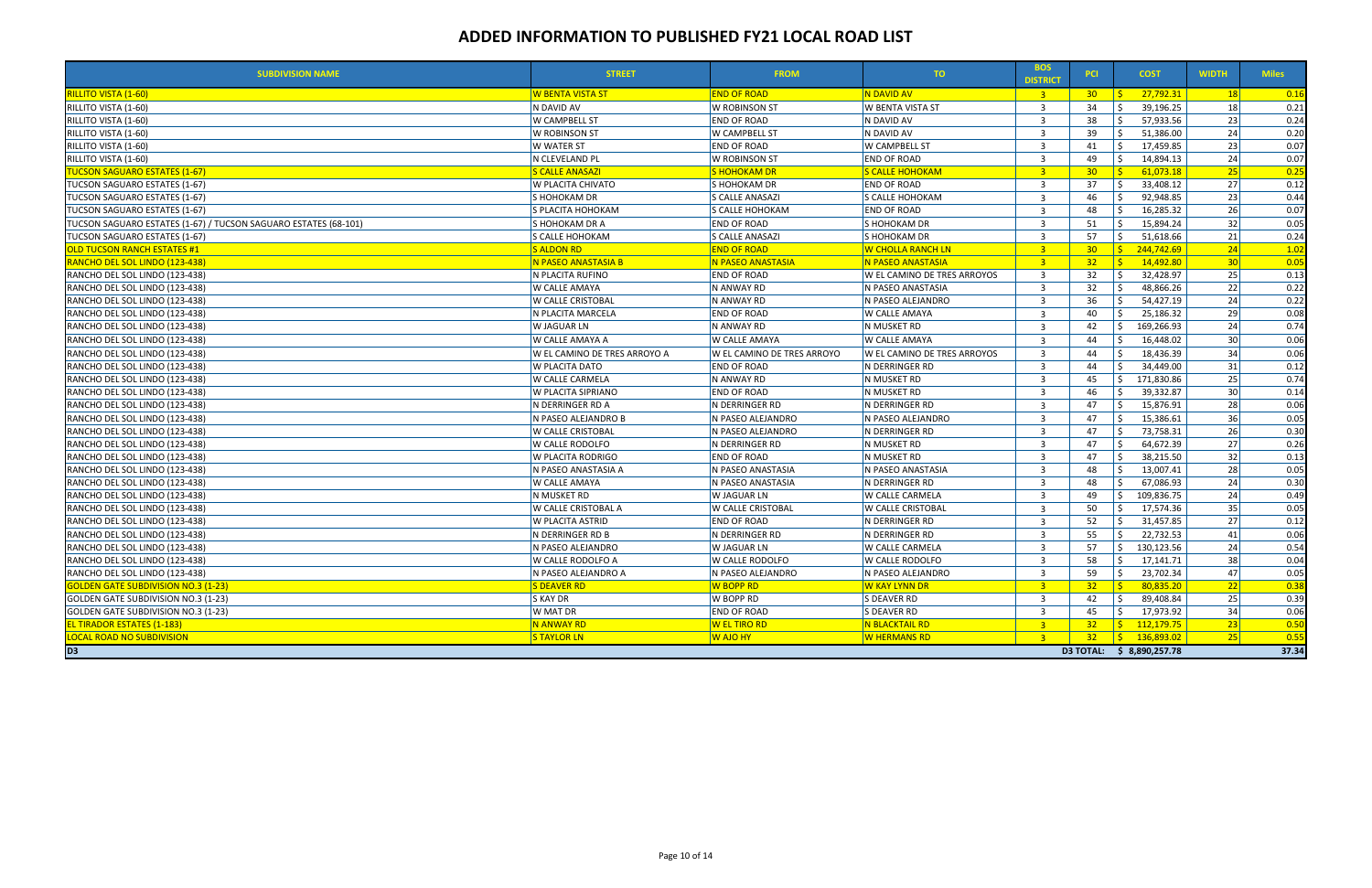| <b>SUBDIVISION NAME</b>                                           | <b>STREET</b>                                | <b>FROM</b>             | TO .                     | <b>BOS</b><br><b>DISTRICT</b> | <b>PCI</b>      | <b>COST</b>                 | <b>WIDTH</b> | <b>Miles</b> |
|-------------------------------------------------------------------|----------------------------------------------|-------------------------|--------------------------|-------------------------------|-----------------|-----------------------------|--------------|--------------|
| <u>RINCON TRAILS (1-505)</u>                                      | <b>E GARIGANS GULCH</b>                      | <b>S RINCON MESA DR</b> | <b>S FIRST MESA TR</b>   | $\overline{4}$                | 21              | 65,238.67                   | 28           | 0.25         |
| RINCON TRAILS (1-505)                                             | <b>E GARIGANS GULCH</b>                      | S AVENIDA MOCHUELO      | S CAMINO LOMA ALTA       | 4                             | 39              | Ŝ.<br>166,654.31            | 41           | 0.37         |
| RINCON TRAILS (1-505)                                             | <b>E GARIGANS GULCH</b>                      | S FIRST MESA TR         | S AVENIDA MOCHUELO       | $\overline{4}$                | 31              | Ŝ.<br>160,848.37            | 44           | 0.37         |
| <u> CORONA DE TUCSON UNIT NO. 14 (1-65)</u>                       | W CAMINO REGIO                               | N AVENIDA DEL CABALLERO | N PLACITA DUQUESA        | $\overline{a}$                | 21              | 54,945.56                   | 24           | 0.24         |
| CORONA DE TUCSON UNIT NO. 14 (1-65)                               | W CAMINO DEL EMPERADOR                       | N CALLE PRINCESA        | N AVENIDA DEL CABALLERO  | $\Delta$                      | 26              | 48,229.14                   | 22           | 0.23         |
| CORONA DE TUCSON UNIT NO. 14 (1-65)                               | N PLACITA SOBERANIA                          | W CAMINO DE LA REINA    | <b>END OF ROAD</b>       | Δ                             | 27              | 31,243.22                   | 29           | 0.11         |
| CORONA DE TUCSON UNIT NO. 14 (1-65)                               | <b>W CAMINO DE LA REINA</b>                  | W CAMINO DEL EMPERADOR  | N AVENIDA DEL CABALLERO  | 4                             | 28              | 150,633.29                  | 23           | 0.69         |
| CORONA DE TUCSON UNIT NO. 14 (1-65)                               | N PLACITA DUQUESA                            | <b>END OF ROAD</b>      | <b>W CAMINO REGIO</b>    |                               | 29              | 35,546.55                   | 25           | 0.15         |
| CORONA DE TUCSON UNIT NO. 14 (1-65)                               | N AVENIDA DEL CABALLERO                      | W CAMINO DE LA REINA    | W CAMINO DEL EMPERADOR   | 4                             | 33              | 63,580.31                   | 25           | 0.25         |
| CORONA DE TUCSON UNIT NO. 14 (1-65)                               | W CAMINO DEL EMPERADOR                       | N HOUGHTON RD           | N CALLE PRINCESA         |                               | 33              | 162,673.95                  | 28           | 0.57         |
| CORONA DE TUCSON UNIT NO. 14 (1-65)                               | N CALLE PRINCESA                             | W CAMINO DE LA REINA    | W CAMINO DEL EMPERADOR   | Δ                             | 34              | 63,456.16                   | 23           | 0.27         |
| CORONA DE TUCSON UNIT NO. 14 (1-65)                               | N PLACITA REALIZA                            | <b>END OF ROAD</b>      | W CAMINO DEL EMPERADOR   | 4                             | 50              | 22,618.22                   | 28           | 0.09         |
| <u>COLONIA DE LOS ALAMOS BLOCKS 1 THRU 45</u>                     | <b>W RIO SANTA CRUZ C</b>                    | W RIO SANTA CRUZ        | <b>END OF ROAD</b>       | $\overline{4}$                | 21              | 15,413.33                   | 49           | 0.03         |
|                                                                   | N RIO SANTA CRUZ D                           | W RIO SANTA CRUZ        | <b>END OF ROAD</b>       | 4                             |                 | 16,571.11                   | 42           | 0.03         |
| COLONIA DE LOS ALAMOS BLOCKS 1 THRU 45                            |                                              |                         |                          |                               | 22              |                             |              |              |
| COLONIA DE LOS ALAMOS BLOCKS 1 THRU 45                            | N VIA VICAM                                  | <b>END OF ROAD</b>      | W RIO ALTAR              |                               | 27              | 21,622.22                   | 37           | 0.05         |
| COLONIA DE LOS ALAMOS BLOCKS 1 THRU 45                            | W RIO MOCTEZUMA A                            | W RIO MOCTEZUMA         | <b>END OF ROAD</b>       |                               | 31              | 12,886.67                   | 47           | 0.02         |
| COLONIA DE LOS ALAMOS BLOCKS 1 THRU 45                            | W VIA SAN MATEO                              | W RIO SAN PEDRO         | W RIO SAN PEDRO          |                               | 35              | 48,280.00                   | 33           | 0.13         |
| COLONIA DE LOS ALAMOS BLOCKS 1 THRU 45                            | W VIA SAN MATEO A                            | <b>END OF ROAD</b>      | W VIA SAN MATEO          | Δ                             | 35              | 9,355.56                    | 41           | 0.02         |
| COLONIA DE LOS ALAMOS BLOCKS 1 THRU 45                            | W RIO MOCTEZUMA B                            | W RIO MOCTEZUMA         | <b>END OF ROAD</b>       |                               | 35              | 11,568.89                   | 45           | 0.02         |
| COLONIA DE LOS ALAMOS BLOCKS 1 THRU 45                            | N RIO MAYO                                   | N VIA SANTA ROSA        | N RIO YAQUI              |                               | 36              | 209,597.78<br>-S            | 41           | 0.43         |
| COLONIA DE LOS ALAMOS BLOCKS 1 THRU 45                            | <b>W VIA ALAMOS</b>                          | N LA CANADA DR          | W RIO ALTAR              | $\Delta$                      | 36              | 396,491.11<br><sup>\$</sup> | 42           | 0.80         |
| COLONIA DE LOS ALAMOS BLOCKS 1 THRU 45                            | W VIA ROSALDO                                | N VIA SANTA ROSA        | <b>W VIA ALAMOS</b>      | Δ                             | 37              | 110,602.22                  | 37           | 0.25         |
| COLONIA DE LOS ALAMOS BLOCKS 1 THRU 45                            | N RIO AROS A                                 | <b>END OF ROAD</b>      | N RIO AROS               |                               | 38              | 14,768.89                   | 43           | 0.03         |
| COLONIA DE LOS ALAMOS BLOCKS 1 THRU 45                            | W RIO SANTA CRUZ A                           | W RIO SANTA CRUZ        | <b>END OF ROAD</b>       |                               | 38              | 8,980.00                    | 41           | 0.02         |
| COLONIA DE LOS ALAMOS BLOCKS 1 THRU 45                            | <b>W VIA BACANORA</b>                        | W RIO SANTA CRUZ        | <b>W RIO ALTAR</b>       |                               | 39              | 38,111.11                   | 29           | 0.11         |
| COLONIA DE LOS ALAMOS BLOCKS 1 THRU 45                            | <b>W RIO SANTA CRUZ B</b>                    | <b>END OF ROAD</b>      | <b>W RIO SANTA CRUZ</b>  |                               | 39              | 13,444.44                   | 46           | 0.02         |
| COLONIA DE LOS ALAMOS BLOCKS 1 THRU 45                            | N RIO SANTA CRUZ                             | W VIA BACANORA          | W SAN IGNACIO            | Δ                             | 41              | 56,100.00                   | 29           | 0.17         |
| COLONIA DE LOS ALAMOS BLOCKS 1 THRU 45                            | N RIO YAQUI                                  | W VIA ALAMOS            | W RIO SINALOA            |                               | 42              | 147,440.00                  | 37           | 0.34         |
| COLONIA DE LOS ALAMOS BLOCKS 1 THRU 45                            | N RIO SONORA                                 | W RIO ALTAR             | N VIA ARIZPE             |                               | 42              | 87,666.67                   | 40           | 0.19         |
| COLONIA DE LOS ALAMOS BLOCKS 1 THRU 45                            | W RIO SANTA CRUZ                             | W VIA BACANORA          | W RIO ALTAR              |                               | 42              | 89,471.11                   | 35           | 0.22         |
| COLONIA DE LOS ALAMOS BLOCKS 1 THRU 45 / GREEN VALLEY VISTA(1-74) | W SAN IGNACIO                                | <b>W LA CANOA</b>       | W RIO ALTAR              |                               | 42              | 346,435.56<br>Ŝ.            | 37           | 0.80         |
| COLONIA DE LOS ALAMOS BLOCKS 1 THRU 45                            | <b>W VIA PITIC</b>                           | N RIO SONORA            | <b>END OF ROAD</b>       | Δ                             | 45              | 25,137.78                   | 46           | 0.05         |
| COLONIA DE LOS ALAMOS BLOCKS 1 THRU 45                            | W RIO SAN PEDRO                              | W RIO ALTAR             | W RIO ALTAR              |                               | 47              | 189,151.11                  | 39           | 0.42         |
| COLONIA DE LOS ALAMOS BLOCKS 1 THRU 45                            | W RIO MOCTEZUMA                              | <b>W RIO ALTAR</b>      | <b>W RIO ALTAR</b>       | 4                             | 50              | Ŝ.<br>108,382.22            | 33           | 0.28         |
| COLONIA DE LOS ALAMOS BLOCKS 1 THRU 45                            | N RIO AROS                                   | W SAN IGNACIO           | W SAN IGNACIO            |                               | 51              | 52,595.56                   | 31           | 0.14         |
| COLONIA DE LOS ALAMOS BLOCKS 1 THRU 45                            | N VIA TUBERTAMA                              | W VIA ROSALDO           | <b>END OF ROAD</b>       |                               | 56              | 25,273.33                   | 48           | 0.04         |
| COLONIA DE LOS ALAMOS BLOCKS 1 THRU 45                            | N RIO TRINIDAD                               | <b>W VIA ALAMOS</b>     | W RIO FLOJO              |                               | 57              | 43,537.78                   | 28           | 0.13         |
| COLONIA DE LOS ALAMOS BLOCKS 1 THRU 45                            | N RIO BONITO                                 | W VIA ROSALDO           | <b>W RIO TERAS</b>       | 4                             | 58              | 28,502.22                   | 26           | 0.09         |
|                                                                   |                                              |                         |                          |                               |                 |                             | 36           |              |
| COLONIA DE LOS ALAMOS BLOCKS 1 THRU 45                            | N VIA CARRIZAL                               | N RIO MAYO              | <b>END OF ROAD</b>       |                               | 60              | 22,580.00<br><b>R</b>       |              | 0.05         |
| SANTA RITA BEL AIR ESTATES (1-125                                 | <b>S CHARLESTON AV</b><br><b>E BENSON HY</b> | W SAHUARITA RD          | <b>S NASHVILLE PL</b>    | $\overline{4}$                | 22 <sub>2</sub> | 21,250.70                   | 23           | 0.10         |
| <b>EMPIRE ACRES</b>                                               |                                              | <b>SEMPIRE RD</b>       | <b>END OF ROAD</b>       | $\overline{4}$                | 22 <sub>2</sub> | S.<br>116,196.46            | 26           | 0.48         |
| LOCAL ROAD NO SUBDIVISION                                         | W 110 FRONTAGE RD BR                         | E I10 FRONTAGE RD       | <b>END OF ROAD</b>       | $\overline{4}$                | 22              | 94,103.41<br>S.             | 25           | 0.41         |
| <b>GREEN VALLEY DESERT MEADOWS NO.3(1-223)</b>                    | S ABREGO DR H                                | <b>S ABREGO DR</b>      | <b>S ABREGO DR</b>       | $\overline{4}$                | 22              | 16,886.67<br>S.             | 34           | 0.04         |
| GREEN VALLEY DESERT MEADOWS NO.3(1-223)                           | S ABREGO DR I                                | S ABREGO DR             | S ABREGO DR              | 4                             | 22              | 19,068.89<br>Ŝ.             | 33           | 0.05         |
| GREEN VALLEY DESERT MEADOWS NO.3(1-223)                           | S ABREGO DR G                                | S ABREGO DR             | S ABREGO DR              |                               | 22              | 16,193.33                   | 34           | 0.04         |
| GREEN VALLEY DESERT MEADOWS NO.3(1-223)                           | E SANTA REBECCA DR A                         | E SANTA REBECCA DR      | E SANTA REBECCA DR       | Δ                             | 23              | 15,971.11                   | 39           | 0.04         |
| <b>GREEN VALLEY DESERT MEADOWS NO.3(1-223)</b>                    | S SAN VINCENT DR A                           | E SAN VINCENT DR        | E SAN VINCENT DR         |                               | 24              | 8,128.89                    | 36           | 0.02         |
| GREEN VALLEY DESERT MEADOWS NO.3(1-223)                           | <b>S SANTA CARLA DR</b>                      | E SAN VINCENT DR        | E SANTA REBECCA DR       |                               | 35              | 130,026.67<br>$\zeta$       | 31           | 0.36         |
| GREEN VALLEY DESERT MEADOWS NO.3(1-223)                           | S SAN RAY                                    | E SAN VINCENT DR        | E SANTA REBECCA DR       |                               | 37              | 137,086.67<br><sup>\$</sup> | 31           | 0.39         |
| GREEN VALLEY DESERT MEADOWS NO.3(1-223)                           | S SAN VINCENT DR                             | END OF ROAD             | E SANTA REBECCA DR       |                               | 39              | 198,346.67<br>S.            | 41           | 0.41         |
| GREEN VALLEY DESERT MEADOWS NO.3(1-223)                           | E SANTA CHALICE DR                           | <b>S SAN RAY</b>        | S ABREGO DR              |                               | 43              | 54,246.67                   | 29           | 0.16         |
| GREEN VALLEY DESERT MEADOWS NO.3(1-223)                           | E SAN VINCENT DR                             | <b>END OF ROAD</b>      | S ABREGO DR              |                               | 43              | 81,471.11                   | 37           | 0.19         |
| GREEN VALLEY DESERT MEADOWS NO.3(1-223)                           | E SANTA NORMA DR                             | E SAN VINCENT DR        | S SAN RAY                |                               | 47              | 14,386.67                   | 24           | 0.05         |
| <u> GREEN VALLEY FOOTHILLS(1-16) </u>                             | <b>S CALLE MONTANOSA</b>                     | <b>W CALLE LECHO</b>    | W MISSION TWIN BUTTES RD | $\overline{a}$                | 25 <sub>2</sub> | 79,919.66                   | 23           | 0.36         |
| <b>GREEN VALLEY FOOTHILLS(1-16)</b>                               | W CALLE LECHO                                | N LA CANADA DR          | N LA CANADA DR           |                               | 31              | 134,600.58<br>Ŝ.            | 25           | 0.55         |
| GREEN VALLEY FOOTHILLS(1-16) / GREEN VALLEY ACRES(1-23)           | W CALLE LECHO A                              | W CALLE LECHO           | W CALLE LECHO            |                               | 52              | Ŝ.<br>18,743.15             | 35           | 0.05         |
| <b>TUCSON GREEN VALLEY UNIT NO.2 BLOCK 14</b>                     | <b>W CALLE DE ALEGRIA</b>                    | N LA CANADA DR          | <b>END OF ROAD</b>       | $\overline{4}$                | 27              | -\$<br>43,656.43            | 44           | 0.11         |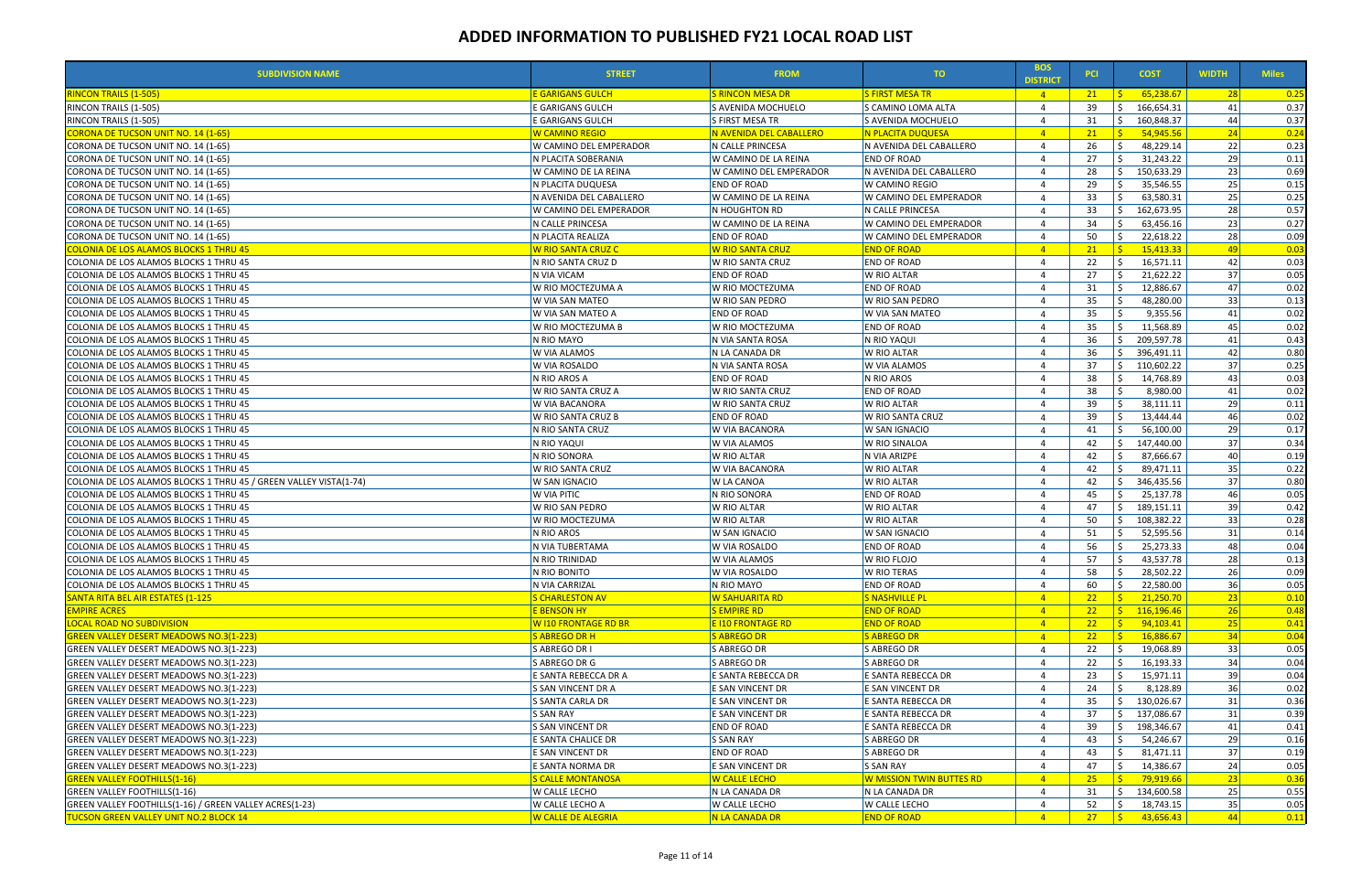| <b>SUBDIVISION NAME</b>                           | <b>STREET</b>                     | <b>FROM</b>                | TO.                                      | <b>BOS</b><br><b>DISTRICT</b> | <b>PCI</b>      | <b>COST</b>                                       | <b>WIDTH</b>    | <b>Miles</b> |
|---------------------------------------------------|-----------------------------------|----------------------------|------------------------------------------|-------------------------------|-----------------|---------------------------------------------------|-----------------|--------------|
| <b>GREEN VALLEY COUNTRY CLUB VISTAS(230-482)</b>  | N PLACITA MARTINA                 | <b>W CALLE MARTINA</b>     | <b>END OF ROAD</b>                       | $\overline{4}$                | 28              | 19,699.85                                         | $-45$           | 0.04         |
| GREEN VALLEY COUNTRY CLUB VISTAS(230-482)         | <b>W LA CANOA</b>                 | <b>END OF ROAD</b>         | N DESERT BELL DR                         | 4                             | 34              | -Ś<br>24,525.93                                   | 56              | 0.37         |
| GREEN VALLEY COUNTRY CLUB VISTAS (230-482)        | N AVENIDA TORTUGA A               | <b>END OF ROAD</b>         | N AVENIDA TORTUGA                        |                               | 38              | 17,322.40                                         | 57              | 0.02         |
| GREEN VALLEY COUNTRY CLUB VISTAS(230-482)         | <b>W CALLE MARTINA</b>            | W LA CANOA                 | <b>W CALLE ESCUDILLA</b>                 |                               | 40              | 97,510.53                                         | 32              | 0.26         |
| GREEN VALLEY COUNTRY CLUB VISTAS(230-482)         | N CALLE CANELA                    | W LA CANOA                 | <b>END OF ROAD</b>                       |                               | 42              | 36,439.34                                         | 36              | 0.09         |
| GREEN VALLEY COUNTRY CLUB VISTAS(230-482)         | N AVENIDA CIPRES                  | W PASEO RECORTADO          | <b>W LA CANOA</b>                        |                               | 46              | 75,784.46                                         | 39              | 0.17         |
| <b>GREEN VALLEY COUNTRY CLUB VISTAS(230-482)</b>  | <b>W CALLE FRAMBUESA</b>          | <b>END OF ROAD</b>         | N AVENIDA CIPRES                         |                               | 46              | 110,265.41                                        | 33              | 0.28         |
| GREEN VALLEY COUNTRY CLUB VISTAS(230-482)         | <b>W CALLE ESCUDILLA</b>          | <b>W LA CANOA</b>          | N CALLE CANELA                           |                               | 46              | 76,814.40                                         | 28              | 0.24         |
| GREEN VALLEY COUNTRY CLUB VISTAS(230-482)         | <b>W CALLE NOGAL</b>              | <b>END OF ROAD</b>         | N AVENIDA CIPRES                         |                               | 47              | Ŝ.<br>106,126.58                                  | 33              | 0.27         |
| GREEN VALLEY COUNTRY CLUB VISTAS(230-482)         | N AVENIDA TORTUGA                 | W PASEO RECORTADO          | <b>W LA CANOA</b>                        |                               | 48              | 144,035.44                                        | 42              | 0.29         |
| GREEN VALLEY COUNTRY CLUB VISTAS(230-482)         | N PLACITA DE LA CANOA             | W LA CANOA                 | <b>END OF ROAD</b>                       |                               | 48              | 17,691.84                                         | 34              | 0.04         |
| GREEN VALLEY COUNTRY CLUB VISTAS(230-482)         | <b>W PASEO RECORTADO</b>          | N AVENIDA TORTUGA          | N AVENIDA CIPRES                         |                               | 49              | 105,273.61                                        | 40              | 0.22         |
| GREEN VALLEY COUNTRY CLUB VISTAS (230-482)        | <b>W PASEO ADOBE</b>              | N AVENIDA TORTUGA          | <b>W PASEO RECORTADO</b>                 |                               | 50              | 69,759.24                                         | 29              | 0.20         |
| GREEN VALLEY COUNTRY CLUB VISTAS (230-482)        | N PASEO RICO                      | W PASEO RECORTADO          | <b>W PASEO ADOBE</b>                     |                               | 54              | 38,201.08                                         | 31              | 0.10         |
| <b>COLONIA DE LOS ALAMOS - RESUB</b>              | N VIA ALAMOS                      | <u>W CAMINO CASA VERDE</u> | <b>W RIO ALTAR</b>                       |                               | 29              | 166,279.71                                        | 39              | 0.44         |
| COLONIA DE LOS ALAMOS - RESUB                     | W RIO MAGDALENA                   | N AVENIDA CANBY            | N AVENIDA CHUSKA                         | $\Delta$                      | 43              | 61,388.30                                         | 34              | 0.19         |
| COLONIA DE LOS ALAMOS - RESUB / MAGI ESTATE(1-20) | W RIO HONDO                       | N RIO MINERAL              | <b>END OF ROAD</b>                       |                               | 47              | 64,228.20                                         | 35              | 0.20         |
| COLONIA DE LOS ALAMOS - RESUB                     | W RIO GUAYMAS                     | N AVENIDA CANBY            | N AVENIDA CHUSKA                         |                               | 48              | 59,955.16                                         | 33              | 0.19         |
| COLONIA DE LOS ALAMOS - RESUB                     | W RIO ZUNI                        | N RIO MINERAL              | <b>W VIA ALAMOS</b>                      |                               | 50              | 28,459.11                                         | 37              | 0.08         |
| NEW TUCSON UNIT NO.23 (140-261)                   | <b>E WETSTONES RD</b>             | N WENTWORTH RD             | N CALLE RINCONADO                        | $\overline{4}$                | 30 <sup>°</sup> | 231,267.16<br>S.                                  | 24              | 0.98         |
| UCSON GREEN VALLEY UNIT NO.1 BLOCKS 1-12          | S PASEO SECO                      | <b>W ESPERANZA BL</b>      | <b>W CAMINO PENASCO</b>                  | $\overline{4}$                | 30 <sub>2</sub> | 67,705.06                                         | 31              | 0.22         |
| TUCSON GREEN VALLEY UNIT NO.1 BLOCKS 1-12         | S PASEO CHICO                     | <b>W CAMINO PENASCO</b>    | N CAMINO CORTO                           | $\Delta$                      | 37              | 26,890.33                                         | 28              | 0.09         |
| TUCSON GREEN VALLEY UNIT NO.1 BLOCKS 1-12         | W CAMINO PENASCO                  | S PASEO CHICO              | S PASEO SECO                             |                               | 40              | 16,604.14                                         | 38              | 0.04         |
| TUCSON GREEN VALLEY UNIT NO.1 BLOCKS 1-12         | W CAMINO CORTO                    | S PASEO TIERRA             | S PASEO SECO                             |                               | 43              | 44,464.59                                         | 50              | 0.09         |
| TUCSON GREEN VALLEY UNIT NO.1 BLOCKS 1-12         | S PASEO SECO                      | W CAMINO PENASCO           | N CAMINO CORTO                           |                               | 44              | 28,173.01                                         | 32              | 0.09         |
| DUVAL COMMERICAL (1-28)                           | <b>W CALLE DE LAS TIENDAS</b>     | <b>END OF ROAD</b>         | N LA CANADA DR                           | $\overline{4}$                | 31              | 150,272.49<br>S.                                  | 31              | 0.49         |
| <b>INDIAN RIDGE ESTATES</b>                       | <b>E KATCHINA CT</b>              | <b>N INDIAN RIDGE DR</b>   | <b>END OF ROAD</b>                       | $\mathbf{A}$                  | 32 <sub>2</sub> | 73,183.49                                         | 33              | 0.20         |
| <b>INDIAN RIDGE ESTATES</b>                       | N INDIAN RIDGE DR                 | <b>END OF ROAD</b>         | N INDIAN RUINS RD                        |                               | 36              | 206,614.74<br>Ŝ.                                  | 37              | 0.54         |
| <b>INDIAN RIDGE ESTATES</b>                       | E KATCHINA CT A                   | E KATCHINA CT              | E KATCHINA CT                            |                               | 38              | 33,292.66                                         | 38              | 0.08         |
| <b>INDIAN RIDGE ESTATES</b>                       | E OPATAS PL                       | N INDIAN RIDGE DR          | <b>END OF ROAD</b>                       |                               | 42              | 26,209.62                                         | 35              | 0.08         |
| <b>INDIAN RIDGE ESTATES</b>                       | E TAOS PL                         | N INDIAN RIDGE DR          | <b>END OF ROAD</b>                       |                               | 47              | 23,116.37                                         | 35              | 0.07         |
| <b>INDIAN RIDGE ESTATES</b>                       | E SOYALUNA PL                     | N INDIAN RIDGE DR          | <b>END OF ROAD</b>                       |                               | 49              | 33,213.33                                         | 35              | 0.10         |
| <b>INDIAN RIDGE ESTATES</b>                       | N KIVA PL                         | N INDIAN RIDGE DR          | <b>END OF ROAD</b>                       |                               | 53              | 29,923.54                                         | 35              | 0.08         |
| <b>INDIAN RIDGE ESTATES</b>                       | E ACOMA PL                        | <b>END OF ROAD</b>         | N INDIAN RIDGE DR                        |                               | 55              | 38,824.67                                         | 35              | 0.11         |
| <b>INDIAN RIDGE ESTATES</b>                       | E SOYALUNA PL                     | <b>END OF ROAD</b>         | N INDIAN RIDGE DR                        |                               | 56              | 33,058.33                                         | 35              | 0.09         |
| <b>INDIAN RIDGE ESTATES</b>                       | E ACOMA PL                        | N INDIAN RIDGE DR          | <b>END OF ROAD</b>                       | 4                             | 56              | 33,187.00                                         | 33              | 0.10         |
| <b>INDIAN RIDGE ESTATES</b>                       | E TAOS PL                         |                            | N INDIAN RIDGE DR                        |                               | 56              | 43,789.09<br>Ċ                                    | 34              | 0.13         |
| <b>VAIL RIDGE ESTATES (1-30)</b>                  |                                   | <b>END OF ROAD</b>         | <b>E COLOSSAL CAVE RD</b>                | $\overline{4}$                |                 | 43,163.99<br>S.                                   | 34              |              |
| <b>GREEN VALLEY COUNTRY CLUB VISTAS(1-229)</b>    | <b>S WITTER PIANO MOUNTAIN PL</b> | <b>END OF ROAD</b>         |                                          |                               | $32 -$          |                                                   |                 | 0.13         |
|                                                   | N PLACITA YOAS                    | <b>END OF ROAD</b>         | <b>W PASEO DEL CHINO</b>                 | $\overline{4}$                |                 | $32 \quad   \text{ } \frac{1}{2} \quad 13,879.08$ | 39 <br>63       | 0.04         |
| <b>GREEN VALLEY COUNTRY CLUB VISTAS(1-229)</b>    | <b>W PASEO DEL CHINO A</b>        | <b>END OF ROAD</b>         | W PASEO DEL CHINO                        | $\Delta$                      | 37              | \$<br>17,037.58<br>Ŝ.                             |                 | 0.03         |
| <b>GREEN VALLEY COUNTRY CLUB VISTAS(1-229)</b>    | W PASEO DEL CHINO                 | <b>W LA CANOA</b>          | N LA CANADA DR                           |                               | 38              | 165,096.19                                        | 41              | 0.38         |
| <b>GREEN VALLEY COUNTRY CLUB VISTAS(1-229)</b>    | N LA CANOA                        | <b>END OF ROAD</b>         | <b>END OF ROAD</b><br><b>END OF ROAD</b> |                               | 42              | S.<br>311,933.33                                  | <b>60</b><br>47 | 0.44         |
| GREEN VALLEY COUNTRY CLUB VISTAS(1-229)           | <b>W PLACITA HOPKINS</b>          | W LA CANOA                 |                                          |                               | 43              | 17,548.39                                         |                 | 0.04         |
| <b>GREEN VALLEY COUNTRY CLUB VISTAS(1-229)</b>    | W CALLE CANON DE FABER            | W LA CANOA                 | N AVENIDA CANON DEL CAJON                |                               | 45              | 92,150.97                                         | 31              | 0.32         |
| <b>GREEN VALLEY COUNTRY CLUB VISTAS(1-229)</b>    | N AVENIDA CABEZA DE ELEFANTE      | <b>W CALLE MARTINA</b>     | W PASEO DEL CHINO                        |                               | 48              | 31,427.56                                         | 30              | 0.11         |
| <b>GREEN VALLEY COUNTRY CLUB VISTAS(1-229)</b>    | <b>W CALLE MANANTIAL KENT</b>     | W LA CANOA                 | N AVENIDA CABEZA DE ELEFANTE             |                               | 49              | 45,162.04                                         | 28              | 0.17         |
| GREEN VALLEY COUNTRY CLUB VISTAS(1-229)           | N AVENIDA CABEZA DE ELEFANTE      | W PASEO DEL CHINO          | W CALLE CANON DE FABER                   |                               | 51              | 14,672.94                                         | 30              | 0.05         |
| <b>GREEN VALLEY COUNTRY CLUB VISTAS(1-229)</b>    | N AVENIDA CANON DEL CAJON         | W PASEO DEL CHINO          | <b>W CALLE MELENDREZ</b>                 |                               | 52              | 71,466.18                                         | 36              | 0.21         |
| <b>GREEN VALLEY COUNTRY CLUB VISTAS(1-229)</b>    | <b>W CALLE MCCLEARY</b>           | W CALLE MONTANA JACK       | N AVENIDA CANON DEL CAJON                |                               | 52              | 70,706.67                                         | 32              | 0.23         |
| <b>GREEN VALLEY COUNTRY CLUB VISTAS(1-229)</b>    | N PLACITA DE JOSEPHINA            | W CALLE MONTANA JACK       | <b>END OF ROAD</b>                       |                               | 53              | 16,503.02                                         | 36              | 0.05         |
| <b>GREEN VALLEY COUNTRY CLUB VISTAS(1-229)</b>    | <b>W CALLE MONTANA JACK</b>       | <b>W LA CANOA</b>          | N AVENIDA CANON DEL CAJON                |                               | 53              | 96,438.08                                         | 31              | 0.33         |
| <b>GREEN VALLEY COUNTRY CLUB VISTAS(1-229)</b>    | N AVENIDA CABEZA DE ELEFANTE      | W CALLE CANON DE FABER     | <b>W CALLE MONTANA JACK</b>              |                               | 56              | 15,906.56                                         | 31              | 0.05         |
| <b>GREEN VALLEY COUNTRY CLUB VISTAS(1-229)</b>    | W CALLE MELENDREZ                 | <b>W LA CANOA</b>          | N AVENIDA CANON DEL CAJON                |                               | 59              | 126,584.54<br>-S                                  | 37              | 0.32         |
| D <sub>4</sub>                                    |                                   |                            |                                          |                               |                 | D4 TOTAL: \$7,985,145.48                          |                 | 22.49        |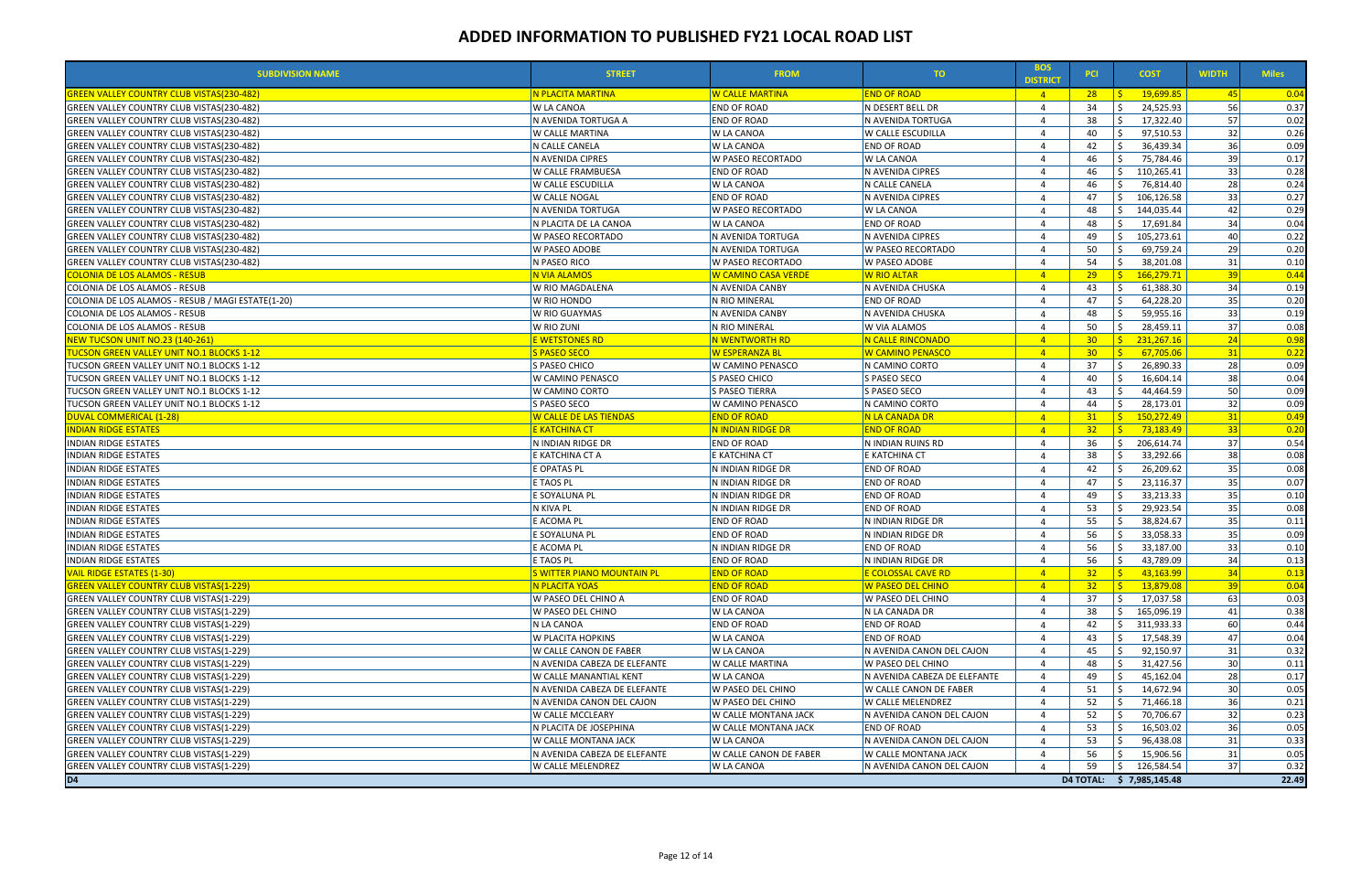| <b>SUBDIVISION NAME</b>                                        | <b>STREET</b>                        | <b>FROM</b>             | TO.                    | <b>BOS</b><br><b>DISTRICT</b> | <b>PCI</b>      | <b>COST</b>                 | <b>WIDTH</b>    | <b>Miles</b>      |
|----------------------------------------------------------------|--------------------------------------|-------------------------|------------------------|-------------------------------|-----------------|-----------------------------|-----------------|-------------------|
| WESTVIEW(1-142)                                                | <b>W CAMINO SASCO</b>                | <b>END OF ROAD</b>      | N CAMINO DE LA TIERRA  | $-5$                          | 18              | 22,117.78                   | 36              | $\overline{0.05}$ |
| <b>WESTVIEW(1-142)</b>                                         | W CAMINO SALERO                      | W CAPISTRANO RD         | N CAMINO DE LA TIERRA  | 5                             | 19              | 42,695.56                   | <b>29</b>       | 0.12              |
| WESTVIEW(1-142)                                                | W CALLE DEL CERRO                    | <b>END OF ROAD</b>      | S VISTA DEL OESTE      | 5                             | 22              | 20,340.00                   | 37              | 0.05              |
| WESTVIEW(1-142)                                                | W CAMINO BUENO                       | S CARDINAL AV           | <b>END OF ROAD</b>     | 5                             | 28              | 64,711.11                   | 32              | 0.17              |
| WESTVIEW(1-142)                                                | W CAMINO ORO BLANCO                  | S CARDINAL AV           | S HOPDOWN LN           | -5                            | 31              | 72,886.67                   | 30              | 0.20              |
| WESTVIEW(1-142)                                                | S HOPDOWN LN                         | W CAMINO DE LAS TRILLAS | W CAMINO ORO BLANCO    | 5                             | 34              | 49,535.56                   | 28              | 0.15              |
| WESTVIEW(1-142)                                                | W CAPISTRANO RD                      | S CARDINAL AV           | N CAMINO DE LA TIERRA  | 5                             | 37              | 194,702.22<br>Ŝ.            | 31              | 0.53              |
| WESTVIEW(1-142)                                                | S VISTA DEL OESTE                    | W CAMINO DE LAS TRILLAS | <b>END OF ROAD</b>     | 5                             | 38              | 63,422.22                   | 31              | 0.17              |
| <b>EL SOL ACRES (1-29)</b>                                     | <b>SHILDRETH AV</b>                  | <b>E CORONA RD</b>      | <b>W LOS REALES RD</b> | $-5$                          | 20 <sub>2</sub> | 50,263.89                   | 20              | 0.27              |
| EL SOL ACRES (1-29)                                            | S WESTOVER AV                        | E CORONA RD             | S MEADOWLARK AV        | 5                             | 34              | 24,568.60                   | 24              | 0.10              |
| EL SOL ACRES (1-29)                                            | S WESTOVER AV                        | S MEADOWLARK AV         | W LOS REALES RD        | 5                             | 38              | 38,203.13                   | 23              | 0.16              |
| EL SOL ACRES (1-29)                                            | S MEADOWLARK AV                      | <b>S WESTOVER AV</b>    | W LOS REALES RD        | 5                             | 47              | 49,128.78                   | 21              | 0.25              |
| <b>GARDEN CITY SUBDIVISION</b>                                 | <b>W CANADA ST</b>                   | <b>S MISSION RD</b>     | <b>SHILDRETH AV</b>    | $-5$                          | 22              | - Ś<br>301,382.22           | 31              | 0.82              |
| <b>SUNKIST ACRES NO.4(26-97)</b>                               | W TUMBLEWEED DR A                    | W TUMBLEWEED DR         | <b>END OF ROAD</b>     | $-5$                          | 22              | 6,596.62<br>$\leq$          | 37              | 0.02              |
| SUNKIST ACRES NO.4(26-97)                                      | S HEDGEHOG DR                        | <b>END OF ROAD</b>      | W CENTURY DR           | 5                             | 27              | 16,086.31                   | 25              | 0.07              |
| SUNKIST ACRES NO.4(26-97)                                      | S HEDGEHOG DR                        | W CENTURY DR            | <b>END OF ROAD</b>     | 5                             | 30              | 14,025.55                   | 31              | 0.05              |
| SUNKIST ACRES NO.4(26-97)                                      | W CENTURY DR B                       | W CENTURY DR            | <b>END OF ROAD</b>     | 5                             | 33              | 7,658.71                    | 38              | 0.02              |
| SUNKIST ACRES NO.4(26-97)                                      | W TUMBLEWEED DR                      | W CENTURY DR            | N CAMINO DE LA TIERRA  | 5                             | 34              | 68,523.23                   | 26              | 0.26              |
| SUNKIST ACRES NO.4(26-97)                                      | W CENTURY DR A                       | <b>W CENTURY DR</b>     | <b>END OF ROAD</b>     | -5                            | 37              | 7,094.84                    | 35              | 0.02              |
| SUNKIST ACRES NO.4(26-97)                                      | W CENTURY DR                         | <b>END OF ROAD</b>      | W TUMBLEWEED DR        | 5                             | 39              | 16,782.30                   | 25              | 0.06              |
| SUNKIST ACRES NO.4(26-97)                                      | W CENTURY DR                         | W CENTURY DR A          | <b>W CENTURY DR B</b>  | 5                             | 45              | 40,643.54                   | 27              | 0.16              |
| SUNKIST ACRES NO.4(26-97)                                      | W TUMBLEWEED DR B                    | W TUMBLEWEED DR         | <b>END OF ROAD</b>     | 5                             | 66              | 2,757.49                    | 29              | 0.02              |
| SUNKIST ACRES NO.4(26-97) / SUNKIST ACRES NO.3(1-25)           | <b>W PEYOTE PL</b>                   | <b>END OF ROAD</b>      | <b>W CENTURY DR</b>    | 5                             | 35              | 10,783.62                   | 34              | 0.03              |
| SUNKIST ACRES NO.4(26-97) / SUNKIST ACRES NO.3(1-25)           | W ORGAN PIPE PL                      | <b>END OF ROAD</b>      | W CENTURY DR           | 5                             | 39              | 12,666.21                   | 34              | 0.03              |
| SUNKIST ACRES NO.4(26-97) / SUNKIST ACRES NO.3(1-25)           | <b>W CENTURY DR</b>                  | S CARDINAL AV           | W CENTURY DR A         | 5                             | 43              | 79,185.21                   | 28              | 0.30              |
|                                                                |                                      |                         |                        |                               |                 | $\leq$                      |                 |                   |
| MISSION VALLEY (1-115)                                         | <b>S MEADOWLARK AV</b>               | <b>W PELSTON ST</b>     | <b>S WESTOVER AV</b>   | $-5$                          | $23 -$          | 61,080.07                   | 23              | 0.28              |
| MISSION VALLEY (1-115)                                         | <b>W PELSTON ST</b>                  | S WESTOVER AV           | S CARDINAL AV          | 5                             | 23              | 99,165.55                   | 24              | 0.44              |
| MISSION VALLEY (1-115)                                         | <b>W PARTRIDGE ST</b>                | S WESTOVER AV           | S CARDINAL AV          | 5                             | 37              | 87,724.34                   | 22              | 0.38              |
| MISSION VALLEY (1-115)                                         | W CRANBROOK ST                       | S WESTOVER AV           | S CARDINAL AV          | 5                             | 39              | 104,757.79                  | 22              | 0.44              |
| MISSION VALLEY (1-115)                                         | S WESTOVER AV                        | W LOS REALES RD         | W PARTRIDGE ST         | 5                             | 42              | 97,537.14                   | 24              | 0.43              |
| <u>SUNKIST ACRES NO.2(20-40)</u>                               | <b>S SUNKIST PL</b>                  | <b>END OF ROAD</b>      | <b>S SUNKIST DR</b>    | $-5$                          | 23              | 5,287.48<br><b>R</b>        | 14              | 0.04              |
| SUNKIST ACRES NO.2(20-40)                                      | S SUNKIST DR                         | <b>END OF ROAD</b>      | E WYOMING ST           | 5                             | 29              | 49,915.24                   | 16              | 0.32              |
| SUNKIST ACRES NO.2(20-40) / SUNKIST ACRES (1-17)               | W WYOMING ST                         | S JAMAICA WY            | S SUNKIST DR           | 5                             | 43              | 28,677.10                   | 23              | 0.13              |
| <b>LOCAL ROAD NO SUBDIVISION</b>                               | S VALLEY INDIAN AGENCY CONNECT RD    | <b>END OF ROAD</b>      | <b>END OF ROAD</b>     | 5 <sup>1</sup>                | 23 <sup>2</sup> | S.<br>181,384.23            | 34              | 0.56              |
| LOMAS SAENZ NO. 2 (1-14)                                       | <b>S SAN JOAQUIN AV</b>              | <b>END OF ROAD</b>      | <b>W IRVINGTON PL</b>  | $-5$                          | 25 <sub>2</sub> | $\frac{1}{5}$ 106,932.48    | 21              | 0.55              |
| MANZANITA TERRACE(350-537)                                     | W WYOMING ST                         | N CAMINO DE LA TIERRA   | <b>END OF ROAD</b>     | $-5$                          | 26              | S.<br>76,552.72             | 42              | 0.16              |
| MANZANITA TERRACE(350-537)                                     | <b>S SAINT PAUL PL</b>               | E WYOMING ST            | <b>END OF ROAD</b>     | 5                             |                 | 28   \$ 162,409.45          | 38              | 0.04              |
| MANZANITA TERRACE(350-537)                                     | W IDAHO ST                           | E WYOMING ST            | N CAMINO DE LA TIERRA  | 5                             | 39              | 123,557.06                  | 44              | 0.24              |
| MANZANITA TERRACE(350-537)                                     | W MONTANA ST                         | E WYOMING ST            | <b>END OF ROAD</b>     |                               | 40              | 105,388.20                  | 32              | 0.28              |
| MANZANITA TERRACE(350-537)                                     | S DES MOINES PL                      | E WYOMING ST            | <b>END OF ROAD</b>     | 5                             | 42              | 19,094.71                   | 40              | 0.04              |
| MANZANITA TERRACE(350-537)                                     | S CAMINO DE LA TIERRA                | <b>END OF ROAD</b>      | W NEBRASKA ST          | 5                             | 45              | 156,884.80<br>S.            | 38              | 0.35              |
| MANZANITA TERRACE(350-537)                                     | W UTAH ST                            | E WYOMING ST            | <b>END OF ROAD</b>     |                               | 48              | 111,474.53                  | 32              | 0.30              |
| MANZANITA TERRACE(350-537)                                     | W WYOMING ST                         | <b>W IDAHO ST</b>       | N CAMINO DE LA TIERRA  | 5                             | 49              | 94,799.60                   | 38              | 0.21              |
| MANZANITA TERRACE(350-537)                                     | W WYOMING ST                         | S CARDINAL AV           | W IDAHO ST             | 5                             | 51              | 66,895.85                   | 41              | 0.14              |
| <b>MANZANITA MANOR BK(1,2,3,4)</b>                             | <u>W DREXEL N FRONTAGE RD TED RD</u> | S ORIOLE AV             | S HILDRETH AV          | 5 <sup>1</sup>                | 27              | 39,906.04                   | 20 <sup>1</sup> | 0.22              |
| MANZANITA MANOR BK(1,2,3,4)                                    | S MEADOWLARK AV                      | W CANADA ST             | E VIRGINIA ST          | 5                             | 28              | 70,335.56                   | 32              | 0.19              |
| MANZANITA MANOR BK(1,2,3,4)                                    | S HILDRETH AV                        | W NEBRASKA ST           | E DREXEL RD            | -5                            | 32              | 206,942.22<br>Ŝ.            | 35              | 0.51              |
| MANZANITA MANOR BK(1,2,3,4)                                    | W VIRGINIA ST                        | S ORIOLE AV             | <b>SHILDRETH AV</b>    |                               | 33              | 82,557.78                   | 32              | 0.22              |
| MANZANITA MANOR BK(1,2,3,4)                                    | S ROBIN AV                           | E OREGON ST             | E VIRGINIA ST          | 5                             | 35              | 117,224.44<br><sup>\$</sup> | 34              | 0.29              |
| MANZANITA MANOR BK(1,2,3,4) / MANZANITA MANOR NO.2 BK(5,6,7,8) | S ORIOLE AV                          | W NEBRASKA ST           | E DREXEL RD            | 5                             | 36              | Ŝ.<br>190,035.56            | 33              | 0.50              |
| LOCAL ROAD NO SUBDIVISION                                      | <b>W LINCOLN ST</b>                  | <b>END OF ROAD</b>      | <b>S BILBRAY AV</b>    | 5 <sup>1</sup>                | 27 <sup>2</sup> | 98,241.42                   | 22              | 0.48              |
| <b>FOOTHILLS RANCHOS (1-37)</b>                                | <b>S FICKETT PL</b>                  | <b>END OF ROAD</b>      | W IRVINGTON PL         | $-5$                          | 31              | 20,760.22<br>$\leq$         | 21              | 0.10              |
| FOOTHILLS RANCHOS (1-37)                                       | S LA CHOLLA BL                       | <b>END OF ROAD</b>      | W IRVINGTON PL         | -5                            | 34              | 58,916.62                   | 22              | 0.26              |
| <b>FOOTHILLS RANCHOS (1-37)</b>                                | W SUBURBAN DR                        | END OF ROAD             | S LA CHOLLA BL         | 5                             | 43              | 30,135.96                   | 24              | 0.14              |
| FOOTHILLS RANCHOS (1-37)                                       | <b>W KENTUCKY PL</b>                 | S LA CHOLLA BL          | <b>END OF ROAD</b>     |                               | 43              | 25,362.99                   | 28              | 0.10              |
| <b>FOOTHILLS RANCHOS (1-37)</b>                                | W MISSOURI DR                        | <b>END OF ROAD</b>      | W SUBURBAN DR          | 5                             | 55              | 38,014.53                   | 35              | 0.11              |
| MANZANITA MANOR NO.3 BK(9,10,11,12)                            | <b>W CANADA ST</b>                   | <b>SHILDRETH AV</b>     | <b>S CARDINAL AV</b>   | 5 <sup>1</sup>                | 31              | S.<br>87,075.98             | 35              | 0.25              |
|                                                                |                                      |                         |                        |                               |                 |                             |                 |                   |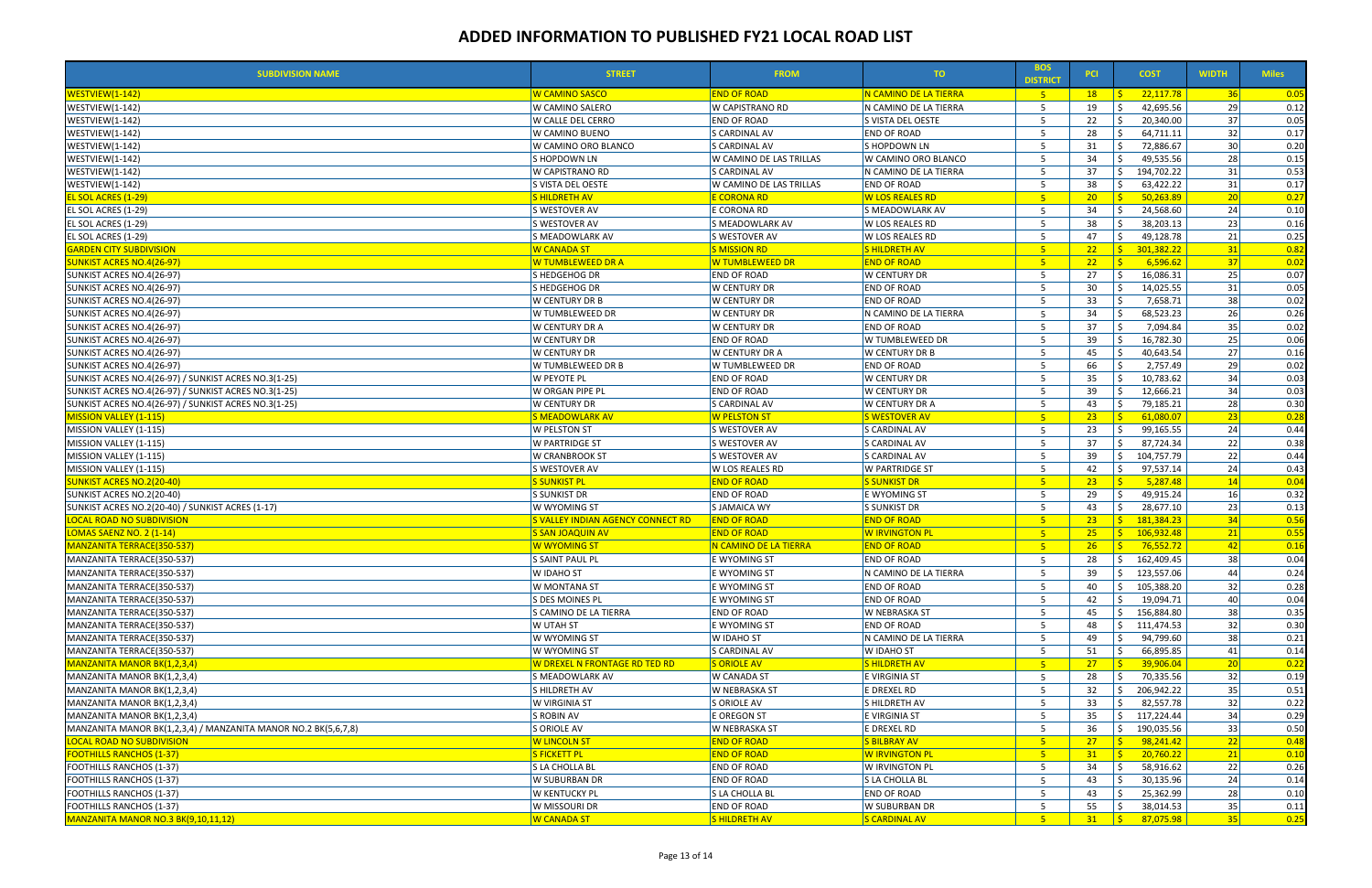| <b>SUBDIVISION NAME</b>             | <b>STREET</b>           | <b>FROM</b>             |                    | -808                  |                  | <b>COST</b>     |        |
|-------------------------------------|-------------------------|-------------------------|--------------------|-----------------------|------------------|-----------------|--------|
| MANZANITA MANOR NO.3 BK(9,10,11,12) | <b>W VERMONT ST</b>     | <b>S CACTUS WREN AV</b> | S CARDINAL AV      |                       |                  | 58,657.18       | 0.19   |
| MANZANITA MANOR NO.3 BK(9,10,11,12) | <b>S CACTUS WREN AV</b> | <b>W CANADA ST</b>      | <b>E DREXEL RD</b> |                       |                  | 82,359.79       | 0.26   |
| MANZANITA MANOR NO.3 BK(9,10,11,12) | <b>W HOLLADAY ST</b>    | <b>S CACTUS WREN AV</b> | lS CARDINAL AV     |                       |                  | 53,991.07       | 0.17   |
| D <sub>5</sub>                      |                         |                         |                    |                       | <b>D5 TOTAL:</b> | \$4,276,797.10  | 13.40  |
|                                     |                         |                         |                    | <b>NETWORK TOTAL:</b> |                  | \$37,671,208.79 | 127.10 |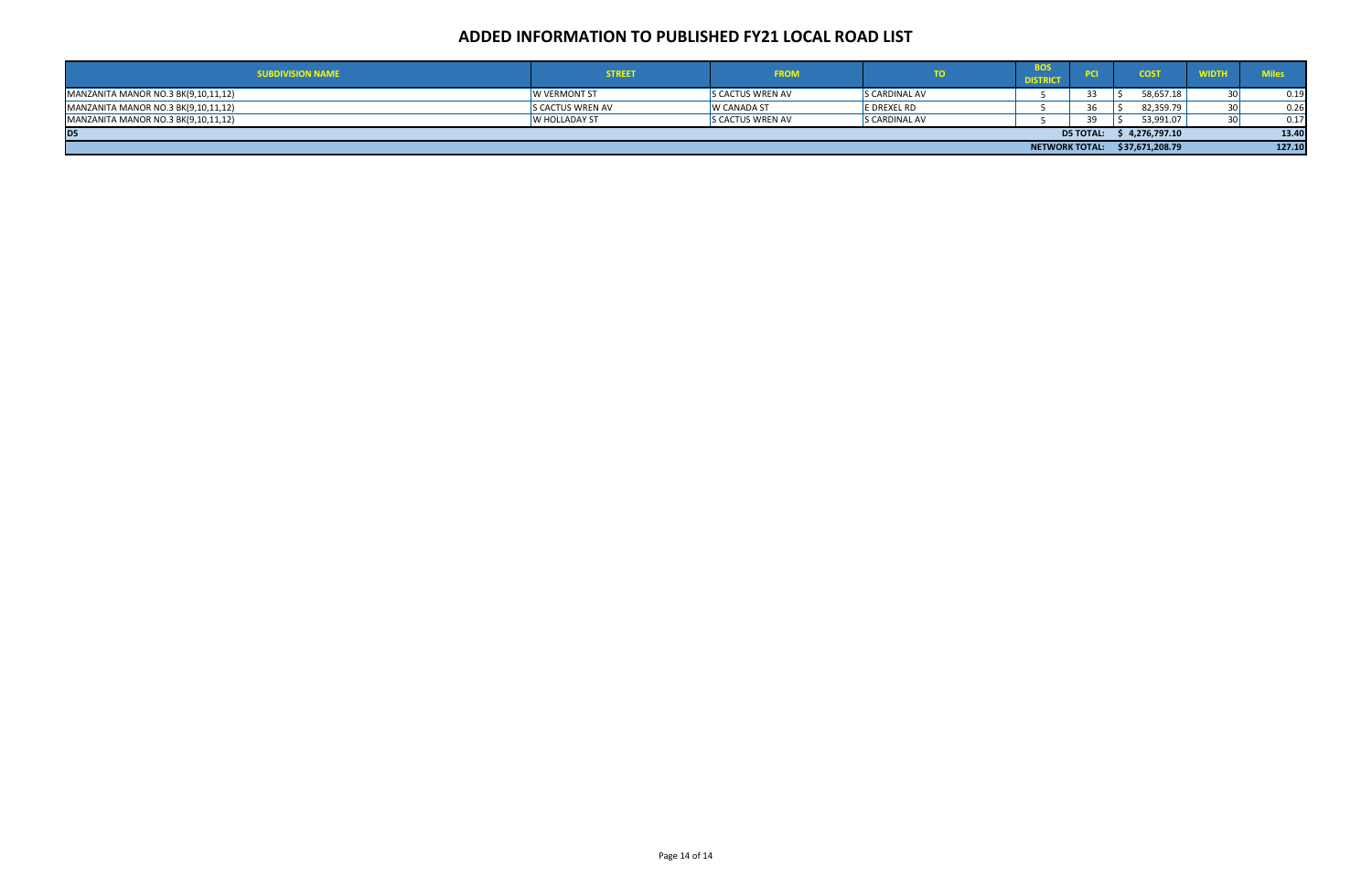# ATTACHMENT 4